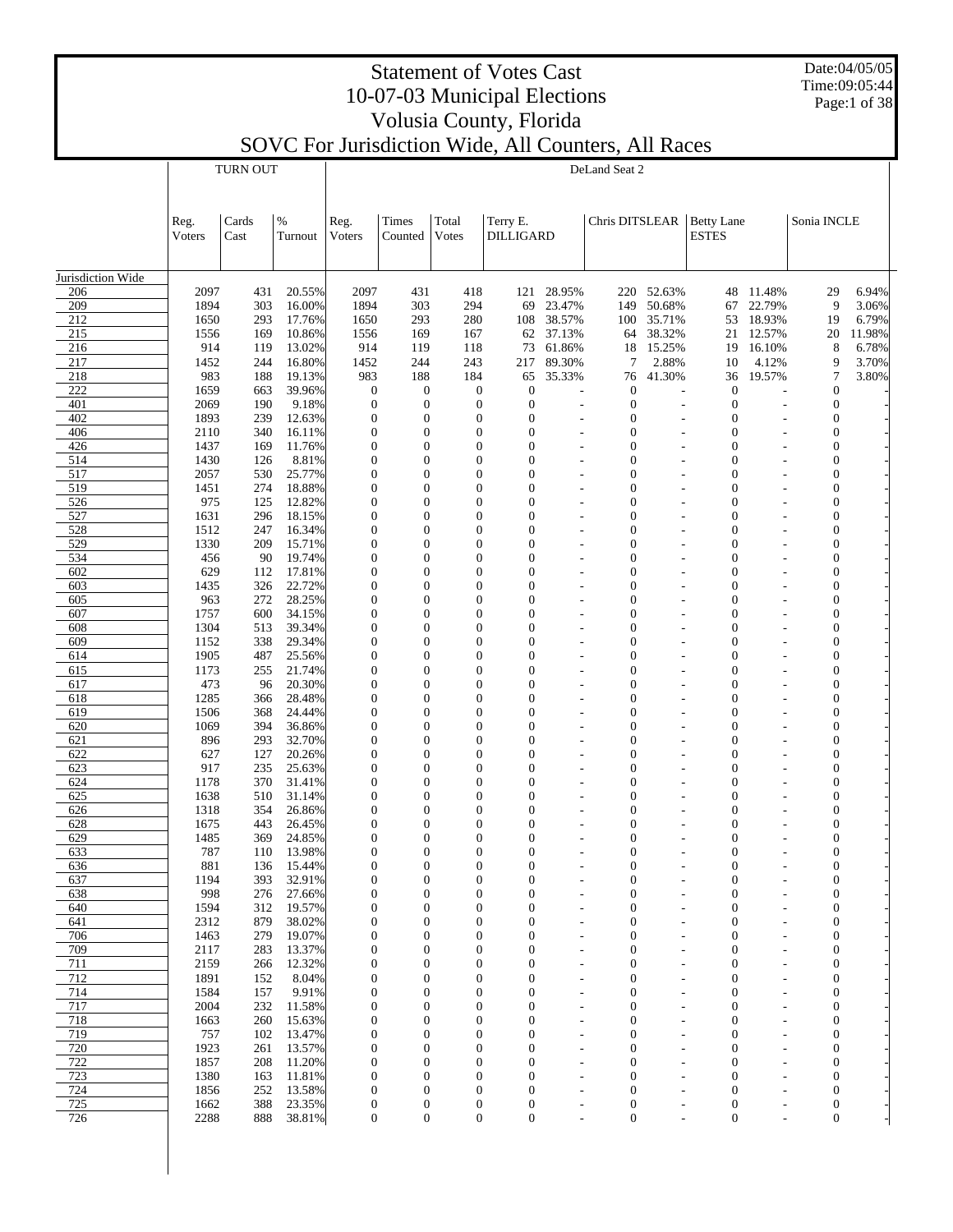Date:04/05/05 Time:09:05:44 Page:2 of 38

|             |        | <b>TURN OUT</b> |         |              |          |          |           |            | DeLand Seat 2  |        |                   |        |             |       |
|-------------|--------|-----------------|---------|--------------|----------|----------|-----------|------------|----------------|--------|-------------------|--------|-------------|-------|
|             |        |                 |         |              |          |          |           |            |                |        |                   |        |             |       |
|             |        |                 |         |              |          |          |           |            |                |        |                   |        |             |       |
|             | Reg.   | Cards           | $\%$    | Reg.         | Times    | Total    | Terry E.  |            | Chris DITSLEAR |        | <b>Betty Lane</b> |        | Sonia INCLE |       |
|             | Voters | Cast            | Turnout | Voters       | Counted  | Votes    | DILLIGARD |            |                |        | <b>ESTES</b>      |        |             |       |
|             |        |                 |         |              |          |          |           |            |                |        |                   |        |             |       |
| 727         | 1788   | 325             | 18.18%  | $\mathbf{0}$ |          | $\Omega$ | $\Omega$  |            | $\Omega$       |        | $\Omega$          |        | $\Omega$    |       |
| 728         | 1610   | 247             | 15.34%  | $\mathbf{0}$ |          |          |           |            |                |        |                   |        |             |       |
| 729         | 2495   | 476             | 19.08%  | 0            |          |          |           |            |                |        |                   |        |             |       |
| 730         | 1575   | 437             | 27.75%  |              |          |          |           |            |                |        |                   |        |             |       |
| 731         | 1441   | 207             | 14.37%  | $\Omega$     |          |          |           |            |                |        |                   |        |             |       |
| 732         | 1214   | 250             | 20.59%  | $\Omega$     |          |          |           |            |                |        |                   |        |             |       |
| 733         | 1296   | 191             | 14.74%  |              |          |          |           |            |                |        |                   |        |             |       |
| 909         | 1059   | 259             | 24.46%  |              |          | $\Omega$ |           |            |                |        |                   |        |             |       |
| Absentee    | 99789  | 1455            | 1.46%   | 10546        | 159      | 156      | 49        | 31.41%     | 69             | 44.23% | 32                | 20.51% | 6           | 3.85% |
| Un-Scanned  | 99789  | 53              | 0.05%   | 10546        | $\Omega$ |          |           |            |                |        |                   |        |             |       |
| Provisional | 99789  | 15              | 0.02%   | 10546        | $\Omega$ | $\theta$ |           |            |                |        |                   |        |             |       |
| Total       | 99789  | 21985           | 22.03%  | 10546        | 1906     | 1860     |           | 764 41.08% | 703            | 37.80% | 286               | 15.38% | 107         | 5.75% |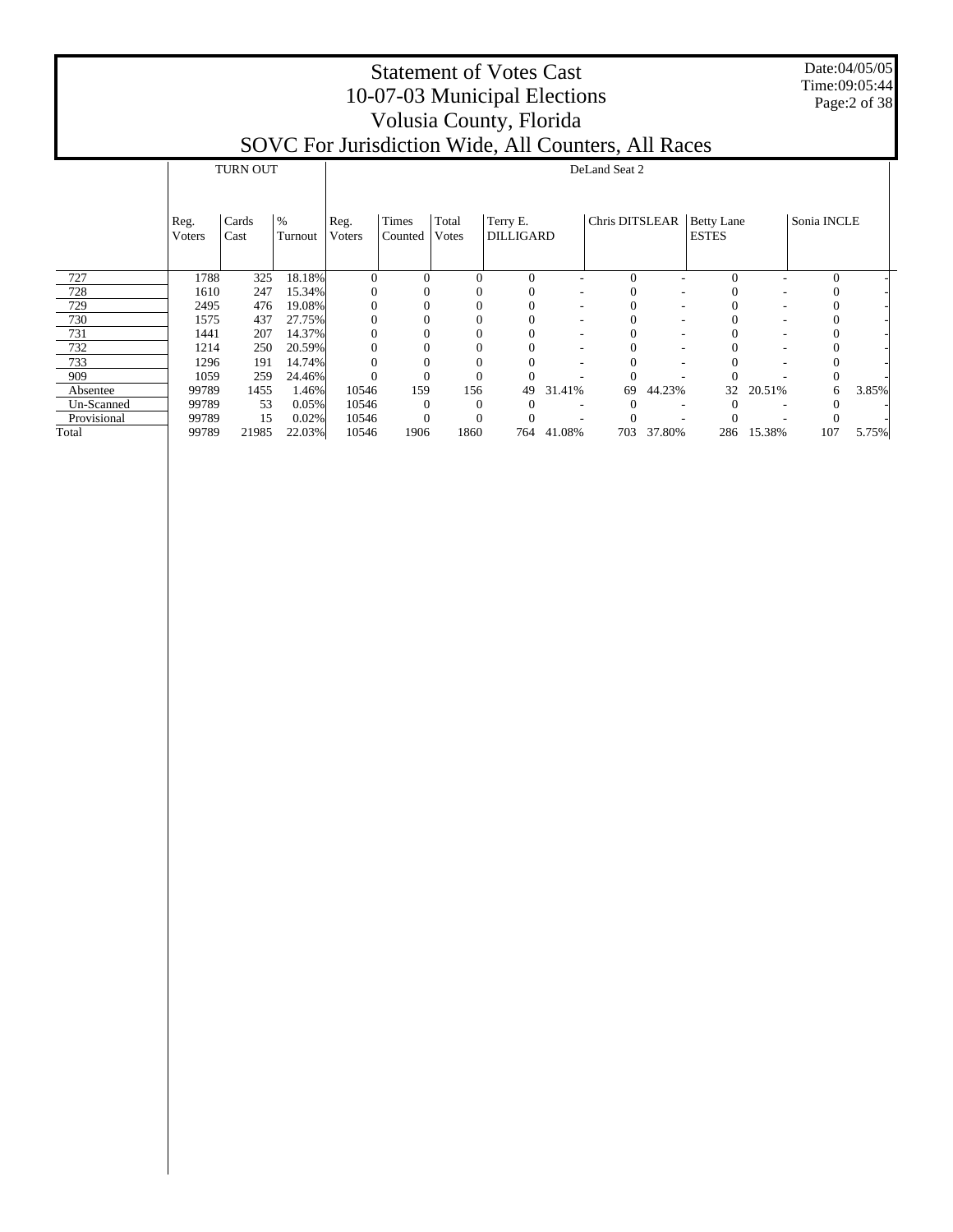Date:04/05/05 Time:09:05:44 Page:3 of 38

|                   |                                      |                                      |                                      |                                  | DeLand Seat 4                                        |                                      |                                  |                                      |                        |  |
|-------------------|--------------------------------------|--------------------------------------|--------------------------------------|----------------------------------|------------------------------------------------------|--------------------------------------|----------------------------------|--------------------------------------|------------------------|--|
|                   |                                      |                                      |                                      |                                  |                                                      |                                      |                                  |                                      |                        |  |
|                   |                                      |                                      |                                      |                                  |                                                      |                                      |                                  |                                      |                        |  |
|                   | Reg.                                 | Times                                | Total                                | <b>Bill HALL</b>                 |                                                      | Scott JOHNSON                        |                                  | Scott A. PRICE                       |                        |  |
|                   | Voters                               | Counted                              | <b>Votes</b>                         |                                  |                                                      |                                      |                                  |                                      |                        |  |
|                   |                                      |                                      |                                      |                                  |                                                      |                                      |                                  |                                      |                        |  |
| Jurisdiction Wide |                                      |                                      |                                      |                                  |                                                      |                                      |                                  |                                      |                        |  |
| 206               | 2097                                 | 431                                  | 430                                  |                                  | 225 52.33%                                           | 93                                   | 21.63%                           |                                      | 112 26.05%             |  |
| 209<br>212        | 1894<br>1650                         | 303<br>293                           | 302<br>292                           | 150<br>112                       | 49.67%<br>38.36%                                     | 80<br>89                             | 26.49%<br>30.48%                 |                                      | 72 23.84%<br>91 31.16% |  |
| 215               | 1556                                 | 169                                  | 166                                  | 80                               | 48.19%                                               | 25                                   | 15.06%                           |                                      | 61 36.75%              |  |
| 216               | 914                                  | 119                                  | 112                                  | 30                               | 26.79%                                               | 16                                   | 14.29%                           |                                      | 66 58.93%              |  |
| 217               | 1452                                 | 244                                  | 239                                  | 47                               | 19.67%                                               | 15                                   | 6.28%                            | 177                                  | 74.06%                 |  |
| 218               | 983                                  | 188                                  | 187                                  | 93                               | 49.73%                                               | 31                                   | 16.58%                           | 63                                   | 33.69%                 |  |
| 222               | $\boldsymbol{0}$                     | $\boldsymbol{0}$                     | $\boldsymbol{0}$                     | $\boldsymbol{0}$                 | $\overline{a}$                                       | $\boldsymbol{0}$                     |                                  | $\mathbf{0}$                         |                        |  |
| 401<br>402        | $\boldsymbol{0}$<br>$\boldsymbol{0}$ | $\boldsymbol{0}$<br>$\boldsymbol{0}$ | $\mathbf{0}$<br>$\boldsymbol{0}$     | $\boldsymbol{0}$<br>$\mathbf{0}$ | $\overline{a}$<br>$\overline{a}$                     | $\boldsymbol{0}$<br>$\boldsymbol{0}$ | Ĭ.<br>Ĭ.                         | $\mathbf{0}$<br>$\boldsymbol{0}$     |                        |  |
| 406               | $\boldsymbol{0}$                     | $\boldsymbol{0}$                     | $\boldsymbol{0}$                     | $\mathbf{0}$                     | $\overline{a}$                                       | $\boldsymbol{0}$                     | Ĭ.                               | $\boldsymbol{0}$                     |                        |  |
| 426               | $\boldsymbol{0}$                     | $\boldsymbol{0}$                     | $\boldsymbol{0}$                     | $\mathbf{0}$                     | $\overline{a}$                                       | $\boldsymbol{0}$                     | $\overline{\phantom{a}}$         | $\boldsymbol{0}$                     |                        |  |
| 514               | $\boldsymbol{0}$                     | $\boldsymbol{0}$                     | $\boldsymbol{0}$                     | $\mathbf{0}$                     | $\overline{a}$                                       | $\boldsymbol{0}$                     | L,                               | $\boldsymbol{0}$                     |                        |  |
| 517               | $\boldsymbol{0}$                     | $\boldsymbol{0}$                     | $\boldsymbol{0}$                     | $\mathbf{0}$                     | $\overline{a}$                                       | $\boldsymbol{0}$                     | $\overline{\phantom{a}}$         | $\boldsymbol{0}$                     |                        |  |
| 519               | $\boldsymbol{0}$                     | $\boldsymbol{0}$                     | $\boldsymbol{0}$                     | $\mathbf{0}$                     | $\overline{a}$                                       | $\boldsymbol{0}$                     | L,                               | $\boldsymbol{0}$                     |                        |  |
| 526               | $\boldsymbol{0}$                     | $\boldsymbol{0}$                     | $\boldsymbol{0}$                     | $\mathbf{0}$                     | $\overline{a}$                                       | $\boldsymbol{0}$                     | $\overline{\phantom{a}}$         | $\boldsymbol{0}$                     |                        |  |
| 527<br>528        | $\boldsymbol{0}$<br>$\boldsymbol{0}$ | $\boldsymbol{0}$<br>$\boldsymbol{0}$ | $\boldsymbol{0}$<br>$\boldsymbol{0}$ | $\mathbf{0}$<br>$\mathbf{0}$     | $\overline{a}$<br>$\overline{a}$                     | $\boldsymbol{0}$<br>$\boldsymbol{0}$ | L,<br>L,                         | $\boldsymbol{0}$<br>$\boldsymbol{0}$ |                        |  |
| 529               | $\boldsymbol{0}$                     | $\boldsymbol{0}$                     | $\boldsymbol{0}$                     | $\mathbf{0}$                     | $\overline{\phantom{a}}$                             | $\boldsymbol{0}$                     | $\overline{a}$                   | $\boldsymbol{0}$                     |                        |  |
| 534               | $\boldsymbol{0}$                     | $\boldsymbol{0}$                     | $\boldsymbol{0}$                     | $\mathbf{0}$                     | $\overline{\phantom{m}}$                             | $\boldsymbol{0}$                     | $\overline{\phantom{a}}$         | $\boldsymbol{0}$                     |                        |  |
| 602               | $\boldsymbol{0}$                     | $\boldsymbol{0}$                     | $\boldsymbol{0}$                     | $\mathbf{0}$                     | $\overline{\phantom{a}}$                             | $\boldsymbol{0}$                     | $\overline{a}$                   | $\boldsymbol{0}$                     |                        |  |
| 603               | $\boldsymbol{0}$                     | $\boldsymbol{0}$                     | $\boldsymbol{0}$                     | $\mathbf{0}$                     | $\overline{\phantom{m}}$                             | $\boldsymbol{0}$                     | ÷,                               | $\boldsymbol{0}$                     |                        |  |
| 605               | $\boldsymbol{0}$                     | $\boldsymbol{0}$                     | $\boldsymbol{0}$                     | $\mathbf{0}$                     | $\overline{\phantom{a}}$                             | $\boldsymbol{0}$                     | $\overline{a}$                   | $\boldsymbol{0}$                     |                        |  |
| 607               | $\boldsymbol{0}$                     | $\boldsymbol{0}$                     | $\boldsymbol{0}$                     | $\mathbf{0}$                     | $\overline{\phantom{m}}$                             | $\boldsymbol{0}$                     | $\overline{\phantom{a}}$         | $\boldsymbol{0}$                     |                        |  |
| 608<br>609        | $\boldsymbol{0}$<br>$\boldsymbol{0}$ | $\boldsymbol{0}$<br>$\boldsymbol{0}$ | $\boldsymbol{0}$<br>$\boldsymbol{0}$ | $\mathbf{0}$<br>$\mathbf{0}$     | $\overline{\phantom{a}}$<br>$\overline{\phantom{a}}$ | $\boldsymbol{0}$<br>$\boldsymbol{0}$ | $\overline{a}$<br>÷,             | $\boldsymbol{0}$<br>$\boldsymbol{0}$ |                        |  |
| 614               | $\boldsymbol{0}$                     | $\boldsymbol{0}$                     | $\boldsymbol{0}$                     | $\mathbf{0}$                     | $\overline{\phantom{a}}$                             | $\boldsymbol{0}$                     | $\overline{a}$                   | $\boldsymbol{0}$                     |                        |  |
| 615               | $\boldsymbol{0}$                     | $\boldsymbol{0}$                     | $\boldsymbol{0}$                     | $\mathbf{0}$                     | $\overline{a}$                                       | $\boldsymbol{0}$                     | L,                               | $\boldsymbol{0}$                     |                        |  |
| 617               | $\boldsymbol{0}$                     | $\boldsymbol{0}$                     | $\boldsymbol{0}$                     | $\mathbf{0}$                     | $\overline{a}$                                       | $\boldsymbol{0}$                     | L,                               | $\boldsymbol{0}$                     |                        |  |
| 618               | $\boldsymbol{0}$                     | $\boldsymbol{0}$                     | $\boldsymbol{0}$                     | $\mathbf{0}$                     | $\overline{a}$                                       | $\boldsymbol{0}$                     | $\overline{\phantom{a}}$         | $\boldsymbol{0}$                     |                        |  |
| 619               | $\boldsymbol{0}$                     | $\boldsymbol{0}$                     | $\boldsymbol{0}$                     | $\mathbf{0}$                     | $\overline{a}$                                       | $\boldsymbol{0}$                     | L,                               | $\boldsymbol{0}$                     |                        |  |
| 620               | $\boldsymbol{0}$<br>$\boldsymbol{0}$ | $\boldsymbol{0}$<br>$\boldsymbol{0}$ | $\boldsymbol{0}$<br>$\boldsymbol{0}$ | $\mathbf{0}$<br>$\mathbf{0}$     | $\overline{a}$                                       | $\boldsymbol{0}$                     | $\overline{\phantom{a}}$         | $\boldsymbol{0}$<br>$\boldsymbol{0}$ |                        |  |
| 621<br>622        | $\boldsymbol{0}$                     | $\boldsymbol{0}$                     | $\boldsymbol{0}$                     | $\mathbf{0}$                     | $\overline{a}$<br>$\overline{a}$                     | $\boldsymbol{0}$<br>$\boldsymbol{0}$ | L,<br>L,                         | $\boldsymbol{0}$                     |                        |  |
| 623               | $\boldsymbol{0}$                     | $\boldsymbol{0}$                     | $\boldsymbol{0}$                     | $\mathbf{0}$                     | $\overline{\phantom{a}}$                             | $\boldsymbol{0}$                     | $\overline{a}$                   | $\boldsymbol{0}$                     |                        |  |
| 624               | $\boldsymbol{0}$                     | $\boldsymbol{0}$                     | $\boldsymbol{0}$                     | $\mathbf{0}$                     | $\overline{\phantom{m}}$                             | $\boldsymbol{0}$                     | ÷,                               | $\boldsymbol{0}$                     |                        |  |
| 625               | $\boldsymbol{0}$                     | $\boldsymbol{0}$                     | $\boldsymbol{0}$                     | $\mathbf{0}$                     | $\overline{\phantom{a}}$                             | $\boldsymbol{0}$                     | $\overline{a}$                   | $\boldsymbol{0}$                     |                        |  |
| 626               | $\boldsymbol{0}$                     | $\boldsymbol{0}$                     | $\boldsymbol{0}$                     | $\mathbf{0}$                     | $\overline{\phantom{a}}$                             | $\boldsymbol{0}$                     | ÷,                               | $\boldsymbol{0}$                     |                        |  |
| 628               | $\boldsymbol{0}$                     | $\boldsymbol{0}$                     | $\boldsymbol{0}$                     | $\mathbf{0}$                     | $\overline{\phantom{a}}$                             | $\boldsymbol{0}$                     |                                  | $\boldsymbol{0}$                     |                        |  |
| 629<br>633        | $\boldsymbol{0}$<br>$\mathbf{0}$     | $\boldsymbol{0}$<br>$\mathbf{0}$     | $\boldsymbol{0}$<br>$\overline{0}$   | $\mathbf{0}$<br>$\mathbf{0}$     | $\overline{\phantom{m}}$<br>$\overline{\phantom{a}}$ | $\boldsymbol{0}$<br>$\mathbf{0}$     | ÷,<br>÷,                         | $\boldsymbol{0}$<br>$\mathbf{0}$     |                        |  |
| 636               | $\boldsymbol{0}$                     | $\boldsymbol{0}$                     | 0                                    | $\boldsymbol{0}$                 |                                                      | $\boldsymbol{0}$                     |                                  | $\boldsymbol{0}$                     |                        |  |
| 637               | $\boldsymbol{0}$                     | $\boldsymbol{0}$                     | $\boldsymbol{0}$                     | $\boldsymbol{0}$                 | $\overline{\phantom{a}}$                             | $\boldsymbol{0}$                     | ÷,                               | $\boldsymbol{0}$                     |                        |  |
| 638               | $\boldsymbol{0}$                     | $\boldsymbol{0}$                     | $\boldsymbol{0}$                     | $\mathbf{0}$                     | $\overline{\phantom{m}}$                             | $\boldsymbol{0}$                     | ÷,                               | $\boldsymbol{0}$                     |                        |  |
| 640               | $\boldsymbol{0}$                     | $\boldsymbol{0}$                     | $\boldsymbol{0}$                     | $\boldsymbol{0}$                 | $\overline{\phantom{a}}$                             | $\boldsymbol{0}$                     | L,                               | $\boldsymbol{0}$                     |                        |  |
| 641               | $\boldsymbol{0}$                     | $\boldsymbol{0}$                     | $\boldsymbol{0}$                     | $\mathbf{0}$                     | $\overline{a}$                                       | $\boldsymbol{0}$                     | $\overline{\phantom{a}}$         | $\boldsymbol{0}$                     |                        |  |
| 706               | $\boldsymbol{0}$                     | $\boldsymbol{0}$                     | $\boldsymbol{0}$                     | $\boldsymbol{0}$                 | $\overline{a}$                                       | $\boldsymbol{0}$                     | L,                               | $\boldsymbol{0}$                     |                        |  |
| 709<br>711        | $\boldsymbol{0}$<br>$\boldsymbol{0}$ | $\boldsymbol{0}$<br>$\boldsymbol{0}$ | $\boldsymbol{0}$<br>$\boldsymbol{0}$ | $\mathbf{0}$<br>$\boldsymbol{0}$ | $\overline{a}$<br>$\overline{a}$                     | $\boldsymbol{0}$<br>$\boldsymbol{0}$ | $\overline{\phantom{a}}$<br>L,   | $\boldsymbol{0}$<br>$\boldsymbol{0}$ |                        |  |
| 712               | $\boldsymbol{0}$                     | $\boldsymbol{0}$                     | $\boldsymbol{0}$                     | $\mathbf{0}$                     | $\overline{a}$                                       | $\boldsymbol{0}$                     | $\overline{\phantom{a}}$         | $\boldsymbol{0}$                     |                        |  |
| 714               | $\boldsymbol{0}$                     | $\boldsymbol{0}$                     | $\boldsymbol{0}$                     | $\boldsymbol{0}$                 | $\overline{\phantom{a}}$                             | $\boldsymbol{0}$                     | L,                               | $\boldsymbol{0}$                     |                        |  |
| 717               | $\boldsymbol{0}$                     | $\boldsymbol{0}$                     | $\boldsymbol{0}$                     | $\mathbf{0}$                     | $\overline{\phantom{m}}$                             | $\boldsymbol{0}$                     | $\overline{a}$                   | $\boldsymbol{0}$                     |                        |  |
| 718               | $\boldsymbol{0}$                     | $\boldsymbol{0}$                     | $\boldsymbol{0}$                     | $\boldsymbol{0}$                 | $\overline{\phantom{m}}$                             | $\boldsymbol{0}$                     | $\overline{a}$                   | $\boldsymbol{0}$                     |                        |  |
| 719               | $\boldsymbol{0}$                     | $\boldsymbol{0}$                     | $\boldsymbol{0}$                     | $\mathbf{0}$                     | $\overline{\phantom{m}}$                             | $\boldsymbol{0}$                     | $\overline{\phantom{a}}$         | $\boldsymbol{0}$                     |                        |  |
| 720               | $\boldsymbol{0}$                     | $\boldsymbol{0}$                     | $\boldsymbol{0}$                     | $\boldsymbol{0}$                 | $\overline{\phantom{m}}$                             | $\boldsymbol{0}$                     | $\overline{a}$                   | $\boldsymbol{0}$                     |                        |  |
| 722               | $\boldsymbol{0}$<br>$\boldsymbol{0}$ | $\boldsymbol{0}$<br>$\boldsymbol{0}$ | $\boldsymbol{0}$<br>$\boldsymbol{0}$ | $\mathbf{0}$<br>$\boldsymbol{0}$ | $\overline{\phantom{m}}$                             | $\boldsymbol{0}$<br>$\boldsymbol{0}$ | $\overline{a}$                   | $\boldsymbol{0}$<br>$\boldsymbol{0}$ |                        |  |
| 723<br>724        | $\boldsymbol{0}$                     | $\boldsymbol{0}$                     | $\boldsymbol{0}$                     | $\mathbf{0}$                     | $\overline{\phantom{m}}$<br>$\overline{\phantom{m}}$ | $\boldsymbol{0}$                     | $\overline{a}$<br>$\overline{a}$ | $\boldsymbol{0}$                     |                        |  |
| 725               | $\boldsymbol{0}$                     | $\boldsymbol{0}$                     | $\boldsymbol{0}$                     | $\boldsymbol{0}$                 | $\overline{\phantom{m}}$                             | $\boldsymbol{0}$                     | $\overline{a}$                   | $\boldsymbol{0}$                     |                        |  |
| 726               | $\boldsymbol{0}$                     | $\boldsymbol{0}$                     | $\boldsymbol{0}$                     | $\boldsymbol{0}$                 | $\overline{\phantom{a}}$                             | $\boldsymbol{0}$                     | $\overline{a}$                   | $\boldsymbol{0}$                     |                        |  |
|                   |                                      |                                      |                                      |                                  |                                                      |                                      |                                  |                                      |                        |  |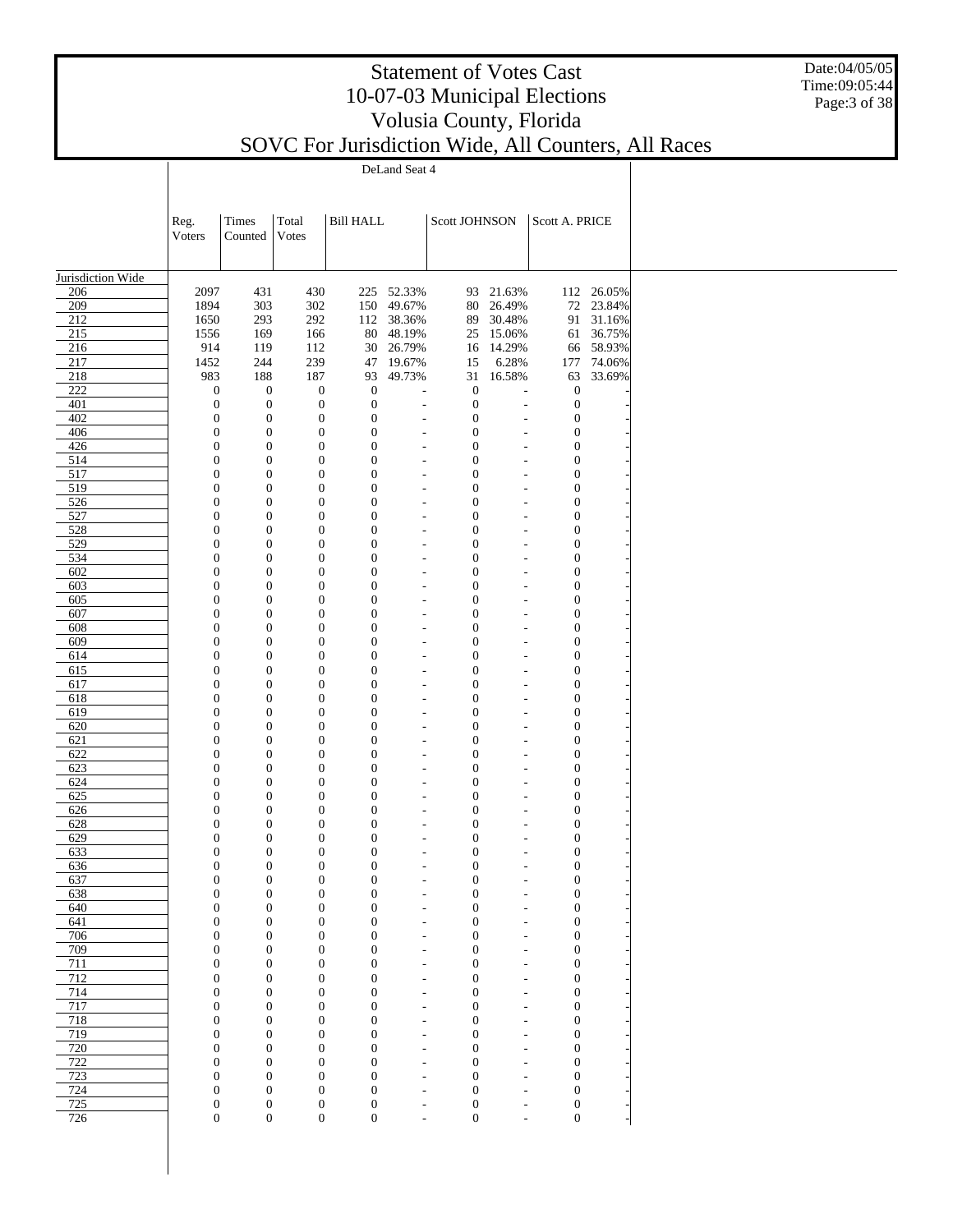Date:04/05/05 Time:09:05:44 Page:4 of 38

|             |                |                  |                |                  | DeLand Seat 4            |               |        |                |            |  |  |
|-------------|----------------|------------------|----------------|------------------|--------------------------|---------------|--------|----------------|------------|--|--|
|             |                |                  |                |                  |                          |               |        |                |            |  |  |
|             | Reg.<br>Voters | Times<br>Counted | Total<br>Votes | <b>Bill HALL</b> |                          | Scott JOHNSON |        | Scott A. PRICE |            |  |  |
| 727         |                |                  | $\Omega$       | $\Omega$         |                          | $\Omega$      |        | $\Omega$       |            |  |  |
| 728         |                |                  |                |                  | $\overline{\phantom{a}}$ |               | ۰      |                |            |  |  |
| 729         |                |                  |                |                  | $\overline{\phantom{a}}$ |               | ٠      |                |            |  |  |
| 730         |                |                  |                |                  | $\overline{\phantom{a}}$ |               | ٠      |                |            |  |  |
| 731         |                |                  |                | $\Omega$         | $\overline{\phantom{a}}$ |               | ٠      |                |            |  |  |
| 732         |                |                  |                | 0                | $\overline{\phantom{a}}$ |               | ٠      |                |            |  |  |
| 733         |                |                  |                | $\theta$         | ٠                        |               | ۰      |                |            |  |  |
| 909         |                | $\theta$         |                |                  |                          |               |        |                |            |  |  |
| Absentee    | 10546          | 159              | 157            | 52               | 33.12%                   | 37            | 23.57% | 68             | 43.31%     |  |  |
| Un-Scanned  | 10546          | $\theta$         | $\theta$       | $\theta$         | ٠                        |               |        |                |            |  |  |
| Provisional | 10546          | $\Omega$         | $\theta$       |                  |                          |               |        |                |            |  |  |
| Total       | 10546          | 1906             | 1885           | 789              | 41.86%                   | 386           | 20.48% |                | 710 37.67% |  |  |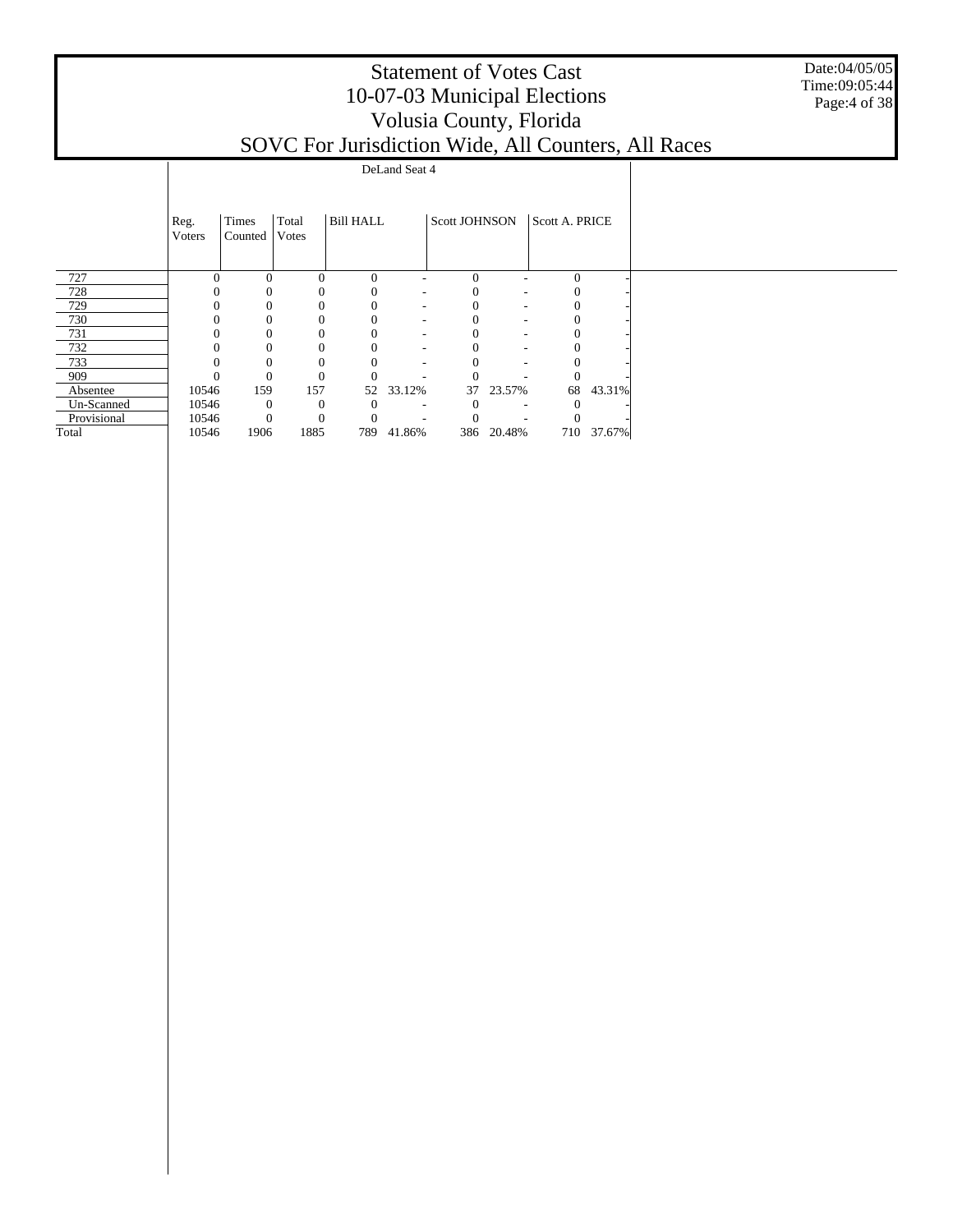#### Date:04/05/05 Time:09:05:44 Page:5 of 38

|                         |                                      |                                      |                                      |                                  |                                                      | Lake Helen Mayor                     |                                                      |                                  |                                                      |                                      |        |
|-------------------------|--------------------------------------|--------------------------------------|--------------------------------------|----------------------------------|------------------------------------------------------|--------------------------------------|------------------------------------------------------|----------------------------------|------------------------------------------------------|--------------------------------------|--------|
|                         |                                      |                                      |                                      |                                  |                                                      |                                      |                                                      |                                  |                                                      |                                      |        |
|                         | Reg.<br>Voters                       | Times<br>Counted                     | Total<br>Votes                       | <b>Jim CRENSHAW</b>              |                                                      | Dan RUBIN                            |                                                      | Mark                             |                                                      | George L.<br>SHUTTLEWORT WILKINS     |        |
|                         |                                      |                                      |                                      |                                  |                                                      |                                      |                                                      |                                  |                                                      |                                      |        |
| Jurisdiction Wide       |                                      |                                      |                                      |                                  |                                                      |                                      |                                                      |                                  |                                                      |                                      |        |
| 206                     | $\boldsymbol{0}$                     | $\boldsymbol{0}$                     | $\boldsymbol{0}$                     | $\boldsymbol{0}$                 | $\overline{a}$                                       | $\boldsymbol{0}$                     | $\overline{a}$                                       | $\boldsymbol{0}$                 | $\overline{a}$                                       | $\boldsymbol{0}$                     |        |
| 209                     | $\boldsymbol{0}$                     | $\boldsymbol{0}$                     | $\boldsymbol{0}$                     | $\mathbf{0}$                     | $\overline{\phantom{a}}$                             | $\boldsymbol{0}$                     | $\overline{\phantom{a}}$                             | $\boldsymbol{0}$                 | $\overline{\phantom{a}}$                             | $\boldsymbol{0}$                     |        |
| 212                     | $\boldsymbol{0}$                     | $\boldsymbol{0}$                     | $\boldsymbol{0}$                     | $\boldsymbol{0}$                 | $\overline{a}$                                       | $\boldsymbol{0}$                     | $\overline{a}$                                       | $\mathbf{0}$                     | $\overline{\phantom{a}}$                             | $\boldsymbol{0}$                     |        |
| $\overline{215}$<br>216 | $\overline{0}$<br>$\boldsymbol{0}$   | $\boldsymbol{0}$<br>$\boldsymbol{0}$ | $\boldsymbol{0}$<br>$\boldsymbol{0}$ | $\overline{0}$<br>$\mathbf{0}$   | $\overline{\phantom{a}}$<br>$\overline{\phantom{a}}$ | $\boldsymbol{0}$<br>$\mathbf{0}$     | $\overline{\phantom{a}}$<br>٠                        | $\mathbf{0}$<br>$\mathbf{0}$     | $\overline{\phantom{a}}$                             | $\boldsymbol{0}$<br>$\boldsymbol{0}$ |        |
| 217                     | $\boldsymbol{0}$                     | $\boldsymbol{0}$                     | $\boldsymbol{0}$                     | $\mathbf{0}$                     | $\overline{\phantom{a}}$                             | $\boldsymbol{0}$                     | $\overline{\phantom{a}}$                             | $\mathbf{0}$                     | $\sim$                                               | $\boldsymbol{0}$                     |        |
| 218                     | $\boldsymbol{0}$                     | $\boldsymbol{0}$                     | $\boldsymbol{0}$                     | $\mathbf{0}$                     |                                                      | $\boldsymbol{0}$                     | $\overline{a}$                                       | $\boldsymbol{0}$                 | $\overline{a}$                                       | $\boldsymbol{0}$                     |        |
| 222                     | 1659                                 | 663                                  | 663                                  | 155                              | 23.38%                                               | $\mathbf{1}$                         | 0.15%                                                | 336                              | 50.68%                                               | 171                                  | 25.79% |
| 401                     | $\boldsymbol{0}$                     | $\boldsymbol{0}$                     | $\boldsymbol{0}$                     | $\boldsymbol{0}$                 | $\overline{\phantom{a}}$                             | $\boldsymbol{0}$                     | $\overline{a}$                                       | $\boldsymbol{0}$                 | $\overline{a}$                                       | $\boldsymbol{0}$                     |        |
| 402                     | $\boldsymbol{0}$                     | $\boldsymbol{0}$                     | $\boldsymbol{0}$                     | $\boldsymbol{0}$                 | $\overline{\phantom{a}}$                             | $\boldsymbol{0}$                     | $\sim$                                               | $\boldsymbol{0}$                 | $\overline{\phantom{a}}$                             | $\boldsymbol{0}$                     |        |
| 406<br>426              | $\boldsymbol{0}$<br>$\boldsymbol{0}$ | $\boldsymbol{0}$<br>$\boldsymbol{0}$ | $\boldsymbol{0}$<br>$\boldsymbol{0}$ | $\boldsymbol{0}$<br>$\mathbf{0}$ | $\overline{a}$                                       | $\boldsymbol{0}$<br>$\boldsymbol{0}$ | $\overline{\phantom{a}}$                             | $\mathbf{0}$<br>$\mathbf{0}$     | $\overline{\phantom{a}}$                             | $\boldsymbol{0}$<br>$\boldsymbol{0}$ |        |
| 514                     | $\boldsymbol{0}$                     | $\boldsymbol{0}$                     | $\boldsymbol{0}$                     | $\mathbf{0}$                     | $\overline{\phantom{a}}$<br>$\overline{\phantom{a}}$ | $\boldsymbol{0}$                     | $\overline{\phantom{a}}$<br>$\overline{\phantom{a}}$ | $\mathbf{0}$                     | $\overline{\phantom{a}}$<br>$\overline{\phantom{a}}$ | $\boldsymbol{0}$                     |        |
| 517                     | $\overline{0}$                       | $\boldsymbol{0}$                     | $\boldsymbol{0}$                     | $\mathbf{0}$                     | $\overline{\phantom{a}}$                             | $\mathbf{0}$                         | $\overline{\phantom{a}}$                             | $\mathbf{0}$                     | $\overline{\phantom{a}}$                             | $\boldsymbol{0}$                     |        |
| 519                     | $\boldsymbol{0}$                     | $\boldsymbol{0}$                     | $\boldsymbol{0}$                     | $\mathbf{0}$                     | $\sim$                                               | $\boldsymbol{0}$                     | $\overline{a}$                                       | $\mathbf{0}$                     | $\overline{\phantom{a}}$                             | $\boldsymbol{0}$                     |        |
| 526                     | $\overline{0}$                       | $\boldsymbol{0}$                     | $\boldsymbol{0}$                     | $\mathbf{0}$                     | $\sim$                                               | $\mathbf{0}$                         | $\sim$                                               | $\mathbf{0}$                     | $\sim$                                               | $\boldsymbol{0}$                     |        |
| 527                     | $\boldsymbol{0}$                     | $\boldsymbol{0}$                     | $\boldsymbol{0}$                     | $\mathbf{0}$                     | $\overline{a}$                                       | $\boldsymbol{0}$                     | $\overline{a}$                                       | $\mathbf{0}$                     | $\overline{\phantom{a}}$                             | $\boldsymbol{0}$                     |        |
| 528                     | $\boldsymbol{0}$                     | $\boldsymbol{0}$                     | $\boldsymbol{0}$                     | $\mathbf{0}$                     | $\sim$                                               | $\boldsymbol{0}$                     | $\sim$                                               | $\mathbf{0}$                     | $\overline{\phantom{a}}$                             | $\boldsymbol{0}$                     |        |
| 529<br>534              | $\boldsymbol{0}$<br>$\overline{0}$   | $\boldsymbol{0}$<br>$\boldsymbol{0}$ | $\boldsymbol{0}$<br>$\boldsymbol{0}$ | $\mathbf{0}$<br>$\mathbf{0}$     | $\overline{\phantom{a}}$                             | $\boldsymbol{0}$<br>$\boldsymbol{0}$ | ٠                                                    | $\mathbf{0}$<br>$\mathbf{0}$     | $\overline{\phantom{a}}$                             | $\boldsymbol{0}$<br>$\boldsymbol{0}$ |        |
| 602                     | $\boldsymbol{0}$                     | $\boldsymbol{0}$                     | $\boldsymbol{0}$                     | $\mathbf{0}$                     | $\overline{\phantom{a}}$<br>$\overline{\phantom{a}}$ | $\boldsymbol{0}$                     | $\overline{\phantom{a}}$<br>٠                        | $\mathbf{0}$                     | $\overline{\phantom{a}}$<br>$\overline{\phantom{a}}$ | $\boldsymbol{0}$                     |        |
| 603                     | $\overline{0}$                       | $\boldsymbol{0}$                     | $\boldsymbol{0}$                     | $\mathbf{0}$                     | $\overline{\phantom{a}}$                             | $\boldsymbol{0}$                     | $\overline{\phantom{a}}$                             | $\mathbf{0}$                     | $\overline{\phantom{a}}$                             | $\boldsymbol{0}$                     |        |
| 605                     | $\boldsymbol{0}$                     | $\boldsymbol{0}$                     | $\boldsymbol{0}$                     | $\mathbf{0}$                     | $\overline{\phantom{a}}$                             | $\boldsymbol{0}$                     | ٠                                                    | $\mathbf{0}$                     | $\overline{\phantom{a}}$                             | $\boldsymbol{0}$                     |        |
| 607                     | $\overline{0}$                       | $\boldsymbol{0}$                     | $\boldsymbol{0}$                     | $\mathbf{0}$                     | $\sim$                                               | $\mathbf{0}$                         | $\sim$                                               | $\mathbf{0}$                     | $\overline{\phantom{a}}$                             | $\boldsymbol{0}$                     |        |
| 608                     | $\boldsymbol{0}$                     | $\boldsymbol{0}$                     | $\boldsymbol{0}$                     | $\mathbf{0}$                     | $\overline{a}$                                       | $\boldsymbol{0}$                     | $\overline{a}$                                       | $\mathbf{0}$                     | $\overline{\phantom{a}}$                             | $\boldsymbol{0}$                     |        |
| 609                     | $\boldsymbol{0}$                     | $\boldsymbol{0}$                     | $\boldsymbol{0}$                     | $\mathbf{0}$                     | $\sim$                                               | $\boldsymbol{0}$                     | $\sim$                                               | $\mathbf{0}$                     | $\sim$                                               | $\boldsymbol{0}$                     |        |
| 614                     | $\boldsymbol{0}$<br>$\overline{0}$   | $\boldsymbol{0}$                     | $\boldsymbol{0}$                     | $\mathbf{0}$                     | $\overline{\phantom{a}}$                             | $\boldsymbol{0}$                     | ٠                                                    | $\mathbf{0}$                     | $\overline{\phantom{a}}$                             | $\boldsymbol{0}$                     |        |
| 615<br>617              | $\boldsymbol{0}$                     | $\boldsymbol{0}$<br>$\boldsymbol{0}$ | $\boldsymbol{0}$<br>$\boldsymbol{0}$ | $\mathbf{0}$<br>$\mathbf{0}$     | $\overline{\phantom{a}}$<br>$\overline{\phantom{a}}$ | $\boldsymbol{0}$<br>$\boldsymbol{0}$ | $\overline{\phantom{a}}$<br>٠                        | $\mathbf{0}$<br>$\mathbf{0}$     | $\overline{\phantom{a}}$<br>$\overline{\phantom{a}}$ | $\boldsymbol{0}$<br>$\boldsymbol{0}$ |        |
| 618                     | $\overline{0}$                       | $\boldsymbol{0}$                     | $\boldsymbol{0}$                     | $\mathbf{0}$                     | $\overline{\phantom{a}}$                             | $\boldsymbol{0}$                     | $\overline{\phantom{a}}$                             | $\mathbf{0}$                     | $\overline{\phantom{a}}$                             | $\boldsymbol{0}$                     |        |
| 619                     | $\boldsymbol{0}$                     | $\boldsymbol{0}$                     | $\boldsymbol{0}$                     | $\mathbf{0}$                     | $\overline{\phantom{a}}$                             | $\boldsymbol{0}$                     | ٠                                                    | $\mathbf{0}$                     | $\overline{\phantom{a}}$                             | $\boldsymbol{0}$                     |        |
| 620                     | $\overline{0}$                       | $\boldsymbol{0}$                     | $\boldsymbol{0}$                     | $\mathbf{0}$                     | $\overline{\phantom{a}}$                             | $\mathbf{0}$                         | $\sim$                                               | $\mathbf{0}$                     | $\overline{\phantom{a}}$                             | $\boldsymbol{0}$                     |        |
| 621                     | $\boldsymbol{0}$                     | $\boldsymbol{0}$                     | $\boldsymbol{0}$                     | $\mathbf{0}$                     | $\overline{a}$                                       | $\boldsymbol{0}$                     | $\overline{a}$                                       | $\mathbf{0}$                     | $\overline{\phantom{a}}$                             | $\boldsymbol{0}$                     |        |
| 622                     | $\boldsymbol{0}$                     | $\boldsymbol{0}$                     | $\boldsymbol{0}$                     | $\mathbf{0}$                     | $\sim$                                               | $\boldsymbol{0}$                     | $\tilde{\phantom{a}}$                                | $\mathbf{0}$                     | $\sim$                                               | $\boldsymbol{0}$                     |        |
| 623                     | $\boldsymbol{0}$                     | $\boldsymbol{0}$                     | $\boldsymbol{0}$                     | $\mathbf{0}$                     | $\overline{a}$                                       | $\boldsymbol{0}$                     | $\overline{a}$                                       | $\mathbf{0}$                     | $\overline{\phantom{a}}$                             | $\boldsymbol{0}$                     |        |
| 624<br>625              | $\mathbf{0}$<br>$\boldsymbol{0}$     | $\boldsymbol{0}$<br>$\boldsymbol{0}$ | $\boldsymbol{0}$<br>$\boldsymbol{0}$ | $\mathbf{0}$<br>$\mathbf{0}$     | $\overline{\phantom{a}}$<br>$\overline{\phantom{a}}$ | $\boldsymbol{0}$<br>$\boldsymbol{0}$ | $\overline{\phantom{a}}$<br>٠                        | $\mathbf{0}$<br>$\mathbf{0}$     | $\overline{\phantom{a}}$<br>$\overline{\phantom{a}}$ | $\boldsymbol{0}$<br>$\boldsymbol{0}$ |        |
| 626                     | $\boldsymbol{0}$                     | $\boldsymbol{0}$                     | $\boldsymbol{0}$                     | $\mathbf{0}$                     | $\overline{\phantom{a}}$                             | $\boldsymbol{0}$                     | $\overline{\phantom{a}}$                             | $\mathbf{0}$                     | $\overline{\phantom{a}}$                             | $\boldsymbol{0}$                     |        |
| 628                     | $\boldsymbol{0}$                     | $\boldsymbol{0}$                     | $\boldsymbol{0}$                     | $\mathbf{0}$                     | $\overline{\phantom{a}}$                             | $\boldsymbol{0}$                     | ٠                                                    | $\mathbf{0}$                     | $\overline{\phantom{a}}$                             | $\boldsymbol{0}$                     |        |
| 629                     | $\boldsymbol{0}$                     | $\boldsymbol{0}$                     | $\boldsymbol{0}$                     | $\mathbf{0}$                     | $\overline{\phantom{a}}$                             | $\boldsymbol{0}$                     | $\overline{\phantom{a}}$                             | $\mathbf{0}$                     | $\overline{\phantom{a}}$                             | $\boldsymbol{0}$                     |        |
| 633                     | $\boldsymbol{0}$                     | $\overline{0}$                       | $\overline{0}$                       | $\mathbf{0}$                     | $\overline{a}$                                       | $\boldsymbol{0}$                     | $\overline{\phantom{a}}$                             | $\mathbf{0}$                     | $\overline{\phantom{a}}$                             | $\boldsymbol{0}$                     |        |
| 636                     | $\boldsymbol{0}$                     | $\boldsymbol{0}$<br>$\boldsymbol{0}$ | $\boldsymbol{0}$<br>$\boldsymbol{0}$ | $\boldsymbol{0}$                 | $\overline{\phantom{a}}$                             | $\boldsymbol{0}$                     | ٠                                                    | $\mathbf{0}$                     | ٠                                                    | 0                                    |        |
| 637<br>638              | $\boldsymbol{0}$<br>$\boldsymbol{0}$ | $\boldsymbol{0}$                     | $\boldsymbol{0}$                     | $\boldsymbol{0}$<br>$\mathbf{0}$ | $\overline{\phantom{a}}$<br>$\overline{\phantom{a}}$ | $\boldsymbol{0}$<br>$\boldsymbol{0}$ | ٠<br>$\overline{\phantom{a}}$                        | $\boldsymbol{0}$<br>$\mathbf{0}$ | ٠<br>$\overline{\phantom{a}}$                        | $\boldsymbol{0}$<br>$\boldsymbol{0}$ |        |
| 640                     | $\boldsymbol{0}$                     | $\boldsymbol{0}$                     | $\boldsymbol{0}$                     | $\mathbf{0}$                     | $\overline{\phantom{a}}$                             | $\boldsymbol{0}$                     | $\overline{\phantom{a}}$                             | $\mathbf{0}$                     | $\overline{\phantom{a}}$                             | $\boldsymbol{0}$                     |        |
| 641                     | $\boldsymbol{0}$                     | $\boldsymbol{0}$                     | $\boldsymbol{0}$                     | $\mathbf{0}$                     | $\overline{\phantom{a}}$                             | $\boldsymbol{0}$                     | $\overline{\phantom{a}}$                             | $\mathbf{0}$                     | $\overline{\phantom{a}}$                             | $\boldsymbol{0}$                     |        |
| 706                     | $\boldsymbol{0}$                     | $\boldsymbol{0}$                     | $\boldsymbol{0}$                     | $\mathbf{0}$                     | $\overline{\phantom{a}}$                             | $\boldsymbol{0}$                     | ٠                                                    | $\mathbf{0}$                     | ٠                                                    | $\boldsymbol{0}$                     |        |
| 709                     | $\boldsymbol{0}$                     | $\overline{0}$                       | $\boldsymbol{0}$                     | $\mathbf{0}$                     | $\overline{\phantom{a}}$                             | $\boldsymbol{0}$                     | $\overline{\phantom{a}}$                             | $\mathbf{0}$                     | $\overline{\phantom{a}}$                             | $\boldsymbol{0}$                     |        |
| 711                     | $\boldsymbol{0}$                     | $\boldsymbol{0}$                     | $\boldsymbol{0}$                     | $\boldsymbol{0}$                 | ٠                                                    | $\boldsymbol{0}$                     | $\tilde{\phantom{a}}$                                | $\mathbf{0}$                     | $\overline{\phantom{a}}$                             | $\boldsymbol{0}$                     |        |
| 712                     | $\boldsymbol{0}$                     | $\boldsymbol{0}$                     | $\boldsymbol{0}$                     | $\mathbf{0}$                     | $\sim$                                               | $\boldsymbol{0}$                     | $\tilde{\phantom{a}}$                                | $\mathbf{0}$                     | $\overline{\phantom{a}}$                             | $\boldsymbol{0}$                     |        |
| 714<br>717              | $\boldsymbol{0}$<br>$\boldsymbol{0}$ | $\boldsymbol{0}$<br>$\boldsymbol{0}$ | $\boldsymbol{0}$<br>$\boldsymbol{0}$ | $\mathbf{0}$<br>$\mathbf{0}$     | $\overline{\phantom{a}}$<br>$\overline{\phantom{a}}$ | $\boldsymbol{0}$<br>$\boldsymbol{0}$ | ٠<br>$\overline{\phantom{a}}$                        | $\mathbf{0}$<br>$\mathbf{0}$     | $\overline{\phantom{a}}$<br>$\overline{\phantom{a}}$ | $\boldsymbol{0}$<br>$\boldsymbol{0}$ |        |
| 718                     | $\boldsymbol{0}$                     | $\boldsymbol{0}$                     | $\boldsymbol{0}$                     | $\boldsymbol{0}$                 | $\overline{\phantom{a}}$                             | $\boldsymbol{0}$                     | $\overline{\phantom{a}}$                             | $\mathbf{0}$                     | $\overline{\phantom{a}}$                             | $\boldsymbol{0}$                     |        |
| 719                     | $\boldsymbol{0}$                     | $\boldsymbol{0}$                     | $\boldsymbol{0}$                     | $\mathbf{0}$                     | $\overline{\phantom{a}}$                             | $\boldsymbol{0}$                     | $\overline{\phantom{a}}$                             | $\mathbf{0}$                     | $\overline{\phantom{a}}$                             | $\boldsymbol{0}$                     |        |
| 720                     | $\boldsymbol{0}$                     | $\boldsymbol{0}$                     | $\boldsymbol{0}$                     | $\mathbf{0}$                     | $\overline{\phantom{a}}$                             | $\boldsymbol{0}$                     | ٠                                                    | $\mathbf{0}$                     | ٠                                                    | $\boldsymbol{0}$                     |        |
| 722                     | $\boldsymbol{0}$                     | $\overline{0}$                       | $\boldsymbol{0}$                     | $\mathbf{0}$                     | $\overline{\phantom{a}}$                             | $\boldsymbol{0}$                     | $\overline{\phantom{a}}$                             | $\mathbf{0}$                     | $\overline{\phantom{a}}$                             | $\boldsymbol{0}$                     |        |
| 723                     | $\boldsymbol{0}$                     | $\boldsymbol{0}$                     | $\boldsymbol{0}$                     | $\mathbf{0}$                     | ٠                                                    | $\boldsymbol{0}$                     | $\overline{a}$                                       | $\mathbf{0}$                     | $\overline{\phantom{a}}$                             | $\boldsymbol{0}$                     |        |
| 724                     | $\boldsymbol{0}$                     | $\boldsymbol{0}$                     | $\boldsymbol{0}$<br>$\boldsymbol{0}$ | $\mathbf{0}$                     | $\overline{\phantom{a}}$                             | $\boldsymbol{0}$                     | $\overline{\phantom{a}}$                             | $\mathbf{0}$<br>$\mathbf{0}$     | $\overline{\phantom{a}}$                             | $\boldsymbol{0}$                     |        |
| 725<br>726              | $\boldsymbol{0}$<br>$\boldsymbol{0}$ | $\boldsymbol{0}$<br>$\boldsymbol{0}$ | $\boldsymbol{0}$                     | $\boldsymbol{0}$<br>$\mathbf{0}$ | $\overline{\phantom{a}}$<br>$\sim$                   | $\boldsymbol{0}$<br>$\boldsymbol{0}$ | $\overline{\phantom{a}}$<br>$\overline{\phantom{a}}$ | $\boldsymbol{0}$                 | $\overline{\phantom{a}}$<br>$\overline{\phantom{a}}$ | $\boldsymbol{0}$<br>$\boldsymbol{0}$ |        |
|                         |                                      |                                      |                                      |                                  |                                                      |                                      |                                                      |                                  |                                                      |                                      |        |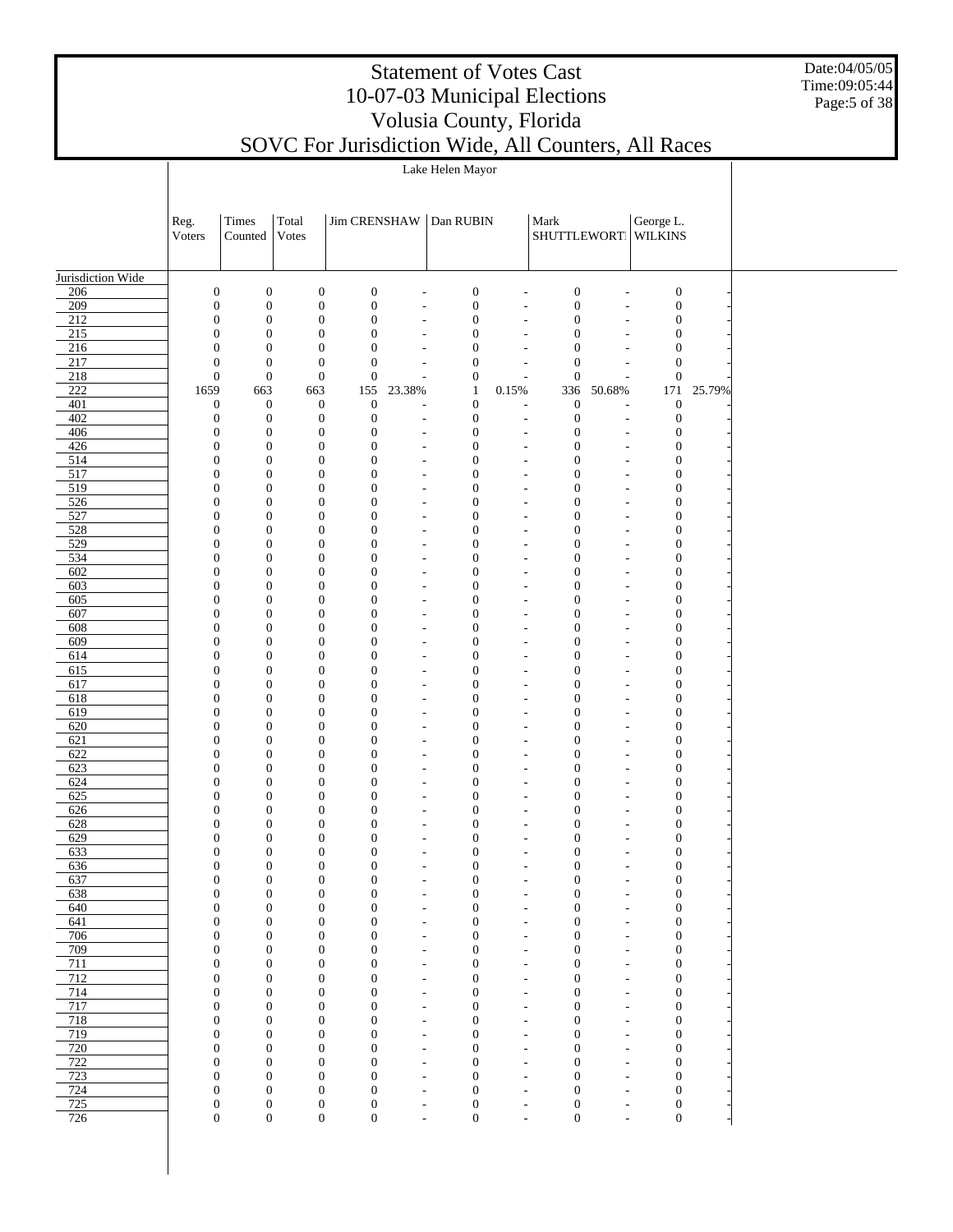#### Date:04/05/05 Time:09:05:44 Page:6 of 38

|             |                |                  |                |          | .          |                          | $-2$  | - - - - - - 7 |            |                                  | .          |  |
|-------------|----------------|------------------|----------------|----------|------------|--------------------------|-------|---------------|------------|----------------------------------|------------|--|
|             |                |                  |                |          |            | Lake Helen Mayor         |       |               |            |                                  |            |  |
|             | Reg.<br>Voters | Times<br>Counted | Total<br>Votes |          |            | Jim CRENSHAW   Dan RUBIN |       | Mark          |            | George L.<br>SHUTTLEWORT WILKINS |            |  |
| 727         |                | $\Omega$         | 0              | $\Omega$ |            | $\Omega$                 |       | $\Omega$      |            |                                  |            |  |
| 728         |                |                  |                |          |            |                          |       |               |            |                                  |            |  |
| 729         |                | 0                |                |          |            |                          |       |               |            |                                  |            |  |
| 730         |                | 0                |                |          |            |                          |       |               |            |                                  |            |  |
| 731         |                |                  |                |          |            |                          |       |               |            |                                  |            |  |
| 732         |                | $^{(1)}$         |                |          |            |                          |       |               |            |                                  |            |  |
| 733         |                | 0                |                |          |            |                          |       |               |            |                                  |            |  |
| 909         |                | $\mathbf{0}$     | $\theta$       |          |            |                          |       |               |            |                                  |            |  |
| Absentee    | 1659           | 45               | 43             | 9        | 20.93%     | 2                        | 4.65% | 23            | 53.49%     | 9                                | 20.93%     |  |
| Un-Scanned  | 1659           | $\mathbf{0}$     | $\mathbf{0}$   |          |            |                          |       |               |            |                                  |            |  |
| Provisional | 1659           | $\mathbf{0}$     | $\theta$       |          |            |                          |       |               |            |                                  |            |  |
| Total       | 1659           | 708              | 706            |          | 164 23.23% | 3                        | 0.42% |               | 359 50.85% |                                  | 180 25.50% |  |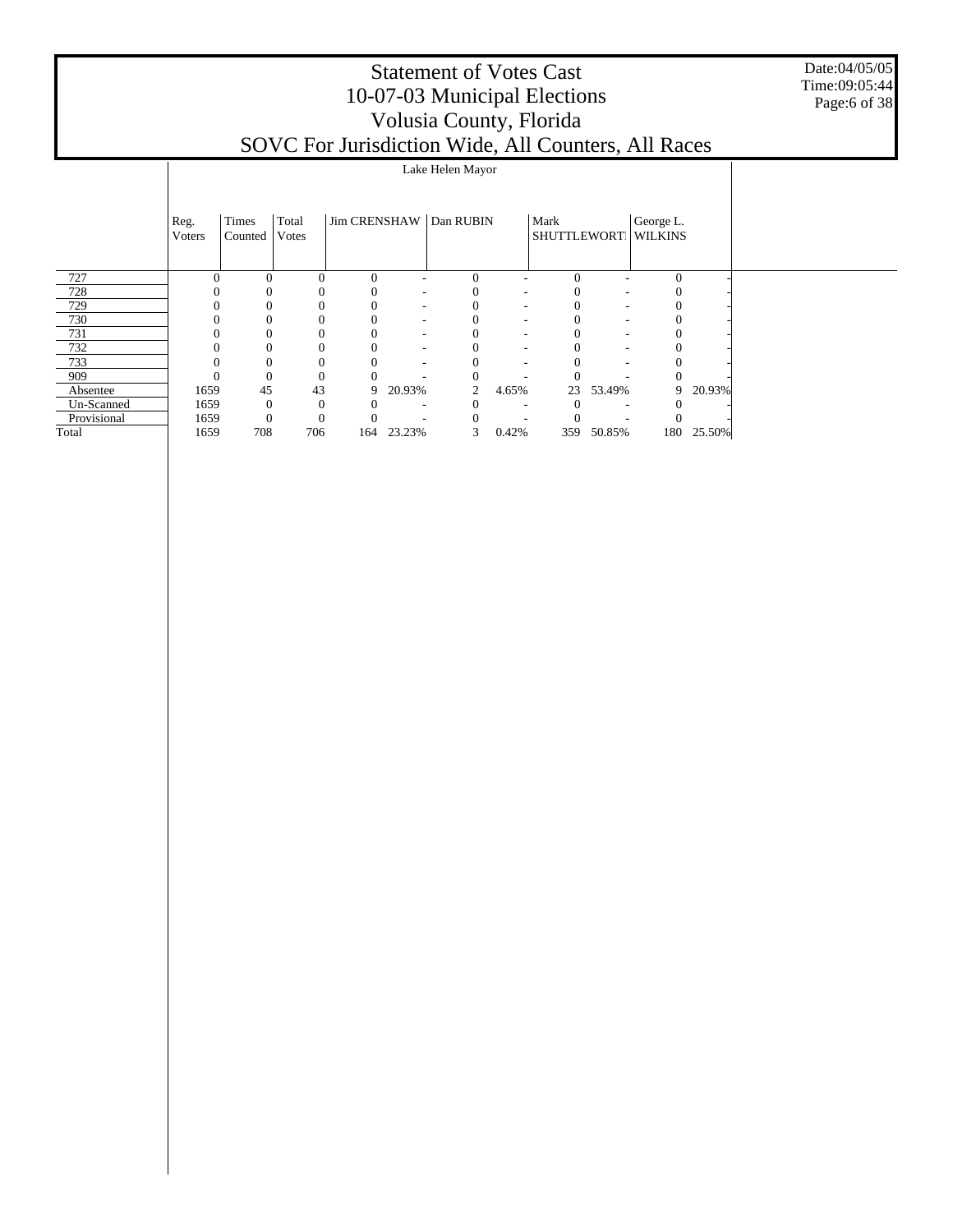#### Date:04/05/05 Time:09:05:44 Page:7 of 38

### Statement of Votes Cast 10-07-03 Municipal Elections Volusia County, Florida

|                   | Reg.<br>Voters                       | Times<br>Counted                     | Total<br>Votes                       | Ken RUNGE                            |                                                      | David<br>SANTIAGO                    |                                                      | Herb ZISCHKAU                        |                  |
|-------------------|--------------------------------------|--------------------------------------|--------------------------------------|--------------------------------------|------------------------------------------------------|--------------------------------------|------------------------------------------------------|--------------------------------------|------------------|
| Jurisdiction Wide |                                      |                                      |                                      |                                      |                                                      |                                      |                                                      |                                      |                  |
| 206               | $\boldsymbol{0}$                     | $\boldsymbol{0}$                     | $\boldsymbol{0}$                     | $\boldsymbol{0}$                     | ÷,                                                   | $\boldsymbol{0}$                     | $\overline{\phantom{a}}$                             | $\boldsymbol{0}$                     |                  |
| 209               | $\boldsymbol{0}$                     | $\boldsymbol{0}$                     | $\boldsymbol{0}$                     | $\boldsymbol{0}$                     | $\overline{\phantom{a}}$                             | $\boldsymbol{0}$                     | $\overline{a}$                                       | $\boldsymbol{0}$                     |                  |
| 212               | $\boldsymbol{0}$                     | $\boldsymbol{0}$                     | $\boldsymbol{0}$                     | $\boldsymbol{0}$                     | $\sim$                                               | $\boldsymbol{0}$                     | $\overline{\phantom{a}}$                             | $\boldsymbol{0}$                     |                  |
| 215               | $\boldsymbol{0}$                     | $\boldsymbol{0}$                     | $\boldsymbol{0}$                     | $\boldsymbol{0}$                     | $\overline{a}$                                       | $\mathbf{0}$                         | $\overline{\phantom{a}}$                             | $\boldsymbol{0}$                     |                  |
| 216<br>217        | $\boldsymbol{0}$<br>$\boldsymbol{0}$ | $\boldsymbol{0}$<br>$\boldsymbol{0}$ | $\boldsymbol{0}$<br>$\boldsymbol{0}$ | $\boldsymbol{0}$<br>$\boldsymbol{0}$ | $\sim$<br>$\overline{a}$                             | $\boldsymbol{0}$<br>$\boldsymbol{0}$ | ÷,<br>$\overline{\phantom{a}}$                       | $\boldsymbol{0}$<br>$\boldsymbol{0}$ |                  |
| 218               | $\boldsymbol{0}$                     | $\boldsymbol{0}$                     | $\boldsymbol{0}$                     | $\boldsymbol{0}$                     | $\sim$                                               | $\boldsymbol{0}$                     | $\overline{a}$                                       | $\boldsymbol{0}$                     |                  |
| 222               | $\boldsymbol{0}$                     | $\boldsymbol{0}$                     | $\boldsymbol{0}$                     | $\boldsymbol{0}$                     | L,                                                   | $\boldsymbol{0}$                     | $\overline{\phantom{a}}$                             | $\boldsymbol{0}$                     |                  |
| 401               | 2069                                 | 190                                  | 190                                  | 85                                   | 44.74%                                               | 59                                   | 31.05%                                               | 46                                   | 24.21%           |
| 402<br>406        | 1893<br>2110                         | 239<br>340                           | 239<br>340                           | 138                                  | 130 54.39%<br>40.59%                                 | 57<br>109                            | 23.85%<br>32.06%                                     | 52<br>93                             | 21.76%<br>27.35% |
| 426               | 1437                                 | 169                                  | 169                                  | 31                                   | 18.34%                                               | 67                                   | 39.64%                                               | 71                                   | 42.01%           |
| 514               | $\boldsymbol{0}$                     | $\boldsymbol{0}$                     | $\boldsymbol{0}$                     | $\boldsymbol{0}$                     | L,                                                   | $\mathbf{0}$                         | J.                                                   | $\boldsymbol{0}$                     |                  |
| 517               | $\boldsymbol{0}$                     | $\boldsymbol{0}$                     | $\boldsymbol{0}$                     | $\boldsymbol{0}$                     | $\overline{\phantom{a}}$                             | $\boldsymbol{0}$                     | $\overline{\phantom{a}}$                             | $\boldsymbol{0}$                     |                  |
| 519               | $\boldsymbol{0}$                     | $\boldsymbol{0}$                     | $\boldsymbol{0}$                     | $\boldsymbol{0}$                     | $\sim$                                               | $\mathbf{0}$                         | $\overline{\phantom{a}}$                             | $\mathbf{0}$                         |                  |
| 526<br>527        | $\boldsymbol{0}$<br>$\boldsymbol{0}$ | $\boldsymbol{0}$<br>$\boldsymbol{0}$ | $\boldsymbol{0}$<br>$\boldsymbol{0}$ | $\boldsymbol{0}$<br>$\boldsymbol{0}$ | $\overline{\phantom{a}}$<br>$\overline{\phantom{a}}$ | $\mathbf{0}$<br>$\boldsymbol{0}$     | $\overline{\phantom{a}}$<br>$\overline{\phantom{a}}$ | $\boldsymbol{0}$<br>$\boldsymbol{0}$ |                  |
| 528               | $\boldsymbol{0}$                     | $\boldsymbol{0}$                     | $\boldsymbol{0}$                     | $\boldsymbol{0}$                     | $\overline{a}$                                       | $\boldsymbol{0}$                     | $\overline{a}$                                       | $\boldsymbol{0}$                     |                  |
| 529               | $\boldsymbol{0}$                     | $\boldsymbol{0}$                     | $\boldsymbol{0}$                     | $\boldsymbol{0}$                     | $\overline{\phantom{a}}$                             | $\boldsymbol{0}$                     | $\overline{\phantom{a}}$                             | $\boldsymbol{0}$                     |                  |
| 534               | $\boldsymbol{0}$                     | $\boldsymbol{0}$                     | $\boldsymbol{0}$                     | $\boldsymbol{0}$                     | $\overline{a}$                                       | $\boldsymbol{0}$                     | $\overline{\phantom{a}}$                             | $\boldsymbol{0}$                     |                  |
| 602<br>603        | $\boldsymbol{0}$<br>$\boldsymbol{0}$ | $\boldsymbol{0}$<br>$\boldsymbol{0}$ | $\boldsymbol{0}$<br>$\boldsymbol{0}$ | $\boldsymbol{0}$<br>$\boldsymbol{0}$ | $\overline{a}$<br>$\overline{a}$                     | $\boldsymbol{0}$<br>$\boldsymbol{0}$ | $\overline{a}$<br>$\overline{\phantom{a}}$           | $\boldsymbol{0}$<br>$\boldsymbol{0}$ |                  |
| 605               | $\boldsymbol{0}$                     | $\boldsymbol{0}$                     | $\boldsymbol{0}$                     | $\boldsymbol{0}$                     | $\overline{a}$                                       | $\boldsymbol{0}$                     | $\overline{a}$                                       | $\boldsymbol{0}$                     |                  |
| 607               | $\boldsymbol{0}$                     | $\boldsymbol{0}$                     | $\boldsymbol{0}$                     | $\boldsymbol{0}$                     | $\overline{a}$                                       | $\boldsymbol{0}$                     | $\overline{\phantom{a}}$                             | $\boldsymbol{0}$                     |                  |
| 608               | $\boldsymbol{0}$                     | $\boldsymbol{0}$                     | $\boldsymbol{0}$                     | $\boldsymbol{0}$                     | ÷,                                                   | $\boldsymbol{0}$                     | $\overline{\phantom{a}}$                             | $\boldsymbol{0}$                     |                  |
| 609               | $\boldsymbol{0}$                     | $\boldsymbol{0}$                     | $\boldsymbol{0}$                     | $\boldsymbol{0}$                     | $\overline{a}$                                       | $\boldsymbol{0}$                     | $\overline{a}$                                       | $\boldsymbol{0}$                     |                  |
| 614<br>615        | $\boldsymbol{0}$<br>$\boldsymbol{0}$ | $\boldsymbol{0}$<br>$\boldsymbol{0}$ | $\boldsymbol{0}$<br>$\boldsymbol{0}$ | $\boldsymbol{0}$<br>$\boldsymbol{0}$ | ٠<br>$\overline{a}$                                  | $\boldsymbol{0}$<br>$\boldsymbol{0}$ | $\overline{\phantom{a}}$<br>$\overline{\phantom{a}}$ | $\boldsymbol{0}$<br>$\boldsymbol{0}$ |                  |
| 617               | $\boldsymbol{0}$                     | $\boldsymbol{0}$                     | $\boldsymbol{0}$                     | $\boldsymbol{0}$                     | $\overline{\phantom{a}}$                             | $\boldsymbol{0}$                     | $\overline{a}$                                       | $\boldsymbol{0}$                     |                  |
| 618               | $\boldsymbol{0}$                     | $\boldsymbol{0}$                     | $\boldsymbol{0}$                     | $\boldsymbol{0}$                     | $\overline{a}$                                       | $\boldsymbol{0}$                     | $\overline{\phantom{a}}$                             | $\boldsymbol{0}$                     |                  |
| 619               | $\boldsymbol{0}$                     | $\boldsymbol{0}$                     | $\boldsymbol{0}$                     | $\boldsymbol{0}$                     | $\overline{a}$                                       | $\boldsymbol{0}$                     | $\overline{a}$                                       | $\boldsymbol{0}$                     |                  |
| 620               | $\boldsymbol{0}$                     | $\boldsymbol{0}$                     | $\boldsymbol{0}$                     | $\boldsymbol{0}$                     | $\overline{a}$                                       | $\boldsymbol{0}$                     | $\overline{\phantom{a}}$                             | $\boldsymbol{0}$                     |                  |
| 621<br>622        | $\boldsymbol{0}$<br>$\boldsymbol{0}$ | $\boldsymbol{0}$<br>$\boldsymbol{0}$ | $\boldsymbol{0}$<br>$\boldsymbol{0}$ | $\boldsymbol{0}$<br>$\boldsymbol{0}$ | L,<br>$\overline{a}$                                 | $\boldsymbol{0}$<br>$\boldsymbol{0}$ | $\overline{\phantom{a}}$<br>$\overline{a}$           | $\boldsymbol{0}$<br>$\boldsymbol{0}$ |                  |
| 623               | $\boldsymbol{0}$                     | $\boldsymbol{0}$                     | $\boldsymbol{0}$                     | $\boldsymbol{0}$                     | ٠                                                    | $\boldsymbol{0}$                     | $\overline{\phantom{a}}$                             | $\boldsymbol{0}$                     |                  |
| 624               | $\boldsymbol{0}$                     | $\boldsymbol{0}$                     | $\boldsymbol{0}$                     | $\boldsymbol{0}$                     | $\overline{a}$                                       | $\boldsymbol{0}$                     | $\overline{\phantom{a}}$                             | $\boldsymbol{0}$                     |                  |
| 625               | $\boldsymbol{0}$                     | $\boldsymbol{0}$                     | $\boldsymbol{0}$                     | $\boldsymbol{0}$                     | $\overline{a}$                                       | $\boldsymbol{0}$                     | $\overline{a}$                                       | $\boldsymbol{0}$                     |                  |
| 626               | $\boldsymbol{0}$                     | $\boldsymbol{0}$                     | $\boldsymbol{0}$                     | $\boldsymbol{0}$                     | $\overline{a}$                                       | $\boldsymbol{0}$                     | $\overline{\phantom{a}}$                             | $\boldsymbol{0}$                     |                  |
| 628<br>629        | $\boldsymbol{0}$<br>$\boldsymbol{0}$ | $\boldsymbol{0}$<br>$\boldsymbol{0}$ | $\boldsymbol{0}$<br>$\boldsymbol{0}$ | $\boldsymbol{0}$<br>$\boldsymbol{0}$ | $\overline{a}$<br>$\overline{a}$                     | $\boldsymbol{0}$<br>$\boldsymbol{0}$ | $\overline{a}$<br>$\overline{\phantom{a}}$           | $\boldsymbol{0}$<br>$\boldsymbol{0}$ |                  |
| 633               | $\boldsymbol{0}$                     | $\boldsymbol{0}$                     | $\boldsymbol{0}$                     | $\boldsymbol{0}$                     | $\overline{a}$                                       | $\boldsymbol{0}$                     | $\overline{a}$                                       | $\boldsymbol{0}$                     |                  |
| 636               | 0                                    | 0                                    | $\bf{0}$                             | $\bf{0}$                             |                                                      | $\bf{0}$                             | $\overline{a}$                                       | 0                                    |                  |
| 637               | $\boldsymbol{0}$                     | $\boldsymbol{0}$                     | $\boldsymbol{0}$                     | $\boldsymbol{0}$                     | ÷,                                                   | $\boldsymbol{0}$                     | $\overline{a}$                                       | $\boldsymbol{0}$                     |                  |
| 638<br>640        | $\boldsymbol{0}$                     | $\boldsymbol{0}$                     | $\boldsymbol{0}$                     | $\boldsymbol{0}$                     | $\overline{a}$                                       | $\boldsymbol{0}$                     | $\overline{\phantom{a}}$                             | $\boldsymbol{0}$                     |                  |
| 641               | $\boldsymbol{0}$<br>$\boldsymbol{0}$ | $\boldsymbol{0}$<br>$\boldsymbol{0}$ | $\boldsymbol{0}$<br>$\boldsymbol{0}$ | $\boldsymbol{0}$<br>$\boldsymbol{0}$ | $\overline{a}$<br>$\overline{a}$                     | $\boldsymbol{0}$<br>$\boldsymbol{0}$ | $\overline{\phantom{a}}$<br>$\overline{\phantom{a}}$ | $\boldsymbol{0}$<br>$\boldsymbol{0}$ |                  |
| 706               | $\boldsymbol{0}$                     | $\boldsymbol{0}$                     | $\boldsymbol{0}$                     | $\boldsymbol{0}$                     | $\overline{a}$                                       | $\boldsymbol{0}$                     | $\overline{\phantom{a}}$                             | $\boldsymbol{0}$                     |                  |
| 709               | $\boldsymbol{0}$                     | $\boldsymbol{0}$                     | $\boldsymbol{0}$                     | $\boldsymbol{0}$                     | $\overline{a}$                                       | $\boldsymbol{0}$                     | $\overline{\phantom{a}}$                             | $\boldsymbol{0}$                     |                  |
| 711               | $\boldsymbol{0}$                     | $\boldsymbol{0}$                     | $\boldsymbol{0}$                     | $\boldsymbol{0}$                     | L,                                                   | $\boldsymbol{0}$                     | $\overline{a}$                                       | $\boldsymbol{0}$                     |                  |
| 712<br>714        | $\boldsymbol{0}$<br>$\boldsymbol{0}$ | $\boldsymbol{0}$<br>$\boldsymbol{0}$ | $\boldsymbol{0}$<br>$\boldsymbol{0}$ | $\boldsymbol{0}$<br>$\boldsymbol{0}$ | $\overline{a}$<br>$\overline{a}$                     | $\boldsymbol{0}$<br>$\boldsymbol{0}$ | $\overline{\phantom{a}}$<br>$\overline{\phantom{a}}$ | $\boldsymbol{0}$<br>$\boldsymbol{0}$ |                  |
| 717               | $\boldsymbol{0}$                     | $\boldsymbol{0}$                     | $\boldsymbol{0}$                     | $\boldsymbol{0}$                     | $\overline{a}$                                       | $\boldsymbol{0}$                     | $\overline{\phantom{a}}$                             | $\boldsymbol{0}$                     |                  |
| 718               | $\boldsymbol{0}$                     | $\boldsymbol{0}$                     | $\boldsymbol{0}$                     | $\boldsymbol{0}$                     | $\overline{a}$                                       | $\boldsymbol{0}$                     | $\overline{\phantom{a}}$                             | $\boldsymbol{0}$                     |                  |
| 719               | $\boldsymbol{0}$                     | $\boldsymbol{0}$                     | $\boldsymbol{0}$                     | $\boldsymbol{0}$                     | $\overline{a}$                                       | $\boldsymbol{0}$                     | $\overline{\phantom{a}}$                             | $\boldsymbol{0}$                     |                  |
| 720               | $\boldsymbol{0}$                     | $\boldsymbol{0}$                     | $\boldsymbol{0}$                     | $\boldsymbol{0}$                     | $\overline{a}$                                       | $\boldsymbol{0}$                     | $\overline{\phantom{a}}$                             | $\boldsymbol{0}$                     |                  |
| 722<br>723        | $\boldsymbol{0}$<br>$\boldsymbol{0}$ | $\boldsymbol{0}$<br>$\boldsymbol{0}$ | $\boldsymbol{0}$<br>$\boldsymbol{0}$ | $\boldsymbol{0}$<br>$\boldsymbol{0}$ | $\overline{a}$<br>$\overline{\phantom{a}}$           | $\boldsymbol{0}$<br>$\boldsymbol{0}$ | $\overline{\phantom{a}}$<br>$\overline{\phantom{a}}$ | $\boldsymbol{0}$<br>$\boldsymbol{0}$ |                  |
| 724               | $\boldsymbol{0}$                     | $\boldsymbol{0}$                     | $\boldsymbol{0}$                     | $\boldsymbol{0}$                     | $\overline{a}$                                       | $\mathbf{0}$                         | $\overline{\phantom{a}}$                             | $\boldsymbol{0}$                     |                  |
| 725               | $\boldsymbol{0}$                     | $\boldsymbol{0}$                     | $\boldsymbol{0}$                     | $\boldsymbol{0}$                     | $\overline{a}$                                       | $\boldsymbol{0}$                     | $\overline{\phantom{a}}$                             | $\boldsymbol{0}$                     |                  |
| 726               | $\boldsymbol{0}$                     | $\boldsymbol{0}$                     | $\boldsymbol{0}$                     | $\boldsymbol{0}$                     | $\overline{a}$                                       | $\boldsymbol{0}$                     | ÷,                                                   | $\boldsymbol{0}$                     |                  |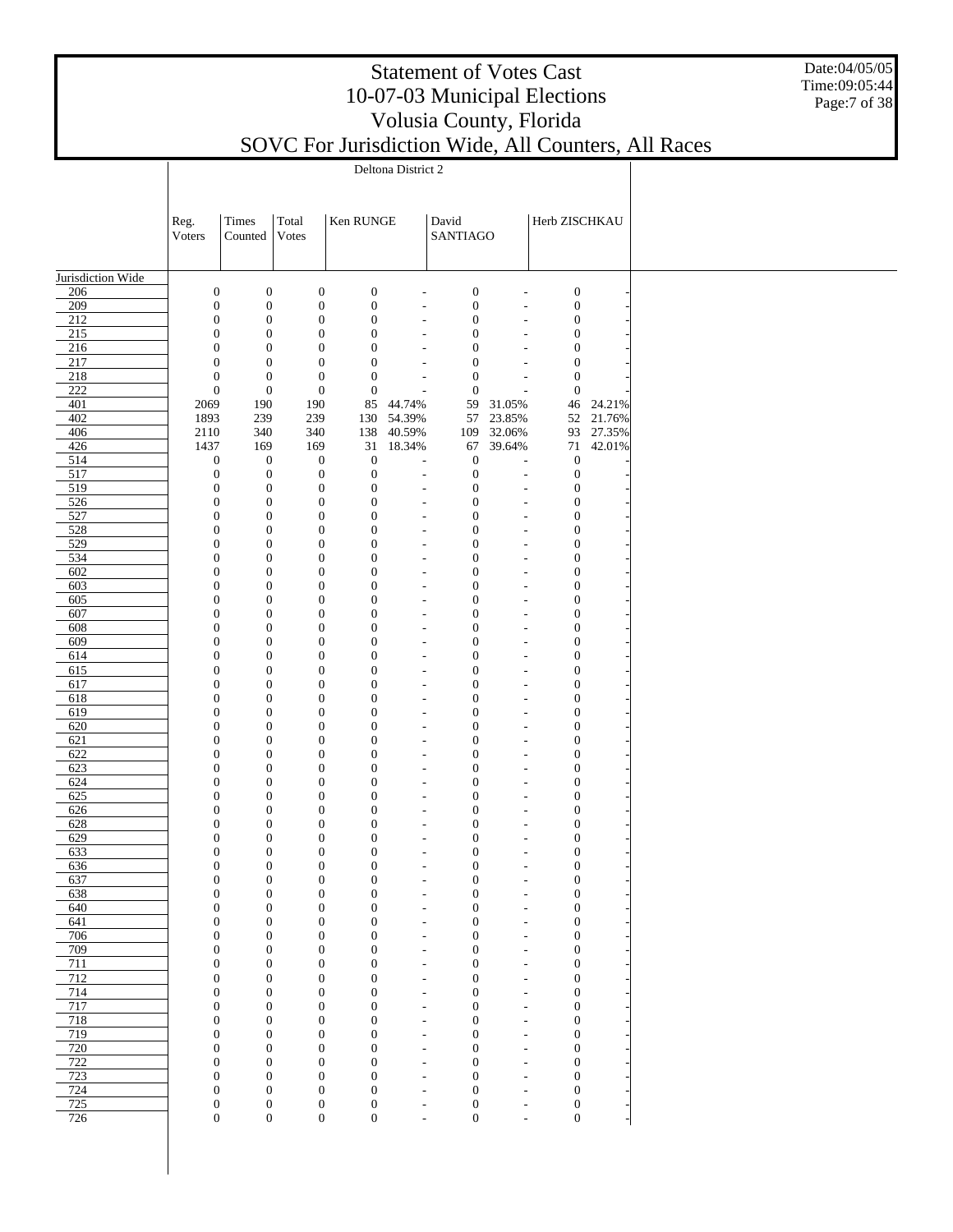Date:04/05/05 Time:09:05:44 Page:8 of 38

|             |                |                  |                        |           | Deltona District 2       |                          |                          |               |            |  |
|-------------|----------------|------------------|------------------------|-----------|--------------------------|--------------------------|--------------------------|---------------|------------|--|
|             | Reg.<br>Voters | Times<br>Counted | Total<br><b>V</b> otes | Ken RUNGE |                          | David<br><b>SANTIAGO</b> |                          | Herb ZISCHKAU |            |  |
| 727         | $\Omega$       | $\Omega$         | $\Omega$               | $\Omega$  |                          | $\Omega$                 |                          | $\Omega$      |            |  |
| 728         |                | 0                |                        | 0         | $\overline{\phantom{a}}$ |                          | $\overline{\phantom{a}}$ |               |            |  |
| 729         |                |                  |                        | $\Omega$  | $\overline{\phantom{a}}$ |                          | $\overline{\phantom{a}}$ |               |            |  |
| 730         | $\mathbf{0}$   | 0                |                        | $\theta$  | $\overline{\phantom{a}}$ |                          | $\overline{\phantom{a}}$ | $\mathbf{0}$  |            |  |
| 731         | $\Omega$       | 0                |                        | $\theta$  | $\overline{\phantom{a}}$ | $\theta$                 | $\overline{\phantom{a}}$ | $\theta$      |            |  |
| 732         | $\Omega$       | 0                |                        | $\theta$  | ٠                        | $_{0}$                   | -                        | $\theta$      |            |  |
| 733         | $\Omega$       | 0                |                        | 0         |                          |                          | -                        |               |            |  |
| 909         |                | $\mathbf{0}$     |                        |           |                          |                          |                          |               |            |  |
| Absentee    | 7509           | 50               | 50                     | 26        | 52.00%                   | 11                       | 22.00%                   | 13            | 26.00%     |  |
| Un-Scanned  | 7509           | $\overline{0}$   |                        | $\Omega$  | ٠                        | $\theta$                 | ۰.                       |               |            |  |
| Provisional | 7509           | $\Omega$         | $\Omega$               |           |                          |                          |                          |               |            |  |
| Total       | 7509           | 988              | 988                    |           | 410 41.50%               | 303                      | 30.67%                   |               | 275 27.83% |  |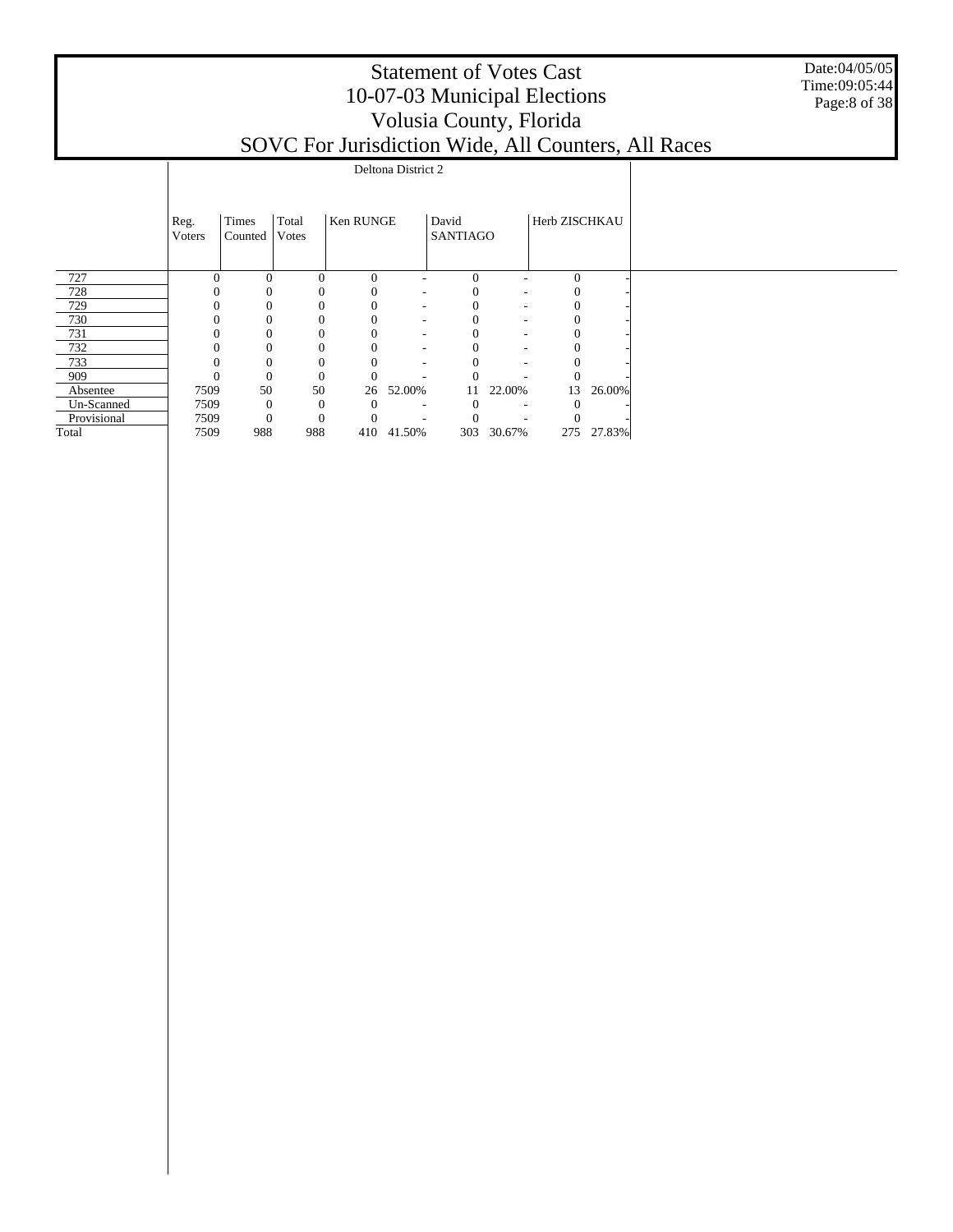Date:04/05/05 Time:09:05:44 Page:9 of 38

|                   |                                      | Ormond Beach Zone 2                  |                                      |                                      |                                            |                                      |                                            |                                      |                  |  |  |  |
|-------------------|--------------------------------------|--------------------------------------|--------------------------------------|--------------------------------------|--------------------------------------------|--------------------------------------|--------------------------------------------|--------------------------------------|------------------|--|--|--|
|                   |                                      |                                      |                                      |                                      |                                            |                                      |                                            |                                      |                  |  |  |  |
|                   | Marvin MILLER                        |                                      |                                      |                                      |                                            |                                      |                                            |                                      |                  |  |  |  |
|                   | Reg.                                 | Times                                | Total                                | <b>Troy KENT</b>                     |                                            |                                      |                                            | <b>Jim PRIVETT</b>                   |                  |  |  |  |
|                   | Voters                               | Counted                              | <b>Votes</b>                         |                                      |                                            |                                      |                                            |                                      |                  |  |  |  |
|                   |                                      |                                      |                                      |                                      |                                            |                                      |                                            |                                      |                  |  |  |  |
| Jurisdiction Wide |                                      |                                      |                                      |                                      |                                            |                                      |                                            |                                      |                  |  |  |  |
| 206               | $\boldsymbol{0}$                     | $\boldsymbol{0}$                     | $\boldsymbol{0}$                     | $\boldsymbol{0}$                     | ÷,                                         | $\boldsymbol{0}$                     | L,                                         | $\boldsymbol{0}$                     |                  |  |  |  |
| 209<br>212        | $\boldsymbol{0}$<br>$\boldsymbol{0}$ | $\boldsymbol{0}$<br>$\boldsymbol{0}$ | $\boldsymbol{0}$<br>$\boldsymbol{0}$ | $\boldsymbol{0}$<br>$\boldsymbol{0}$ | $\overline{\phantom{a}}$<br>$\overline{a}$ | $\boldsymbol{0}$<br>$\boldsymbol{0}$ | $\overline{a}$<br>÷,                       | $\boldsymbol{0}$<br>$\boldsymbol{0}$ |                  |  |  |  |
| 215               | $\mathbf{0}$                         | $\boldsymbol{0}$                     | $\boldsymbol{0}$                     | $\boldsymbol{0}$                     | $\overline{\phantom{a}}$                   | $\boldsymbol{0}$                     | L,                                         | $\boldsymbol{0}$                     |                  |  |  |  |
| 216               | $\boldsymbol{0}$                     | $\boldsymbol{0}$                     | $\boldsymbol{0}$                     | $\boldsymbol{0}$                     | $\overline{a}$                             | $\boldsymbol{0}$                     | ÷,                                         | $\boldsymbol{0}$                     |                  |  |  |  |
| 217               | $\mathbf{0}$                         | $\boldsymbol{0}$                     | $\boldsymbol{0}$                     | $\boldsymbol{0}$                     | $\overline{\phantom{a}}$                   | $\boldsymbol{0}$                     | Ĭ.                                         | $\boldsymbol{0}$                     |                  |  |  |  |
| 218<br>222        | $\boldsymbol{0}$<br>$\mathbf{0}$     | $\boldsymbol{0}$<br>$\boldsymbol{0}$ | $\boldsymbol{0}$<br>$\boldsymbol{0}$ | $\boldsymbol{0}$<br>$\boldsymbol{0}$ | $\overline{a}$<br>$\overline{\phantom{a}}$ | $\boldsymbol{0}$<br>$\boldsymbol{0}$ | ÷,<br>L,                                   | $\boldsymbol{0}$<br>$\boldsymbol{0}$ |                  |  |  |  |
| 401               | $\boldsymbol{0}$                     | $\boldsymbol{0}$                     | $\boldsymbol{0}$                     | $\boldsymbol{0}$                     | ÷,                                         | $\boldsymbol{0}$                     | ä,                                         | $\boldsymbol{0}$                     |                  |  |  |  |
| 402               | $\mathbf{0}$                         | $\boldsymbol{0}$                     | $\boldsymbol{0}$                     | $\boldsymbol{0}$                     | $\overline{\phantom{a}}$                   | $\boldsymbol{0}$                     | Ĭ.                                         | $\boldsymbol{0}$                     |                  |  |  |  |
| 406               | $\boldsymbol{0}$                     | $\boldsymbol{0}$                     | $\boldsymbol{0}$                     | $\boldsymbol{0}$                     | L.                                         | $\boldsymbol{0}$                     | L,                                         | $\boldsymbol{0}$                     |                  |  |  |  |
| 426               | $\boldsymbol{0}$                     | $\boldsymbol{0}$                     | $\boldsymbol{0}$                     | $\boldsymbol{0}$                     | L,                                         | $\boldsymbol{0}$                     | L,                                         | $\boldsymbol{0}$                     |                  |  |  |  |
| 514<br>517        | 1430<br>2057                         | 126<br>530                           | 126<br>530                           | 63<br>237                            | 50.00%<br>44.72%                           | $28\,$<br>212                        | 22.22%<br>40.00%                           | 35<br>81                             | 27.78%<br>15.28% |  |  |  |
| 519               | 1451                                 | 274                                  | 274                                  | 120                                  | 43.80%                                     | 77                                   | 28.10%                                     | 77                                   | 28.10%           |  |  |  |
| 526               | $\boldsymbol{0}$                     | $\boldsymbol{0}$                     | $\boldsymbol{0}$                     | $\boldsymbol{0}$                     | L,                                         | $\boldsymbol{0}$                     | L,                                         | $\boldsymbol{0}$                     |                  |  |  |  |
| 527               | $\boldsymbol{0}$                     | $\boldsymbol{0}$                     | $\boldsymbol{0}$                     | $\boldsymbol{0}$                     | L.                                         | $\boldsymbol{0}$                     | $\overline{a}$                             | $\boldsymbol{0}$                     |                  |  |  |  |
| 528<br>529        | $\boldsymbol{0}$<br>$\boldsymbol{0}$ | $\boldsymbol{0}$<br>$\boldsymbol{0}$ | $\boldsymbol{0}$<br>$\boldsymbol{0}$ | $\boldsymbol{0}$<br>$\boldsymbol{0}$ | $\overline{\phantom{a}}$<br>÷,             | $\boldsymbol{0}$<br>$\boldsymbol{0}$ | L,<br>ä,                                   | $\boldsymbol{0}$<br>$\boldsymbol{0}$ |                  |  |  |  |
| 534               | $\boldsymbol{0}$                     | $\boldsymbol{0}$                     | $\boldsymbol{0}$                     | $\boldsymbol{0}$                     | $\overline{\phantom{a}}$                   | $\boldsymbol{0}$                     | Ĭ.                                         | $\boldsymbol{0}$                     |                  |  |  |  |
| 602               | $\boldsymbol{0}$                     | $\boldsymbol{0}$                     | $\boldsymbol{0}$                     | $\boldsymbol{0}$                     | ÷,                                         | $\boldsymbol{0}$                     | $\overline{a}$                             | $\boldsymbol{0}$                     |                  |  |  |  |
| 603               | $\mathbf{0}$                         | $\boldsymbol{0}$                     | $\boldsymbol{0}$                     | $\boldsymbol{0}$                     | $\overline{\phantom{a}}$                   | $\boldsymbol{0}$                     | Ĭ.                                         | $\boldsymbol{0}$                     |                  |  |  |  |
| 605<br>607        | $\boldsymbol{0}$<br>$\mathbf{0}$     | $\boldsymbol{0}$                     | $\boldsymbol{0}$<br>$\boldsymbol{0}$ | $\boldsymbol{0}$<br>$\boldsymbol{0}$ | ÷,                                         | $\boldsymbol{0}$<br>$\boldsymbol{0}$ | ä,                                         | $\boldsymbol{0}$<br>$\boldsymbol{0}$ |                  |  |  |  |
| 608               | $\boldsymbol{0}$                     | $\boldsymbol{0}$<br>$\boldsymbol{0}$ | $\boldsymbol{0}$                     | $\boldsymbol{0}$                     | $\overline{\phantom{a}}$<br>÷,             | $\boldsymbol{0}$                     | $\overline{a}$<br>$\overline{a}$           | $\boldsymbol{0}$                     |                  |  |  |  |
| 609               | $\mathbf{0}$                         | $\boldsymbol{0}$                     | $\boldsymbol{0}$                     | $\boldsymbol{0}$                     | $\overline{\phantom{a}}$                   | $\boldsymbol{0}$                     | $\overline{a}$                             | $\boldsymbol{0}$                     |                  |  |  |  |
| 614               | $\boldsymbol{0}$                     | $\boldsymbol{0}$                     | $\boldsymbol{0}$                     | $\boldsymbol{0}$                     | $\overline{a}$                             | $\boldsymbol{0}$                     | ä,                                         | $\boldsymbol{0}$                     |                  |  |  |  |
| 615               | $\mathbf{0}$                         | $\boldsymbol{0}$                     | $\boldsymbol{0}$                     | $\boldsymbol{0}$                     | $\overline{\phantom{a}}$                   | $\boldsymbol{0}$                     | $\overline{a}$                             | $\boldsymbol{0}$                     |                  |  |  |  |
| 617<br>618        | $\boldsymbol{0}$<br>$\mathbf{0}$     | $\boldsymbol{0}$<br>$\boldsymbol{0}$ | $\boldsymbol{0}$<br>$\boldsymbol{0}$ | $\boldsymbol{0}$<br>$\boldsymbol{0}$ | ÷,<br>$\overline{\phantom{a}}$             | $\boldsymbol{0}$<br>$\boldsymbol{0}$ | $\overline{a}$<br>$\overline{a}$           | $\boldsymbol{0}$<br>$\boldsymbol{0}$ |                  |  |  |  |
| 619               | $\boldsymbol{0}$                     | $\boldsymbol{0}$                     | $\boldsymbol{0}$                     | $\boldsymbol{0}$                     | $\overline{a}$                             | $\boldsymbol{0}$                     | ä,                                         | $\boldsymbol{0}$                     |                  |  |  |  |
| 620               | $\mathbf{0}$                         | $\boldsymbol{0}$                     | $\boldsymbol{0}$                     | $\boldsymbol{0}$                     | $\overline{\phantom{a}}$                   | $\boldsymbol{0}$                     | $\overline{a}$                             | $\boldsymbol{0}$                     |                  |  |  |  |
| 621               | $\boldsymbol{0}$                     | $\boldsymbol{0}$                     | $\boldsymbol{0}$                     | $\boldsymbol{0}$                     | $\overline{a}$                             | $\boldsymbol{0}$                     | ä,                                         | $\boldsymbol{0}$                     |                  |  |  |  |
| 622<br>623        | $\mathbf{0}$<br>$\boldsymbol{0}$     | $\boldsymbol{0}$<br>$\boldsymbol{0}$ | $\boldsymbol{0}$<br>$\boldsymbol{0}$ | $\boldsymbol{0}$<br>$\boldsymbol{0}$ | $\overline{\phantom{a}}$<br>$\overline{a}$ | $\boldsymbol{0}$<br>$\boldsymbol{0}$ | $\overline{a}$<br>$\overline{a}$           | $\boldsymbol{0}$<br>$\boldsymbol{0}$ |                  |  |  |  |
| 624               | $\mathbf{0}$                         | $\boldsymbol{0}$                     | $\boldsymbol{0}$                     | $\boldsymbol{0}$                     | $\overline{\phantom{a}}$                   | $\boldsymbol{0}$                     | $\overline{a}$                             | $\boldsymbol{0}$                     |                  |  |  |  |
| 625               | $\boldsymbol{0}$                     | $\boldsymbol{0}$                     | $\boldsymbol{0}$                     | $\boldsymbol{0}$                     | $\overline{\phantom{a}}$                   | $\boldsymbol{0}$                     | $\overline{a}$                             | $\boldsymbol{0}$                     |                  |  |  |  |
| 626               | $\mathbf{0}$                         | $\boldsymbol{0}$                     | $\boldsymbol{0}$                     | $\boldsymbol{0}$                     | $\overline{\phantom{a}}$                   | $\boldsymbol{0}$                     | $\overline{a}$                             | $\boldsymbol{0}$                     |                  |  |  |  |
| 628               | $\boldsymbol{0}$                     | $\boldsymbol{0}$                     | $\boldsymbol{0}$                     | $\boldsymbol{0}$                     | $\overline{a}$                             | $\boldsymbol{0}$                     | $\overline{\phantom{a}}$                   | $\boldsymbol{0}$                     |                  |  |  |  |
| 629<br>633        | $\mathbf{0}$<br>$\mathbf{0}$         | $\boldsymbol{0}$<br>$\mathbf{0}$     | $\boldsymbol{0}$<br>$\overline{0}$   | $\boldsymbol{0}$<br>$\boldsymbol{0}$ | $\overline{\phantom{a}}$<br>$\overline{a}$ | $\boldsymbol{0}$<br>$\mathbf{0}$     | $\overline{a}$<br>$\overline{\phantom{a}}$ | $\boldsymbol{0}$<br>$\overline{0}$   |                  |  |  |  |
| 636               | $\boldsymbol{0}$                     | $\boldsymbol{0}$                     | $\boldsymbol{0}$                     | $\boldsymbol{0}$                     | ÷,                                         | $\boldsymbol{0}$                     | $\qquad \qquad \blacksquare$               | $\boldsymbol{0}$                     |                  |  |  |  |
| 637               | $\boldsymbol{0}$                     | $\boldsymbol{0}$                     | $\boldsymbol{0}$                     | $\boldsymbol{0}$                     | $\overline{a}$                             | $\boldsymbol{0}$                     | $\overline{\phantom{a}}$                   | $\boldsymbol{0}$                     |                  |  |  |  |
| 638               | $\boldsymbol{0}$                     | $\boldsymbol{0}$                     | $\boldsymbol{0}$                     | $\boldsymbol{0}$                     | $\overline{\phantom{a}}$                   | $\boldsymbol{0}$                     | $\overline{a}$                             | $\boldsymbol{0}$                     |                  |  |  |  |
| 640<br>641        | $\boldsymbol{0}$<br>$\boldsymbol{0}$ | $\boldsymbol{0}$<br>$\boldsymbol{0}$ | $\boldsymbol{0}$<br>$\boldsymbol{0}$ | $\boldsymbol{0}$<br>$\boldsymbol{0}$ | $\overline{a}$<br>$\overline{\phantom{a}}$ | $\boldsymbol{0}$<br>$\boldsymbol{0}$ | $\overline{\phantom{a}}$<br>$\overline{a}$ | $\boldsymbol{0}$<br>$\boldsymbol{0}$ |                  |  |  |  |
| 706               | $\boldsymbol{0}$                     | $\boldsymbol{0}$                     | $\boldsymbol{0}$                     | $\boldsymbol{0}$                     | $\overline{\phantom{a}}$                   | $\boldsymbol{0}$                     | $\overline{\phantom{a}}$                   | $\boldsymbol{0}$                     |                  |  |  |  |
| 709               | $\boldsymbol{0}$                     | $\boldsymbol{0}$                     | $\boldsymbol{0}$                     | $\boldsymbol{0}$                     | $\overline{\phantom{a}}$                   | $\boldsymbol{0}$                     | $\overline{a}$                             | $\boldsymbol{0}$                     |                  |  |  |  |
| 711               | $\boldsymbol{0}$                     | $\boldsymbol{0}$                     | $\boldsymbol{0}$                     | $\boldsymbol{0}$                     | $\overline{a}$                             | $\boldsymbol{0}$                     | ä,                                         | $\boldsymbol{0}$                     |                  |  |  |  |
| 712               | $\boldsymbol{0}$                     | $\boldsymbol{0}$                     | $\boldsymbol{0}$                     | $\boldsymbol{0}$                     | $\overline{\phantom{a}}$                   | $\boldsymbol{0}$                     | $\overline{a}$                             | $\boldsymbol{0}$                     |                  |  |  |  |
| 714<br>717        | $\boldsymbol{0}$<br>$\boldsymbol{0}$ | $\boldsymbol{0}$<br>$\boldsymbol{0}$ | $\boldsymbol{0}$<br>$\boldsymbol{0}$ | $\boldsymbol{0}$<br>$\boldsymbol{0}$ | $\overline{a}$<br>$\overline{\phantom{a}}$ | $\boldsymbol{0}$<br>$\boldsymbol{0}$ | ä,<br>Ĭ.                                   | $\boldsymbol{0}$<br>$\boldsymbol{0}$ |                  |  |  |  |
| 718               | $\boldsymbol{0}$                     | $\boldsymbol{0}$                     | $\boldsymbol{0}$                     | $\boldsymbol{0}$                     | $\overline{a}$                             | $\boldsymbol{0}$                     | ä,                                         | $\boldsymbol{0}$                     |                  |  |  |  |
| 719               | $\boldsymbol{0}$                     | $\boldsymbol{0}$                     | $\boldsymbol{0}$                     | $\boldsymbol{0}$                     | $\overline{\phantom{a}}$                   | $\boldsymbol{0}$                     | $\overline{a}$                             | $\boldsymbol{0}$                     |                  |  |  |  |
| 720               | $\boldsymbol{0}$                     | $\boldsymbol{0}$                     | $\boldsymbol{0}$                     | $\boldsymbol{0}$                     | $\overline{a}$                             | $\boldsymbol{0}$                     | ä,                                         | $\boldsymbol{0}$                     |                  |  |  |  |
| 722<br>723        | $\boldsymbol{0}$<br>$\boldsymbol{0}$ | $\boldsymbol{0}$<br>$\boldsymbol{0}$ | $\boldsymbol{0}$<br>$\boldsymbol{0}$ | $\boldsymbol{0}$<br>$\boldsymbol{0}$ | $\overline{\phantom{a}}$<br>$\overline{a}$ | $\boldsymbol{0}$<br>$\boldsymbol{0}$ | $\overline{a}$<br>ä,                       | $\boldsymbol{0}$<br>$\boldsymbol{0}$ |                  |  |  |  |
| 724               | $\boldsymbol{0}$                     | $\boldsymbol{0}$                     | $\boldsymbol{0}$                     | $\boldsymbol{0}$                     | $\overline{\phantom{a}}$                   | $\boldsymbol{0}$                     | Ĭ.                                         | $\boldsymbol{0}$                     |                  |  |  |  |
| 725               | $\boldsymbol{0}$                     | $\boldsymbol{0}$                     | $\boldsymbol{0}$                     | $\boldsymbol{0}$                     | $\overline{a}$                             | $\boldsymbol{0}$                     | ä,                                         | $\boldsymbol{0}$                     |                  |  |  |  |
| 726               | $\boldsymbol{0}$                     | $\boldsymbol{0}$                     | $\boldsymbol{0}$                     | $\boldsymbol{0}$                     |                                            | $\boldsymbol{0}$                     | L,                                         | $\boldsymbol{0}$                     |                  |  |  |  |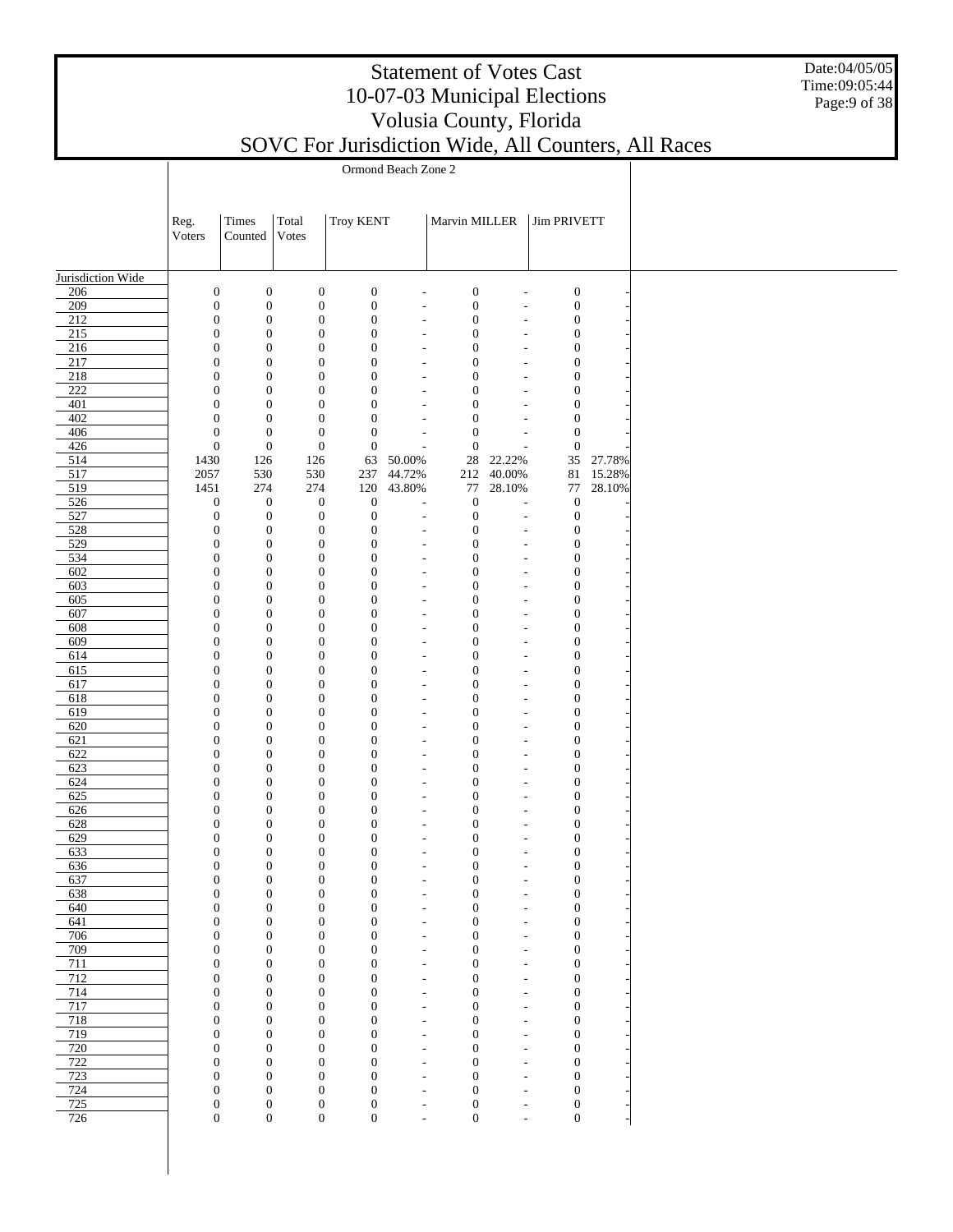Date:04/05/05 Time:09:05:44 Page:10 of 38

|             |                |                  |                        |                  | Ormond Beach Zone 2      |               |                          |              |        |  |
|-------------|----------------|------------------|------------------------|------------------|--------------------------|---------------|--------------------------|--------------|--------|--|
|             | Reg.<br>Voters | Times<br>Counted | Total<br><b>V</b> otes | <b>Troy KENT</b> |                          | Marvin MILLER |                          | Jim PRIVETT  |        |  |
| 727         | $\Omega$       | $\Omega$         | $\Omega$               | $\Omega$         |                          | $\Omega$      |                          | $\Omega$     |        |  |
| 728         |                | 0                |                        | 0                | $\overline{\phantom{a}}$ | $\theta$      | $\overline{\phantom{a}}$ |              |        |  |
| 729         |                | $\Omega$         |                        | $\theta$         | $\overline{\phantom{a}}$ |               | $\overline{\phantom{a}}$ |              |        |  |
| 730         | $\mathbf{0}$   | 0                |                        | $\theta$         | $\overline{\phantom{a}}$ |               | $\overline{\phantom{a}}$ | $\mathbf{0}$ |        |  |
| 731         | $\mathbf{0}$   | 0                |                        | $\theta$         | $\overline{\phantom{a}}$ | 0             | $\overline{\phantom{a}}$ | $\theta$     |        |  |
| 732         | $\Omega$       | 0                | $\Omega$               | $\overline{0}$   | ٠                        | 0             | -                        | $\left($     |        |  |
| 733         | $\Omega$       | 0                |                        | $\Omega$         |                          | 0             | -                        |              |        |  |
| 909         |                | $\theta$         |                        |                  |                          |               |                          |              |        |  |
| Absentee    | 4938           | 52               | 52                     | 17               | 32.69%                   | 25            | 48.08%                   | 10           | 19.23% |  |
| Un-Scanned  | 4938           | $\overline{0}$   | $\Omega$               | $\Omega$         | ٠                        | $\theta$      | $\overline{\phantom{a}}$ |              |        |  |
| Provisional | 4938           | $\Omega$         | $\overline{0}$         |                  |                          |               |                          |              |        |  |
| Total       | 4938           | 982              | 982                    | 437              | 44.50%                   |               | 342 34.83%               | 203          | 20.67% |  |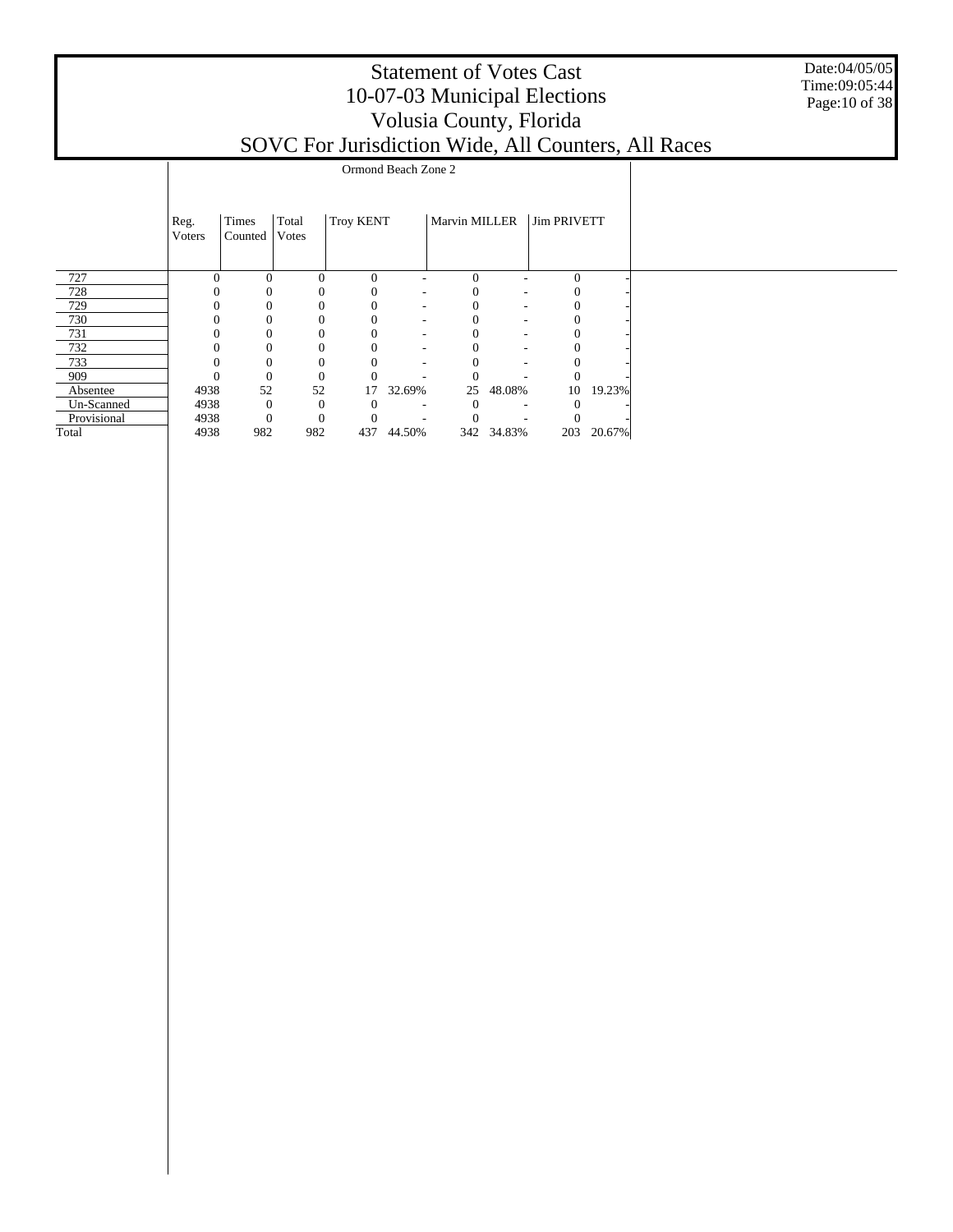Date:04/05/05 Time:09:05:44 Page:11 of 38

|                   |                                      | Holly Hill District 2            |                                      |                                      |                                                      |                                      |                                                      |                                      |        |  |  |  |  |
|-------------------|--------------------------------------|----------------------------------|--------------------------------------|--------------------------------------|------------------------------------------------------|--------------------------------------|------------------------------------------------------|--------------------------------------|--------|--|--|--|--|
|                   |                                      |                                  |                                      |                                      |                                                      |                                      |                                                      |                                      |        |  |  |  |  |
|                   | Reg.                                 | Times                            | Total                                | Gilles BLAIS                         |                                                      | Paul E.                              |                                                      | J.D. MELLETTE                        |        |  |  |  |  |
|                   | Voters                               | Counted                          | Votes                                |                                      |                                                      | <b>LOCKEBY</b>                       |                                                      |                                      |        |  |  |  |  |
|                   |                                      |                                  |                                      |                                      |                                                      |                                      |                                                      |                                      |        |  |  |  |  |
| Jurisdiction Wide |                                      |                                  |                                      |                                      |                                                      |                                      |                                                      |                                      |        |  |  |  |  |
| 206               | $\boldsymbol{0}$                     | $\boldsymbol{0}$                 | $\boldsymbol{0}$                     | $\boldsymbol{0}$                     |                                                      | $\boldsymbol{0}$                     |                                                      | $\boldsymbol{0}$                     |        |  |  |  |  |
| 209               | $\boldsymbol{0}$                     | $\boldsymbol{0}$                 | $\boldsymbol{0}$                     | $\boldsymbol{0}$                     | $\overline{\phantom{a}}$                             | $\boldsymbol{0}$                     | $\overline{\phantom{m}}$                             | $\boldsymbol{0}$                     |        |  |  |  |  |
| 212               | $\boldsymbol{0}$<br>$\boldsymbol{0}$ | $\boldsymbol{0}$<br>$\mathbf{0}$ | $\boldsymbol{0}$<br>$\boldsymbol{0}$ | $\boldsymbol{0}$<br>$\boldsymbol{0}$ | $\overline{a}$                                       | $\boldsymbol{0}$<br>$\boldsymbol{0}$ | $\overline{\phantom{m}}$                             | $\boldsymbol{0}$                     |        |  |  |  |  |
| 215<br>216        | $\boldsymbol{0}$                     | $\mathbf{0}$                     | $\boldsymbol{0}$                     | $\boldsymbol{0}$                     | $\overline{\phantom{a}}$<br>$\overline{a}$           | $\boldsymbol{0}$                     | $\overline{\phantom{m}}$<br>$\overline{\phantom{a}}$ | $\boldsymbol{0}$<br>$\boldsymbol{0}$ |        |  |  |  |  |
| 217               | $\boldsymbol{0}$                     | $\mathbf{0}$                     | $\boldsymbol{0}$                     | $\boldsymbol{0}$                     | $\overline{\phantom{a}}$                             | $\boldsymbol{0}$                     | $\overline{\phantom{m}}$                             | $\boldsymbol{0}$                     |        |  |  |  |  |
| 218               | $\boldsymbol{0}$                     | $\mathbf{0}$                     | $\boldsymbol{0}$                     | $\boldsymbol{0}$                     | $\overline{a}$                                       | $\boldsymbol{0}$                     | $\overline{\phantom{a}}$                             | $\boldsymbol{0}$                     |        |  |  |  |  |
| 222               | $\boldsymbol{0}$                     | $\mathbf{0}$                     | $\boldsymbol{0}$                     | $\boldsymbol{0}$                     | $\overline{\phantom{a}}$                             | $\boldsymbol{0}$                     | $\overline{\phantom{m}}$                             | $\boldsymbol{0}$                     |        |  |  |  |  |
| 401<br>402        | $\boldsymbol{0}$<br>$\boldsymbol{0}$ | $\mathbf{0}$<br>$\mathbf{0}$     | $\boldsymbol{0}$<br>$\boldsymbol{0}$ | $\boldsymbol{0}$<br>$\boldsymbol{0}$ | $\overline{\phantom{a}}$<br>$\overline{\phantom{a}}$ | $\boldsymbol{0}$<br>$\boldsymbol{0}$ | $\overline{\phantom{m}}$<br>$\overline{\phantom{m}}$ | $\boldsymbol{0}$<br>$\boldsymbol{0}$ |        |  |  |  |  |
| 406               | $\boldsymbol{0}$                     | $\mathbf{0}$                     | $\boldsymbol{0}$                     | $\boldsymbol{0}$                     | $\overline{a}$                                       | $\boldsymbol{0}$                     | $\overline{\phantom{a}}$                             | $\boldsymbol{0}$                     |        |  |  |  |  |
| 426               | $\boldsymbol{0}$                     | $\mathbf{0}$                     | $\boldsymbol{0}$                     | $\mathbf{0}$                         | $\overline{\phantom{a}}$                             | $\boldsymbol{0}$                     | $\overline{\phantom{a}}$                             | $\boldsymbol{0}$                     |        |  |  |  |  |
| 514               | $\boldsymbol{0}$                     | $\mathbf{0}$                     | $\boldsymbol{0}$                     | $\boldsymbol{0}$                     | $\overline{a}$                                       | $\boldsymbol{0}$                     |                                                      | $\boldsymbol{0}$                     |        |  |  |  |  |
| 517<br>519        | $\boldsymbol{0}$<br>$\boldsymbol{0}$ | $\mathbf{0}$<br>$\boldsymbol{0}$ | $\boldsymbol{0}$<br>$\boldsymbol{0}$ | $\boldsymbol{0}$<br>$\boldsymbol{0}$ | $\overline{\phantom{a}}$<br>$\overline{a}$           | $\boldsymbol{0}$<br>$\boldsymbol{0}$ | $\overline{\phantom{m}}$                             | $\boldsymbol{0}$<br>$\boldsymbol{0}$ |        |  |  |  |  |
| 526               | 975                                  | 125                              | 114                                  | 43                                   | 37.72%                                               | 38                                   | 33.33%                                               | 33                                   | 28.95% |  |  |  |  |
| 527               | 1631                                 | 296                              | 257                                  | 91                                   | 35.41%                                               | 97                                   | 37.74%                                               | 69                                   | 26.85% |  |  |  |  |
| 528               | 1512                                 | 247                              | 228                                  |                                      | 76 33.33%                                            | 81                                   | 35.53%                                               | 71                                   | 31.14% |  |  |  |  |
| 529               | 1330                                 | 209                              | 196                                  | 72                                   | 36.73%                                               | 71                                   | 36.22%                                               | 53                                   | 27.04% |  |  |  |  |
| 534<br>602        | 456<br>$\boldsymbol{0}$              | 90<br>$\boldsymbol{0}$           | 84<br>$\mathbf{0}$                   | 24<br>$\mathbf{0}$                   | 28.57%<br>$\overline{a}$                             | 28<br>$\boldsymbol{0}$               | 33.33%                                               | 32<br>$\boldsymbol{0}$               | 38.10% |  |  |  |  |
| 603               | $\boldsymbol{0}$                     | $\boldsymbol{0}$                 | $\boldsymbol{0}$                     | $\boldsymbol{0}$                     | $\overline{\phantom{a}}$                             | $\boldsymbol{0}$                     | $\overline{a}$                                       | $\boldsymbol{0}$                     |        |  |  |  |  |
| 605               | $\boldsymbol{0}$                     | $\boldsymbol{0}$                 | $\boldsymbol{0}$                     | $\boldsymbol{0}$                     | $\overline{a}$                                       | $\boldsymbol{0}$                     | $\overline{\phantom{a}}$                             | $\boldsymbol{0}$                     |        |  |  |  |  |
| 607               | $\boldsymbol{0}$                     | $\mathbf{0}$                     | $\boldsymbol{0}$                     | $\boldsymbol{0}$                     | $\overline{\phantom{a}}$                             | $\boldsymbol{0}$                     | $\overline{a}$                                       | $\boldsymbol{0}$                     |        |  |  |  |  |
| 608<br>609        | $\boldsymbol{0}$<br>$\boldsymbol{0}$ | $\mathbf{0}$<br>$\mathbf{0}$     | $\boldsymbol{0}$<br>$\boldsymbol{0}$ | $\boldsymbol{0}$<br>$\boldsymbol{0}$ | $\overline{a}$                                       | $\boldsymbol{0}$<br>$\boldsymbol{0}$ | $\overline{a}$                                       | $\boldsymbol{0}$<br>$\boldsymbol{0}$ |        |  |  |  |  |
| 614               | $\boldsymbol{0}$                     | $\mathbf{0}$                     | $\boldsymbol{0}$                     | $\boldsymbol{0}$                     | $\overline{\phantom{a}}$<br>$\overline{a}$           | $\boldsymbol{0}$                     | $\overline{\phantom{m}}$<br>$\overline{\phantom{m}}$ | $\boldsymbol{0}$                     |        |  |  |  |  |
| 615               | $\boldsymbol{0}$                     | $\mathbf{0}$                     | $\boldsymbol{0}$                     | $\boldsymbol{0}$                     | $\overline{\phantom{a}}$                             | $\boldsymbol{0}$                     | $\overline{\phantom{m}}$                             | $\boldsymbol{0}$                     |        |  |  |  |  |
| 617               | $\boldsymbol{0}$                     | $\mathbf{0}$                     | $\boldsymbol{0}$                     | $\boldsymbol{0}$                     | $\overline{\phantom{a}}$                             | $\boldsymbol{0}$                     | $\overline{\phantom{m}}$                             | $\boldsymbol{0}$                     |        |  |  |  |  |
| 618               | $\boldsymbol{0}$                     | $\mathbf{0}$                     | $\boldsymbol{0}$                     | $\boldsymbol{0}$                     | $\overline{\phantom{a}}$                             | $\boldsymbol{0}$                     | $\overline{\phantom{m}}$                             | $\boldsymbol{0}$                     |        |  |  |  |  |
| 619<br>620        | $\boldsymbol{0}$<br>$\boldsymbol{0}$ | $\mathbf{0}$<br>$\mathbf{0}$     | $\boldsymbol{0}$<br>$\boldsymbol{0}$ | $\boldsymbol{0}$<br>$\boldsymbol{0}$ | $\overline{a}$<br>$\overline{\phantom{a}}$           | $\boldsymbol{0}$<br>$\boldsymbol{0}$ | $\overline{a}$<br>$\overline{\phantom{m}}$           | $\boldsymbol{0}$<br>$\boldsymbol{0}$ |        |  |  |  |  |
| 621               | $\boldsymbol{0}$                     | $\mathbf{0}$                     | $\boldsymbol{0}$                     | $\boldsymbol{0}$                     | $\overline{\phantom{a}}$                             | $\boldsymbol{0}$                     | $\overline{\phantom{m}}$                             | $\boldsymbol{0}$                     |        |  |  |  |  |
| 622               | $\boldsymbol{0}$                     | $\mathbf{0}$                     | $\boldsymbol{0}$                     | $\boldsymbol{0}$                     | $\overline{\phantom{a}}$                             | $\boldsymbol{0}$                     | $\overline{\phantom{m}}$                             | $\boldsymbol{0}$                     |        |  |  |  |  |
| 623               | $\boldsymbol{0}$                     | $\mathbf{0}$                     | $\boldsymbol{0}$                     | $\boldsymbol{0}$                     | $\overline{\phantom{m}}$                             | $\boldsymbol{0}$                     | $\overline{\phantom{m}}$                             | $\boldsymbol{0}$                     |        |  |  |  |  |
| 624               | $\boldsymbol{0}$                     | $\mathbf{0}$                     | $\boldsymbol{0}$                     | $\boldsymbol{0}$                     | $\overline{\phantom{a}}$                             | $\boldsymbol{0}$                     | $\overline{\phantom{m}}$                             | $\boldsymbol{0}$                     |        |  |  |  |  |
| 625<br>626        | $\boldsymbol{0}$<br>$\boldsymbol{0}$ | $\mathbf{0}$<br>$\mathbf{0}$     | $\boldsymbol{0}$<br>$\boldsymbol{0}$ | $\boldsymbol{0}$<br>$\boldsymbol{0}$ | $\overline{a}$<br>$\overline{\phantom{a}}$           | $\boldsymbol{0}$<br>$\boldsymbol{0}$ | $\overline{\phantom{a}}$<br>$\overline{\phantom{m}}$ | $\boldsymbol{0}$<br>$\boldsymbol{0}$ |        |  |  |  |  |
| 628               | $\boldsymbol{0}$                     | $\mathbf{0}$                     | $\boldsymbol{0}$                     | $\boldsymbol{0}$                     | $\overline{a}$                                       | $\boldsymbol{0}$                     | $\overline{\phantom{m}}$                             | $\boldsymbol{0}$                     |        |  |  |  |  |
| 629               | $\boldsymbol{0}$                     | $\mathbf{0}$                     | $\boldsymbol{0}$                     | $\boldsymbol{0}$                     | $\overline{\phantom{a}}$                             | $\boldsymbol{0}$                     | $\overline{\phantom{m}}$                             | $\boldsymbol{0}$                     |        |  |  |  |  |
| 633               | $\boldsymbol{0}$                     | $\mathbf{0}$                     | $\boldsymbol{0}$                     | $\boldsymbol{0}$                     | $\overline{a}$                                       | $\boldsymbol{0}$                     | $\overline{\phantom{a}}$                             | $\boldsymbol{0}$                     |        |  |  |  |  |
| 636<br>637        | 0<br>$\boldsymbol{0}$                | $\boldsymbol{0}$<br>$\mathbf{0}$ | $\mathbf{0}$<br>$\boldsymbol{0}$     | $\overline{0}$<br>$\boldsymbol{0}$   |                                                      | $\boldsymbol{0}$<br>$\boldsymbol{0}$ |                                                      | 0<br>$\boldsymbol{0}$                |        |  |  |  |  |
| 638               | $\boldsymbol{0}$                     | $\mathbf{0}$                     | $\boldsymbol{0}$                     | $\boldsymbol{0}$                     | $\overline{\phantom{m}}$                             | $\boldsymbol{0}$                     | $\overline{a}$<br>$\overline{\phantom{m}}$           | $\boldsymbol{0}$                     |        |  |  |  |  |
| 640               | $\boldsymbol{0}$                     | $\mathbf{0}$                     | $\boldsymbol{0}$                     | $\boldsymbol{0}$                     | $\overline{\phantom{a}}$                             | $\boldsymbol{0}$                     | $\overline{\phantom{a}}$                             | $\boldsymbol{0}$                     |        |  |  |  |  |
| 641               | $\mathbf{0}$                         | $\mathbf{0}$                     | $\boldsymbol{0}$                     | $\boldsymbol{0}$                     | $\overline{\phantom{m}}$                             | $\boldsymbol{0}$                     | $\overline{\phantom{a}}$                             | $\boldsymbol{0}$                     |        |  |  |  |  |
| 706               | $\boldsymbol{0}$                     | $\mathbf{0}$                     | $\boldsymbol{0}$                     | $\boldsymbol{0}$                     | $\overline{\phantom{m}}$                             | $\boldsymbol{0}$                     | $\overline{\phantom{a}}$                             | $\boldsymbol{0}$                     |        |  |  |  |  |
| 709<br>711        | $\boldsymbol{0}$<br>$\boldsymbol{0}$ | $\mathbf{0}$<br>$\mathbf{0}$     | $\boldsymbol{0}$<br>$\boldsymbol{0}$ | $\boldsymbol{0}$<br>$\mathbf{0}$     | $\overline{\phantom{m}}$<br>$\overline{\phantom{a}}$ | $\boldsymbol{0}$<br>$\boldsymbol{0}$ | $\overline{\phantom{m}}$<br>$\overline{\phantom{a}}$ | $\boldsymbol{0}$<br>$\boldsymbol{0}$ |        |  |  |  |  |
| 712               | $\boldsymbol{0}$                     | $\mathbf{0}$                     | $\boldsymbol{0}$                     | $\mathbf{0}$                         | $\overline{\phantom{m}}$                             | $\boldsymbol{0}$                     | $\overline{\phantom{m}}$                             | $\boldsymbol{0}$                     |        |  |  |  |  |
| 714               | $\boldsymbol{0}$                     | $\mathbf{0}$                     | $\boldsymbol{0}$                     | $\mathbf{0}$                         | $\overline{\phantom{a}}$                             | $\boldsymbol{0}$                     | $\overline{\phantom{a}}$                             | $\boldsymbol{0}$                     |        |  |  |  |  |
| 717               | $\boldsymbol{0}$                     | $\mathbf{0}$                     | $\boldsymbol{0}$                     | $\boldsymbol{0}$                     | $\overline{\phantom{m}}$                             | $\boldsymbol{0}$                     | $\overline{\phantom{m}}$                             | $\boldsymbol{0}$                     |        |  |  |  |  |
| 718               | $\boldsymbol{0}$                     | $\mathbf{0}$                     | $\boldsymbol{0}$                     | $\boldsymbol{0}$                     | $\overline{\phantom{m}}$                             | $\boldsymbol{0}$                     | $\overline{\phantom{m}}$                             | $\boldsymbol{0}$                     |        |  |  |  |  |
| 719<br>720        | $\boldsymbol{0}$<br>$\boldsymbol{0}$ | $\mathbf{0}$<br>$\mathbf{0}$     | $\boldsymbol{0}$<br>$\boldsymbol{0}$ | $\boldsymbol{0}$<br>$\boldsymbol{0}$ | $\overline{\phantom{a}}$<br>$\overline{\phantom{a}}$ | $\boldsymbol{0}$<br>$\boldsymbol{0}$ | $\overline{\phantom{m}}$<br>$\overline{a}$           | $\boldsymbol{0}$<br>$\boldsymbol{0}$ |        |  |  |  |  |
| 722               | $\boldsymbol{0}$                     | $\mathbf{0}$                     | $\boldsymbol{0}$                     | $\boldsymbol{0}$                     | $\overline{\phantom{a}}$                             | $\boldsymbol{0}$                     | $\overline{\phantom{m}}$                             | $\boldsymbol{0}$                     |        |  |  |  |  |
| 723               | $\boldsymbol{0}$                     | $\mathbf{0}$                     | $\boldsymbol{0}$                     | $\mathbf{0}$                         | $\overline{\phantom{a}}$                             | $\boldsymbol{0}$                     | $\overline{\phantom{a}}$                             | $\boldsymbol{0}$                     |        |  |  |  |  |
| 724               | $\boldsymbol{0}$                     | $\mathbf{0}$                     | $\boldsymbol{0}$                     | $\boldsymbol{0}$                     | $\overline{\phantom{a}}$                             | $\boldsymbol{0}$                     | $\overline{\phantom{m}}$                             | $\boldsymbol{0}$                     |        |  |  |  |  |
| 725<br>726        | $\boldsymbol{0}$<br>$\boldsymbol{0}$ | $\mathbf{0}$<br>$\mathbf{0}$     | $\boldsymbol{0}$<br>$\boldsymbol{0}$ | $\boldsymbol{0}$                     | $\overline{\phantom{a}}$                             | $\boldsymbol{0}$<br>$\boldsymbol{0}$ |                                                      | $\boldsymbol{0}$                     |        |  |  |  |  |
|                   |                                      |                                  |                                      | $\boldsymbol{0}$                     | $\overline{\phantom{a}}$                             |                                      | $\overline{\phantom{m}}$                             | $\boldsymbol{0}$                     |        |  |  |  |  |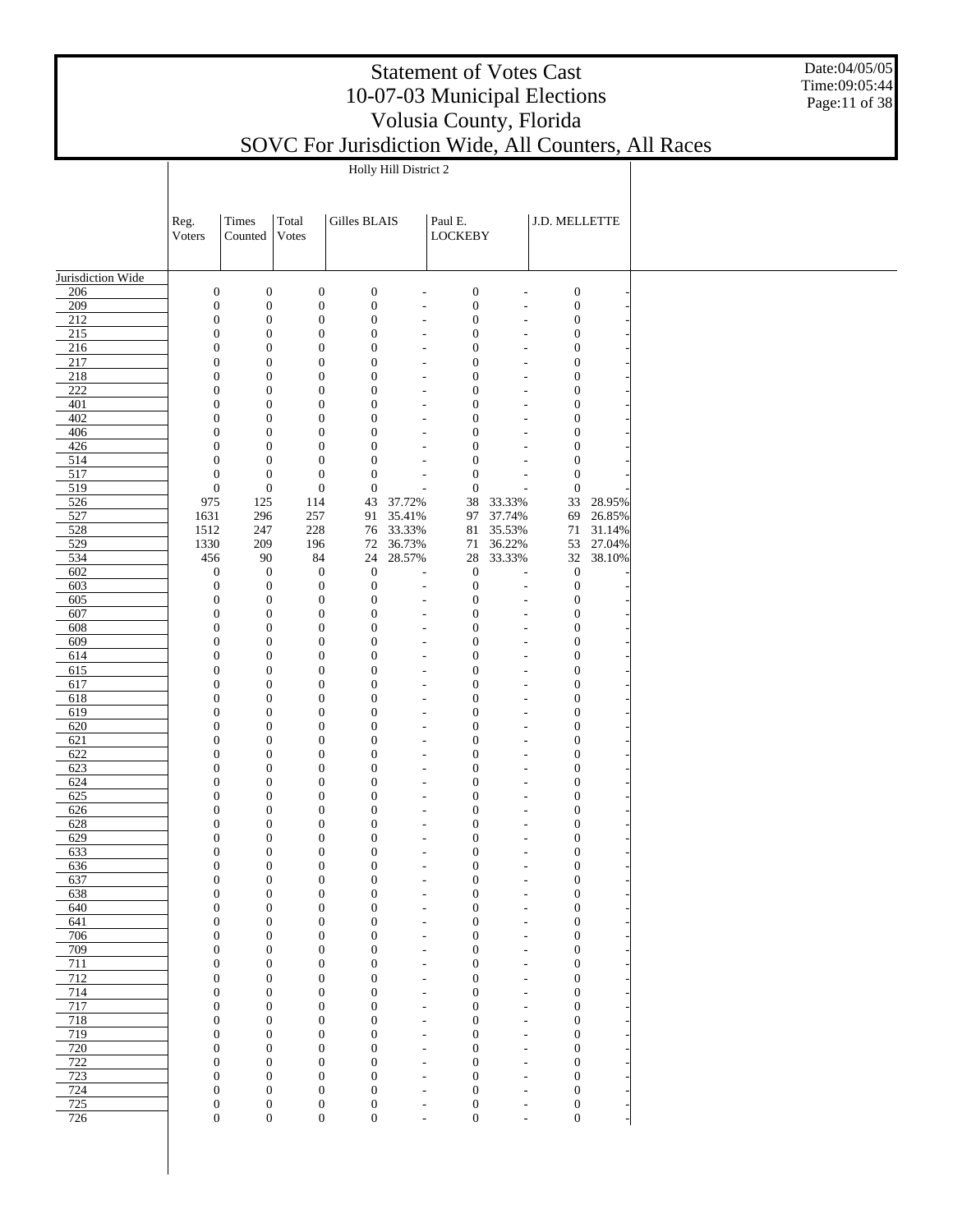Date:04/05/05 Time:09:05:44 Page:12 of 38

|             |                |                  |                | Holly Hill District 2 |                          |                           |                          |               |           |
|-------------|----------------|------------------|----------------|-----------------------|--------------------------|---------------------------|--------------------------|---------------|-----------|
|             | Reg.<br>Voters | Times<br>Counted | Total<br>Votes | Gilles BLAIS          |                          | Paul E.<br><b>LOCKEBY</b> |                          | J.D. MELLETTE |           |
| 727         | $\Omega$       | $\Omega$         | $\theta$       | $\Omega$              |                          | $\Omega$                  |                          | $\Omega$      |           |
| 728         |                |                  | 0              |                       | $\overline{\phantom{a}}$ |                           | $\overline{\phantom{a}}$ |               |           |
| 729         | $\Omega$       |                  | 0              | 0                     | $\overline{\phantom{a}}$ |                           | $\sim$                   |               |           |
| 730         | $\mathbf{0}$   |                  | 0              | 0                     | $\overline{\phantom{a}}$ |                           | $\overline{\phantom{a}}$ | $\theta$      |           |
| 731         | $\Omega$       | 0                | 0              | 0                     | $\overline{\phantom{a}}$ |                           | $\overline{\phantom{a}}$ | $_{0}$        |           |
| 732         | 0              | 0                | 0              |                       | $\overline{\phantom{a}}$ |                           | ٠                        |               |           |
| 733         |                |                  | 0              |                       |                          |                           |                          |               |           |
| 909         | $\theta$       | $\theta$         | $\theta$       |                       |                          |                           |                          |               |           |
| Absentee    | 5904           | 76               | 70             | 17                    | 24.29%                   | 35                        | 50.00%                   |               | 18 25.71% |
| Un-Scanned  | 5904           | $\mathbf{0}$     | $\Omega$       | $\theta$              |                          | $\overline{0}$            |                          | 0             |           |
| Provisional | 5904           | $\overline{c}$   |                | $\overline{0}$        | $0.00\%$                 |                           | 1 100.00%                | $\mathbf{0}$  | $0.00\%$  |
| Total       | 5904           | 1045             | 950            | 323                   | 34.00%                   |                           | 351 36.95%               | 276           | 29.05%    |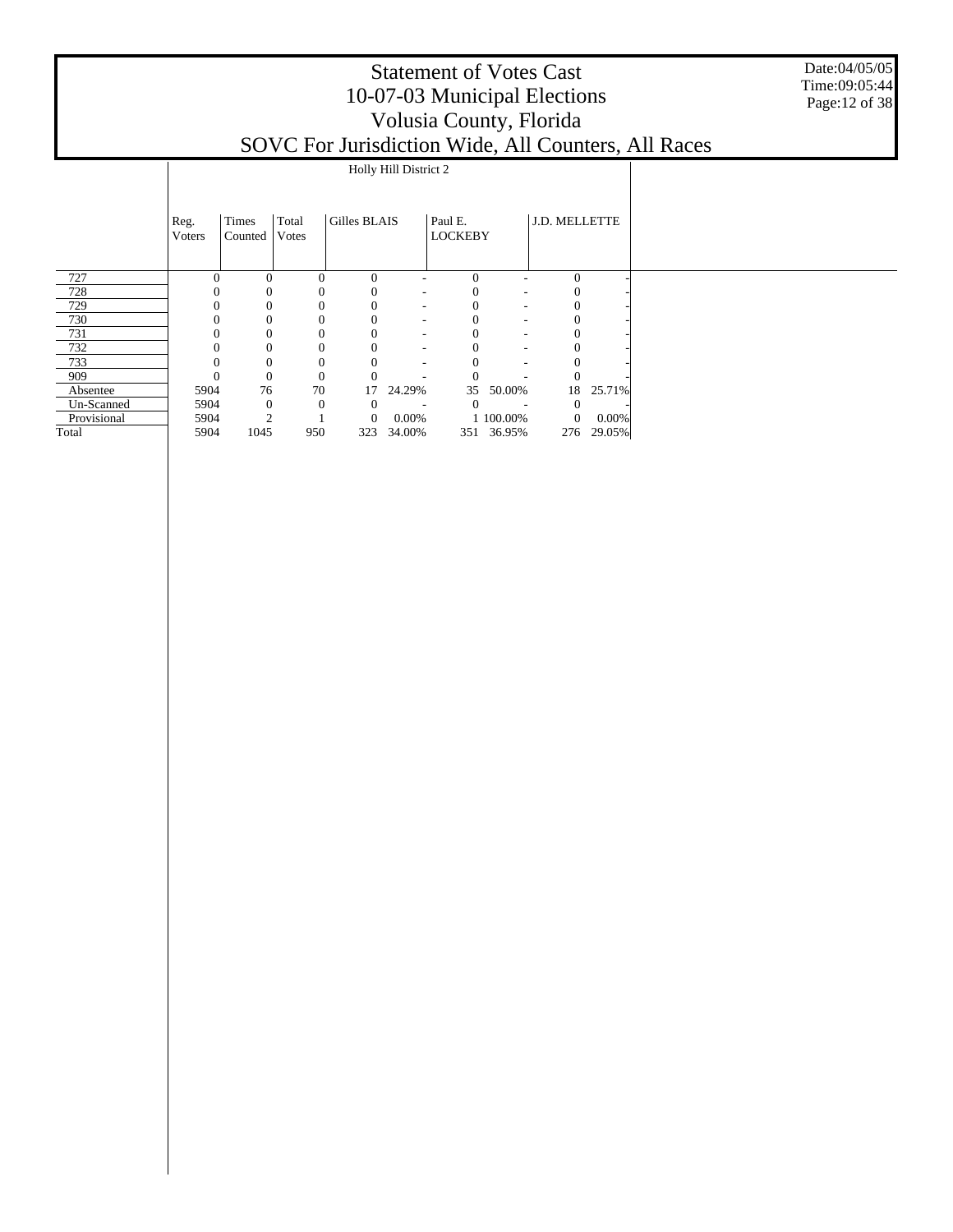Date:04/05/05 Time:09:05:44 Page:13 of 38

# Statement of Votes Cast 10-07-03 Municipal Elections Volusia County, Florida

|                   |                                      |                                      |                                      | Holly Hill District 4                |                                                      |                                      |                  |                                      |                                      |                                      | Holly Hill Perm. Vacancy Mayor       |                                            |                                      |                  |
|-------------------|--------------------------------------|--------------------------------------|--------------------------------------|--------------------------------------|------------------------------------------------------|--------------------------------------|------------------|--------------------------------------|--------------------------------------|--------------------------------------|--------------------------------------|--------------------------------------------|--------------------------------------|------------------|
|                   | Reg.<br>Voters                       | Times<br>Counted                     | Total<br>Votes                       | Ron FUSSELL                          |                                                      | Roland D. VIA                        |                  | Reg.<br>Voters                       | <b>Times</b><br>Counted              | Total<br>Votes                       | <b>YES</b>                           |                                            | NO                                   |                  |
| Jurisdiction Wide |                                      |                                      |                                      |                                      |                                                      |                                      |                  |                                      |                                      |                                      |                                      |                                            |                                      |                  |
| 206               | $\mathbf{0}$                         | $\boldsymbol{0}$                     | $\boldsymbol{0}$                     | $\boldsymbol{0}$                     |                                                      | $\boldsymbol{0}$                     |                  | $\boldsymbol{0}$                     | $\boldsymbol{0}$                     | $\boldsymbol{0}$                     | $\boldsymbol{0}$                     |                                            | $\boldsymbol{0}$                     |                  |
| 209               | $\mathbf{0}$                         | $\boldsymbol{0}$                     | $\boldsymbol{0}$                     | $\boldsymbol{0}$                     | $\overline{\phantom{a}}$                             | $\boldsymbol{0}$                     |                  | $\boldsymbol{0}$                     | $\boldsymbol{0}$                     | $\boldsymbol{0}$                     | $\boldsymbol{0}$                     | $\overline{a}$                             | $\boldsymbol{0}$                     |                  |
| 212<br>215        | $\mathbf{0}$<br>$\overline{0}$       | $\boldsymbol{0}$<br>$\overline{0}$   | $\boldsymbol{0}$<br>$\mathbf{0}$     | $\boldsymbol{0}$<br>$\mathbf{0}$     | ٠                                                    | $\boldsymbol{0}$<br>$\mathbf{0}$     |                  | $\boldsymbol{0}$<br>$\boldsymbol{0}$ | $\boldsymbol{0}$<br>$\overline{0}$   | $\boldsymbol{0}$<br>$\boldsymbol{0}$ | $\boldsymbol{0}$<br>$\boldsymbol{0}$ | ٠                                          | $\boldsymbol{0}$<br>$\mathbf{0}$     |                  |
| 216               | $\mathbf{0}$                         | $\overline{0}$                       | $\mathbf{0}$                         | $\mathbf{0}$                         | ٠                                                    | $\boldsymbol{0}$                     |                  | $\boldsymbol{0}$                     | $\overline{0}$                       | $\boldsymbol{0}$                     | $\boldsymbol{0}$                     | ٠<br>L                                     | $\boldsymbol{0}$                     |                  |
| 217               | $\overline{0}$                       | $\overline{0}$                       | $\mathbf{0}$                         | $\mathbf{0}$                         | $\overline{\phantom{a}}$                             | $\mathbf{0}$                         |                  | $\boldsymbol{0}$                     | $\overline{0}$                       | $\boldsymbol{0}$                     | $\boldsymbol{0}$                     | $\overline{a}$                             | $\boldsymbol{0}$                     |                  |
| 218               | $\overline{0}$                       | $\overline{0}$                       | $\mathbf{0}$                         | $\mathbf{0}$                         | ٠                                                    | $\boldsymbol{0}$                     |                  | $\boldsymbol{0}$                     | $\overline{0}$                       | $\boldsymbol{0}$                     | $\boldsymbol{0}$                     | $\overline{a}$                             | $\boldsymbol{0}$                     |                  |
| 222               | $\theta$                             | $\overline{0}$                       | $\mathbf{0}$                         | $\Omega$                             | $\overline{\phantom{a}}$                             | $\mathbf{0}$                         |                  | $\boldsymbol{0}$                     | $\overline{0}$                       | $\boldsymbol{0}$                     | $\boldsymbol{0}$                     | $\overline{a}$                             | $\mathbf{0}$                         |                  |
| 401               | $\mathbf{0}$                         | $\overline{0}$                       | $\mathbf{0}$                         | $\mathbf{0}$                         |                                                      | $\boldsymbol{0}$                     |                  | $\boldsymbol{0}$                     | $\overline{0}$                       | $\boldsymbol{0}$                     | $\boldsymbol{0}$                     | L,                                         | $\boldsymbol{0}$                     |                  |
| 402<br>406        | $\overline{0}$<br>$\overline{0}$     | $\mathbf{0}$<br>$\overline{0}$       | $\mathbf{0}$<br>$\mathbf{0}$         | $\Omega$<br>$\mathbf{0}$             | $\overline{\phantom{a}}$                             | $\mathbf{0}$<br>$\boldsymbol{0}$     |                  | $\boldsymbol{0}$<br>$\boldsymbol{0}$ | $\overline{0}$<br>$\overline{0}$     | $\boldsymbol{0}$<br>$\boldsymbol{0}$ | $\boldsymbol{0}$<br>$\boldsymbol{0}$ | $\overline{a}$<br>L                        | $\mathbf{0}$<br>$\boldsymbol{0}$     |                  |
| 426               | $\theta$                             | $\overline{0}$                       | $\mathbf{0}$                         | $\Omega$                             | ٠                                                    | $\mathbf{0}$                         |                  | $\overline{0}$                       | $\overline{0}$                       | $\mathbf{0}$                         | $\overline{0}$                       | ٠                                          | $\mathbf{0}$                         |                  |
| 514               | $\overline{0}$                       | $\overline{0}$                       | $\mathbf{0}$                         | $\mathbf{0}$                         |                                                      | $\boldsymbol{0}$                     |                  | $\boldsymbol{0}$                     | $\overline{0}$                       | $\mathbf{0}$                         | $\boldsymbol{0}$                     |                                            | $\boldsymbol{0}$                     |                  |
| 517               | $\mathbf{0}$                         | $\boldsymbol{0}$                     | $\mathbf{0}$                         | $\mathbf{0}$                         | ٠                                                    | $\boldsymbol{0}$                     |                  | $\boldsymbol{0}$                     | $\overline{0}$                       | $\mathbf{0}$                         | $\boldsymbol{0}$                     | ٠                                          | $\boldsymbol{0}$                     |                  |
| 519               | $\mathbf{0}$                         | $\boldsymbol{0}$                     | $\mathbf{0}$                         | $\boldsymbol{0}$                     |                                                      | $\boldsymbol{0}$                     |                  | $\boldsymbol{0}$                     | $\boldsymbol{0}$                     | $\boldsymbol{0}$                     | $\boldsymbol{0}$                     |                                            | $\boldsymbol{0}$                     |                  |
| 526<br>527        | 975<br>1631                          | 125<br>296                           | 125<br>290                           | 38<br>87                             | 30.40%<br>30.00%                                     | 87<br>203                            | 69.60%<br>70.00% | 975<br>1631                          | 125<br>296                           | 116<br>283                           | 96<br>215                            | 82.76%<br>75.97%                           | 20<br>68                             | 17.24%<br>24.03% |
| 528               | 1512                                 | 247                                  | 243                                  | 58                                   | 23.87%                                               | 185                                  | 76.13%           | 1512                                 | 247                                  | 239                                  | 161                                  | 67.36%                                     | 78                                   | 32.64%           |
| 529               | 1330                                 | 209                                  | 205                                  | 68                                   | 33.17%                                               | 137                                  | 66.83%           | 1330                                 | 209                                  | 201                                  | 143                                  | 71.14%                                     | 58                                   | 28.86%           |
| 534               | 456                                  | 90                                   | 86                                   | 27                                   | 31.40%                                               | 59                                   | 68.60%           | 456                                  | 90                                   | 84                                   | 61                                   | 72.62%                                     | 23                                   | 27.38%           |
| 602               | $\mathbf{0}$                         | $\mathbf{0}$                         | $\boldsymbol{0}$                     | $\mathbf{0}$                         | ٠                                                    | $\boldsymbol{0}$                     |                  | $\boldsymbol{0}$                     | $\mathbf{0}$                         | $\mathbf{0}$                         | $\boldsymbol{0}$                     |                                            | $\boldsymbol{0}$                     |                  |
| 603<br>605        | $\mathbf{0}$<br>$\boldsymbol{0}$     | $\boldsymbol{0}$<br>$\boldsymbol{0}$ | $\boldsymbol{0}$<br>$\boldsymbol{0}$ | $\mathbf{0}$<br>$\mathbf{0}$         | $\overline{\phantom{a}}$                             | $\boldsymbol{0}$<br>$\boldsymbol{0}$ |                  | $\boldsymbol{0}$<br>$\boldsymbol{0}$ | $\boldsymbol{0}$<br>$\boldsymbol{0}$ | $\boldsymbol{0}$<br>$\boldsymbol{0}$ | $\boldsymbol{0}$<br>$\boldsymbol{0}$ | $\overline{\phantom{a}}$<br>$\overline{a}$ | $\boldsymbol{0}$<br>$\boldsymbol{0}$ |                  |
| 607               | $\mathbf{0}$                         | $\mathbf{0}$                         | $\mathbf{0}$                         | $\Omega$                             | $\overline{\phantom{a}}$                             | $\mathbf{0}$                         |                  | $\boldsymbol{0}$                     | $\overline{0}$                       | $\boldsymbol{0}$                     | $\boldsymbol{0}$                     | $\overline{a}$                             | $\boldsymbol{0}$                     |                  |
| 608               | $\mathbf{0}$                         | $\boldsymbol{0}$                     | $\mathbf{0}$                         | $\mathbf{0}$                         |                                                      | $\boldsymbol{0}$                     |                  | $\boldsymbol{0}$                     | $\mathbf{0}$                         | $\boldsymbol{0}$                     | $\boldsymbol{0}$                     | L,                                         | $\boldsymbol{0}$                     |                  |
| 609               | $\overline{0}$                       | $\mathbf{0}$                         | $\mathbf{0}$                         | $\Omega$                             | $\overline{\phantom{a}}$                             | $\boldsymbol{0}$                     |                  | $\boldsymbol{0}$                     | $\overline{0}$                       | $\boldsymbol{0}$                     | $\boldsymbol{0}$                     | $\overline{a}$                             | $\boldsymbol{0}$                     |                  |
| 614               | $\mathbf{0}$                         | $\overline{0}$                       | $\mathbf{0}$                         | $\mathbf{0}$                         |                                                      | $\boldsymbol{0}$                     |                  | $\boldsymbol{0}$                     | $\overline{0}$                       | $\boldsymbol{0}$                     | $\boldsymbol{0}$                     | ٠                                          | $\boldsymbol{0}$                     |                  |
| 615<br>617        | $\Omega$<br>$\mathbf{0}$             | $\overline{0}$<br>$\overline{0}$     | $\mathbf{0}$<br>$\mathbf{0}$         | $\Omega$<br>$\mathbf{0}$             | $\overline{\phantom{a}}$                             | $\mathbf{0}$<br>$\boldsymbol{0}$     |                  | $\boldsymbol{0}$<br>$\boldsymbol{0}$ | $\overline{0}$<br>$\overline{0}$     | $\boldsymbol{0}$<br>$\boldsymbol{0}$ | $\boldsymbol{0}$<br>$\boldsymbol{0}$ | ٠                                          | $\mathbf{0}$                         |                  |
| 618               | $\overline{0}$                       | $\overline{0}$                       | $\mathbf{0}$                         | $\mathbf{0}$                         | ٠                                                    | $\boldsymbol{0}$                     |                  | $\boldsymbol{0}$                     | $\overline{0}$                       | $\boldsymbol{0}$                     | $\boldsymbol{0}$                     | L<br>٠                                     | $\boldsymbol{0}$<br>$\mathbf{0}$     |                  |
| 619               | $\overline{0}$                       | $\boldsymbol{0}$                     | $\mathbf{0}$                         | $\mathbf{0}$                         |                                                      | $\boldsymbol{0}$                     |                  | $\boldsymbol{0}$                     | $\mathbf{0}$                         | $\boldsymbol{0}$                     | $\boldsymbol{0}$                     | L                                          | $\boldsymbol{0}$                     |                  |
| 620               | $\Omega$                             | $\overline{0}$                       | $\mathbf{0}$                         | $\mathbf{0}$                         | ٠                                                    | $\boldsymbol{0}$                     |                  | $\boldsymbol{0}$                     | $\overline{0}$                       | $\boldsymbol{0}$                     | $\boldsymbol{0}$                     | ٠                                          | $\mathbf{0}$                         |                  |
| 621               | $\mathbf{0}$                         | $\boldsymbol{0}$                     | $\mathbf{0}$                         | $\mathbf{0}$                         |                                                      | $\boldsymbol{0}$                     |                  | $\boldsymbol{0}$                     | $\overline{0}$                       | $\boldsymbol{0}$                     | $\boldsymbol{0}$                     |                                            | $\boldsymbol{0}$                     |                  |
| 622<br>623        | $\overline{0}$<br>$\mathbf{0}$       | $\overline{0}$<br>$\boldsymbol{0}$   | $\mathbf{0}$<br>$\mathbf{0}$         | $\mathbf{0}$<br>$\mathbf{0}$         | ٠                                                    | $\boldsymbol{0}$<br>$\boldsymbol{0}$ |                  | $\boldsymbol{0}$<br>$\boldsymbol{0}$ | $\overline{0}$<br>$\mathbf{0}$       | $\boldsymbol{0}$<br>$\boldsymbol{0}$ | $\boldsymbol{0}$<br>$\boldsymbol{0}$ | ٠                                          | $\mathbf{0}$<br>$\boldsymbol{0}$     |                  |
| 624               | $\Omega$                             | $\overline{0}$                       | $\mathbf{0}$                         | $\mathbf{0}$                         | ٠                                                    | $\boldsymbol{0}$                     |                  | $\boldsymbol{0}$                     | $\overline{0}$                       | $\boldsymbol{0}$                     | $\boldsymbol{0}$                     | ٠<br>٠                                     | $\mathbf{0}$                         |                  |
| 625               | $\mathbf{0}$                         | $\boldsymbol{0}$                     | $\mathbf{0}$                         | $\mathbf{0}$                         |                                                      | $\boldsymbol{0}$                     |                  | $\boldsymbol{0}$                     | $\overline{0}$                       | $\boldsymbol{0}$                     | $\boldsymbol{0}$                     | L                                          | $\boldsymbol{0}$                     |                  |
| 626               | $\Omega$                             | $\overline{0}$                       | $\mathbf{0}$                         | $\mathbf{0}$                         | ٠                                                    | $\boldsymbol{0}$                     |                  | $\boldsymbol{0}$                     | $\overline{0}$                       | $\boldsymbol{0}$                     | $\boldsymbol{0}$                     | ٠                                          | $\boldsymbol{0}$                     |                  |
| 628               | $\mathbf{0}$                         | $\boldsymbol{0}$                     | $\boldsymbol{0}$                     | $\mathbf{0}$                         |                                                      | $\boldsymbol{0}$                     |                  | $\boldsymbol{0}$                     | $\overline{0}$                       | $\boldsymbol{0}$                     | $\boldsymbol{0}$                     |                                            | $\boldsymbol{0}$                     |                  |
| 629<br>633        | $\mathbf{0}$<br>$\mathbf{0}$         | $\mathbf{0}$<br>$\overline{0}$       | $\mathbf{0}$<br>$\boldsymbol{0}$     | $\mathbf{0}$<br>$\boldsymbol{0}$     | $\overline{\phantom{a}}$<br>$\overline{\phantom{a}}$ | $\boldsymbol{0}$<br>$\boldsymbol{0}$ |                  | $\boldsymbol{0}$<br>$\boldsymbol{0}$ | $\overline{0}$<br>$\overline{0}$     | $\mathbf{0}$<br>$\mathbf{0}$         | $\boldsymbol{0}$<br>$\boldsymbol{0}$ | ٠<br>$\overline{a}$                        | $\boldsymbol{0}$<br>$\boldsymbol{0}$ |                  |
| 636               | 0                                    | $\boldsymbol{0}$                     | $\boldsymbol{0}$                     | $\mathbf{0}$                         |                                                      | 0                                    |                  | 0                                    | 0                                    | $\mathbf 0$                          | $\boldsymbol{0}$                     |                                            | 0                                    |                  |
| 637               | $\boldsymbol{0}$                     | $\boldsymbol{0}$                     | $\boldsymbol{0}$                     | $\mathbf{0}$                         |                                                      | $\boldsymbol{0}$                     |                  | $\boldsymbol{0}$                     | $\boldsymbol{0}$                     | $\boldsymbol{0}$                     | $\boldsymbol{0}$                     | ٠                                          | $\boldsymbol{0}$                     |                  |
| 638               | $\overline{0}$                       | $\overline{0}$                       | $\mathbf{0}$                         | $\mathbf{0}$                         | $\overline{\phantom{a}}$                             | $\mathbf{0}$                         |                  | $\boldsymbol{0}$                     | $\mathbf{0}$                         | $\mathbf{0}$                         | $\boldsymbol{0}$                     | ٠                                          | $\boldsymbol{0}$                     |                  |
| 640               | $\boldsymbol{0}$                     | $\boldsymbol{0}$                     | $\boldsymbol{0}$                     | $\mathbf{0}$                         | $\overline{\phantom{a}}$                             | $\boldsymbol{0}$                     |                  | $\boldsymbol{0}$                     | $\mathbf{0}$                         | $\boldsymbol{0}$                     | $\boldsymbol{0}$                     | ٠                                          | $\boldsymbol{0}$                     |                  |
| 641<br>706        | $\overline{0}$<br>$\boldsymbol{0}$   | $\overline{0}$<br>$\boldsymbol{0}$   | $\mathbf{0}$<br>$\boldsymbol{0}$     | $\mathbf{0}$<br>$\mathbf{0}$         | $\overline{\phantom{a}}$                             | $\mathbf{0}$<br>$\boldsymbol{0}$     |                  | $\boldsymbol{0}$<br>$\boldsymbol{0}$ | $\mathbf{0}$<br>$\mathbf{0}$         | $\mathbf{0}$<br>$\boldsymbol{0}$     | $\boldsymbol{0}$<br>$\boldsymbol{0}$ | ٠                                          | $\mathbf{0}$<br>$\boldsymbol{0}$     |                  |
| 709               | $\overline{0}$                       | $\overline{0}$                       | $\mathbf{0}$                         | $\mathbf{0}$                         | ٠<br>$\overline{\phantom{a}}$                        | $\mathbf{0}$                         |                  | $\boldsymbol{0}$                     | $\mathbf{0}$                         | $\boldsymbol{0}$                     | $\boldsymbol{0}$                     | ٠<br>٠                                     | $\boldsymbol{0}$                     |                  |
| 711               | $\boldsymbol{0}$                     | $\boldsymbol{0}$                     | $\boldsymbol{0}$                     | $\mathbf{0}$                         | $\overline{\phantom{a}}$                             | $\boldsymbol{0}$                     |                  | $\boldsymbol{0}$                     | $\boldsymbol{0}$                     | $\boldsymbol{0}$                     | $\boldsymbol{0}$                     | ٠                                          | $\boldsymbol{0}$                     |                  |
| 712               | $\overline{0}$                       | $\overline{0}$                       | $\mathbf{0}$                         | $\mathbf{0}$                         | $\overline{\phantom{a}}$                             | $\mathbf{0}$                         |                  | $\boldsymbol{0}$                     | $\mathbf{0}$                         | $\boldsymbol{0}$                     | $\boldsymbol{0}$                     | ٠                                          | $\boldsymbol{0}$                     |                  |
| 714               | $\boldsymbol{0}$                     | $\boldsymbol{0}$                     | $\boldsymbol{0}$                     | $\mathbf{0}$                         | $\overline{\phantom{a}}$                             | $\boldsymbol{0}$                     |                  | $\boldsymbol{0}$                     | $\boldsymbol{0}$                     | $\boldsymbol{0}$                     | $\boldsymbol{0}$                     | ٠                                          | $\boldsymbol{0}$                     |                  |
| 717               | $\overline{0}$                       | $\overline{0}$                       | $\mathbf{0}$                         | $\mathbf{0}$                         | $\overline{\phantom{a}}$                             | $\mathbf{0}$                         |                  | $\boldsymbol{0}$                     | $\mathbf{0}$                         | $\boldsymbol{0}$                     | $\boldsymbol{0}$                     | $\overline{\phantom{a}}$                   | $\boldsymbol{0}$                     |                  |
| 718<br>719        | $\boldsymbol{0}$<br>$\overline{0}$   | $\boldsymbol{0}$<br>$\overline{0}$   | $\boldsymbol{0}$<br>$\mathbf{0}$     | $\mathbf{0}$<br>$\mathbf{0}$         | $\overline{\phantom{a}}$<br>$\overline{\phantom{a}}$ | $\boldsymbol{0}$<br>$\mathbf{0}$     |                  | $\boldsymbol{0}$<br>$\boldsymbol{0}$ | $\boldsymbol{0}$<br>$\mathbf{0}$     | $\boldsymbol{0}$<br>$\boldsymbol{0}$ | $\boldsymbol{0}$<br>$\boldsymbol{0}$ | ٠<br>٠                                     | $\boldsymbol{0}$<br>$\boldsymbol{0}$ |                  |
| 720               | $\boldsymbol{0}$                     | $\boldsymbol{0}$                     | $\boldsymbol{0}$                     | $\mathbf{0}$                         | $\overline{\phantom{a}}$                             | $\boldsymbol{0}$                     |                  | $\boldsymbol{0}$                     | $\mathbf{0}$                         | $\boldsymbol{0}$                     | $\boldsymbol{0}$                     | ٠                                          | $\boldsymbol{0}$                     |                  |
| 722               | $\overline{0}$                       | $\overline{0}$                       | $\mathbf{0}$                         | $\mathbf{0}$                         | $\overline{\phantom{a}}$                             | $\mathbf{0}$                         |                  | $\boldsymbol{0}$                     | $\mathbf{0}$                         | $\boldsymbol{0}$                     | $\boldsymbol{0}$                     | $\overline{\phantom{a}}$                   | $\boldsymbol{0}$                     |                  |
| 723               | $\boldsymbol{0}$                     | $\boldsymbol{0}$                     | $\mathbf{0}$                         | $\mathbf{0}$                         | $\overline{\phantom{a}}$                             | $\boldsymbol{0}$                     |                  | $\boldsymbol{0}$                     | $\mathbf{0}$                         | $\boldsymbol{0}$                     | $\boldsymbol{0}$                     | ٠                                          | $\boldsymbol{0}$                     |                  |
| 724               | $\mathbf{0}$                         | $\overline{0}$                       | $\mathbf{0}$                         | $\mathbf{0}$                         | $\overline{\phantom{a}}$                             | $\boldsymbol{0}$                     |                  | $\boldsymbol{0}$                     | $\mathbf{0}$                         | $\boldsymbol{0}$                     | $\boldsymbol{0}$                     | ٠                                          | $\boldsymbol{0}$                     |                  |
| 725<br>726        | $\boldsymbol{0}$<br>$\boldsymbol{0}$ | $\boldsymbol{0}$<br>$\overline{0}$   | $\boldsymbol{0}$<br>$\boldsymbol{0}$ | $\boldsymbol{0}$<br>$\boldsymbol{0}$ | $\overline{\phantom{a}}$<br>$\overline{\phantom{a}}$ | $\boldsymbol{0}$<br>$\boldsymbol{0}$ |                  | $\boldsymbol{0}$<br>$\boldsymbol{0}$ | $\boldsymbol{0}$<br>$\boldsymbol{0}$ | $\boldsymbol{0}$<br>$\mathbf{0}$     | $\boldsymbol{0}$<br>$\boldsymbol{0}$ | ٠<br>$\overline{a}$                        | $\boldsymbol{0}$<br>$\boldsymbol{0}$ |                  |
|                   |                                      |                                      |                                      |                                      |                                                      |                                      |                  |                                      |                                      |                                      |                                      |                                            |                                      |                  |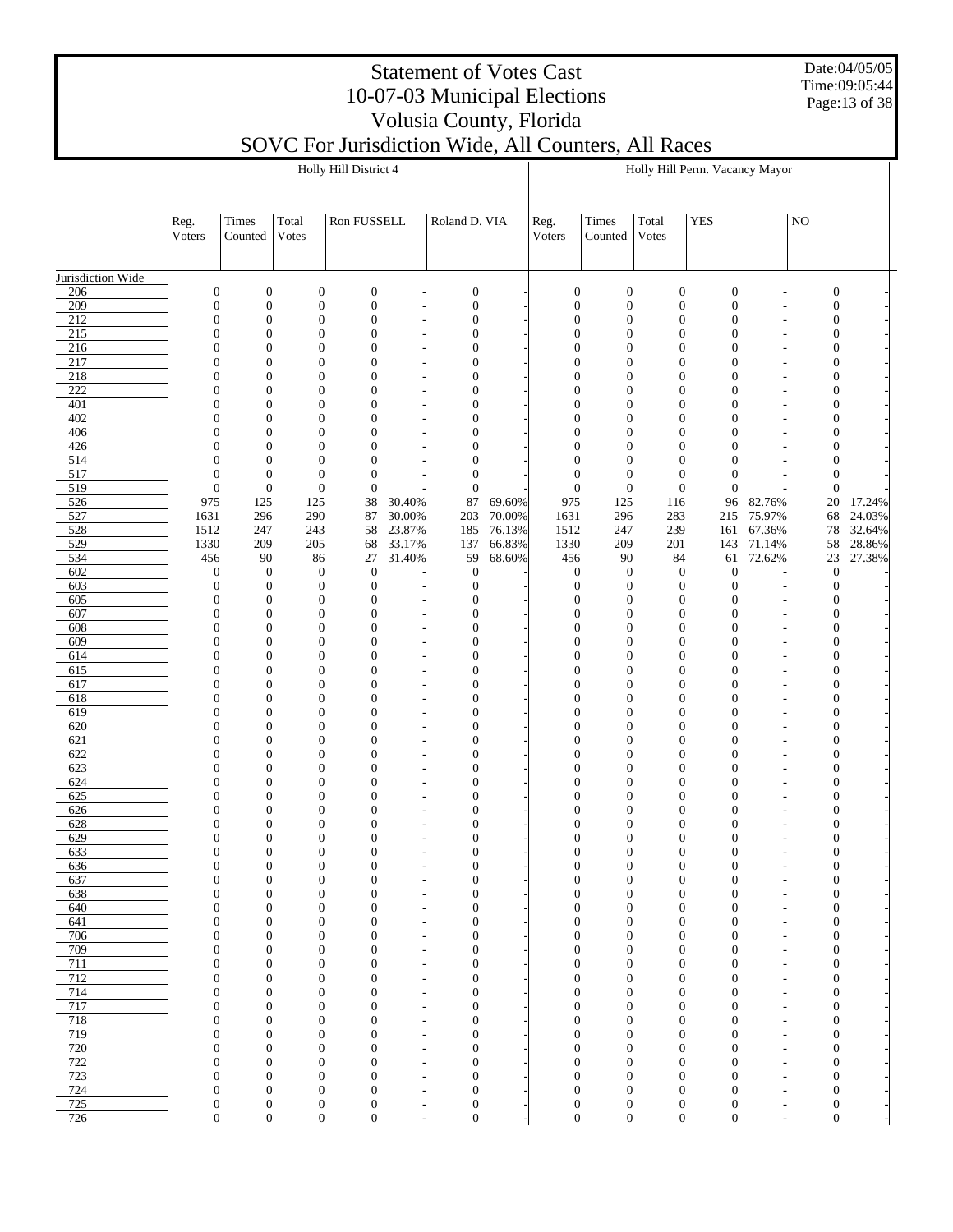Date:04/05/05 Time:09:05:44 Page:14 of 38

|             |                |                  |                | Holly Hill District 4 |        |               |            |                |                  |                | Holly Hill Perm. Vacancy Mayor |            |                |          |
|-------------|----------------|------------------|----------------|-----------------------|--------|---------------|------------|----------------|------------------|----------------|--------------------------------|------------|----------------|----------|
|             | Reg.<br>Voters | Times<br>Counted | Total<br>Votes | Ron FUSSELL           |        | Roland D. VIA |            | Reg.<br>Voters | Times<br>Counted | Total<br>Votes | <b>YES</b>                     |            | N <sub>O</sub> |          |
| 727         | $\Omega$       | $\Omega$         |                | $\Omega$              |        | $\theta$      |            | $\Omega$       | $\Omega$         |                | $\Omega$                       |            | $\theta$       |          |
| 728         |                |                  |                |                       |        |               |            |                |                  |                |                                |            |                |          |
| 729         |                |                  |                |                       |        |               |            |                |                  |                |                                |            |                |          |
| 730         |                |                  |                |                       |        |               |            |                |                  |                |                                |            |                |          |
| 731         |                |                  |                |                       |        |               |            |                |                  |                |                                |            |                |          |
| 732         |                |                  |                |                       |        |               |            |                |                  |                |                                |            |                |          |
| 733         |                |                  |                |                       |        |               |            |                |                  |                |                                |            |                |          |
| 909         |                | 0                |                |                       |        |               |            |                | $_{0}$           |                | 0                              |            |                |          |
| Absentee    | 5904           | 76               | 73             | 20                    | 27.40% | 53            | 72.60%     | 5904           | 76               | 75             | 60                             | 80.00%     | 15             | 20.00%   |
| Un-Scanned  | 5904           | 0                |                | 0                     |        | 0             |            | 5904           |                  |                | $\Omega$                       |            |                |          |
| Provisional | 5904           |                  |                | $\theta$              | 0.00%  |               | 2 100.00%  | 5904           |                  |                |                                | 2 100.00%  | 0              | $0.00\%$ |
| Total       | 5904           | 1045             | 1024           | 298                   | 29.10% |               | 726 70.90% | 5904           | 1045             | 1000           |                                | 738 73.80% | 262            | 26.20%   |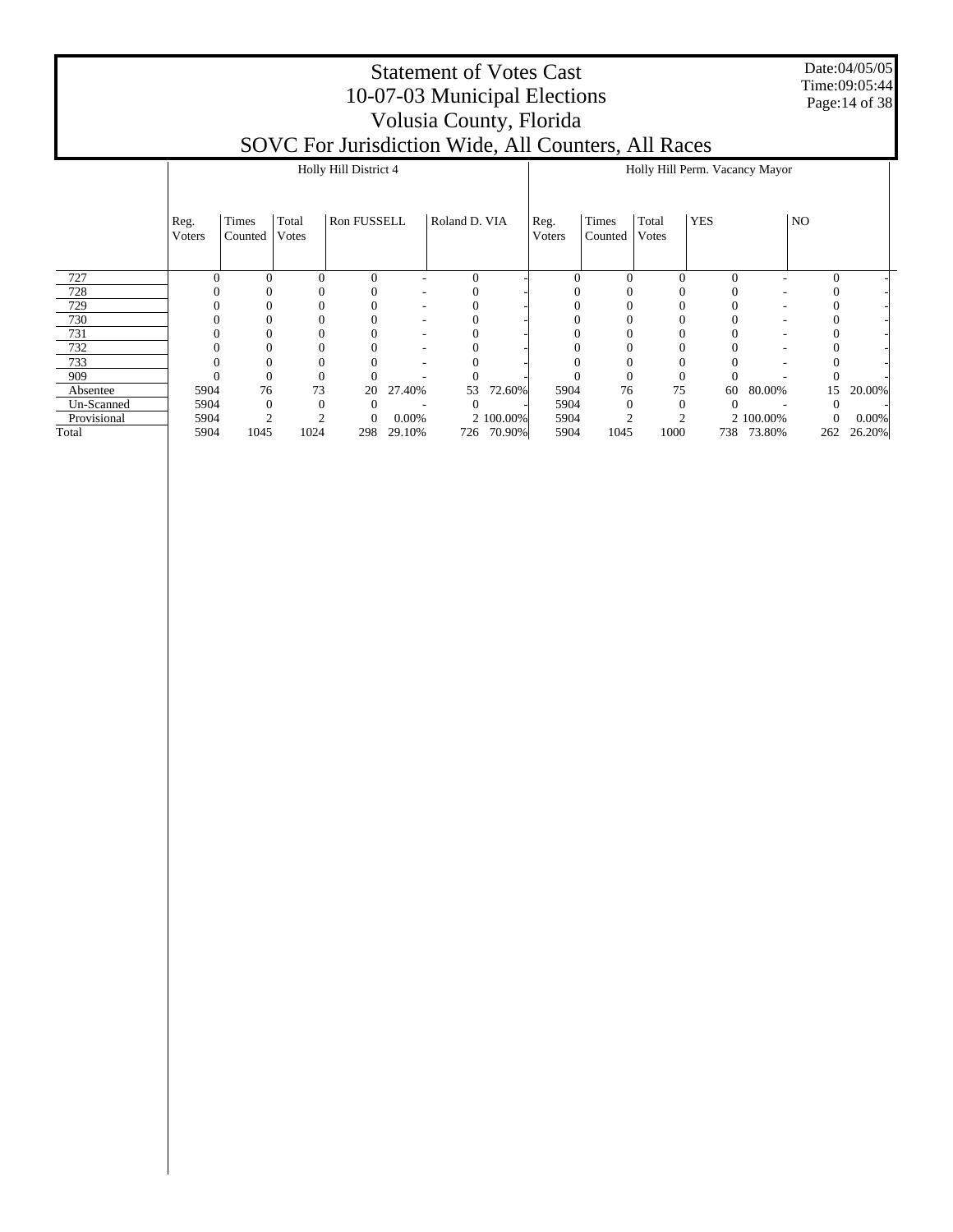Date:04/05/05 Time:09:05:44 Page:15 of 38

|                   |                                      |                                      |                                      | Holly Hill Perm Vacancy Comm.        |                      |                                      |        |                                      |                                      |                                      | Holly Hill Single Qualified Candidate |                                            |                                  |        |
|-------------------|--------------------------------------|--------------------------------------|--------------------------------------|--------------------------------------|----------------------|--------------------------------------|--------|--------------------------------------|--------------------------------------|--------------------------------------|---------------------------------------|--------------------------------------------|----------------------------------|--------|
|                   | Reg.<br>Voters                       | Times<br>Counted                     | Total<br>Votes                       | <b>YES</b>                           |                      | NO                                   |        | Reg.<br>Voters                       | Times<br>Counted                     | Total<br>Votes                       | <b>YES</b>                            |                                            | $\rm NO$                         |        |
| Jurisdiction Wide |                                      |                                      |                                      |                                      |                      |                                      |        |                                      |                                      |                                      |                                       |                                            |                                  |        |
| 206               | $\boldsymbol{0}$                     | $\boldsymbol{0}$                     | $\boldsymbol{0}$                     | $\boldsymbol{0}$                     | L,                   | $\boldsymbol{0}$                     |        | $\boldsymbol{0}$                     | $\boldsymbol{0}$                     | $\boldsymbol{0}$                     | $\boldsymbol{0}$                      | L,                                         | $\boldsymbol{0}$                 |        |
| 209               | $\boldsymbol{0}$                     | $\boldsymbol{0}$                     | $\mathbf{0}$                         | $\boldsymbol{0}$                     | $\overline{a}$       | $\boldsymbol{0}$                     |        | $\boldsymbol{0}$                     | $\boldsymbol{0}$                     | $\boldsymbol{0}$                     | $\boldsymbol{0}$                      | L,                                         | $\mathbf{0}$                     |        |
| 212               | $\mathbf{0}$                         | $\boldsymbol{0}$                     | $\boldsymbol{0}$                     | $\boldsymbol{0}$                     | ÷,                   | $\boldsymbol{0}$                     |        | $\boldsymbol{0}$                     | $\boldsymbol{0}$                     | $\boldsymbol{0}$                     | $\boldsymbol{0}$                      | $\overline{a}$                             | 0                                |        |
| 215               | 0                                    | $\boldsymbol{0}$                     | $\boldsymbol{0}$                     | $\boldsymbol{0}$                     | ÷,                   | $\boldsymbol{0}$                     |        | $\overline{0}$                       | $\boldsymbol{0}$                     | $\mathbf{0}$                         | $\overline{0}$                        | $\overline{a}$                             | 0                                |        |
| 216               | 0                                    | $\boldsymbol{0}$                     | $\boldsymbol{0}$                     | $\boldsymbol{0}$                     | ÷,                   | $\boldsymbol{0}$                     |        | $\boldsymbol{0}$                     | $\boldsymbol{0}$                     | $\boldsymbol{0}$                     | $\boldsymbol{0}$                      | $\overline{a}$                             | 0                                |        |
| 217<br>218        | 0<br>0                               | $\boldsymbol{0}$<br>$\boldsymbol{0}$ | $\boldsymbol{0}$<br>$\boldsymbol{0}$ | $\boldsymbol{0}$<br>$\boldsymbol{0}$ | ÷,<br>÷,             | $\boldsymbol{0}$<br>$\boldsymbol{0}$ |        | $\overline{0}$<br>$\boldsymbol{0}$   | $\boldsymbol{0}$<br>$\boldsymbol{0}$ | $\boldsymbol{0}$<br>$\boldsymbol{0}$ | $\overline{0}$<br>$\boldsymbol{0}$    | $\overline{a}$<br>÷,                       | 0<br>0                           |        |
| 222               | 0                                    | $\boldsymbol{0}$                     | $\boldsymbol{0}$                     | $\overline{0}$                       | $\overline{a}$       | $\boldsymbol{0}$                     |        | $\overline{0}$                       | $\boldsymbol{0}$                     | $\boldsymbol{0}$                     | $\overline{0}$                        | $\overline{a}$                             | 0                                |        |
| 401               | 0                                    | $\boldsymbol{0}$                     | $\boldsymbol{0}$                     | $\boldsymbol{0}$                     | ÷,                   | $\boldsymbol{0}$                     |        | $\boldsymbol{0}$                     | $\boldsymbol{0}$                     | $\boldsymbol{0}$                     | $\boldsymbol{0}$                      | ÷,                                         | 0                                |        |
| 402               | $\boldsymbol{0}$                     | $\boldsymbol{0}$                     | $\boldsymbol{0}$                     | $\overline{0}$                       | $\overline{a}$       | $\boldsymbol{0}$                     |        | $\overline{0}$                       | $\boldsymbol{0}$                     | $\mathbf{0}$                         | $\overline{0}$                        | $\overline{a}$                             | 0                                |        |
| 406               | $\boldsymbol{0}$                     | $\boldsymbol{0}$                     | $\boldsymbol{0}$                     | $\boldsymbol{0}$                     | L,                   | $\boldsymbol{0}$                     |        | $\boldsymbol{0}$                     | $\boldsymbol{0}$                     | $\boldsymbol{0}$                     | $\boldsymbol{0}$                      | ÷,                                         | 0                                |        |
| 426               | $\boldsymbol{0}$                     | $\boldsymbol{0}$                     | $\boldsymbol{0}$                     | $\overline{0}$                       | ÷,                   | $\boldsymbol{0}$                     |        | $\overline{0}$                       | $\mathbf{0}$                         | $\mathbf{0}$                         | $\overline{0}$                        | ÷,                                         | 0                                |        |
| 514               | $\boldsymbol{0}$                     | $\boldsymbol{0}$                     | $\mathbf{0}$                         | $\boldsymbol{0}$                     | L,                   | $\boldsymbol{0}$                     |        | $\boldsymbol{0}$                     | $\boldsymbol{0}$                     | $\mathbf{0}$                         | $\boldsymbol{0}$                      |                                            | 0                                |        |
| 517<br>519        | $\boldsymbol{0}$<br>$\boldsymbol{0}$ | $\boldsymbol{0}$<br>$\boldsymbol{0}$ | $\boldsymbol{0}$<br>$\mathbf{0}$     | $\boldsymbol{0}$<br>$\mathbf{0}$     | ÷,                   | $\boldsymbol{0}$<br>$\boldsymbol{0}$ |        | $\boldsymbol{0}$<br>$\boldsymbol{0}$ | $\boldsymbol{0}$<br>$\boldsymbol{0}$ | $\mathbf{0}$<br>$\boldsymbol{0}$     | $\overline{0}$<br>$\boldsymbol{0}$    | $\overline{a}$                             | $\mathbf{0}$<br>$\mathbf{0}$     |        |
| 526               | 975                                  | 125                                  | 114                                  | 94                                   | 82.46%               | 20                                   | 17.54% | 975                                  | 125                                  | 113                                  | 67                                    | 59.29%                                     | 46                               | 40.71% |
| 527               | 1631                                 | 296                                  | 279                                  | 195                                  | 69.89%               | 84                                   | 30.11% | 1631                                 | 296                                  | 282                                  | 163                                   | 57.80%                                     | 119                              | 42.20% |
| 528               | 1512                                 | 247                                  | 235                                  | 152                                  | 64.68%               | 83                                   | 35.32% | 1512                                 | 247                                  | 237                                  | 130                                   | 54.85%                                     | 107                              | 45.15% |
| 529               | 1330                                 | 209                                  | 198                                  | 138                                  | 69.70%               | 60                                   | 30.30% | 1330                                 | 209                                  | 197                                  | 99                                    | 50.25%                                     | 98                               | 49.75% |
| 534               | 456                                  | 90                                   | 85                                   | 68                                   | 80.00%               | 17                                   | 20.00% | 456                                  | 90                                   | 85                                   | 49                                    | 57.65%                                     | 36                               | 42.35% |
| 602               | $\boldsymbol{0}$                     | $\boldsymbol{0}$                     | $\mathbf{0}$                         | $\mathbf{0}$                         | ÷                    | $\mathbf{0}$                         |        | $\boldsymbol{0}$                     | $\mathbf{0}$                         | $\boldsymbol{0}$                     | $\boldsymbol{0}$                      | L,                                         | $\boldsymbol{0}$                 |        |
| 603<br>605        | $\boldsymbol{0}$<br>$\mathbf{0}$     | $\boldsymbol{0}$<br>$\boldsymbol{0}$ | $\mathbf{0}$<br>$\mathbf{0}$         | $\mathbf{0}$<br>$\boldsymbol{0}$     | ÷,<br>÷,             | $\boldsymbol{0}$<br>$\boldsymbol{0}$ |        | $\boldsymbol{0}$<br>$\boldsymbol{0}$ | $\boldsymbol{0}$<br>$\boldsymbol{0}$ | $\boldsymbol{0}$<br>$\boldsymbol{0}$ | $\boldsymbol{0}$<br>0                 | $\overline{\phantom{a}}$<br>$\overline{a}$ | $\mathbf{0}$<br>0                |        |
| 607               | $\boldsymbol{0}$                     | $\boldsymbol{0}$                     | $\boldsymbol{0}$                     | $\overline{0}$                       | ÷,                   | $\boldsymbol{0}$                     |        | $\boldsymbol{0}$                     | $\boldsymbol{0}$                     | $\boldsymbol{0}$                     | $\overline{0}$                        | $\overline{a}$                             | 0                                |        |
| 608               | 0                                    | $\boldsymbol{0}$                     | $\boldsymbol{0}$                     | $\boldsymbol{0}$                     | ÷,                   | $\boldsymbol{0}$                     |        | $\boldsymbol{0}$                     | $\boldsymbol{0}$                     | $\boldsymbol{0}$                     | $\boldsymbol{0}$                      | $\overline{a}$                             | 0                                |        |
| 609               | $\boldsymbol{0}$                     | $\boldsymbol{0}$                     | $\boldsymbol{0}$                     | $\overline{0}$                       | ÷,                   | $\boldsymbol{0}$                     |        | $\boldsymbol{0}$                     | $\boldsymbol{0}$                     | $\boldsymbol{0}$                     | $\overline{0}$                        | $\overline{a}$                             | 0                                |        |
| 614               | 0                                    | $\boldsymbol{0}$                     | $\boldsymbol{0}$                     | $\boldsymbol{0}$                     | $\overline{a}$       | $\boldsymbol{0}$                     |        | $\boldsymbol{0}$                     | $\boldsymbol{0}$                     | $\boldsymbol{0}$                     | $\boldsymbol{0}$                      | ÷,                                         | 0                                |        |
| 615<br>617        | $\boldsymbol{0}$                     | $\boldsymbol{0}$<br>$\boldsymbol{0}$ | $\boldsymbol{0}$                     | $\overline{0}$<br>$\boldsymbol{0}$   | $\overline{a}$       | $\boldsymbol{0}$                     |        | $\overline{0}$<br>$\boldsymbol{0}$   | $\boldsymbol{0}$<br>$\boldsymbol{0}$ | $\boldsymbol{0}$                     | $\overline{0}$<br>$\boldsymbol{0}$    | $\overline{a}$                             | 0                                |        |
| 618               | 0<br>$\boldsymbol{0}$                | $\boldsymbol{0}$                     | $\boldsymbol{0}$<br>$\boldsymbol{0}$ | $\boldsymbol{0}$                     | ÷,<br>$\overline{a}$ | $\boldsymbol{0}$<br>$\boldsymbol{0}$ |        | $\boldsymbol{0}$                     | $\boldsymbol{0}$                     | $\boldsymbol{0}$<br>$\boldsymbol{0}$ | $\overline{0}$                        | ÷,<br>$\overline{a}$                       | 0<br>0                           |        |
| 619               | $\boldsymbol{0}$                     | $\boldsymbol{0}$                     | $\boldsymbol{0}$                     | $\boldsymbol{0}$                     | L,                   | $\boldsymbol{0}$                     |        | $\boldsymbol{0}$                     | $\boldsymbol{0}$                     | $\boldsymbol{0}$                     | $\boldsymbol{0}$                      | ÷,                                         | 0                                |        |
| 620               | $\boldsymbol{0}$                     | $\boldsymbol{0}$                     | $\boldsymbol{0}$                     | $\overline{0}$                       | ÷,                   | $\boldsymbol{0}$                     |        | $\overline{0}$                       | $\boldsymbol{0}$                     | $\mathbf{0}$                         | $\overline{0}$                        | $\overline{a}$                             | 0                                |        |
| 621               | 0                                    | $\boldsymbol{0}$                     | $\boldsymbol{0}$                     | $\boldsymbol{0}$                     | ÷,                   | $\boldsymbol{0}$                     |        | $\boldsymbol{0}$                     | $\boldsymbol{0}$                     | $\boldsymbol{0}$                     | $\boldsymbol{0}$                      | $\overline{a}$                             | 0                                |        |
| 622               | 0                                    | $\boldsymbol{0}$                     | $\boldsymbol{0}$                     | $\boldsymbol{0}$                     | ÷,                   | $\boldsymbol{0}$                     |        | $\overline{0}$                       | $\boldsymbol{0}$                     | $\boldsymbol{0}$                     | $\overline{0}$                        | $\overline{a}$                             | 0                                |        |
| 623<br>624        | 0<br>0                               | $\boldsymbol{0}$<br>$\boldsymbol{0}$ | $\boldsymbol{0}$<br>$\boldsymbol{0}$ | $\boldsymbol{0}$<br>$\overline{0}$   | ÷,<br>÷,             | $\boldsymbol{0}$<br>$\boldsymbol{0}$ |        | $\boldsymbol{0}$<br>$\overline{0}$   | $\boldsymbol{0}$<br>$\boldsymbol{0}$ | $\boldsymbol{0}$<br>$\mathbf{0}$     | $\boldsymbol{0}$<br>$\overline{0}$    | $\overline{a}$<br>$\overline{a}$           | 0<br>0                           |        |
| 625               | 0                                    | $\boldsymbol{0}$                     | $\boldsymbol{0}$                     | $\boldsymbol{0}$                     | ÷,                   | $\boldsymbol{0}$                     |        | $\boldsymbol{0}$                     | $\boldsymbol{0}$                     | $\boldsymbol{0}$                     | $\boldsymbol{0}$                      | ÷,                                         | 0                                |        |
| 626               | 0                                    | $\boldsymbol{0}$                     | $\boldsymbol{0}$                     | $\boldsymbol{0}$                     | $\overline{a}$       | $\boldsymbol{0}$                     |        | $\boldsymbol{0}$                     | $\boldsymbol{0}$                     | $\boldsymbol{0}$                     | 0                                     | $\overline{a}$                             | 0                                |        |
| 628               | 0                                    | $\boldsymbol{0}$                     | $\boldsymbol{0}$                     | $\boldsymbol{0}$                     | L,                   | $\boldsymbol{0}$                     |        | $\boldsymbol{0}$                     | $\boldsymbol{0}$                     | $\boldsymbol{0}$                     | 0                                     | ٠                                          | $\boldsymbol{0}$                 |        |
| 629               | 0                                    | $\boldsymbol{0}$                     | $\boldsymbol{0}$                     | $\boldsymbol{0}$                     | ÷,                   | $\boldsymbol{0}$                     |        | $\boldsymbol{0}$                     | $\mathbf{0}$                         | $\boldsymbol{0}$                     | $\overline{0}$                        | $\overline{a}$                             | $\mathbf{0}$                     |        |
| 633               | $\overline{0}$                       | $\boldsymbol{0}$                     | $\mathbf{0}$                         | $\boldsymbol{0}$                     | ÷,                   | $\boldsymbol{0}$                     |        | $\overline{0}$                       | $\mathbf{0}$                         | $\overline{0}$                       | $\mathbf{0}$                          | ÷,                                         | $\mathbf{0}$                     |        |
| 636<br>637        | 0<br>$\boldsymbol{0}$                | $\boldsymbol{0}$<br>$\boldsymbol{0}$ | $\mathbf{0}$<br>$\mathbf{0}$         | 0<br>$\boldsymbol{0}$                | L                    | 0<br>$\boldsymbol{0}$                |        | 0<br>$\boldsymbol{0}$                | $\mathbf{0}$<br>$\boldsymbol{0}$     | 0<br>$\mathbf{0}$                    | 0<br>$\boldsymbol{0}$                 |                                            | $\boldsymbol{0}$<br>$\mathbf{0}$ |        |
| 638               | $\boldsymbol{0}$                     | $\boldsymbol{0}$                     | $\boldsymbol{0}$                     | $\boldsymbol{0}$                     | ÷,                   | 0                                    |        | $\overline{0}$                       | $\mathbf{0}$                         | $\mathbf{0}$                         | $\overline{0}$                        | $\overline{a}$                             | $\mathbf{0}$                     |        |
| 640               | $\boldsymbol{0}$                     | $\boldsymbol{0}$                     | $\mathbf{0}$                         | $\boldsymbol{0}$                     | ٠                    | 0                                    |        | $\boldsymbol{0}$                     | $\boldsymbol{0}$                     | $\mathbf{0}$                         | $\boldsymbol{0}$                      | $\overline{a}$                             | $\mathbf{0}$                     |        |
| 641               | $\overline{0}$                       | $\boldsymbol{0}$                     | $\boldsymbol{0}$                     | $\boldsymbol{0}$                     | ÷,                   | 0                                    |        | $\overline{0}$                       | $\mathbf{0}$                         | $\mathbf{0}$                         | $\overline{0}$                        | $\overline{a}$                             | $\overline{0}$                   |        |
| 706               | $\boldsymbol{0}$                     | $\boldsymbol{0}$                     | $\mathbf{0}$                         | $\boldsymbol{0}$                     | L,                   | 0                                    |        | $\boldsymbol{0}$                     | $\boldsymbol{0}$                     | $\mathbf{0}$                         | $\boldsymbol{0}$                      | ÷,                                         | $\mathbf{0}$                     |        |
| 709<br>711        | $\boldsymbol{0}$<br>$\boldsymbol{0}$ | $\boldsymbol{0}$<br>$\boldsymbol{0}$ | $\boldsymbol{0}$<br>$\mathbf{0}$     | $\boldsymbol{0}$<br>$\boldsymbol{0}$ | $\overline{a}$<br>÷, | $\overline{0}$<br>0                  |        | $\overline{0}$<br>$\boldsymbol{0}$   | $\mathbf{0}$<br>$\boldsymbol{0}$     | $\boldsymbol{0}$<br>$\mathbf{0}$     | $\overline{0}$<br>$\boldsymbol{0}$    | $\overline{a}$<br>÷,                       | $\mathbf{0}$<br>$\boldsymbol{0}$ |        |
| 712               | $\overline{0}$                       | $\boldsymbol{0}$                     | $\boldsymbol{0}$                     | $\overline{0}$                       | ÷,                   | $\overline{0}$                       |        | $\overline{0}$                       | $\mathbf{0}$                         | $\mathbf{0}$                         | $\overline{0}$                        | $\overline{\phantom{a}}$                   | $\mathbf{0}$                     |        |
| 714               | $\boldsymbol{0}$                     | $\boldsymbol{0}$                     | $\mathbf{0}$                         | $\boldsymbol{0}$                     | L,                   | 0                                    |        | $\boldsymbol{0}$                     | $\boldsymbol{0}$                     | $\mathbf{0}$                         | $\boldsymbol{0}$                      | ÷,                                         | $\boldsymbol{0}$                 |        |
| 717               | $\overline{0}$                       | $\boldsymbol{0}$                     | $\boldsymbol{0}$                     | $\boldsymbol{0}$                     | $\overline{a}$       | $\overline{0}$                       |        | $\overline{0}$                       | $\mathbf{0}$                         | $\mathbf{0}$                         | $\overline{0}$                        | $\overline{a}$                             | $\mathbf{0}$                     |        |
| 718               | $\boldsymbol{0}$                     | $\boldsymbol{0}$                     | $\mathbf{0}$                         | $\boldsymbol{0}$                     | ÷,                   | 0                                    |        | $\boldsymbol{0}$                     | $\boldsymbol{0}$                     | $\mathbf{0}$                         | $\boldsymbol{0}$                      | $\overline{a}$                             | $\boldsymbol{0}$                 |        |
| 719               | $\overline{0}$                       | $\boldsymbol{0}$                     | $\boldsymbol{0}$                     | $\overline{0}$                       | ÷,                   | $\overline{0}$                       |        | $\overline{0}$                       | $\mathbf{0}$                         | $\overline{0}$                       | $\overline{0}$                        | $\overline{a}$                             | $\mathbf{0}$                     |        |
| 720<br>722        | $\boldsymbol{0}$<br>$\boldsymbol{0}$ | $\boldsymbol{0}$<br>$\boldsymbol{0}$ | $\mathbf{0}$<br>$\boldsymbol{0}$     | $\boldsymbol{0}$<br>$\boldsymbol{0}$ | ٠<br>÷,              | 0<br>0                               |        | $\boldsymbol{0}$<br>$\overline{0}$   | $\boldsymbol{0}$<br>$\mathbf{0}$     | $\mathbf{0}$<br>$\overline{0}$       | $\boldsymbol{0}$<br>$\overline{0}$    | $\overline{a}$<br>$\overline{a}$           | $\boldsymbol{0}$<br>$\mathbf{0}$ |        |
| 723               | $\boldsymbol{0}$                     | $\boldsymbol{0}$                     | $\mathbf{0}$                         | $\boldsymbol{0}$                     | L,                   | $\boldsymbol{0}$                     |        | $\boldsymbol{0}$                     | $\boldsymbol{0}$                     | $\mathbf{0}$                         | $\boldsymbol{0}$                      | ÷,                                         | $\boldsymbol{0}$                 |        |
| 724               | $\boldsymbol{0}$                     | $\boldsymbol{0}$                     | $\boldsymbol{0}$                     | $\boldsymbol{0}$                     | ÷,                   | $\boldsymbol{0}$                     |        | $\overline{0}$                       | $\mathbf{0}$                         | $\boldsymbol{0}$                     | $\overline{0}$                        | $\overline{a}$                             | $\mathbf{0}$                     |        |
| 725               | $\boldsymbol{0}$                     | $\boldsymbol{0}$                     | $\boldsymbol{0}$                     | $\boldsymbol{0}$                     | ÷                    | $\boldsymbol{0}$                     |        | $\boldsymbol{0}$                     | $\boldsymbol{0}$                     | $\boldsymbol{0}$                     | $\boldsymbol{0}$                      | ٠                                          | $\boldsymbol{0}$                 |        |
| $\overline{726}$  | $\overline{0}$                       | $\boldsymbol{0}$                     | $\boldsymbol{0}$                     | $\boldsymbol{0}$                     | L,                   | 0                                    |        | $\overline{0}$                       | $\boldsymbol{0}$                     | $\boldsymbol{0}$                     | $\boldsymbol{0}$                      | $\sim$                                     | $\mathbf{0}$                     |        |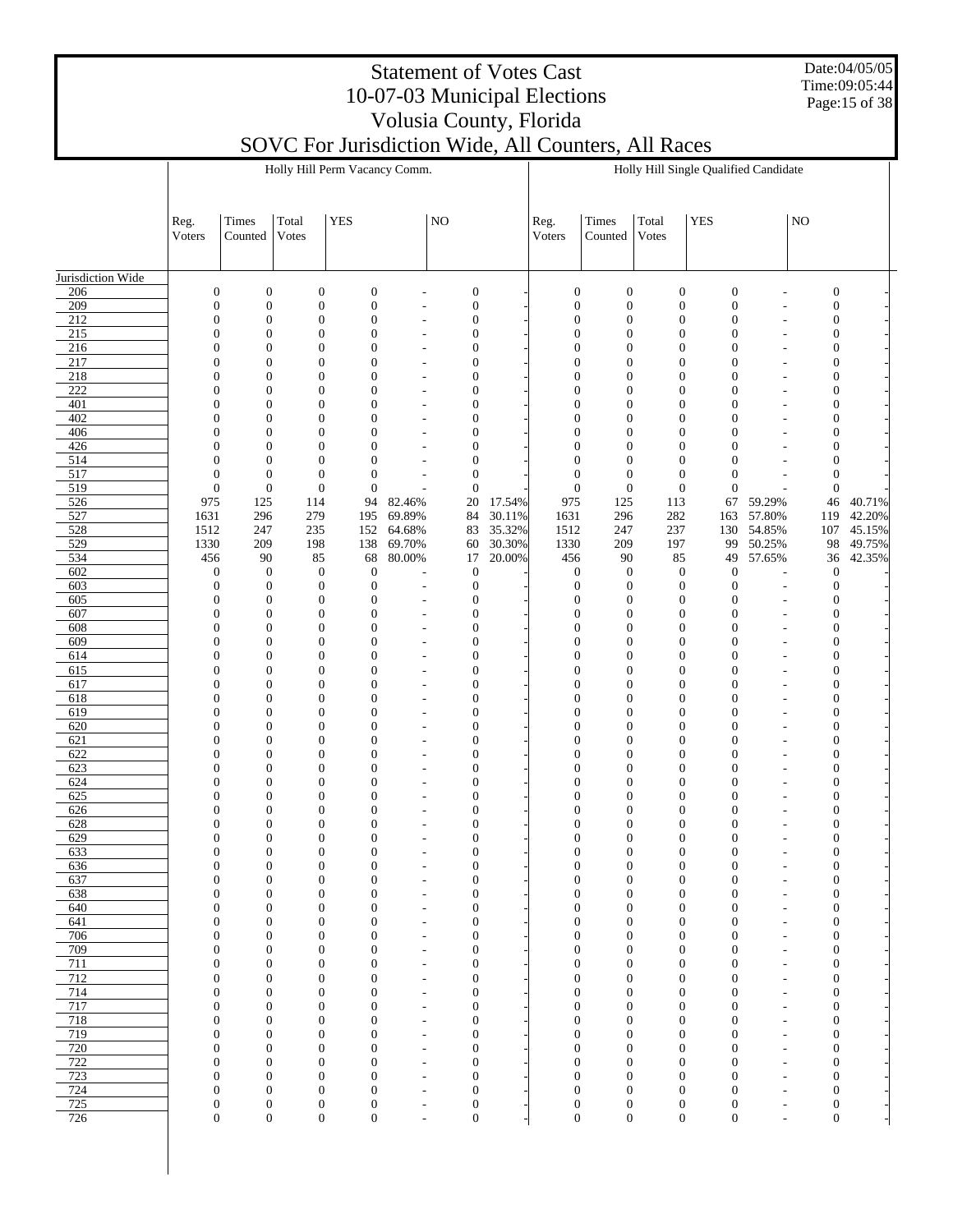Date:04/05/05 Time:09:05:44 Page:16 of 38

|             |        |              |              | Holly Hill Perm Vacancy Comm. |           |          |          |          |          |          | Holly Hill Single Qualified Candidate |        |                   |           |
|-------------|--------|--------------|--------------|-------------------------------|-----------|----------|----------|----------|----------|----------|---------------------------------------|--------|-------------------|-----------|
|             | Reg.   | Times        | Total        | <b>YES</b>                    |           | NO       |          | Reg.     | Times    | Total    | <b>YES</b>                            |        | N <sub>O</sub>    |           |
|             | Voters | Counted      | Votes        |                               |           |          |          | Voters   | Counted  | Votes    |                                       |        |                   |           |
| 727         |        | 0            | $\mathbf{0}$ | $\mathbf{0}$                  |           | 0        |          | $\Omega$ | $\Omega$ | $\theta$ | $\overline{0}$                        |        | $\mathbf{0}$      |           |
| 728         |        |              | 0            |                               |           |          |          |          |          |          |                                       |        |                   |           |
| 729         |        |              | 0            |                               |           |          |          |          |          |          |                                       |        |                   |           |
| 730         |        |              | 0            |                               |           |          |          |          |          |          |                                       |        |                   |           |
| 731         |        |              | $\Omega$     |                               |           |          |          |          |          |          |                                       |        |                   |           |
| 732         |        |              | $\Omega$     |                               |           |          |          |          |          |          |                                       |        |                   |           |
| 733         |        |              | $\Omega$     |                               |           |          |          |          |          |          |                                       |        |                   |           |
| 909         |        |              | $\Omega$     |                               |           |          |          |          |          |          |                                       |        |                   |           |
| Absentee    | 5904   | 76           | 75           | 60                            | 80.00%    | 15       | 20.00%   | 5904     | 76       | 74       | 50                                    | 67.57% | 24                | 32.43%    |
| Un-Scanned  | 5904   | $\mathbf{0}$ | $\mathbf{0}$ | 0                             |           | $\Omega$ |          | 5904     |          |          | 0                                     |        | $\mathbf{\Omega}$ |           |
| Provisional | 5904   |              | $\bigcap$    |                               | 2 100.00% | 0        | $0.00\%$ | 5904     |          |          | $\mathbf{0}$                          | 0.00%  |                   | 2 100.00% |
| Total       | 5904   | 1045         | 988          | 709                           | 71.76%    | 279      | 28.24%   | 5904     | 1045     | 990      | 558                                   | 56.36% | 432               | 43.64%    |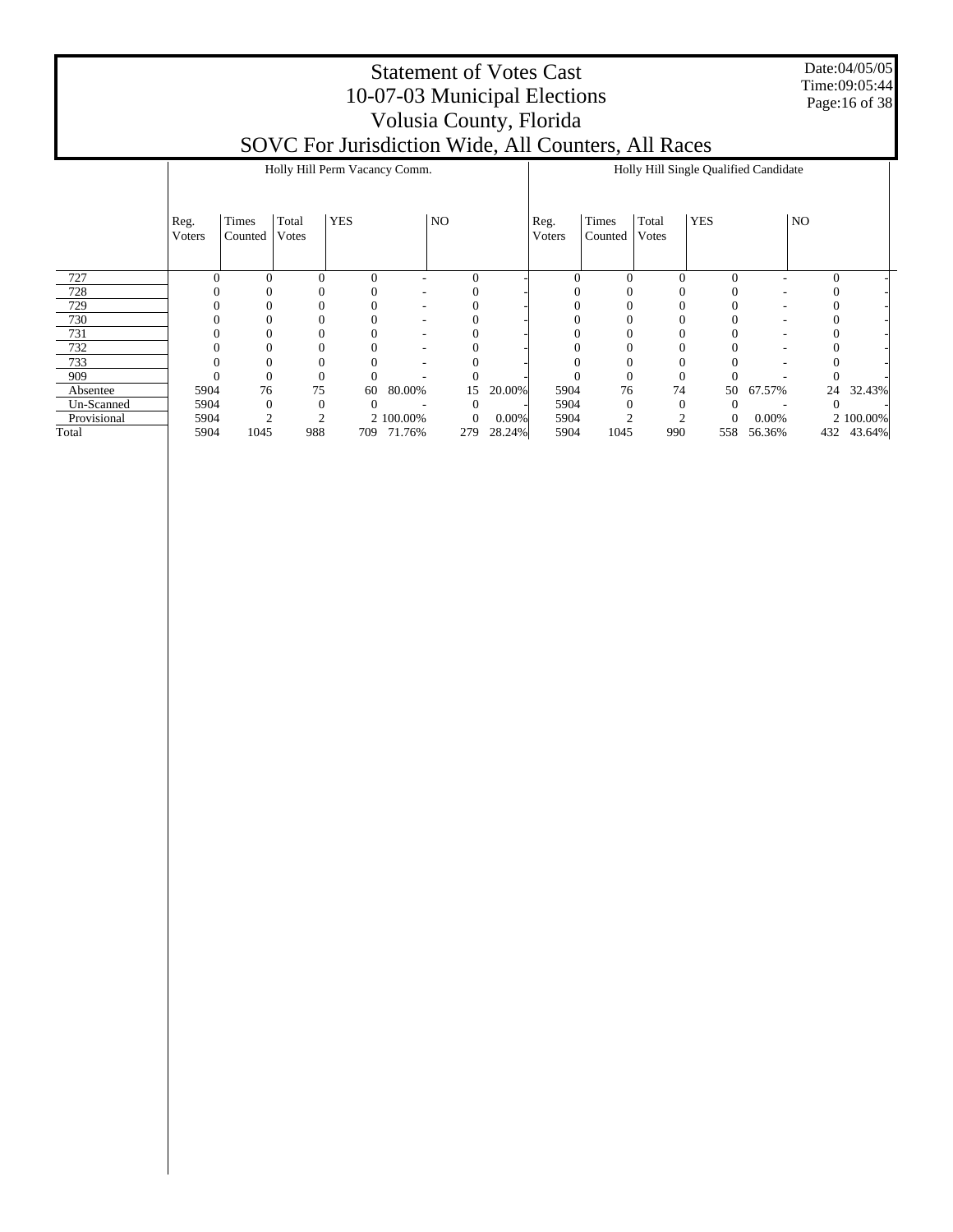Date:04/05/05 Time:09:05:44 Page:17 of 38

# Statement of Votes Cast 10-07-03 Municipal Elections Volusia County, Florida

|                   |                                      |                                      |                                      | Holly Hill Vice-Mayor Term           |                                                      |                                      |        |                                      |                                      |                                      | Holly Hill Mayor's Term              |                                                      |                                      |                  |
|-------------------|--------------------------------------|--------------------------------------|--------------------------------------|--------------------------------------|------------------------------------------------------|--------------------------------------|--------|--------------------------------------|--------------------------------------|--------------------------------------|--------------------------------------|------------------------------------------------------|--------------------------------------|------------------|
|                   | Reg.<br>Voters                       | Times<br>Counted                     | Total<br>Votes                       | <b>YES</b>                           |                                                      | $_{\rm NO}$                          |        | Reg.<br>Voters                       | Times<br>Counted                     | Total<br>Votes                       | <b>YES</b>                           |                                                      | $_{\rm NO}$                          |                  |
| Jurisdiction Wide |                                      |                                      |                                      |                                      |                                                      |                                      |        |                                      |                                      |                                      |                                      |                                                      |                                      |                  |
| 206               | $\boldsymbol{0}$                     | $\boldsymbol{0}$                     | $\boldsymbol{0}$                     | $\boldsymbol{0}$                     |                                                      | $\boldsymbol{0}$                     |        | $\boldsymbol{0}$                     | $\boldsymbol{0}$                     | $\boldsymbol{0}$                     | $\boldsymbol{0}$                     | L,                                                   | $\boldsymbol{0}$                     |                  |
| 209               | $\boldsymbol{0}$                     | $\boldsymbol{0}$                     | $\boldsymbol{0}$                     | $\boldsymbol{0}$                     | $\overline{a}$                                       | $\boldsymbol{0}$                     |        | $\boldsymbol{0}$                     | $\boldsymbol{0}$                     | $\boldsymbol{0}$                     | $\boldsymbol{0}$                     | $\overline{a}$                                       | $\boldsymbol{0}$                     |                  |
| 212<br>215        | $\boldsymbol{0}$<br>$\mathbf{0}$     | $\boldsymbol{0}$<br>$\boldsymbol{0}$ | $\boldsymbol{0}$<br>$\boldsymbol{0}$ | $\boldsymbol{0}$<br>$\boldsymbol{0}$ | $\overline{\phantom{a}}$<br>$\overline{\phantom{a}}$ | $\boldsymbol{0}$<br>$\mathbf{0}$     |        | $\boldsymbol{0}$<br>$\boldsymbol{0}$ | $\mathbf{0}$<br>$\boldsymbol{0}$     | $\boldsymbol{0}$<br>$\boldsymbol{0}$ | $\boldsymbol{0}$<br>$\boldsymbol{0}$ | ä,<br>$\overline{\phantom{m}}$                       | $\boldsymbol{0}$<br>$\boldsymbol{0}$ |                  |
| 216               | $\boldsymbol{0}$                     | $\boldsymbol{0}$                     | $\boldsymbol{0}$                     | $\boldsymbol{0}$                     | $\overline{\phantom{a}}$                             | $\boldsymbol{0}$                     |        | $\boldsymbol{0}$                     | $\mathbf{0}$                         | $\boldsymbol{0}$                     | $\boldsymbol{0}$                     | ÷,                                                   | $\boldsymbol{0}$                     |                  |
| 217               | $\mathbf{0}$                         | $\boldsymbol{0}$                     | $\boldsymbol{0}$                     | $\boldsymbol{0}$                     | $\tilde{\phantom{a}}$                                | $\boldsymbol{0}$                     |        | $\boldsymbol{0}$                     | $\boldsymbol{0}$                     | $\boldsymbol{0}$                     | $\boldsymbol{0}$                     | $\overline{\phantom{a}}$                             | $\boldsymbol{0}$                     |                  |
| 218               | $\boldsymbol{0}$                     | $\boldsymbol{0}$                     | $\boldsymbol{0}$                     | $\boldsymbol{0}$                     | $\overline{\phantom{a}}$                             | $\boldsymbol{0}$                     |        | $\boldsymbol{0}$                     | $\mathbf{0}$                         | $\boldsymbol{0}$                     | $\boldsymbol{0}$                     | $\overline{\phantom{a}}$                             | $\boldsymbol{0}$                     |                  |
| 222<br>401        | $\mathbf{0}$<br>$\boldsymbol{0}$     | $\boldsymbol{0}$<br>$\boldsymbol{0}$ | $\boldsymbol{0}$<br>$\boldsymbol{0}$ | $\boldsymbol{0}$<br>$\boldsymbol{0}$ | $\tilde{\phantom{a}}$<br>$\overline{\phantom{a}}$    | $\mathbf{0}$<br>$\boldsymbol{0}$     |        | $\boldsymbol{0}$<br>$\boldsymbol{0}$ | $\boldsymbol{0}$<br>$\mathbf{0}$     | $\boldsymbol{0}$<br>$\boldsymbol{0}$ | $\boldsymbol{0}$<br>$\boldsymbol{0}$ | $\overline{\phantom{a}}$<br>$\overline{a}$           | $\mathbf{0}$<br>$\mathbf{0}$         |                  |
| 402               | $\boldsymbol{0}$                     | $\boldsymbol{0}$                     | $\boldsymbol{0}$                     | $\boldsymbol{0}$                     | $\tilde{\phantom{a}}$                                | $\boldsymbol{0}$                     |        | $\boldsymbol{0}$                     | $\boldsymbol{0}$                     | $\boldsymbol{0}$                     | $\boldsymbol{0}$                     | $\overline{\phantom{a}}$                             | $\mathbf{0}$                         |                  |
| 406               | $\boldsymbol{0}$                     | $\boldsymbol{0}$                     | $\boldsymbol{0}$                     | $\boldsymbol{0}$                     | $\tilde{\phantom{a}}$                                | $\boldsymbol{0}$                     |        | $\boldsymbol{0}$                     | $\mathbf{0}$                         | $\boldsymbol{0}$                     | $\boldsymbol{0}$                     | $\overline{a}$                                       | $\boldsymbol{0}$                     |                  |
| 426               | $\mathbf{0}$                         | $\boldsymbol{0}$                     | $\boldsymbol{0}$                     | $\mathbf{0}$                         | $\overline{\phantom{a}}$                             | $\mathbf{0}$                         |        | $\boldsymbol{0}$                     | $\boldsymbol{0}$                     | $\mathbf{0}$                         | $\boldsymbol{0}$                     | $\overline{\phantom{a}}$                             | $\mathbf{0}$                         |                  |
| 514               | $\boldsymbol{0}$                     | $\boldsymbol{0}$                     | $\boldsymbol{0}$                     | $\mathbf{0}$                         | $\overline{\phantom{a}}$                             | $\boldsymbol{0}$                     |        | $\boldsymbol{0}$                     | $\mathbf{0}$                         | $\boldsymbol{0}$                     | $\boldsymbol{0}$                     | $\overline{a}$                                       | $\mathbf{0}$                         |                  |
| 517<br>519        | $\boldsymbol{0}$<br>$\boldsymbol{0}$ | $\boldsymbol{0}$<br>$\boldsymbol{0}$ | $\boldsymbol{0}$<br>$\boldsymbol{0}$ | $\boldsymbol{0}$<br>$\boldsymbol{0}$ | $\overline{\phantom{a}}$<br>÷                        | $\boldsymbol{0}$<br>$\boldsymbol{0}$ |        | $\boldsymbol{0}$<br>$\boldsymbol{0}$ | $\boldsymbol{0}$<br>$\boldsymbol{0}$ | $\boldsymbol{0}$<br>$\boldsymbol{0}$ | $\boldsymbol{0}$<br>$\boldsymbol{0}$ | $\overline{\phantom{a}}$<br>L.                       | $\mathbf{0}$<br>$\mathbf{0}$         |                  |
| 526               | 975                                  | 125                                  | 115                                  | 47                                   | 40.87%                                               | 68                                   | 59.13% | 975                                  | 125                                  | 115                                  | 56                                   | 48.70%                                               | 59                                   | 51.30%           |
| 527               | 1631                                 | 296                                  | 285                                  | 137                                  | 48.07%                                               | 148                                  | 51.93% | 1631                                 | 296                                  | 285                                  | 120                                  | 42.11%                                               | 165                                  | 57.89%           |
| 528               | 1512                                 | 247                                  | 236                                  | 93                                   | 39.41%                                               | 143                                  | 60.59% | 1512                                 | 247                                  | 238                                  | 98                                   | 41.18%                                               | 140                                  | 58.82%           |
| 529<br>534        | 1330                                 | 209<br>90                            | 201                                  | 67<br>34                             | 33.33%                                               | 134                                  | 66.67% | 1330                                 | 209<br>90                            | 199                                  | 68<br>35                             | 34.17%<br>40.70%                                     | 131<br>51                            | 65.83%<br>59.30% |
| $\overline{602}$  | 456<br>$\boldsymbol{0}$              | $\mathbf{0}$                         | 86<br>$\boldsymbol{0}$               | $\mathbf{0}$                         | 39.53%<br>÷                                          | 52<br>$\boldsymbol{0}$               | 60.47% | 456<br>$\boldsymbol{0}$              | $\boldsymbol{0}$                     | 86<br>$\mathbf{0}$                   | $\boldsymbol{0}$                     | L,                                                   | $\boldsymbol{0}$                     |                  |
| 603               | $\boldsymbol{0}$                     | $\boldsymbol{0}$                     | $\boldsymbol{0}$                     | $\boldsymbol{0}$                     | $\overline{\phantom{a}}$                             | $\boldsymbol{0}$                     |        | $\boldsymbol{0}$                     | $\boldsymbol{0}$                     | $\boldsymbol{0}$                     | $\boldsymbol{0}$                     | $\overline{\phantom{a}}$                             | $\boldsymbol{0}$                     |                  |
| 605               | $\boldsymbol{0}$                     | $\boldsymbol{0}$                     | $\boldsymbol{0}$                     | $\boldsymbol{0}$                     | $\overline{\phantom{a}}$                             | $\boldsymbol{0}$                     |        | $\boldsymbol{0}$                     | $\mathbf{0}$                         | $\boldsymbol{0}$                     | $\boldsymbol{0}$                     | $\overline{a}$                                       | $\boldsymbol{0}$                     |                  |
| 607               | $\boldsymbol{0}$                     | $\boldsymbol{0}$                     | $\boldsymbol{0}$                     | $\boldsymbol{0}$                     | $\overline{\phantom{a}}$                             | $\mathbf{0}$                         |        | $\boldsymbol{0}$                     | $\boldsymbol{0}$                     | $\boldsymbol{0}$                     | $\boldsymbol{0}$                     | $\overline{\phantom{a}}$                             | $\mathbf{0}$                         |                  |
| 608<br>609        | $\boldsymbol{0}$<br>$\mathbf{0}$     | $\boldsymbol{0}$<br>$\boldsymbol{0}$ | $\boldsymbol{0}$<br>$\boldsymbol{0}$ | $\boldsymbol{0}$<br>$\boldsymbol{0}$ | $\overline{\phantom{a}}$<br>$\overline{\phantom{a}}$ | $\boldsymbol{0}$<br>$\mathbf{0}$     |        | $\boldsymbol{0}$<br>$\boldsymbol{0}$ | $\mathbf{0}$<br>$\boldsymbol{0}$     | $\boldsymbol{0}$<br>$\boldsymbol{0}$ | $\boldsymbol{0}$<br>$\boldsymbol{0}$ | $\overline{\phantom{a}}$<br>$\overline{\phantom{a}}$ | $\boldsymbol{0}$<br>$\mathbf{0}$     |                  |
| 614               | $\boldsymbol{0}$                     | $\boldsymbol{0}$                     | $\boldsymbol{0}$                     | $\boldsymbol{0}$                     | $\overline{\phantom{a}}$                             | $\boldsymbol{0}$                     |        | $\boldsymbol{0}$                     | $\mathbf{0}$                         | $\boldsymbol{0}$                     | $\boldsymbol{0}$                     | $\overline{\phantom{a}}$                             | $\mathbf{0}$                         |                  |
| 615               | $\mathbf{0}$                         | $\boldsymbol{0}$                     | $\boldsymbol{0}$                     | $\boldsymbol{0}$                     | $\overline{\phantom{a}}$                             | $\mathbf{0}$                         |        | $\boldsymbol{0}$                     | $\boldsymbol{0}$                     | $\boldsymbol{0}$                     | $\boldsymbol{0}$                     | $\overline{\phantom{a}}$                             | $\mathbf{0}$                         |                  |
| 617               | $\boldsymbol{0}$                     | $\boldsymbol{0}$                     | $\boldsymbol{0}$                     | $\boldsymbol{0}$                     | $\overline{\phantom{a}}$                             | $\boldsymbol{0}$                     |        | $\boldsymbol{0}$                     | $\mathbf{0}$                         | $\boldsymbol{0}$                     | $\boldsymbol{0}$                     | $\overline{\phantom{a}}$                             | $\mathbf{0}$                         |                  |
| 618               | $\mathbf{0}$                         | $\boldsymbol{0}$                     | $\boldsymbol{0}$                     | $\boldsymbol{0}$                     | $\overline{\phantom{a}}$                             | $\mathbf{0}$                         |        | $\boldsymbol{0}$                     | $\boldsymbol{0}$                     | $\boldsymbol{0}$                     | $\boldsymbol{0}$                     | $\overline{\phantom{a}}$                             | $\mathbf{0}$                         |                  |
| 619<br>620        | $\boldsymbol{0}$<br>$\mathbf{0}$     | $\boldsymbol{0}$<br>$\boldsymbol{0}$ | $\boldsymbol{0}$<br>$\boldsymbol{0}$ | $\boldsymbol{0}$<br>$\boldsymbol{0}$ | $\overline{\phantom{a}}$<br>$\overline{\phantom{a}}$ | $\boldsymbol{0}$<br>$\mathbf{0}$     |        | $\boldsymbol{0}$<br>$\boldsymbol{0}$ | $\mathbf{0}$<br>$\boldsymbol{0}$     | $\boldsymbol{0}$<br>$\boldsymbol{0}$ | $\boldsymbol{0}$<br>$\boldsymbol{0}$ | $\overline{\phantom{a}}$<br>$\overline{\phantom{m}}$ | $\mathbf{0}$<br>$\mathbf{0}$         |                  |
| 621               | $\boldsymbol{0}$                     | $\boldsymbol{0}$                     | $\boldsymbol{0}$                     | $\boldsymbol{0}$                     | $\overline{\phantom{a}}$                             | $\boldsymbol{0}$                     |        | $\boldsymbol{0}$                     | $\mathbf{0}$                         | $\boldsymbol{0}$                     | $\boldsymbol{0}$                     | ÷,                                                   | $\mathbf{0}$                         |                  |
| 622               | $\mathbf{0}$                         | $\boldsymbol{0}$                     | $\boldsymbol{0}$                     | $\boldsymbol{0}$                     | $\overline{\phantom{a}}$                             | $\mathbf{0}$                         |        | $\boldsymbol{0}$                     | $\boldsymbol{0}$                     | $\boldsymbol{0}$                     | $\boldsymbol{0}$                     | $\overline{\phantom{m}}$                             | $\mathbf{0}$                         |                  |
| 623               | $\boldsymbol{0}$                     | $\boldsymbol{0}$                     | $\boldsymbol{0}$                     | $\boldsymbol{0}$                     | $\overline{\phantom{a}}$                             | $\boldsymbol{0}$                     |        | $\boldsymbol{0}$                     | $\mathbf{0}$                         | $\boldsymbol{0}$                     | $\boldsymbol{0}$                     | ÷                                                    | $\mathbf{0}$                         |                  |
| 624<br>625        | $\mathbf{0}$<br>$\boldsymbol{0}$     | $\boldsymbol{0}$<br>$\boldsymbol{0}$ | $\boldsymbol{0}$<br>$\boldsymbol{0}$ | $\boldsymbol{0}$<br>$\boldsymbol{0}$ | $\overline{\phantom{a}}$<br>$\overline{a}$           | $\mathbf{0}$<br>$\boldsymbol{0}$     |        | $\boldsymbol{0}$<br>$\boldsymbol{0}$ | $\boldsymbol{0}$<br>$\mathbf{0}$     | $\boldsymbol{0}$<br>$\boldsymbol{0}$ | $\boldsymbol{0}$<br>$\boldsymbol{0}$ | $\overline{\phantom{m}}$                             | $\mathbf{0}$<br>$\boldsymbol{0}$     |                  |
| 626               | $\mathbf{0}$                         | $\boldsymbol{0}$                     | $\boldsymbol{0}$                     | $\boldsymbol{0}$                     | $\overline{\phantom{a}}$                             | $\boldsymbol{0}$                     |        | $\boldsymbol{0}$                     | $\boldsymbol{0}$                     | $\boldsymbol{0}$                     | $\boldsymbol{0}$                     | ÷<br>$\overline{\phantom{0}}$                        | $\mathbf{0}$                         |                  |
| 628               | $\boldsymbol{0}$                     | $\boldsymbol{0}$                     | $\boldsymbol{0}$                     | $\boldsymbol{0}$                     | $\overline{a}$                                       | $\boldsymbol{0}$                     |        | $\boldsymbol{0}$                     | $\mathbf{0}$                         | $\boldsymbol{0}$                     | $\boldsymbol{0}$                     | ÷,                                                   | $\boldsymbol{0}$                     |                  |
| 629               | $\boldsymbol{0}$                     | $\boldsymbol{0}$                     | $\boldsymbol{0}$                     | $\boldsymbol{0}$                     | $\overline{\phantom{a}}$                             | $\boldsymbol{0}$                     |        | $\boldsymbol{0}$                     | $\boldsymbol{0}$                     | $\boldsymbol{0}$                     | $\boldsymbol{0}$                     | $\overline{\phantom{0}}$                             | $\boldsymbol{0}$                     |                  |
| 633               | $\boldsymbol{0}$                     | $\boldsymbol{0}$                     | $\boldsymbol{0}$                     | $\boldsymbol{0}$                     | $\overline{a}$                                       | $\boldsymbol{0}$                     |        | $\boldsymbol{0}$                     | $\boldsymbol{0}$                     | $\boldsymbol{0}$                     | $\boldsymbol{0}$                     | $\overline{\phantom{a}}$                             | $\mathbf{0}$                         |                  |
| 636<br>637        | 0<br>$\boldsymbol{0}$                | 0<br>$\boldsymbol{0}$                | $\mathbf 0$<br>$\boldsymbol{0}$      | 0<br>$\boldsymbol{0}$                |                                                      | $\mathbf 0$<br>$\mathbf{0}$          |        | 0<br>$\boldsymbol{0}$                | $\boldsymbol{0}$<br>$\boldsymbol{0}$ | 0<br>$\boldsymbol{0}$                | 0<br>$\boldsymbol{0}$                | ٠                                                    | $\mathbf{0}$<br>$\boldsymbol{0}$     |                  |
| 638               | $\boldsymbol{0}$                     | $\boldsymbol{0}$                     | $\boldsymbol{0}$                     | $\boldsymbol{0}$                     | $\overline{\phantom{a}}$                             | $\mathbf{0}$                         |        | $\boldsymbol{0}$                     | $\boldsymbol{0}$                     | $\boldsymbol{0}$                     | $\boldsymbol{0}$                     | $\overline{\phantom{0}}$                             | $\boldsymbol{0}$                     |                  |
| 640               | $\boldsymbol{0}$                     | $\boldsymbol{0}$                     | $\boldsymbol{0}$                     | $\boldsymbol{0}$                     | $\overline{a}$                                       | $\mathbf{0}$                         |        | $\boldsymbol{0}$                     | $\boldsymbol{0}$                     | $\boldsymbol{0}$                     | $\boldsymbol{0}$                     | $\overline{\phantom{0}}$                             | $\boldsymbol{0}$                     |                  |
| 641               | $\mathbf{0}$                         | $\boldsymbol{0}$                     | $\boldsymbol{0}$                     | $\boldsymbol{0}$                     | $\overline{\phantom{a}}$                             | $\mathbf{0}$                         |        | $\boldsymbol{0}$                     | $\boldsymbol{0}$                     | $\boldsymbol{0}$                     | $\boldsymbol{0}$                     | $\overline{\phantom{m}}$                             | $\mathbf{0}$                         |                  |
| 706               | $\boldsymbol{0}$                     | $\boldsymbol{0}$                     | $\boldsymbol{0}$                     | $\boldsymbol{0}$                     | $\overline{a}$                                       | $\mathbf{0}$                         |        | $\boldsymbol{0}$                     | $\boldsymbol{0}$                     | $\boldsymbol{0}$                     | 0                                    | ÷,                                                   | $\mathbf{0}$                         |                  |
| 709<br>711        | $\boldsymbol{0}$<br>$\boldsymbol{0}$ | $\boldsymbol{0}$<br>$\boldsymbol{0}$ | $\boldsymbol{0}$<br>$\boldsymbol{0}$ | $\boldsymbol{0}$<br>$\boldsymbol{0}$ | $\overline{\phantom{a}}$<br>$\overline{\phantom{a}}$ | $\mathbf{0}$<br>$\mathbf{0}$         |        | $\boldsymbol{0}$<br>$\boldsymbol{0}$ | $\boldsymbol{0}$<br>$\boldsymbol{0}$ | $\boldsymbol{0}$<br>$\boldsymbol{0}$ | $\boldsymbol{0}$<br>$\boldsymbol{0}$ | $\overline{\phantom{0}}$<br>$\overline{\phantom{a}}$ | $\mathbf{0}$<br>$\mathbf{0}$         |                  |
| 712               | $\mathbf{0}$                         | $\boldsymbol{0}$                     | $\boldsymbol{0}$                     | $\boldsymbol{0}$                     | $\overline{\phantom{a}}$                             | $\mathbf{0}$                         |        | $\boldsymbol{0}$                     | $\boldsymbol{0}$                     | $\boldsymbol{0}$                     | $\boldsymbol{0}$                     | $\overline{\phantom{a}}$                             | $\mathbf{0}$                         |                  |
| 714               | $\boldsymbol{0}$                     | $\boldsymbol{0}$                     | $\boldsymbol{0}$                     | $\boldsymbol{0}$                     | $\overline{a}$                                       | $\mathbf{0}$                         |        | $\boldsymbol{0}$                     | $\boldsymbol{0}$                     | $\boldsymbol{0}$                     | $\boldsymbol{0}$                     | ÷,                                                   | $\mathbf{0}$                         |                  |
| 717               | $\boldsymbol{0}$                     | $\boldsymbol{0}$                     | $\boldsymbol{0}$                     | $\boldsymbol{0}$                     | $\overline{\phantom{a}}$                             | $\mathbf{0}$                         |        | $\boldsymbol{0}$                     | $\boldsymbol{0}$                     | $\boldsymbol{0}$                     | $\boldsymbol{0}$                     | $\overline{\phantom{a}}$                             | $\mathbf{0}$                         |                  |
| 718<br>719        | $\boldsymbol{0}$                     | $\boldsymbol{0}$                     | $\boldsymbol{0}$                     | $\boldsymbol{0}$                     | $\tilde{\phantom{a}}$                                | $\mathbf{0}$                         |        | $\boldsymbol{0}$                     | $\boldsymbol{0}$                     | $\boldsymbol{0}$                     | $\boldsymbol{0}$                     | $\overline{\phantom{a}}$                             | $\boldsymbol{0}$                     |                  |
| 720               | $\mathbf{0}$<br>$\boldsymbol{0}$     | $\boldsymbol{0}$<br>$\boldsymbol{0}$ | $\boldsymbol{0}$<br>$\boldsymbol{0}$ | $\boldsymbol{0}$<br>$\boldsymbol{0}$ | $\overline{\phantom{a}}$<br>$\tilde{\phantom{a}}$    | $\mathbf{0}$<br>$\mathbf{0}$         |        | $\boldsymbol{0}$<br>$\boldsymbol{0}$ | $\boldsymbol{0}$<br>$\boldsymbol{0}$ | $\boldsymbol{0}$<br>$\boldsymbol{0}$ | $\boldsymbol{0}$<br>$\boldsymbol{0}$ | $\overline{\phantom{a}}$<br>L,                       | $\mathbf{0}$<br>$\mathbf{0}$         |                  |
| 722               | $\boldsymbol{0}$                     | $\boldsymbol{0}$                     | $\boldsymbol{0}$                     | $\boldsymbol{0}$                     | $\tilde{\phantom{a}}$                                | $\mathbf{0}$                         |        | $\boldsymbol{0}$                     | $\boldsymbol{0}$                     | $\boldsymbol{0}$                     | $\boldsymbol{0}$                     | $\overline{\phantom{a}}$                             | $\mathbf{0}$                         |                  |
| 723               | $\boldsymbol{0}$                     | $\boldsymbol{0}$                     | $\boldsymbol{0}$                     | $\boldsymbol{0}$                     | $\tilde{\phantom{a}}$                                | $\mathbf{0}$                         |        | $\boldsymbol{0}$                     | $\boldsymbol{0}$                     | $\boldsymbol{0}$                     | $\boldsymbol{0}$                     | $\overline{\phantom{a}}$                             | $\boldsymbol{0}$                     |                  |
| 724               | $\boldsymbol{0}$                     | $\boldsymbol{0}$                     | $\boldsymbol{0}$                     | $\boldsymbol{0}$                     | $\tilde{\phantom{a}}$                                | $\mathbf{0}$                         |        | $\boldsymbol{0}$                     | $\boldsymbol{0}$                     | $\boldsymbol{0}$                     | $\boldsymbol{0}$                     | $\overline{\phantom{a}}$                             | $\mathbf{0}$                         |                  |
| 725               | $\boldsymbol{0}$<br>$\boldsymbol{0}$ | $\boldsymbol{0}$<br>$\boldsymbol{0}$ | $\boldsymbol{0}$<br>$\mathbf{0}$     | $\boldsymbol{0}$<br>$\boldsymbol{0}$ | $\tilde{\phantom{a}}$                                | $\boldsymbol{0}$                     |        | $\boldsymbol{0}$<br>$\mathbf{0}$     | $\boldsymbol{0}$<br>$\mathbf{0}$     | $\boldsymbol{0}$                     | $\boldsymbol{0}$                     | L,                                                   | $\mathbf{0}$<br>$\mathbf{0}$         |                  |
| 726               |                                      |                                      |                                      |                                      | $\overline{\phantom{a}}$                             | $\boldsymbol{0}$                     |        |                                      |                                      | $\boldsymbol{0}$                     | $\boldsymbol{0}$                     | $\overline{\phantom{a}}$                             |                                      |                  |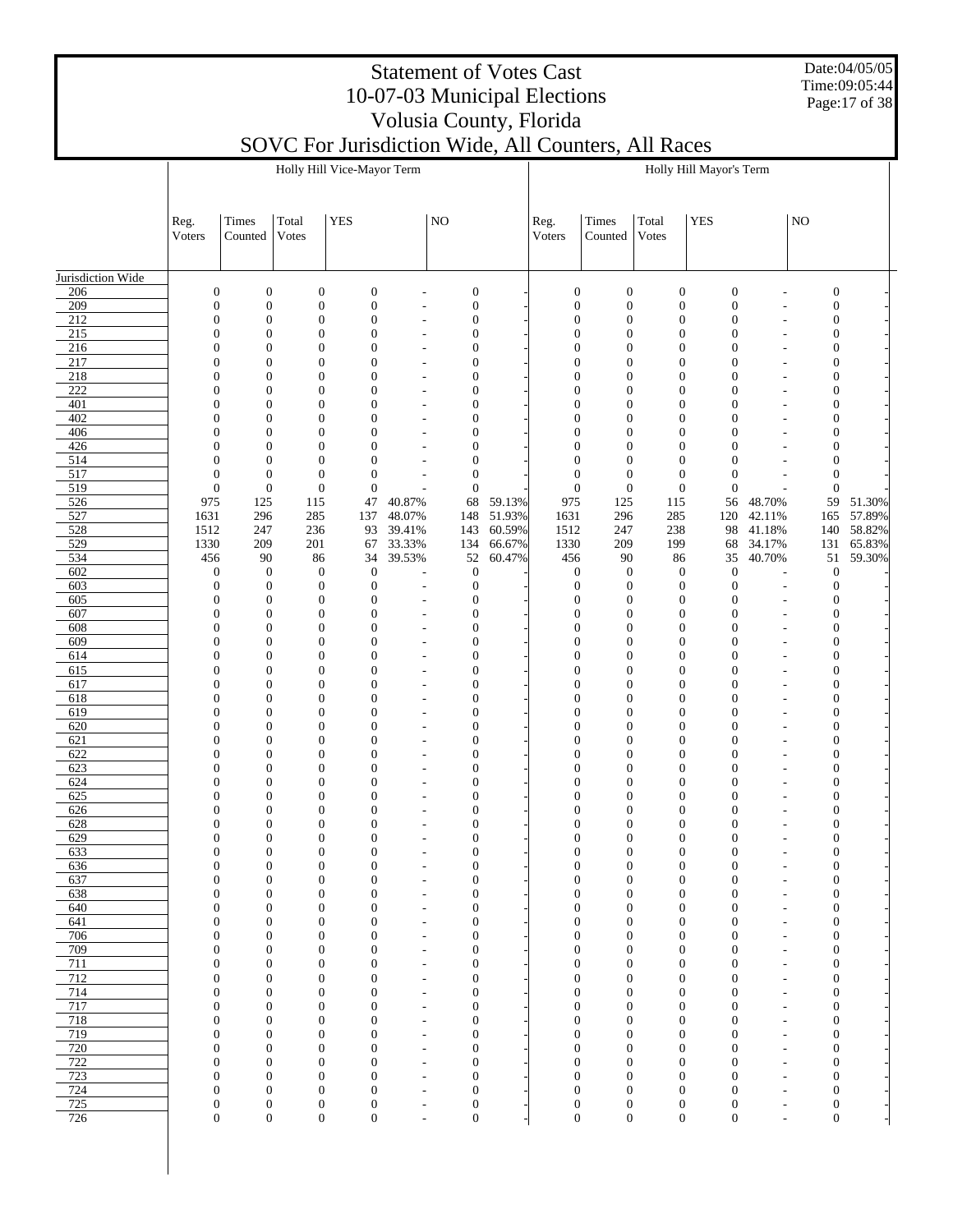Date:04/05/05 Time:09:05:44 Page:18 of 38

|             |                |                  |                       | Holly Hill Vice-Mayor Term |        |                  |        |                |                  |                | Holly Hill Mayor's Term |        |                |           |
|-------------|----------------|------------------|-----------------------|----------------------------|--------|------------------|--------|----------------|------------------|----------------|-------------------------|--------|----------------|-----------|
|             | Reg.<br>Voters | Times<br>Counted | Total<br><b>Votes</b> | <b>YES</b>                 |        | NO               |        | Reg.<br>Voters | Times<br>Counted | Total<br>Votes | <b>YES</b>              |        | NO             |           |
| 727         |                | $\Omega$         | $\Omega$              | $\theta$                   |        | $\boldsymbol{0}$ |        | 0              | 0                | $\Omega$       | $\theta$                |        | $\overline{0}$ |           |
| 728         |                |                  |                       |                            |        |                  |        |                |                  |                |                         |        |                |           |
| 729         |                |                  |                       |                            |        |                  |        |                |                  |                |                         |        |                |           |
| 730         |                |                  |                       |                            |        |                  |        |                |                  |                |                         |        |                |           |
| 731         |                |                  |                       |                            |        |                  |        |                |                  |                |                         |        |                |           |
| 732         |                |                  |                       |                            |        |                  |        |                |                  |                |                         |        |                |           |
| 733         |                |                  |                       |                            |        |                  |        |                |                  |                |                         |        |                |           |
| 909         |                |                  | $\Omega$              |                            |        |                  |        |                | $\Omega$         |                |                         |        |                |           |
| Absentee    | 5904           | 76               | 74                    | 26                         | 35.14% | 48               | 64.86% | 5904           | 76               | 74             | 25                      | 33.78% | 49             | 66.22%    |
| Un-Scanned  | 5904           |                  | $\mathbf{0}$          | 0                          |        |                  |        | 5904           |                  | $\theta$       | 0                       |        |                |           |
| Provisional | 5904           |                  |                       |                            | 50.00% |                  | 50.00% | 5904           |                  |                | $\theta$                | 0.00%  |                | 2 100.00% |
| Total       | 5904           | 1045             | 999                   | 405                        | 40.54% | 594              | 59.46% | 5904           | 1045             | 999            | 402                     | 40.24% | 597            | 59.76%    |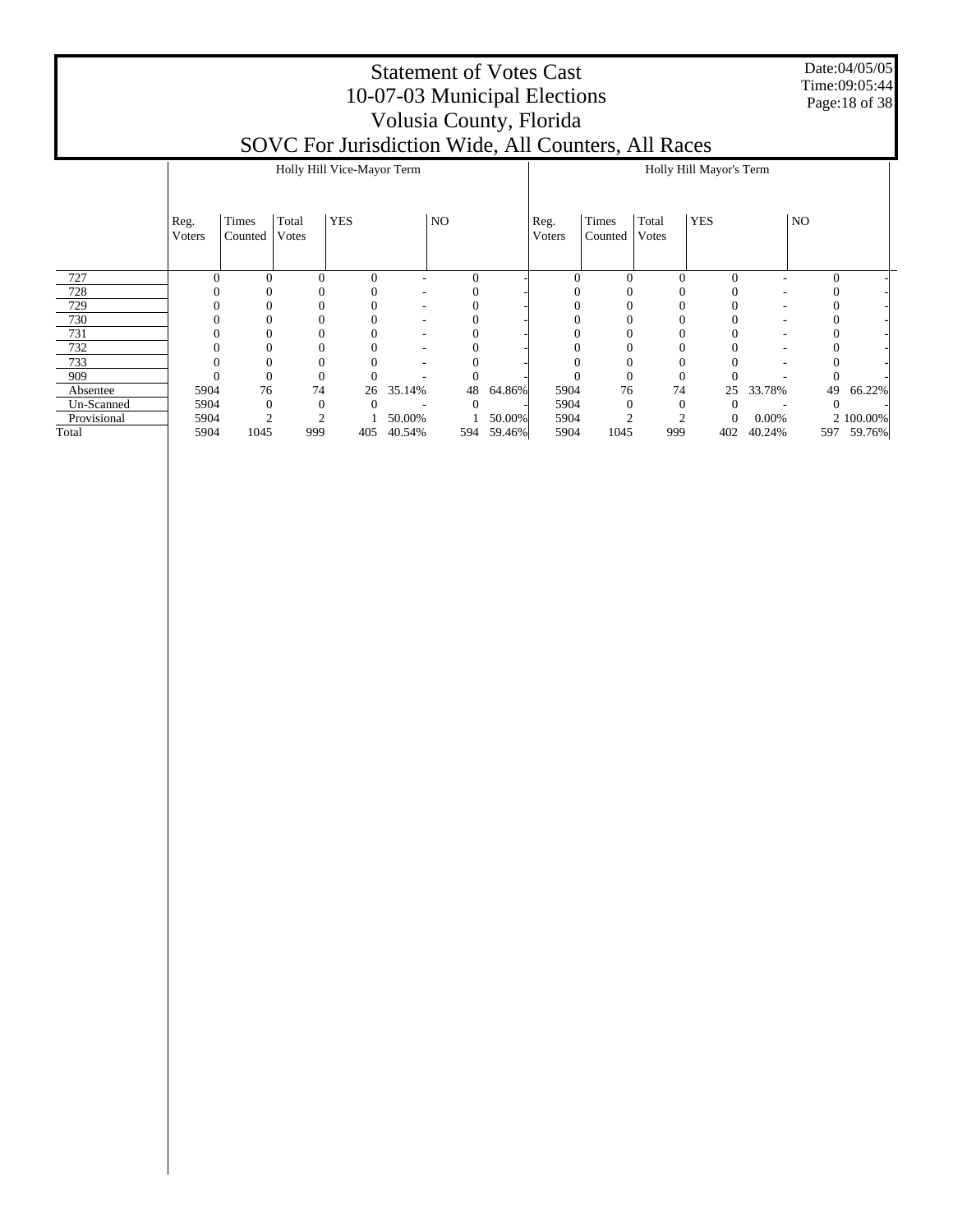Date:04/05/05 Time:09:05:44 Page:19 of 38

# Statement of Votes Cast 10-07-03 Municipal Elections Volusia County, Florida

|                   |                                  |                                      |                                    |                                      |                          |                                      | Daytona Beach Mayor |                                      |                     |                                      |                     |                                      |                     |  |
|-------------------|----------------------------------|--------------------------------------|------------------------------------|--------------------------------------|--------------------------|--------------------------------------|---------------------|--------------------------------------|---------------------|--------------------------------------|---------------------|--------------------------------------|---------------------|--|
|                   |                                  |                                      |                                    |                                      |                          |                                      |                     |                                      |                     |                                      |                     |                                      |                     |  |
|                   |                                  |                                      |                                    |                                      |                          |                                      |                     |                                      |                     |                                      |                     |                                      |                     |  |
|                   | Reg.                             | Times                                | Total                              | Paul A.                              |                          | Richard KANE                         |                     | Thomas "Tom"                         |                     | Yvonne                               |                     | Mike SHALLOW                         |                     |  |
|                   | Voters                           | Counted                              | Votes                              | CARPENELLA                           |                          |                                      |                     | <b>MCCLELL</b>                       |                     | <b>SCARLETT-GOL</b>                  |                     |                                      |                     |  |
|                   |                                  |                                      |                                    |                                      |                          |                                      |                     |                                      |                     |                                      |                     |                                      |                     |  |
| Jurisdiction Wide |                                  |                                      |                                    |                                      |                          |                                      |                     |                                      |                     |                                      |                     |                                      |                     |  |
| 206               | $\boldsymbol{0}$                 | $\boldsymbol{0}$                     | $\boldsymbol{0}$                   | $\boldsymbol{0}$                     |                          | $\boldsymbol{0}$                     |                     | $\boldsymbol{0}$                     |                     | $\boldsymbol{0}$                     |                     | $\boldsymbol{0}$                     |                     |  |
| 209<br>212        | 0<br>$\overline{0}$              | $\boldsymbol{0}$<br>0                | $\mathbf{0}$<br>$\boldsymbol{0}$   | $\boldsymbol{0}$<br>$\boldsymbol{0}$ | $\overline{a}$           | $\boldsymbol{0}$<br>$\boldsymbol{0}$ | $\overline{a}$      | $\boldsymbol{0}$<br>$\boldsymbol{0}$ | $\overline{a}$      | $\boldsymbol{0}$<br>$\boldsymbol{0}$ | $\overline{a}$      | $\boldsymbol{0}$<br>$\boldsymbol{0}$ |                     |  |
| 215               | $\overline{0}$                   | $\overline{0}$                       | $\mathbf{0}$                       | $\mathbf{0}$                         |                          | $\mathbf{0}$                         |                     | $\boldsymbol{0}$                     |                     | $\mathbf{0}$                         |                     | $\boldsymbol{0}$                     |                     |  |
| 216               | $\overline{0}$                   | 0                                    | $\mathbf{0}$                       | $\mathbf{0}$                         |                          | $\mathbf{0}$                         |                     | $\mathbf{0}$                         |                     | $\mathbf{0}$                         |                     | $\boldsymbol{0}$                     |                     |  |
| 217<br>218        | $\overline{0}$<br>$\overline{0}$ | 0<br>0                               | $\overline{0}$<br>$\mathbf{0}$     | $\mathbf{0}$<br>$\mathbf{0}$         |                          | $\mathbf{0}$<br>$\mathbf{0}$         |                     | $\mathbf{0}$<br>$\mathbf{0}$         |                     | $\mathbf{0}$<br>$\mathbf{0}$         |                     | $\boldsymbol{0}$                     |                     |  |
| 222               | $\overline{0}$                   | 0                                    | $\overline{0}$                     | $\mathbf{0}$                         | $\overline{a}$           | $\mathbf{0}$                         | $\overline{a}$      | $\mathbf{0}$                         | $\overline{a}$      | $\mathbf{0}$                         |                     | $\boldsymbol{0}$<br>$\boldsymbol{0}$ |                     |  |
| 401               | $\overline{0}$                   | 0                                    | $\overline{0}$                     | $\mathbf{0}$                         | $\overline{a}$           | $\mathbf{0}$                         | $\overline{a}$      | $\mathbf{0}$                         | $\overline{a}$      | $\mathbf{0}$                         |                     | $\boldsymbol{0}$                     |                     |  |
| 402               | $\overline{0}$                   | 0                                    | $\mathbf{0}$                       | $\mathbf{0}$                         |                          | $\mathbf{0}$                         |                     | $\mathbf{0}$                         |                     | $\mathbf{0}$                         |                     | $\boldsymbol{0}$                     |                     |  |
| 406               | $\overline{0}$<br>$\overline{0}$ | 0<br>$\boldsymbol{0}$                | $\boldsymbol{0}$<br>$\overline{0}$ | $\mathbf{0}$<br>$\mathbf{0}$         | $\overline{a}$           | $\mathbf{0}$<br>$\mathbf{0}$         | $\overline{a}$      | $\mathbf{0}$<br>$\mathbf{0}$         | $\overline{a}$      | $\mathbf{0}$<br>$\mathbf{0}$         |                     | $\boldsymbol{0}$                     |                     |  |
| 426<br>514        | $\overline{0}$                   | $\boldsymbol{0}$                     | $\mathbf{0}$                       | $\mathbf{0}$                         |                          | $\mathbf{0}$                         |                     | $\mathbf{0}$                         |                     | $\mathbf{0}$                         |                     | $\boldsymbol{0}$<br>$\boldsymbol{0}$ |                     |  |
| 517               | $\overline{0}$                   | $\boldsymbol{0}$                     | $\overline{0}$                     | $\mathbf{0}$                         |                          | $\mathbf{0}$                         |                     | $\mathbf{0}$                         |                     | $\mathbf{0}$                         |                     | $\boldsymbol{0}$                     |                     |  |
| 519               | $\overline{0}$                   | $\boldsymbol{0}$                     | $\mathbf{0}$                       | $\mathbf{0}$                         | $\overline{a}$           | $\mathbf{0}$                         |                     | $\mathbf{0}$                         | $\overline{a}$      | $\mathbf{0}$                         |                     | $\boldsymbol{0}$                     |                     |  |
| 526<br>527        | $\overline{0}$<br>$\overline{0}$ | $\boldsymbol{0}$<br>$\boldsymbol{0}$ | $\overline{0}$<br>$\overline{0}$   | $\mathbf{0}$<br>$\mathbf{0}$         |                          | $\mathbf{0}$<br>$\mathbf{0}$         |                     | $\mathbf{0}$<br>$\mathbf{0}$         |                     | $\mathbf{0}$<br>$\mathbf{0}$         |                     | $\boldsymbol{0}$<br>$\mathbf{0}$     |                     |  |
| 528               | $\overline{0}$                   | $\overline{0}$                       | $\mathbf{0}$                       | $\mathbf{0}$                         |                          | $\mathbf{0}$                         |                     | $\mathbf{0}$                         |                     | $\mathbf{0}$                         |                     | $\boldsymbol{0}$                     |                     |  |
| 529               | $\mathbf{0}$                     | $\boldsymbol{0}$                     | $\mathbf{0}$                       | $\mathbf{0}$                         |                          | $\mathbf{0}$                         |                     | $\mathbf{0}$                         |                     | $\mathbf{0}$                         |                     | $\boldsymbol{0}$                     |                     |  |
| 534               | $\boldsymbol{0}$                 | $\boldsymbol{0}$                     | $\mathbf{0}$                       | $\mathbf{0}$                         |                          | $\mathbf{0}$                         |                     | $\mathbf{0}$                         |                     | $\mathbf{0}$                         |                     | $\mathbf{0}$                         |                     |  |
| 602<br>603        | 629<br>1435                      | 112<br>326                           | 112<br>326                         | 14<br>16                             | 12.50%<br>4.91%          | 18<br>3                              | 16.07%<br>0.92%     | 13<br>11                             | 11.61%<br>3.37%     | 26<br>275                            | 23.21%<br>84.36%    | 41<br>21                             | 36.61%<br>6.44%     |  |
| 605               | 963                              | 272                                  | 271                                | 29                                   | 10.70%                   | 9                                    | 3.32%               | 14                                   | 5.17%               |                                      | 194 71.59%          | 25                                   | 9.23%               |  |
| 607               | 1757                             | 600                                  | 600                                | 123                                  | 20.50%                   | 61                                   | 10.17%              | 110                                  | 18.33%              | 59                                   | 9.83%               | 247                                  | 41.17%              |  |
| 608               | 1304                             | 513                                  | 511                                | 92                                   | 18.00%                   | 71                                   | 13.89%              | 104                                  | 20.35%              | 60                                   | 11.74%              | 184                                  | 36.01%              |  |
| 609<br>614        | 1152<br>1905                     | 338<br>487                           | 338<br>486                         | 60<br>57                             | 17.75%<br>11.73%         | 47<br>19                             | 13.91%<br>3.91%     | 57<br>45                             | 16.86%<br>9.26%     | 36<br>294                            | 10.65%<br>60.49%    | 138<br>71                            | 40.83%<br>14.61%    |  |
| 615               | 1173                             | 255                                  | 255                                | 20                                   | 7.84%                    | 9                                    | 3.53%               | 98                                   | 38.43%              | 29                                   | 11.37%              | 99                                   | 38.82%              |  |
| 617               | 473                              | 96                                   | 96                                 | 5                                    | 5.21%                    | $\mathbf{1}$                         | 1.04%               | $\mathbf{1}$                         | 1.04%               | 77                                   | 80.21%              | 12                                   | 12.50%              |  |
| 618               | 1285                             | 366                                  | 366                                | 27                                   | 7.38%                    | 10                                   | 2.73%               | 37                                   | 10.11%              | 262                                  | 71.58%              | 30                                   | 8.20%               |  |
| 619<br>620        | 1506<br>1069                     | 368<br>394                           | 366<br>393                         | 31<br>$\mathbf{1}$                   | 8.47%<br>0.25%           | 5<br>3                               | 1.37%<br>0.76%      | 11<br>9                              | 3.01%<br>2.29%      | 296<br>358                           | 80.87%<br>91.09%    | 23<br>22                             | 6.28%<br>5.60%      |  |
| 621               | 896                              | 293                                  | 293                                | 6                                    | 2.05%                    | $\theta$                             | 0.00%               | $\overline{4}$                       | 1.37%               |                                      | 271 92.49%          | 12                                   | 4.10%               |  |
| 622               | 627                              | 127                                  | 127                                | 19                                   | 14.96%                   | 10                                   | 7.87%               | 27                                   | 21.26%              | 24                                   | 18.90%              | 47                                   | 37.01%              |  |
| 623               | 917                              | 235                                  | 234                                | 67                                   | 28.63%                   | 27                                   | 11.54%              | 41                                   | 17.52%              | 29                                   | 12.39%              | 70                                   | 29.91%              |  |
| 624<br>625        | 1178<br>1638                     | 370<br>510                           | 370<br>510                         | 88<br>67                             | 23.78%<br>13.14%         | 46<br>57                             | 12.43%<br>11.18%    | 59<br>167                            | 15.95%<br>32.75%    | 42<br>61                             | 11.35%<br>11.96%    | 135<br>158                           | 36.49%<br>30.98%    |  |
| 626               | 1318                             | 354                                  | 354                                | 52                                   | 14.69%                   | 38                                   | 10.73%              | 50                                   | 14.12%              | 81                                   | 22.88%              | 133                                  | 37.57%              |  |
| 628               | 1675                             | 443                                  | 443                                | 17                                   | 3.84%                    | 5                                    | 1.13%               | 15                                   | 3.39%               |                                      | 395 89.16%          | 11                                   | 2.48%               |  |
| 629               | 1485                             | 369                                  | 369                                | 20                                   | 5.42%                    | 52                                   | 14.09%              | 62                                   | 16.80%              | 178                                  | 48.24%              |                                      | 57 15.45%           |  |
| 633<br>636        | 787<br>881                       | 110<br>136                           | 110<br>136                         | 11<br>23                             | 10.00%<br>16.91%         | 11<br>15                             | 10.00%<br>11.03%    | 28                                   | 25.45%<br>37 27.21% | 38                                   | 34.55%<br>41 30.15% | 22                                   | 20.00%<br>20 14.71% |  |
| 637               | 1194                             | 393                                  | 393                                | 55                                   | 13.99%                   | 22                                   | 5.60%               |                                      | 96 24.43%           | 115                                  | 29.26%              |                                      | 105 26.72%          |  |
| 638               | 998                              | 276                                  | 275                                | 59                                   | 21.45%                   | 27                                   | 9.82%               | 59                                   | 21.45%              | 47                                   | 17.09%              |                                      | 83 30.18%           |  |
| 640               | 1594                             | 312                                  | 312                                | 53                                   | 16.99%                   | 29                                   | 9.29%               |                                      | 71 22.76%           | 46                                   | 14.74%              |                                      | 113 36.22%          |  |
| 641<br>706        | 2312<br>0                        | 879<br>$\boldsymbol{0}$              | 879<br>$\mathbf{0}$                | 82<br>$\boldsymbol{0}$               | 9.33%                    | 39<br>$\mathbf{0}$                   | 4.44%               | 426<br>$\boldsymbol{0}$              | 48.46%              | 51<br>$\mathbf{0}$                   | 5.80%               | $\boldsymbol{0}$                     | 281 31.97%          |  |
| 709               | 0                                | $\boldsymbol{0}$                     | $\boldsymbol{0}$                   | $\mathbf{0}$                         |                          | $\mathbf{0}$                         |                     | $\mathbf{0}$                         |                     | $\mathbf{0}$                         |                     | $\boldsymbol{0}$                     |                     |  |
| 711               | 0                                | $\overline{0}$                       | $\mathbf{0}$                       | 0                                    |                          | $\mathbf{0}$                         | $\overline{a}$      | 0                                    |                     | 0                                    |                     | $\mathbf{0}$                         |                     |  |
| 712               | 0                                | $\boldsymbol{0}$                     | $\mathbf{0}$                       | $\Omega$                             |                          | 0                                    |                     | $\mathbf{0}$                         |                     | 0                                    |                     | 0                                    |                     |  |
| 714               | 0<br>0                           | $\boldsymbol{0}$<br>$\boldsymbol{0}$ | $\mathbf{0}$<br>$\mathbf{0}$       | $\Omega$<br>$\Omega$                 | $\overline{\phantom{a}}$ | 0<br>0                               | $\overline{a}$      | 0<br>0                               | $\overline{a}$      | 0<br>0                               |                     | 0                                    |                     |  |
| 717<br>718        | 0                                | $\boldsymbol{0}$                     | $\mathbf{0}$                       | $\Omega$                             | $\overline{a}$           | 0                                    | $\overline{a}$      | 0                                    | $\overline{a}$      | 0                                    |                     | 0<br>0                               |                     |  |
| 719               | 0                                | $\overline{0}$                       | $\mathbf{0}$                       | $\Omega$                             |                          | 0                                    |                     | 0                                    |                     | 0                                    |                     | 0                                    |                     |  |
| 720               | $\Omega$                         | $\overline{0}$                       | $\mathbf{0}$                       | $\Omega$                             | $\overline{a}$           | 0                                    |                     | 0                                    |                     | 0                                    |                     | 0                                    |                     |  |
| 722               | 0                                | $\overline{0}$                       | $\mathbf{0}$                       | 0                                    |                          | 0                                    |                     | $\mathbf{0}$                         |                     | 0                                    |                     | 0                                    |                     |  |
| 723<br>724        | 0<br>0                           | 0<br>0                               | $\mathbf{0}$<br>$\mathbf{0}$       | $\mathbf{0}$<br>$\mathbf{0}$         | $\overline{\phantom{a}}$ | $\mathbf{0}$<br>$\boldsymbol{0}$     | $\overline{a}$      | $\mathbf{0}$<br>$\boldsymbol{0}$     | $\overline{a}$      | $\mathbf{0}$<br>$\mathbf{0}$         |                     | $\boldsymbol{0}$<br>0                |                     |  |
| 725               | 0                                | 0                                    | $\boldsymbol{0}$                   | 0                                    |                          | 0                                    |                     | $\boldsymbol{0}$                     |                     | 0                                    |                     | $\boldsymbol{0}$                     |                     |  |
| 726               | 0                                | $\overline{0}$                       | $\boldsymbol{0}$                   | $\boldsymbol{0}$                     |                          | $\boldsymbol{0}$                     |                     | $\boldsymbol{0}$                     |                     | $\boldsymbol{0}$                     |                     | $\boldsymbol{0}$                     |                     |  |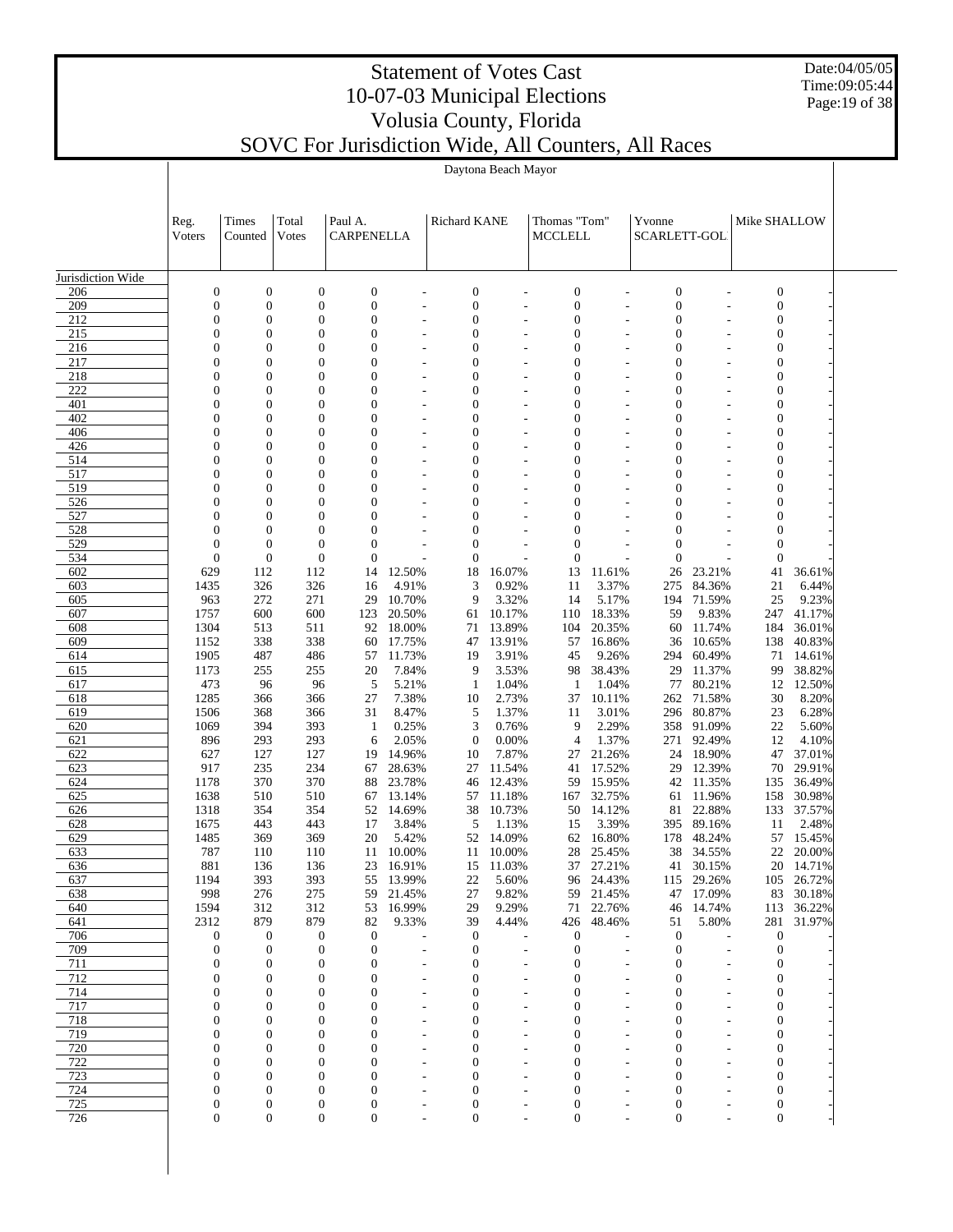#### Date:04/05/05 Time:09:05:44 Page:20 of 38

|             |                | Daytona Beach Mayor |                |                              |        |              |       |                                |        |                               |        |              |           |  |  |
|-------------|----------------|---------------------|----------------|------------------------------|--------|--------------|-------|--------------------------------|--------|-------------------------------|--------|--------------|-----------|--|--|
|             | Reg.<br>Voters | Times<br>Counted    | Total<br>Votes | Paul A.<br><b>CARPENELLA</b> |        | Richard KANE |       | Thomas "Tom"<br><b>MCCLELL</b> |        | Yvonne<br><b>SCARLETT-GOL</b> |        | Mike SHALLOW |           |  |  |
| 727         |                |                     | $\Omega$       | $\Omega$                     |        | $\theta$     |       | $\Omega$                       |        | $\Omega$                      |        | $\Omega$     |           |  |  |
| 728         |                |                     | $\Omega$       |                              |        |              |       |                                |        |                               |        |              |           |  |  |
| 729         |                |                     | $\Omega$       |                              |        |              |       |                                |        |                               |        |              |           |  |  |
| 730         |                |                     |                |                              |        |              |       |                                |        |                               |        |              |           |  |  |
| 731         |                |                     |                |                              |        |              |       |                                |        |                               |        |              |           |  |  |
| 732         |                |                     |                |                              |        |              |       |                                |        |                               |        |              |           |  |  |
| 733         |                |                     |                |                              |        |              |       |                                |        |                               |        |              |           |  |  |
| 909         |                |                     |                | $\theta$                     |        |              |       |                                |        |                               |        |              |           |  |  |
| Absentee    | 32151          | 756                 | 756            | 69                           | 9.13%  | 32           | 4.23% | 130                            | 17.20% | 405                           | 53.57% | 120          | 15.87%    |  |  |
| Un-Scanned  | 32151          |                     |                | $\mathbf{0}$                 | 0.00%  | $\Omega$     | 0.00% | $\theta$                       | 0.00%  | $\Omega$                      | 0.00%  |              | 1 100.00% |  |  |
| Provisional | 32151          | 10                  | 10             | 2                            | 20.00% | $\theta$     | 0.00% | $\mathbf{0}$                   | 0.00%  | 8                             | 80.00% | $\mathbf{0}$ | 0.00%     |  |  |
| Total       | 32151          | 9701                | 9692           | 1165                         | 12.02% | 666          | 6.87% | 1782                           | 18.39% | 3798                          | 39.19% | 2281         | 23.53%    |  |  |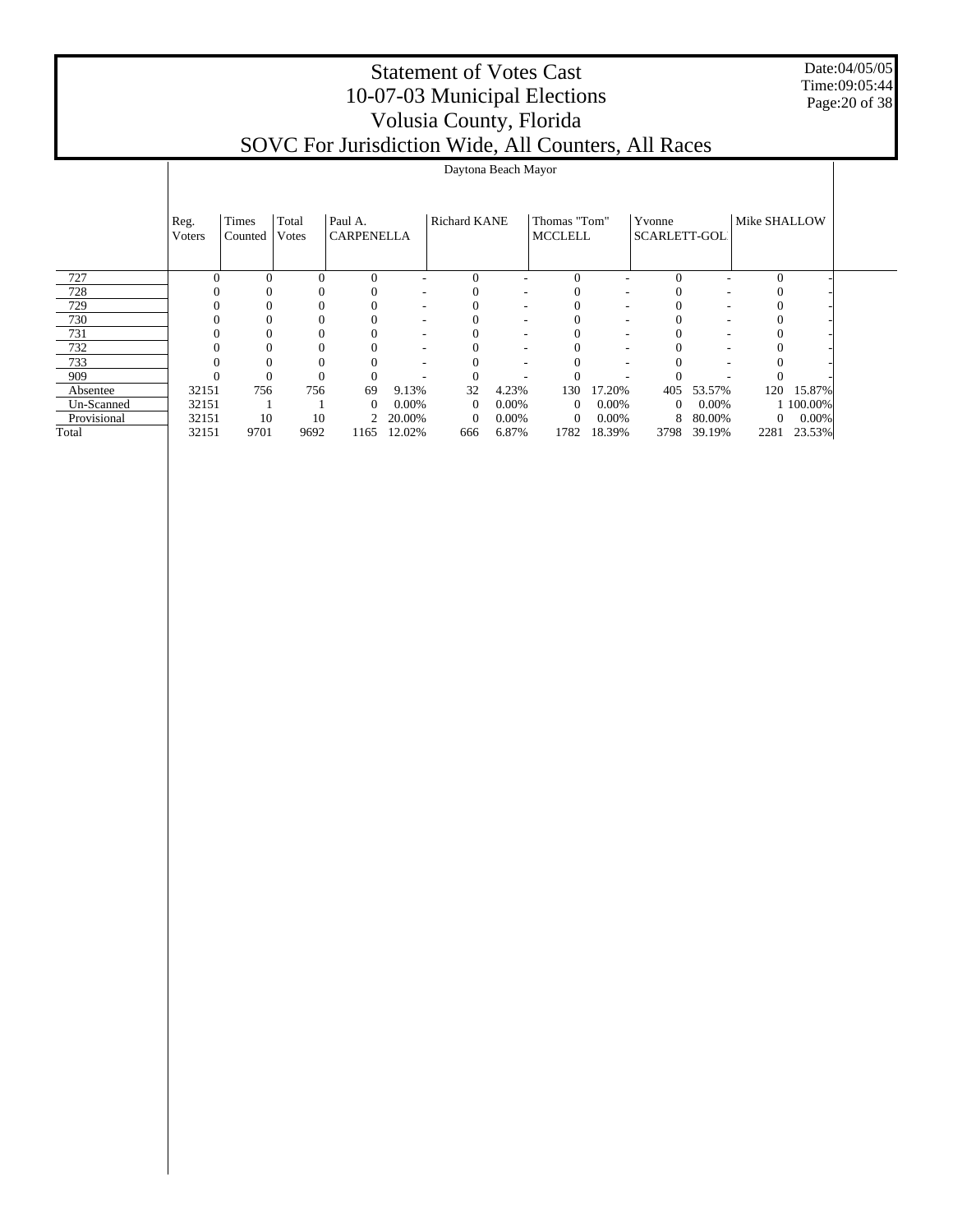| <b>Statement of Votes Cast</b>                                                                              |  |
|-------------------------------------------------------------------------------------------------------------|--|
| 10-07-03 Municipal Elections                                                                                |  |
| Volusia County, Florida                                                                                     |  |
| $\Gamma$ I $\sim$ 1 $\sim$ 1 $\sim$ 1 $\sim$ 1 $\sim$ 1 $\sim$ 1 $\sim$ 1 $\sim$ 1 $\sim$ 1 $\sim$ 1 $\sim$ |  |

Date:04/05/05 Time:09:05:44 Page:21 of 38

|                          |                                      | Daytona Beach Zone 2                 |                                      |                                      |                                                      |                                      |                                                      |                                      |        |  |  |  |  |  |
|--------------------------|--------------------------------------|--------------------------------------|--------------------------------------|--------------------------------------|------------------------------------------------------|--------------------------------------|------------------------------------------------------|--------------------------------------|--------|--|--|--|--|--|
|                          |                                      |                                      |                                      |                                      |                                                      |                                      |                                                      |                                      |        |  |  |  |  |  |
|                          |                                      |                                      |                                      | Paul BURKE                           |                                                      | Terry WHELAN                         |                                                      |                                      |        |  |  |  |  |  |
|                          | Reg.<br>Voters                       | Times<br>Counted                     | Total<br>Votes                       |                                      |                                                      |                                      |                                                      | Darlene<br>YORDON                    |        |  |  |  |  |  |
|                          |                                      |                                      |                                      |                                      |                                                      |                                      |                                                      |                                      |        |  |  |  |  |  |
|                          |                                      |                                      |                                      |                                      |                                                      |                                      |                                                      |                                      |        |  |  |  |  |  |
| Jurisdiction Wide<br>206 | $\boldsymbol{0}$                     | $\boldsymbol{0}$                     | $\boldsymbol{0}$                     | $\boldsymbol{0}$                     | $\overline{\phantom{a}}$                             | $\boldsymbol{0}$                     | $\overline{\phantom{a}}$                             | $\boldsymbol{0}$                     |        |  |  |  |  |  |
| 209                      | $\boldsymbol{0}$                     | $\boldsymbol{0}$                     | $\boldsymbol{0}$                     | $\boldsymbol{0}$                     | $\overline{\phantom{a}}$                             | $\boldsymbol{0}$                     | $\overline{\phantom{a}}$                             | $\boldsymbol{0}$                     |        |  |  |  |  |  |
| $\overline{212}$         | $\boldsymbol{0}$                     | $\boldsymbol{0}$                     | $\boldsymbol{0}$                     | $\boldsymbol{0}$                     | $\tilde{\phantom{a}}$                                | $\boldsymbol{0}$                     | $\overline{\phantom{a}}$                             | $\boldsymbol{0}$                     |        |  |  |  |  |  |
| $\overline{215}$         | $\boldsymbol{0}$                     | $\boldsymbol{0}$                     | $\boldsymbol{0}$                     | $\boldsymbol{0}$                     | $\tilde{\phantom{a}}$                                | $\mathbf{0}$                         | $\tilde{\phantom{a}}$                                | $\boldsymbol{0}$                     |        |  |  |  |  |  |
| 216<br>217               | $\boldsymbol{0}$<br>$\boldsymbol{0}$ | $\boldsymbol{0}$<br>$\boldsymbol{0}$ | $\boldsymbol{0}$<br>$\boldsymbol{0}$ | $\boldsymbol{0}$<br>$\mathbf{0}$     | $\overline{\phantom{a}}$<br>$\overline{\phantom{a}}$ | $\boldsymbol{0}$<br>$\mathbf{0}$     | $\overline{\phantom{a}}$<br>$\overline{\phantom{a}}$ | $\boldsymbol{0}$<br>$\boldsymbol{0}$ |        |  |  |  |  |  |
| 218                      | $\boldsymbol{0}$                     | $\boldsymbol{0}$                     | $\boldsymbol{0}$                     | $\boldsymbol{0}$                     | $\overline{\phantom{a}}$                             | $\boldsymbol{0}$                     | $\overline{\phantom{a}}$                             | $\boldsymbol{0}$                     |        |  |  |  |  |  |
| $\overline{222}$         | $\boldsymbol{0}$                     | $\boldsymbol{0}$                     | $\boldsymbol{0}$                     | $\mathbf{0}$                         | $\overline{\phantom{a}}$                             | $\mathbf{0}$                         | $\overline{a}$                                       | $\boldsymbol{0}$                     |        |  |  |  |  |  |
| 401                      | $\boldsymbol{0}$                     | $\boldsymbol{0}$                     | $\boldsymbol{0}$                     | $\boldsymbol{0}$                     | $\overline{\phantom{a}}$                             | $\boldsymbol{0}$                     | $\overline{\phantom{a}}$                             | $\boldsymbol{0}$                     |        |  |  |  |  |  |
| 402                      | $\boldsymbol{0}$                     | $\boldsymbol{0}$                     | $\boldsymbol{0}$                     | $\boldsymbol{0}$                     | $\overline{\phantom{a}}$                             | $\mathbf{0}$                         | $\overline{\phantom{a}}$                             | $\boldsymbol{0}$                     |        |  |  |  |  |  |
| 406<br>426               | $\boldsymbol{0}$<br>$\boldsymbol{0}$ | $\boldsymbol{0}$<br>$\boldsymbol{0}$ | $\boldsymbol{0}$<br>$\boldsymbol{0}$ | $\boldsymbol{0}$<br>$\mathbf{0}$     | $\tilde{\phantom{a}}$<br>$\overline{\phantom{a}}$    | $\boldsymbol{0}$<br>$\mathbf{0}$     | $\tilde{\phantom{a}}$<br>$\overline{\phantom{a}}$    | $\boldsymbol{0}$<br>$\boldsymbol{0}$ |        |  |  |  |  |  |
| 514                      | $\boldsymbol{0}$                     | $\boldsymbol{0}$                     | $\boldsymbol{0}$                     | $\boldsymbol{0}$                     | $\overline{\phantom{a}}$                             | $\boldsymbol{0}$                     | $\overline{\phantom{a}}$                             | $\boldsymbol{0}$                     |        |  |  |  |  |  |
| 517                      | $\boldsymbol{0}$                     | $\boldsymbol{0}$                     | $\boldsymbol{0}$                     | $\mathbf{0}$                         | $\overline{\phantom{a}}$                             | $\mathbf{0}$                         | $\overline{\phantom{a}}$                             | $\boldsymbol{0}$                     |        |  |  |  |  |  |
| $\overline{519}$         | $\boldsymbol{0}$                     | $\boldsymbol{0}$                     | $\boldsymbol{0}$                     | $\boldsymbol{0}$                     | $\overline{\phantom{a}}$                             | $\boldsymbol{0}$                     | $\overline{\phantom{a}}$                             | $\boldsymbol{0}$                     |        |  |  |  |  |  |
| 526<br>527               | $\boldsymbol{0}$                     | $\boldsymbol{0}$<br>$\boldsymbol{0}$ | $\boldsymbol{0}$                     | $\mathbf{0}$                         | $\overline{\phantom{a}}$                             | $\mathbf{0}$                         | $\overline{\phantom{a}}$                             | $\boldsymbol{0}$                     |        |  |  |  |  |  |
| 528                      | $\boldsymbol{0}$<br>$\boldsymbol{0}$ | $\boldsymbol{0}$                     | $\boldsymbol{0}$<br>$\boldsymbol{0}$ | $\boldsymbol{0}$<br>$\mathbf{0}$     | $\overline{\phantom{a}}$<br>$\overline{\phantom{a}}$ | $\boldsymbol{0}$<br>$\mathbf{0}$     | $\overline{\phantom{a}}$<br>$\overline{\phantom{a}}$ | $\boldsymbol{0}$<br>$\boldsymbol{0}$ |        |  |  |  |  |  |
| $\overline{529}$         | $\boldsymbol{0}$                     | $\boldsymbol{0}$                     | $\boldsymbol{0}$                     | $\boldsymbol{0}$                     | $\overline{\phantom{a}}$                             | $\boldsymbol{0}$                     | $\overline{\phantom{a}}$                             | $\boldsymbol{0}$                     |        |  |  |  |  |  |
| 534                      | $\boldsymbol{0}$                     | $\boldsymbol{0}$                     | $\boldsymbol{0}$                     | $\mathbf{0}$                         | $\overline{\phantom{a}}$                             | $\mathbf{0}$                         | $\overline{\phantom{a}}$                             | $\boldsymbol{0}$                     |        |  |  |  |  |  |
| 602                      | $\boldsymbol{0}$                     | $\boldsymbol{0}$                     | $\boldsymbol{0}$                     | $\boldsymbol{0}$                     | $\overline{\phantom{a}}$                             | $\boldsymbol{0}$                     | $\overline{a}$                                       | $\boldsymbol{0}$                     |        |  |  |  |  |  |
| 603<br>605               | $\boldsymbol{0}$<br>$\boldsymbol{0}$ | $\boldsymbol{0}$<br>$\mathbf{0}$     | $\boldsymbol{0}$<br>$\boldsymbol{0}$ | $\boldsymbol{0}$<br>$\boldsymbol{0}$ | $\overline{\phantom{a}}$<br>$\overline{a}$           | $\boldsymbol{0}$<br>$\boldsymbol{0}$ | $\overline{\phantom{a}}$<br>$\overline{\phantom{a}}$ | $\boldsymbol{0}$<br>$\boldsymbol{0}$ |        |  |  |  |  |  |
| 607                      | 1757                                 | 600                                  | 598                                  | 83                                   | 13.88%                                               | 236                                  | 39.46%                                               | 279                                  | 46.66% |  |  |  |  |  |
| 608                      | 1304                                 | 513                                  | 508                                  | 94                                   | 18.50%                                               | 179                                  | 35.24%                                               | 235                                  | 46.26% |  |  |  |  |  |
| 609                      | 1152                                 | 338                                  | 335                                  | 81                                   | 24.18%                                               | 90                                   | 26.87%                                               | 164                                  | 48.96% |  |  |  |  |  |
| 614                      | $\boldsymbol{0}$                     | $\boldsymbol{0}$                     | $\boldsymbol{0}$                     | $\boldsymbol{0}$                     | $\overline{a}$                                       | $\boldsymbol{0}$                     | $\overline{\phantom{a}}$                             | $\boldsymbol{0}$                     |        |  |  |  |  |  |
| 615<br>617               | $\boldsymbol{0}$<br>$\boldsymbol{0}$ | $\mathbf{0}$<br>$\mathbf{0}$         | $\boldsymbol{0}$<br>$\boldsymbol{0}$ | $\boldsymbol{0}$<br>$\boldsymbol{0}$ | $\overline{\phantom{a}}$<br>$\overline{\phantom{a}}$ | $\boldsymbol{0}$<br>$\boldsymbol{0}$ | $\overline{\phantom{a}}$<br>$\overline{\phantom{a}}$ | $\boldsymbol{0}$<br>$\mathbf{0}$     |        |  |  |  |  |  |
| 618                      | $\boldsymbol{0}$                     | $\mathbf{0}$                         | $\mathbf{0}$                         | $\boldsymbol{0}$                     | $\overline{\phantom{a}}$                             | $\boldsymbol{0}$                     | $\overline{a}$                                       | $\mathbf{0}$                         |        |  |  |  |  |  |
| 619                      | 1506                                 | 368                                  | 353                                  | 63                                   | 17.85%                                               | 96                                   | 27.20%                                               | 194                                  | 54.96% |  |  |  |  |  |
| 620                      | $\boldsymbol{0}$                     | $\boldsymbol{0}$                     | $\mathbf{0}$                         | $\boldsymbol{0}$                     | $\overline{a}$                                       | $\boldsymbol{0}$                     | $\overline{\phantom{a}}$                             | $\boldsymbol{0}$                     |        |  |  |  |  |  |
| 621                      | $\boldsymbol{0}$                     | $\boldsymbol{0}$                     | $\boldsymbol{0}$                     | $\boldsymbol{0}$<br>$\boldsymbol{0}$ | $\overline{\phantom{a}}$                             | $\boldsymbol{0}$                     | $\overline{\phantom{a}}$                             | $\boldsymbol{0}$                     |        |  |  |  |  |  |
| 622<br>623               | $\boldsymbol{0}$<br>$\boldsymbol{0}$ | $\boldsymbol{0}$<br>$\boldsymbol{0}$ | $\boldsymbol{0}$<br>$\boldsymbol{0}$ | $\boldsymbol{0}$                     | $\overline{\phantom{a}}$<br>$\overline{\phantom{a}}$ | $\boldsymbol{0}$<br>$\boldsymbol{0}$ | $\overline{\phantom{a}}$<br>$\overline{\phantom{a}}$ | $\mathbf{0}$<br>$\boldsymbol{0}$     |        |  |  |  |  |  |
| 624                      | $\boldsymbol{0}$                     | $\boldsymbol{0}$                     | $\boldsymbol{0}$                     | $\boldsymbol{0}$                     | $\overline{\phantom{a}}$                             | $\mathbf{0}$                         | $\overline{\phantom{a}}$                             | $\boldsymbol{0}$                     |        |  |  |  |  |  |
| 625                      | $\boldsymbol{0}$                     | $\boldsymbol{0}$                     | $\boldsymbol{0}$                     | $\boldsymbol{0}$                     | $\overline{\phantom{a}}$                             | $\boldsymbol{0}$                     | $\overline{\phantom{a}}$                             | $\boldsymbol{0}$                     |        |  |  |  |  |  |
| 626                      | $\boldsymbol{0}$                     | $\boldsymbol{0}$                     | $\boldsymbol{0}$                     | $\mathbf{0}$                         | $\overline{\phantom{a}}$                             | $\boldsymbol{0}$                     | $\overline{\phantom{a}}$                             | $\mathbf{0}$                         |        |  |  |  |  |  |
| 628<br>629               | $\boldsymbol{0}$<br>$\boldsymbol{0}$ | $\boldsymbol{0}$<br>$\boldsymbol{0}$ | $\boldsymbol{0}$<br>$\boldsymbol{0}$ | $\boldsymbol{0}$<br>$\boldsymbol{0}$ | $\overline{\phantom{a}}$<br>$\overline{\phantom{a}}$ | $\boldsymbol{0}$<br>$\boldsymbol{0}$ | $\overline{\phantom{a}}$<br>$\overline{\phantom{a}}$ | $\boldsymbol{0}$<br>$\boldsymbol{0}$ |        |  |  |  |  |  |
| 633                      | $\mathbf{0}$                         | $\overline{0}$                       | $\overline{0}$                       | $\boldsymbol{0}$                     | $\overline{\phantom{a}}$                             | $\boldsymbol{0}$                     | $\overline{\phantom{a}}$                             | $\boldsymbol{0}$                     |        |  |  |  |  |  |
| 636                      | $\boldsymbol{0}$                     | 0                                    | $\boldsymbol{0}$                     | $\boldsymbol{0}$                     | ٠                                                    | $\boldsymbol{0}$                     | ٠                                                    | $\boldsymbol{0}$                     |        |  |  |  |  |  |
| 637                      | $\boldsymbol{0}$                     | $\boldsymbol{0}$                     | $\boldsymbol{0}$                     | $\boldsymbol{0}$                     | $\overline{\phantom{a}}$                             | $\boldsymbol{0}$                     | $\overline{a}$                                       | $\boldsymbol{0}$                     |        |  |  |  |  |  |
| 638                      | $\boldsymbol{0}$                     | $\boldsymbol{0}$                     | $\mathbf{0}$                         | $\boldsymbol{0}$                     | $\overline{\phantom{a}}$                             | $\boldsymbol{0}$                     | $\overline{\phantom{a}}$                             | $\boldsymbol{0}$                     |        |  |  |  |  |  |
| 640<br>641               | $\boldsymbol{0}$<br>$\boldsymbol{0}$ | $\boldsymbol{0}$<br>$\boldsymbol{0}$ | $\boldsymbol{0}$<br>$\mathbf{0}$     | $\boldsymbol{0}$<br>$\boldsymbol{0}$ | $\overline{\phantom{a}}$<br>$\overline{\phantom{a}}$ | $\boldsymbol{0}$<br>$\boldsymbol{0}$ | $\overline{\phantom{a}}$<br>$\overline{\phantom{a}}$ | $\boldsymbol{0}$<br>$\boldsymbol{0}$ |        |  |  |  |  |  |
| 706                      | $\boldsymbol{0}$                     | $\boldsymbol{0}$                     | $\boldsymbol{0}$                     | $\boldsymbol{0}$                     | $\overline{\phantom{a}}$                             | $\boldsymbol{0}$                     | $\overline{\phantom{a}}$                             | $\boldsymbol{0}$                     |        |  |  |  |  |  |
| 709                      | $\boldsymbol{0}$                     | $\boldsymbol{0}$                     | $\mathbf{0}$                         | $\boldsymbol{0}$                     | $\overline{\phantom{a}}$                             | $\boldsymbol{0}$                     | $\overline{\phantom{a}}$                             | $\boldsymbol{0}$                     |        |  |  |  |  |  |
| 711                      | $\boldsymbol{0}$                     | $\boldsymbol{0}$                     | $\boldsymbol{0}$                     | $\boldsymbol{0}$                     | $\overline{\phantom{a}}$                             | $\boldsymbol{0}$                     | $\tilde{\phantom{a}}$                                | $\boldsymbol{0}$                     |        |  |  |  |  |  |
| 712                      | $\boldsymbol{0}$                     | $\boldsymbol{0}$                     | $\mathbf{0}$                         | $\boldsymbol{0}$                     | $\overline{\phantom{a}}$                             | $\boldsymbol{0}$                     | $\overline{\phantom{a}}$                             | $\boldsymbol{0}$                     |        |  |  |  |  |  |
| 714<br>717               | $\boldsymbol{0}$<br>$\boldsymbol{0}$ | $\boldsymbol{0}$<br>$\boldsymbol{0}$ | $\boldsymbol{0}$<br>$\mathbf{0}$     | $\boldsymbol{0}$<br>$\boldsymbol{0}$ | $\overline{\phantom{a}}$<br>$\overline{\phantom{a}}$ | $\boldsymbol{0}$<br>$\boldsymbol{0}$ | $\overline{\phantom{a}}$<br>$\overline{\phantom{a}}$ | $\boldsymbol{0}$<br>$\boldsymbol{0}$ |        |  |  |  |  |  |
| 718                      | $\boldsymbol{0}$                     | $\boldsymbol{0}$                     | $\boldsymbol{0}$                     | $\boldsymbol{0}$                     | $\overline{\phantom{a}}$                             | $\boldsymbol{0}$                     | $\tilde{\phantom{a}}$                                | $\boldsymbol{0}$                     |        |  |  |  |  |  |
| 719                      | $\boldsymbol{0}$                     | $\boldsymbol{0}$                     | $\mathbf{0}$                         | $\boldsymbol{0}$                     | $\overline{\phantom{a}}$                             | $\boldsymbol{0}$                     | $\tilde{\phantom{a}}$                                | $\boldsymbol{0}$                     |        |  |  |  |  |  |
| 720                      | $\boldsymbol{0}$                     | $\boldsymbol{0}$                     | $\boldsymbol{0}$                     | $\boldsymbol{0}$                     | $\tilde{\phantom{a}}$                                | $\boldsymbol{0}$                     | $\tilde{\phantom{a}}$                                | $\boldsymbol{0}$                     |        |  |  |  |  |  |
| $\overline{722}$<br>723  | $\boldsymbol{0}$<br>$\boldsymbol{0}$ | $\boldsymbol{0}$<br>$\boldsymbol{0}$ | $\mathbf{0}$<br>$\boldsymbol{0}$     | $\boldsymbol{0}$<br>$\boldsymbol{0}$ | $\overline{\phantom{a}}$                             | $\boldsymbol{0}$<br>$\boldsymbol{0}$ | $\overline{\phantom{a}}$                             | $\boldsymbol{0}$<br>$\boldsymbol{0}$ |        |  |  |  |  |  |
| 724                      | $\boldsymbol{0}$                     | $\boldsymbol{0}$                     | $\mathbf{0}$                         | $\boldsymbol{0}$                     | $\overline{\phantom{a}}$<br>$\overline{\phantom{a}}$ | $\boldsymbol{0}$                     | $\overline{\phantom{a}}$<br>$\overline{\phantom{a}}$ | $\boldsymbol{0}$                     |        |  |  |  |  |  |
| 725                      | $\boldsymbol{0}$                     | $\boldsymbol{0}$                     | $\boldsymbol{0}$                     | $\boldsymbol{0}$                     | $\overline{\phantom{a}}$                             | $\boldsymbol{0}$                     | ٠                                                    | $\boldsymbol{0}$                     |        |  |  |  |  |  |
| 726                      | $\boldsymbol{0}$                     | $\boldsymbol{0}$                     | $\overline{0}$                       | $\mathbf{0}$                         | $\tilde{\phantom{a}}$                                | $\boldsymbol{0}$                     | $\tilde{\phantom{a}}$                                | $\mathbf{0}$                         |        |  |  |  |  |  |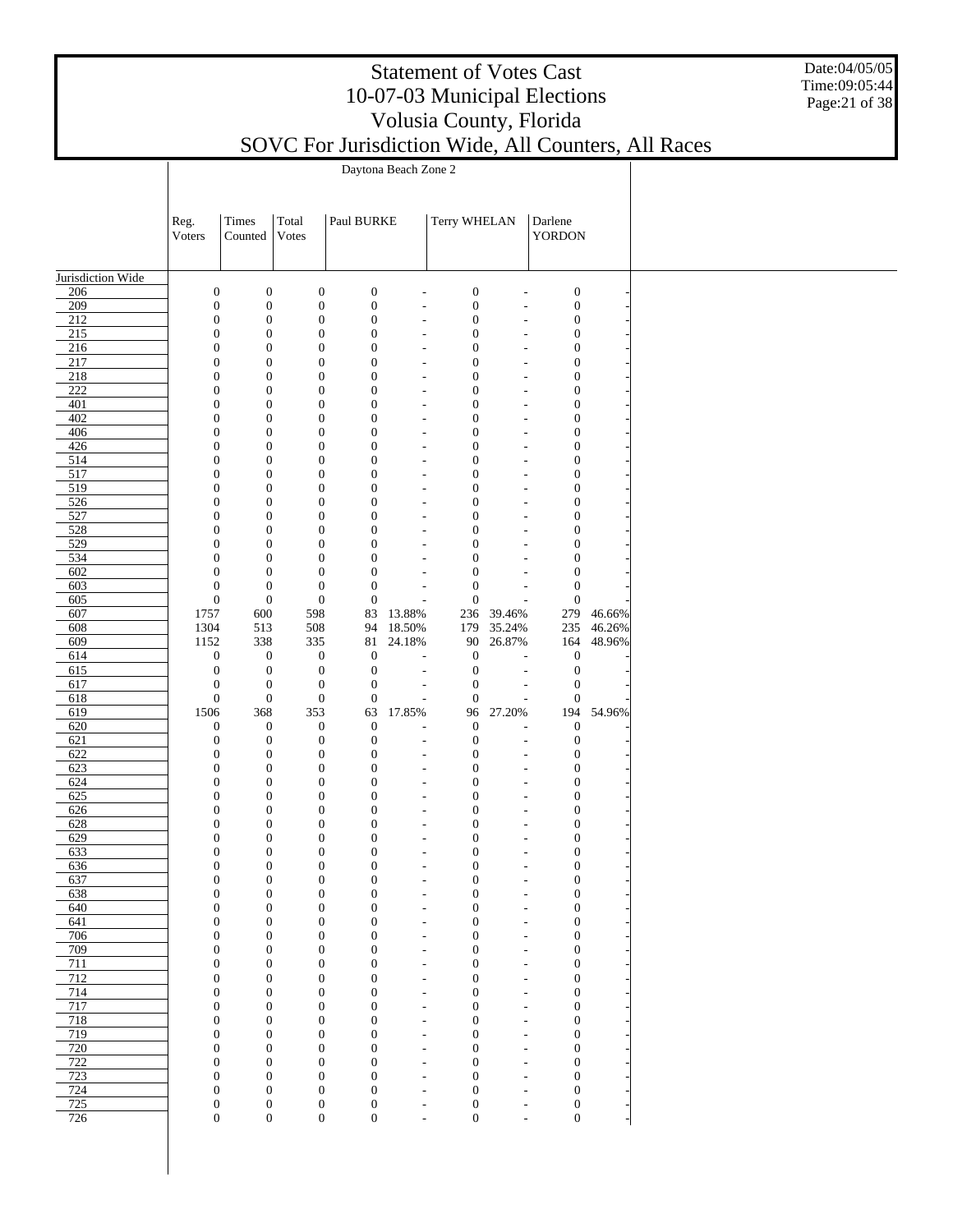| <b>Statement of Votes Cast</b>                      |
|-----------------------------------------------------|
| 10-07-03 Municipal Elections                        |
| Volusia County, Florida                             |
| SOVC For Jurisdiction Wide, All Counters, All Races |

Date:04/05/05 Time:09:05:44 Page:22 of 38

|             |          |                |                |                |                          |              | $\cdots$ $\cdots$ | - - - - - - - - |        |  |
|-------------|----------|----------------|----------------|----------------|--------------------------|--------------|-------------------|-----------------|--------|--|
|             |          |                |                |                | Daytona Beach Zone 2     |              |                   |                 |        |  |
|             |          |                |                |                |                          |              |                   |                 |        |  |
|             |          |                |                |                |                          |              |                   |                 |        |  |
|             | Reg.     | Times          | Total          | Paul BURKE     |                          | Terry WHELAN |                   | Darlene         |        |  |
|             | Voters   | Counted        | Votes          |                |                          |              |                   | <b>YORDON</b>   |        |  |
|             |          |                |                |                |                          |              |                   |                 |        |  |
|             |          |                |                |                |                          |              |                   |                 |        |  |
| 727         | $\theta$ | $\Omega$       | $\Omega$       | $\mathbf{0}$   | ٠                        | $\Omega$     | ۰                 | $\mathbf{0}$    |        |  |
| 728         |          |                | 0              | $\theta$       | ٠                        | $\Omega$     | -                 | 0               |        |  |
| 729         |          | 0              | 0              | $\mathbf{0}$   | ٠                        | 0            |                   | $\mathbf{0}$    |        |  |
| 730         |          |                |                | 0              | ٠                        |              | ٠                 |                 |        |  |
| 731         |          | $\Omega$       |                | $\Omega$       | $\overline{\phantom{a}}$ | 0            | ٠                 | $\Omega$        |        |  |
| 732         |          | $\Omega$       |                | 0              | ٠                        |              | ٠                 |                 |        |  |
| 733         |          | $\mathbf{0}$   |                | $\mathbf{0}$   | ٠                        |              | ٠                 | $\Omega$        |        |  |
| 909         |          | $\Omega$       |                | $\mathbf{0}$   |                          |              |                   | $\theta$        |        |  |
| Absentee    | 5719     | 158            | 153            | 26             | 16.99%                   | 50           | 32.68%            | 77              | 50.33% |  |
| Un-Scanned  | 5719     | $\theta$       | $\theta$       | $\overline{0}$ |                          | $\Omega$     |                   | $\theta$        |        |  |
| Provisional | 5719     | $\overline{2}$ | $\overline{2}$ | $\mathbf{0}$   | 0.00%                    |              | 2 100.00%         | $\mathbf{0}$    | 0.00%  |  |
| Total       | 5719     | 1979           | 1949           | 347            | 17.80%                   |              | 653 33.50%        | 949             | 48.69% |  |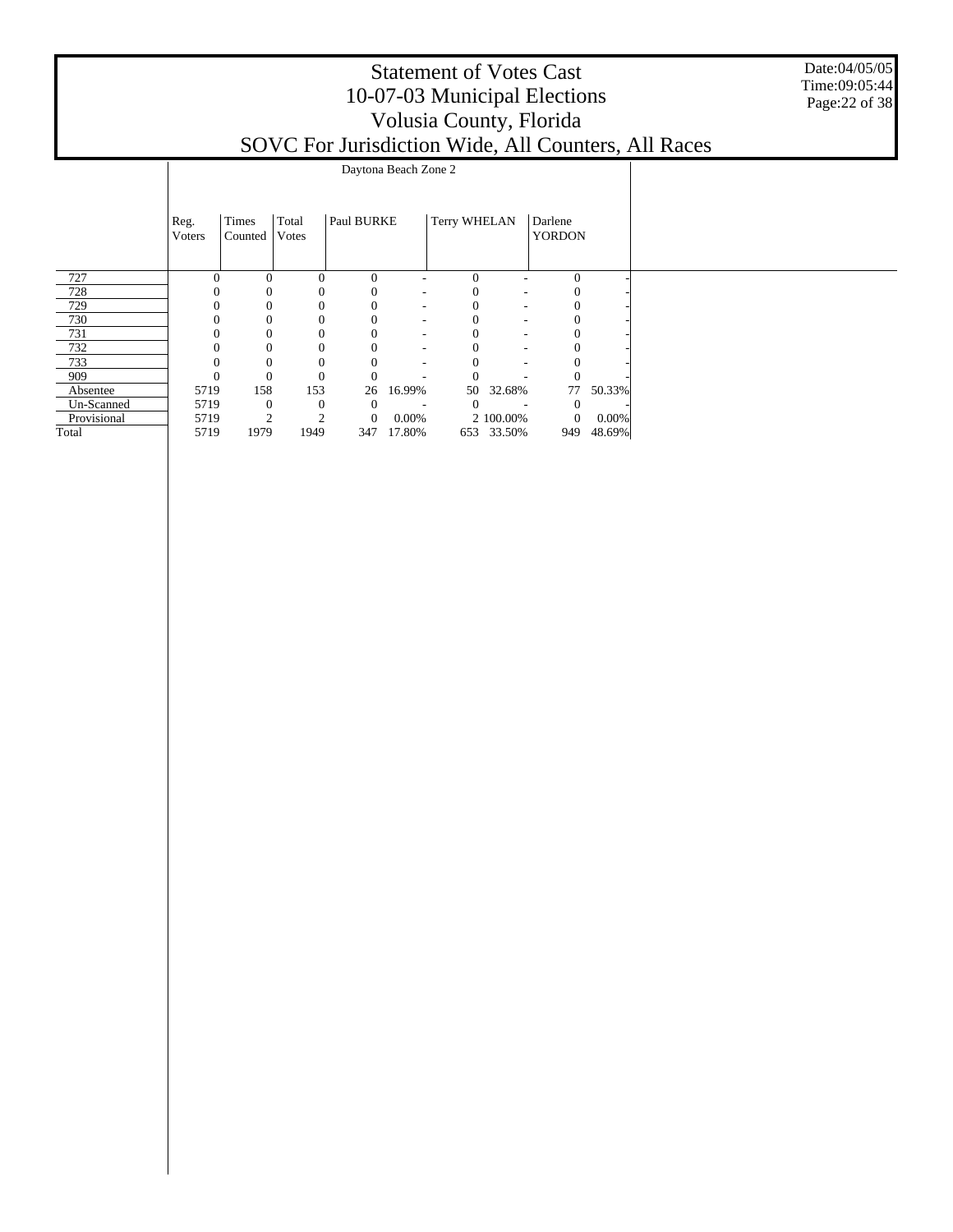Date:04/05/05 Time:09:05:44 Page:23 of 38

# Statement of Votes Cast 10-07-03 Municipal Elections Volusia County, Florida

| SOVC For Jurisdiction Wide, All Counters, All Races |  |  |  |
|-----------------------------------------------------|--|--|--|
|-----------------------------------------------------|--|--|--|

|                          | Daytona Beach Zone 3                 |                                  |                                      |                                      |                                                      |                                      |                          |                                      |                                                      |                                      |                               |                                      |            |  |
|--------------------------|--------------------------------------|----------------------------------|--------------------------------------|--------------------------------------|------------------------------------------------------|--------------------------------------|--------------------------|--------------------------------------|------------------------------------------------------|--------------------------------------|-------------------------------|--------------------------------------|------------|--|
|                          |                                      |                                  |                                      |                                      |                                                      |                                      |                          |                                      |                                                      |                                      |                               |                                      |            |  |
|                          |                                      |                                  |                                      |                                      |                                                      |                                      |                          |                                      |                                                      |                                      |                               |                                      |            |  |
|                          | Reg.<br>Voters                       | Times<br>Counted                 | Total<br>Votes                       | Virginia BROWN                       |                                                      | Michael<br><b>BURTON</b>             |                          | Michael<br><b>CHUVEN</b>             |                                                      | Darrell P.<br><b>HUNTER</b>          |                               | Shiela MCKAY                         |            |  |
|                          |                                      |                                  |                                      |                                      |                                                      |                                      |                          |                                      |                                                      |                                      |                               |                                      |            |  |
|                          |                                      |                                  |                                      |                                      |                                                      |                                      |                          |                                      |                                                      |                                      |                               |                                      |            |  |
| Jurisdiction Wide<br>206 | $\boldsymbol{0}$                     | $\boldsymbol{0}$                 | $\boldsymbol{0}$                     | $\boldsymbol{0}$                     |                                                      | $\boldsymbol{0}$                     |                          | $\boldsymbol{0}$                     |                                                      | $\boldsymbol{0}$                     |                               | $\boldsymbol{0}$                     |            |  |
| 209                      | $\boldsymbol{0}$                     | $\boldsymbol{0}$                 | $\boldsymbol{0}$                     | $\boldsymbol{0}$                     |                                                      | $\boldsymbol{0}$                     |                          | $\boldsymbol{0}$                     |                                                      | $\boldsymbol{0}$                     |                               | $\boldsymbol{0}$                     |            |  |
| 212                      | $\mathbf{0}$                         | $\overline{0}$                   | $\boldsymbol{0}$                     | $\boldsymbol{0}$                     | $\overline{\phantom{a}}$                             | $\boldsymbol{0}$                     | ÷,                       | $\boldsymbol{0}$                     | $\overline{\phantom{a}}$                             | $\boldsymbol{0}$                     |                               | $\boldsymbol{0}$                     |            |  |
| 215<br>216               | $\mathbf{0}$<br>$\theta$             | $\overline{0}$<br>$\overline{0}$ | $\boldsymbol{0}$<br>$\mathbf{0}$     | $\boldsymbol{0}$<br>$\mathbf{0}$     |                                                      | $\boldsymbol{0}$<br>$\boldsymbol{0}$ |                          | $\boldsymbol{0}$<br>$\boldsymbol{0}$ |                                                      | $\boldsymbol{0}$<br>$\boldsymbol{0}$ |                               | $\boldsymbol{0}$<br>$\mathbf{0}$     |            |  |
| 217                      | $\mathbf{0}$                         | $\overline{0}$                   | $\boldsymbol{0}$                     | $\boldsymbol{0}$                     |                                                      | $\boldsymbol{0}$                     |                          | $\boldsymbol{0}$                     |                                                      | $\boldsymbol{0}$                     |                               | $\boldsymbol{0}$                     |            |  |
| 218                      | $\Omega$                             | $\overline{0}$                   | $\mathbf{0}$                         | $\mathbf{0}$                         |                                                      | $\boldsymbol{0}$                     |                          | $\boldsymbol{0}$                     |                                                      | $\boldsymbol{0}$                     |                               | $\boldsymbol{0}$                     |            |  |
| 222<br>401               | $\mathbf{0}$<br>$\Omega$             | $\overline{0}$<br>$\overline{0}$ | $\boldsymbol{0}$<br>$\mathbf{0}$     | $\boldsymbol{0}$<br>$\mathbf{0}$     | ٠                                                    | $\boldsymbol{0}$<br>$\boldsymbol{0}$ | ٠                        | $\boldsymbol{0}$<br>$\boldsymbol{0}$ | ÷,                                                   | $\boldsymbol{0}$<br>$\boldsymbol{0}$ |                               | $\boldsymbol{0}$<br>$\mathbf{0}$     |            |  |
| 402                      | $\mathbf{0}$                         | $\overline{0}$                   | $\boldsymbol{0}$                     | $\boldsymbol{0}$                     |                                                      | $\boldsymbol{0}$                     |                          | $\boldsymbol{0}$                     |                                                      | $\boldsymbol{0}$                     |                               | $\boldsymbol{0}$                     |            |  |
| 406                      | $\Omega$                             | $\overline{0}$                   | $\mathbf{0}$                         | $\mathbf{0}$                         | ÷,                                                   | $\boldsymbol{0}$                     | ٠                        | $\boldsymbol{0}$                     | ÷,                                                   | $\boldsymbol{0}$                     |                               | $\boldsymbol{0}$                     |            |  |
| 426<br>514               | $\mathbf{0}$<br>$\theta$             | $\overline{0}$<br>$\overline{0}$ | $\boldsymbol{0}$<br>$\mathbf{0}$     | $\boldsymbol{0}$<br>$\mathbf{0}$     |                                                      | $\boldsymbol{0}$<br>$\boldsymbol{0}$ |                          | $\boldsymbol{0}$<br>$\boldsymbol{0}$ |                                                      | $\boldsymbol{0}$<br>$\boldsymbol{0}$ |                               | $\boldsymbol{0}$<br>$\mathbf{0}$     |            |  |
| 517                      | $\mathbf{0}$                         | $\overline{0}$                   | $\boldsymbol{0}$                     | $\boldsymbol{0}$                     |                                                      | $\boldsymbol{0}$                     |                          | $\boldsymbol{0}$                     |                                                      | $\boldsymbol{0}$                     |                               | $\boldsymbol{0}$                     |            |  |
| 519                      | $\Omega$                             | $\overline{0}$                   | $\boldsymbol{0}$                     | $\mathbf{0}$                         | ٠                                                    | $\boldsymbol{0}$                     |                          | $\boldsymbol{0}$                     | ٠                                                    | $\boldsymbol{0}$                     |                               | $\boldsymbol{0}$                     |            |  |
| 526<br>527               | $\mathbf{0}$<br>$\theta$             | $\overline{0}$<br>$\overline{0}$ | $\boldsymbol{0}$<br>$\mathbf{0}$     | $\boldsymbol{0}$<br>$\mathbf{0}$     |                                                      | $\boldsymbol{0}$<br>$\boldsymbol{0}$ |                          | $\boldsymbol{0}$<br>$\boldsymbol{0}$ |                                                      | $\boldsymbol{0}$<br>$\boldsymbol{0}$ |                               | $\boldsymbol{0}$<br>$\boldsymbol{0}$ |            |  |
| 528                      | $\mathbf{0}$                         | $\overline{0}$                   | $\boldsymbol{0}$                     | $\boldsymbol{0}$                     | $\overline{\phantom{a}}$                             | $\boldsymbol{0}$                     | ٠                        | $\boldsymbol{0}$                     | ÷,                                                   | $\boldsymbol{0}$                     |                               | $\boldsymbol{0}$                     |            |  |
| 529                      | $\Omega$                             | $\overline{0}$                   | $\mathbf{0}$                         | $\mathbf{0}$                         | ٠                                                    | $\boldsymbol{0}$                     |                          | $\boldsymbol{0}$                     | ٠                                                    | $\boldsymbol{0}$                     |                               | $\boldsymbol{0}$                     |            |  |
| 534                      | $\mathbf{0}$                         | $\overline{0}$                   | $\boldsymbol{0}$                     | $\boldsymbol{0}$                     |                                                      | $\boldsymbol{0}$                     |                          | $\boldsymbol{0}$                     |                                                      | $\boldsymbol{0}$                     |                               | $\boldsymbol{0}$                     |            |  |
| 602<br>603               | $\theta$<br>$\mathbf{0}$             | $\overline{0}$<br>$\overline{0}$ | $\mathbf{0}$<br>$\boldsymbol{0}$     | $\mathbf{0}$<br>$\boldsymbol{0}$     |                                                      | $\boldsymbol{0}$<br>$\boldsymbol{0}$ |                          | $\boldsymbol{0}$<br>$\boldsymbol{0}$ |                                                      | $\boldsymbol{0}$<br>$\boldsymbol{0}$ |                               | $\overline{0}$<br>$\boldsymbol{0}$   |            |  |
| 605                      | $\Omega$                             | $\overline{0}$                   | $\boldsymbol{0}$                     | $\mathbf{0}$                         | ٠                                                    | $\boldsymbol{0}$                     |                          | $\boldsymbol{0}$                     | ÷,                                                   | $\boldsymbol{0}$                     |                               | $\boldsymbol{0}$                     |            |  |
| 607                      | $\mathbf{0}$                         | $\overline{0}$                   | $\boldsymbol{0}$                     | $\boldsymbol{0}$                     |                                                      | $\boldsymbol{0}$                     |                          | $\boldsymbol{0}$                     |                                                      | $\boldsymbol{0}$                     |                               | $\boldsymbol{0}$                     |            |  |
| 608<br>609               | $\theta$<br>$\mathbf{0}$             | $\overline{0}$<br>$\overline{0}$ | $\mathbf{0}$<br>$\boldsymbol{0}$     | $\mathbf{0}$<br>$\boldsymbol{0}$     | $\overline{\phantom{a}}$                             | $\boldsymbol{0}$<br>$\boldsymbol{0}$ |                          | $\boldsymbol{0}$<br>$\boldsymbol{0}$ | ÷,                                                   | $\boldsymbol{0}$<br>$\boldsymbol{0}$ |                               | $\overline{0}$<br>$\boldsymbol{0}$   |            |  |
| 614                      | $\Omega$                             | $\overline{0}$                   | $\mathbf{0}$                         | $\mathbf{0}$                         | ٠                                                    | $\boldsymbol{0}$                     |                          | $\boldsymbol{0}$                     |                                                      | $\boldsymbol{0}$                     |                               | $\boldsymbol{0}$                     |            |  |
| 615                      | $\mathbf{0}$                         | $\overline{0}$                   | $\boldsymbol{0}$                     | $\boldsymbol{0}$                     |                                                      | $\boldsymbol{0}$                     |                          | $\boldsymbol{0}$                     |                                                      | $\boldsymbol{0}$                     |                               | $\boldsymbol{0}$                     |            |  |
| 617<br>618               | $\mathbf{0}$<br>$\boldsymbol{0}$     | $\overline{0}$<br>$\overline{0}$ | $\mathbf{0}$<br>$\overline{0}$       | $\overline{0}$<br>$\boldsymbol{0}$   |                                                      | $\boldsymbol{0}$<br>$\boldsymbol{0}$ |                          | $\overline{0}$<br>$\boldsymbol{0}$   |                                                      | $\boldsymbol{0}$<br>$\boldsymbol{0}$ |                               | $\overline{0}$<br>$\boldsymbol{0}$   |            |  |
| 619                      | $\boldsymbol{0}$                     | $\boldsymbol{0}$                 | $\mathbf{0}$                         | $\boldsymbol{0}$                     |                                                      | $\boldsymbol{0}$                     |                          | $\boldsymbol{0}$                     |                                                      | $\mathbf{0}$                         |                               | $\boldsymbol{0}$                     |            |  |
| 620                      | 1069                                 | 394                              | 385                                  | 143                                  | 37.14%                                               | 61                                   | 15.84%                   | 5                                    | 1.30%                                                | 63                                   | 16.36%                        | 113                                  | 29.35%     |  |
| 621<br>622               | $\boldsymbol{0}$<br>627              | $\boldsymbol{0}$<br>127          | $\mathbf{0}$<br>127                  | $\boldsymbol{0}$<br>35               | 27.56%                                               | $\mathbf{0}$<br>17                   | 13.39%                   | $\boldsymbol{0}$<br>$\mathbf{1}$     | 0.79%                                                | $\boldsymbol{0}$<br>33               | 25.98%                        | $\boldsymbol{0}$<br>41               | 32.28%     |  |
| 623                      | 917                                  | 235                              | 234                                  | 38                                   | 16.24%                                               | 20                                   | 8.55%                    | 18                                   | 7.69%                                                | 95                                   | 40.60%                        | 63                                   | 26.92%     |  |
| 624                      | 1178                                 | 370                              | 370                                  | 58                                   | 15.68%                                               | 65                                   | 17.57%                   | 5                                    | 1.35%                                                | 108                                  | 29.19%                        |                                      | 134 36.22% |  |
| 625                      | $\boldsymbol{0}$                     | $\boldsymbol{0}$                 | $\mathbf{0}$                         | $\boldsymbol{0}$<br>54               |                                                      | $\boldsymbol{0}$                     |                          | $\boldsymbol{0}$                     |                                                      | $\boldsymbol{0}$                     |                               | $\boldsymbol{0}$                     |            |  |
| 626<br>628               | 1318<br>$\boldsymbol{0}$             | 354<br>$\boldsymbol{0}$          | 337<br>$\boldsymbol{0}$              | $\boldsymbol{0}$                     | 16.02%                                               | 66<br>$\mathbf{0}$                   | 19.58%                   | 5<br>$\boldsymbol{0}$                | 1.48%                                                | 66<br>$\mathbf{0}$                   | 19.58%                        | 146<br>$\boldsymbol{0}$              | 43.32%     |  |
| 629                      | $\boldsymbol{0}$                     | $\boldsymbol{0}$                 | $\mathbf{0}$                         | $\boldsymbol{0}$                     | $\overline{a}$                                       | $\boldsymbol{0}$                     |                          | $\boldsymbol{0}$                     | $\overline{a}$                                       | $\boldsymbol{0}$                     |                               | $\boldsymbol{0}$                     |            |  |
| 633                      | $\Omega$                             | $\Omega$                         | $\mathbf{0}$                         | $\mathbf{0}$                         |                                                      | $\Omega$                             |                          | $\theta$                             |                                                      | $\Omega$                             |                               | $\theta$                             |            |  |
| 636<br>637               | $\boldsymbol{0}$<br>$\boldsymbol{0}$ | $\boldsymbol{0}$<br>$\mathbf{0}$ | $\boldsymbol{0}$<br>$\boldsymbol{0}$ | $\boldsymbol{0}$<br>$\boldsymbol{0}$ | $\overline{\phantom{a}}$                             | $\boldsymbol{0}$<br>$\boldsymbol{0}$ | $\overline{\phantom{a}}$ | $\boldsymbol{0}$<br>$\boldsymbol{0}$ | $\overline{\phantom{a}}$                             | $\boldsymbol{0}$<br>$\boldsymbol{0}$ | $\overline{\phantom{a}}$      | $\boldsymbol{0}$<br>$\boldsymbol{0}$ |            |  |
| 638                      | $\boldsymbol{0}$                     | $\mathbf{0}$                     | $\boldsymbol{0}$                     | $\boldsymbol{0}$                     | ٠                                                    | $\boldsymbol{0}$                     | ٠                        | $\boldsymbol{0}$                     | ٠                                                    | $\boldsymbol{0}$                     | ٠                             | $\boldsymbol{0}$                     |            |  |
| 640                      | $\boldsymbol{0}$                     | $\theta$                         | $\boldsymbol{0}$                     | $\boldsymbol{0}$                     | $\overline{\phantom{a}}$                             | $\boldsymbol{0}$                     | ٠                        | $\boldsymbol{0}$                     | $\overline{\phantom{a}}$                             | $\boldsymbol{0}$                     | ٠                             | $\boldsymbol{0}$                     |            |  |
| 641<br>706               | $\boldsymbol{0}$<br>$\boldsymbol{0}$ | $\mathbf{0}$<br>$\theta$         | $\boldsymbol{0}$<br>$\boldsymbol{0}$ | $\boldsymbol{0}$<br>$\boldsymbol{0}$ | $\overline{\phantom{a}}$<br>$\overline{\phantom{a}}$ | $\boldsymbol{0}$<br>$\boldsymbol{0}$ | ٠<br>٠                   | $\boldsymbol{0}$<br>$\boldsymbol{0}$ | $\overline{\phantom{a}}$<br>$\overline{\phantom{a}}$ | $\boldsymbol{0}$<br>$\boldsymbol{0}$ | ٠<br>٠                        | $\boldsymbol{0}$<br>$\boldsymbol{0}$ |            |  |
| 709                      | $\boldsymbol{0}$                     | $\mathbf{0}$                     | $\boldsymbol{0}$                     | $\boldsymbol{0}$                     | ٠                                                    | $\boldsymbol{0}$                     |                          | $\boldsymbol{0}$                     | ٠                                                    | $\boldsymbol{0}$                     |                               | $\boldsymbol{0}$                     |            |  |
| 711                      | $\boldsymbol{0}$                     | $\mathbf{0}$                     | $\boldsymbol{0}$                     | $\boldsymbol{0}$                     | $\overline{\phantom{a}}$                             | $\boldsymbol{0}$                     | ٠                        | $\boldsymbol{0}$                     | ٠                                                    | $\boldsymbol{0}$                     | ٠                             | $\boldsymbol{0}$                     |            |  |
| 712<br>714               | $\boldsymbol{0}$<br>$\boldsymbol{0}$ | $\mathbf{0}$<br>$\mathbf{0}$     | $\boldsymbol{0}$<br>$\boldsymbol{0}$ | $\boldsymbol{0}$<br>$\boldsymbol{0}$ | ٠<br>$\overline{\phantom{a}}$                        | $\boldsymbol{0}$<br>$\boldsymbol{0}$ | ٠                        | $\boldsymbol{0}$<br>$\boldsymbol{0}$ | ٠<br>$\overline{\phantom{a}}$                        | $\boldsymbol{0}$<br>$\boldsymbol{0}$ | ٠                             | $\boldsymbol{0}$<br>$\boldsymbol{0}$ |            |  |
| 717                      | $\boldsymbol{0}$                     | $\mathbf{0}$                     | $\boldsymbol{0}$                     | $\boldsymbol{0}$                     | ٠                                                    | $\boldsymbol{0}$                     | ٠                        | $\boldsymbol{0}$                     | ٠                                                    | $\boldsymbol{0}$                     | ٠                             | $\boldsymbol{0}$                     |            |  |
| 718                      | $\boldsymbol{0}$                     | $\mathbf{0}$                     | $\boldsymbol{0}$                     | $\boldsymbol{0}$                     | $\overline{\phantom{a}}$                             | $\boldsymbol{0}$                     | $\overline{\phantom{a}}$ | $\boldsymbol{0}$                     | $\overline{\phantom{a}}$                             | $\boldsymbol{0}$                     | $\overline{\phantom{a}}$      | $\boldsymbol{0}$                     |            |  |
| 719<br>720               | $\boldsymbol{0}$<br>$\overline{0}$   | $\mathbf{0}$<br>$\mathbf{0}$     | $\boldsymbol{0}$<br>$\boldsymbol{0}$ | $\boldsymbol{0}$<br>$\boldsymbol{0}$ | $\overline{\phantom{a}}$                             | $\boldsymbol{0}$<br>$\boldsymbol{0}$ | ٠                        | $\boldsymbol{0}$<br>$\boldsymbol{0}$ | $\overline{\phantom{a}}$                             | $\boldsymbol{0}$<br>$\boldsymbol{0}$ | ٠                             | $\boldsymbol{0}$<br>$\boldsymbol{0}$ |            |  |
| 722                      | $\boldsymbol{0}$                     | $\mathbf{0}$                     | $\boldsymbol{0}$                     | $\boldsymbol{0}$                     | $\overline{\phantom{a}}$<br>٠                        | $\boldsymbol{0}$                     | ٠                        | $\boldsymbol{0}$                     | $\overline{\phantom{a}}$<br>٠                        | $\boldsymbol{0}$                     | ٠                             | $\boldsymbol{0}$                     |            |  |
| 723                      | $\boldsymbol{0}$                     | $\overline{0}$                   | $\boldsymbol{0}$                     | $\boldsymbol{0}$                     | $\overline{\phantom{a}}$                             | $\boldsymbol{0}$                     | ٠                        | $\boldsymbol{0}$                     | $\overline{\phantom{a}}$                             | $\boldsymbol{0}$                     | ٠                             | $\boldsymbol{0}$                     |            |  |
| 724<br>725               | $\boldsymbol{0}$<br>$\boldsymbol{0}$ | $\mathbf{0}$<br>$\boldsymbol{0}$ | $\boldsymbol{0}$<br>$\boldsymbol{0}$ | $\boldsymbol{0}$<br>$\boldsymbol{0}$ | ٠                                                    | $\boldsymbol{0}$<br>$\boldsymbol{0}$ | ٠                        | $\boldsymbol{0}$<br>$\boldsymbol{0}$ | ٠                                                    | $\boldsymbol{0}$<br>$\boldsymbol{0}$ |                               | $\boldsymbol{0}$<br>$\boldsymbol{0}$ |            |  |
| 726                      | $\boldsymbol{0}$                     | $\boldsymbol{0}$                 | $\boldsymbol{0}$                     | $\boldsymbol{0}$                     | $\overline{\phantom{a}}$<br>÷,                       | $\boldsymbol{0}$                     | ٠<br>÷,                  | $\boldsymbol{0}$                     | ٠<br>÷                                               | $\boldsymbol{0}$                     | ٠<br>$\overline{\phantom{a}}$ | $\boldsymbol{0}$                     |            |  |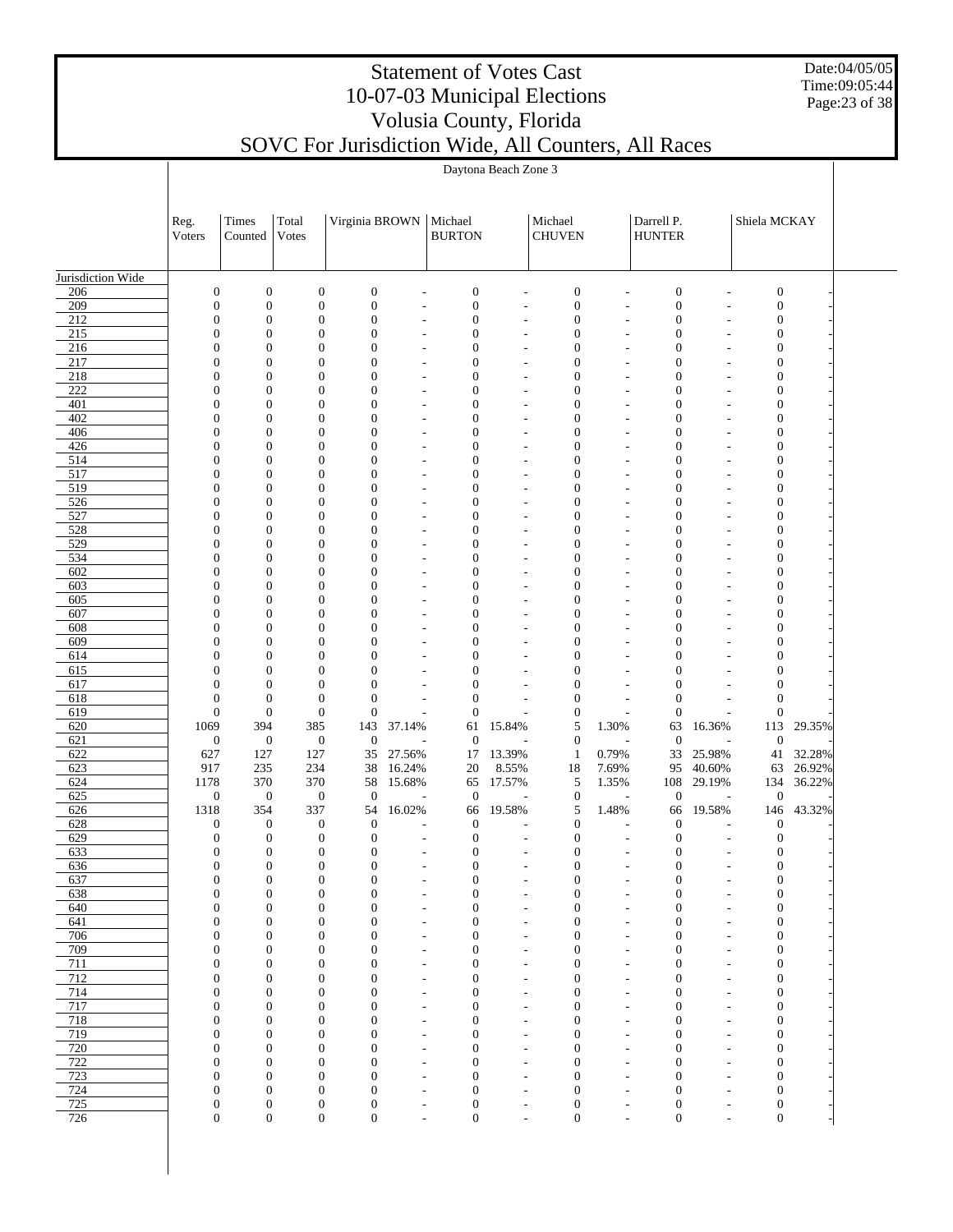Date:04/05/05 Time:09:05:45 Page:24 of 38

|             | Daytona Beach Zone 3   |                  |                |                          |            |               |        |                          |       |                             |        |                  |          |  |
|-------------|------------------------|------------------|----------------|--------------------------|------------|---------------|--------|--------------------------|-------|-----------------------------|--------|------------------|----------|--|
|             | Reg.<br><b>V</b> oters | Times<br>Counted | Total<br>Votes | Virginia BROWN   Michael |            | <b>BURTON</b> |        | Michael<br><b>CHUVEN</b> |       | Darrell P.<br><b>HUNTER</b> |        | Shiela MCKAY     |          |  |
| 727         |                        | $\Omega$         | $\Omega$       | $\Omega$                 |            | $\Omega$      |        | $\Omega$                 |       | 0                           |        | $\Omega$         |          |  |
| 728         |                        | 0                |                |                          | ۰          |               | ٠      | 0                        |       |                             |        |                  |          |  |
| 729         |                        | 0                |                |                          | ۰          |               | ٠      |                          |       |                             | ۰      |                  |          |  |
| 730         |                        | 0                |                |                          | ٠          |               | ٠      |                          | ۰     |                             | ۰      |                  |          |  |
| 731         |                        | 0                |                |                          | ٠          |               | ٠      | $\Omega$                 | ۰     |                             | ۰      |                  |          |  |
| 732         |                        | 0                |                |                          | ٠          |               | ٠      |                          |       |                             | ۰      |                  |          |  |
| 733         |                        | $\Omega$         |                |                          | ۰          |               | ۰      |                          |       |                             | ۰      |                  |          |  |
| 909         |                        | $\Omega$         | $\Omega$       |                          |            | $\Omega$      |        | $\Omega$                 |       |                             |        |                  |          |  |
| Absentee    | 5109                   | 93               | 88             | 27                       | 30.68%     | 8             | 9.09%  |                          | 5.68% | 30                          | 34.09% | 18               | 20.45%   |  |
| Un-Scanned  | 5109                   | $\Omega$         | $\Omega$       |                          |            | $\Omega$      |        | 0                        |       | $\theta$                    |        | 0                |          |  |
| Provisional | 5109                   | ◠                |                |                          | 2 100.00%  | $\mathbf{0}$  | 0.00%  | $\theta$                 | 0.00% | $\mathbf{0}$                | 0.00%  | $\boldsymbol{0}$ | $0.00\%$ |  |
| Total       | 5109                   | 1575             | 1543           |                          | 357 23.14% | 237           | 15.36% | 39                       | 2.53% | 395                         | 25.60% | 515              | 33.38%   |  |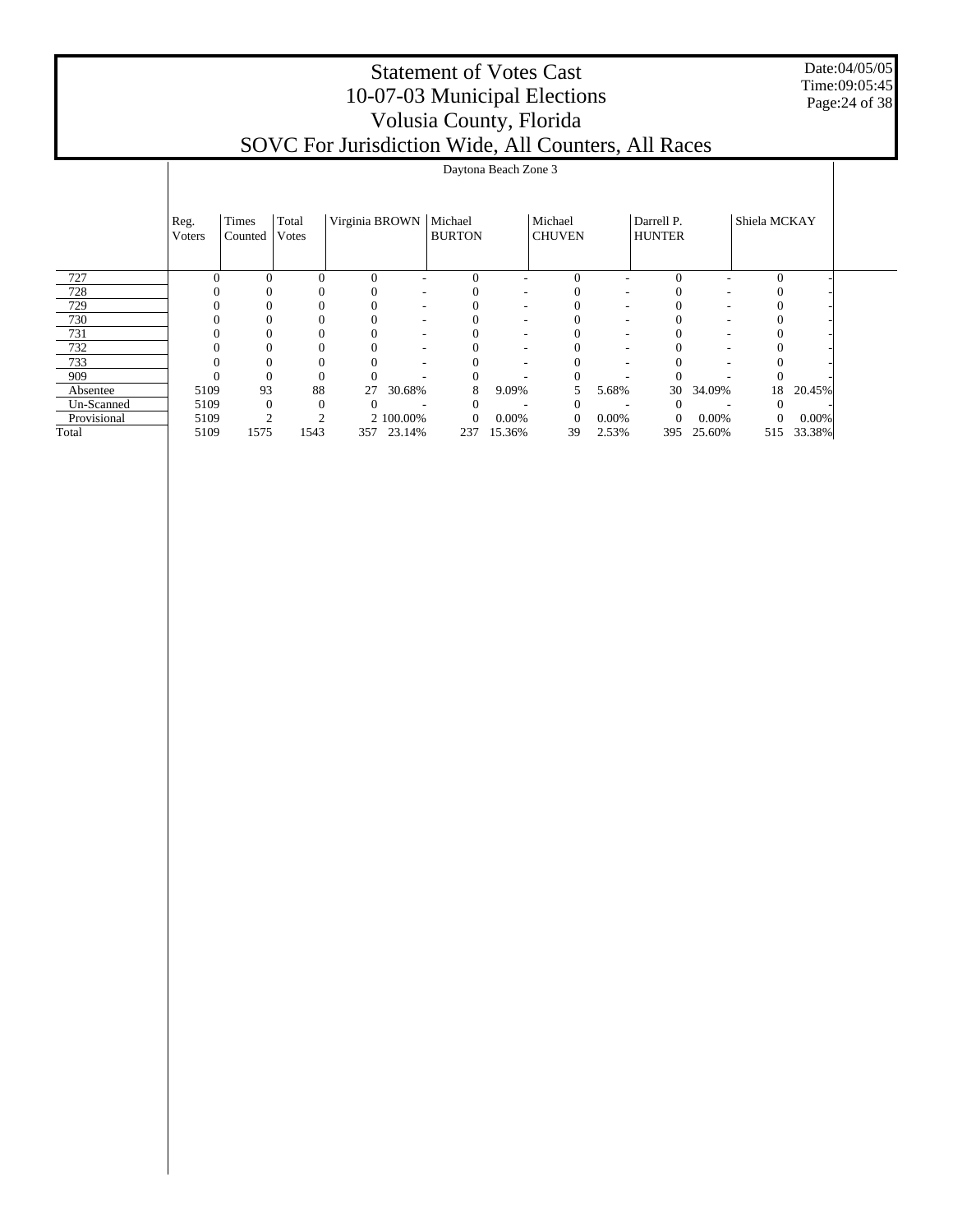Date:04/05/05 Time:09:05:45 Page:25 of 38

|                         |                                      | Daytona Beach Zone 5                 |                                      |                                      |                                                      |                                      |                                                      |                                      |        |  |
|-------------------------|--------------------------------------|--------------------------------------|--------------------------------------|--------------------------------------|------------------------------------------------------|--------------------------------------|------------------------------------------------------|--------------------------------------|--------|--|
|                         |                                      |                                      |                                      |                                      |                                                      |                                      |                                                      |                                      |        |  |
|                         |                                      |                                      |                                      |                                      |                                                      |                                      |                                                      |                                      |        |  |
|                         | Reg.<br>Voters                       | Times<br>Counted                     | Total<br>Votes                       | Glenn G.<br><b>BARNES</b>            |                                                      | Steven MILLER                        |                                                      | Dwayne L.<br><b>TAYLOR</b>           |        |  |
|                         |                                      |                                      |                                      |                                      |                                                      |                                      |                                                      |                                      |        |  |
|                         |                                      |                                      |                                      |                                      |                                                      |                                      |                                                      |                                      |        |  |
| Jurisdiction Wide       |                                      |                                      |                                      |                                      |                                                      |                                      |                                                      |                                      |        |  |
| 206<br>209              | $\boldsymbol{0}$<br>$\boldsymbol{0}$ | $\boldsymbol{0}$<br>$\boldsymbol{0}$ | $\boldsymbol{0}$<br>$\boldsymbol{0}$ | $\boldsymbol{0}$<br>$\boldsymbol{0}$ | $\overline{\phantom{a}}$<br>$\overline{\phantom{a}}$ | $\boldsymbol{0}$<br>$\boldsymbol{0}$ | $\overline{a}$<br>$\overline{\phantom{a}}$           | $\boldsymbol{0}$<br>$\boldsymbol{0}$ |        |  |
| $\overline{212}$        | $\boldsymbol{0}$                     | $\boldsymbol{0}$                     | $\boldsymbol{0}$                     | $\boldsymbol{0}$                     | $\overline{\phantom{a}}$                             | $\boldsymbol{0}$                     | $\overline{\phantom{a}}$                             | $\boldsymbol{0}$                     |        |  |
| 215                     | $\boldsymbol{0}$                     | $\boldsymbol{0}$                     | $\boldsymbol{0}$                     | $\boldsymbol{0}$                     | $\overline{\phantom{a}}$                             | $\boldsymbol{0}$                     | $\overline{\phantom{a}}$                             | $\boldsymbol{0}$                     |        |  |
| 216                     | $\boldsymbol{0}$                     | $\boldsymbol{0}$                     | $\boldsymbol{0}$                     | $\boldsymbol{0}$                     | $\overline{\phantom{a}}$                             | $\boldsymbol{0}$                     | ÷,                                                   | $\boldsymbol{0}$                     |        |  |
| 217                     | $\boldsymbol{0}$                     | $\boldsymbol{0}$                     | $\boldsymbol{0}$                     | $\boldsymbol{0}$                     | $\overline{\phantom{a}}$                             | $\boldsymbol{0}$                     | $\overline{\phantom{a}}$                             | $\boldsymbol{0}$                     |        |  |
| 218<br>$\overline{222}$ | $\boldsymbol{0}$<br>$\boldsymbol{0}$ | $\boldsymbol{0}$<br>$\boldsymbol{0}$ | $\boldsymbol{0}$<br>$\boldsymbol{0}$ | $\boldsymbol{0}$<br>$\boldsymbol{0}$ | $\overline{\phantom{a}}$<br>$\overline{\phantom{a}}$ | $\boldsymbol{0}$<br>$\boldsymbol{0}$ | $\overline{a}$<br>$\overline{\phantom{a}}$           | $\boldsymbol{0}$<br>$\boldsymbol{0}$ |        |  |
| 401                     | $\boldsymbol{0}$                     | $\boldsymbol{0}$                     | $\boldsymbol{0}$                     | $\boldsymbol{0}$                     | $\overline{\phantom{a}}$                             | $\boldsymbol{0}$                     | $\overline{a}$                                       | $\boldsymbol{0}$                     |        |  |
| 402                     | $\boldsymbol{0}$                     | $\boldsymbol{0}$                     | $\boldsymbol{0}$                     | $\boldsymbol{0}$                     | $\overline{\phantom{a}}$                             | $\boldsymbol{0}$                     | $\overline{\phantom{a}}$                             | $\boldsymbol{0}$                     |        |  |
| 406                     | $\boldsymbol{0}$                     | $\boldsymbol{0}$                     | $\boldsymbol{0}$                     | $\boldsymbol{0}$                     | $\overline{\phantom{a}}$                             | $\boldsymbol{0}$                     | ÷,                                                   | $\boldsymbol{0}$                     |        |  |
| 426<br>514              | $\boldsymbol{0}$<br>$\boldsymbol{0}$ | $\boldsymbol{0}$<br>$\boldsymbol{0}$ | $\boldsymbol{0}$<br>$\boldsymbol{0}$ | $\boldsymbol{0}$<br>$\boldsymbol{0}$ | $\overline{\phantom{a}}$<br>$\overline{\phantom{a}}$ | $\boldsymbol{0}$<br>$\boldsymbol{0}$ | $\overline{\phantom{a}}$<br>÷,                       | $\boldsymbol{0}$<br>$\boldsymbol{0}$ |        |  |
| 517                     | $\boldsymbol{0}$                     | $\boldsymbol{0}$                     | $\boldsymbol{0}$                     | $\boldsymbol{0}$                     | $\overline{\phantom{a}}$                             | $\boldsymbol{0}$                     | $\overline{\phantom{a}}$                             | $\boldsymbol{0}$                     |        |  |
| 519                     | $\boldsymbol{0}$                     | $\boldsymbol{0}$                     | $\boldsymbol{0}$                     | $\boldsymbol{0}$                     | $\overline{\phantom{a}}$                             | $\boldsymbol{0}$                     | ÷,                                                   | $\boldsymbol{0}$                     |        |  |
| 526                     | $\boldsymbol{0}$                     | $\boldsymbol{0}$                     | $\boldsymbol{0}$                     | $\boldsymbol{0}$                     | $\overline{\phantom{a}}$                             | $\boldsymbol{0}$                     | $\overline{\phantom{a}}$                             | $\boldsymbol{0}$                     |        |  |
| 527                     | $\boldsymbol{0}$                     | $\boldsymbol{0}$                     | $\boldsymbol{0}$                     | $\boldsymbol{0}$                     | $\overline{\phantom{a}}$                             | $\boldsymbol{0}$                     | $\overline{a}$                                       | $\boldsymbol{0}$                     |        |  |
| 528<br>529              | $\boldsymbol{0}$<br>$\boldsymbol{0}$ | $\mathbf{0}$<br>$\boldsymbol{0}$     | $\boldsymbol{0}$<br>$\boldsymbol{0}$ | $\boldsymbol{0}$<br>$\boldsymbol{0}$ | $\overline{\phantom{a}}$<br>$\overline{\phantom{a}}$ | $\boldsymbol{0}$<br>$\boldsymbol{0}$ | $\overline{\phantom{a}}$<br>$\overline{a}$           | $\boldsymbol{0}$<br>$\boldsymbol{0}$ |        |  |
| 534                     | $\boldsymbol{0}$                     | $\boldsymbol{0}$                     | $\boldsymbol{0}$                     | $\boldsymbol{0}$                     | $\overline{\phantom{a}}$                             | $\boldsymbol{0}$                     | $\overline{\phantom{a}}$                             | $\boldsymbol{0}$                     |        |  |
| 602                     | $\boldsymbol{0}$                     | $\boldsymbol{0}$                     | $\boldsymbol{0}$                     | $\boldsymbol{0}$                     | L,                                                   | $\boldsymbol{0}$                     | L.                                                   | $\boldsymbol{0}$                     |        |  |
| 603                     | 1435                                 | 326                                  | 322                                  | 95                                   | 29.50%                                               | 114                                  | 35.40%                                               | 113                                  | 35.09% |  |
| 605                     | 963                                  | 272                                  | 271                                  | 83                                   | 30.63%                                               | 82                                   | 30.26%                                               | 106                                  | 39.11% |  |
| 607<br>608              | $\boldsymbol{0}$<br>$\boldsymbol{0}$ | $\boldsymbol{0}$<br>$\mathbf{0}$     | $\boldsymbol{0}$<br>$\mathbf{0}$     | $\boldsymbol{0}$<br>$\boldsymbol{0}$ | $\overline{\phantom{a}}$<br>$\overline{\phantom{a}}$ | $\boldsymbol{0}$<br>$\boldsymbol{0}$ | $\overline{\phantom{a}}$<br>$\overline{\phantom{a}}$ | $\boldsymbol{0}$<br>$\mathbf{0}$     |        |  |
| 609                     | $\boldsymbol{0}$                     | $\mathbf{0}$                         | $\boldsymbol{0}$                     | $\boldsymbol{0}$                     | $\overline{\phantom{a}}$                             | $\boldsymbol{0}$                     | ÷,                                                   | $\boldsymbol{0}$                     |        |  |
| 614                     | 1905                                 | 487                                  | 481                                  | 167                                  | 34.72%                                               | 150                                  | 31.19%                                               | 164                                  | 34.10% |  |
| 615                     | $\boldsymbol{0}$                     | $\boldsymbol{0}$                     | $\mathbf{0}$                         | $\mathbf{0}$                         |                                                      | $\boldsymbol{0}$                     |                                                      | $\boldsymbol{0}$                     |        |  |
| 617<br>618              | 473                                  | 96<br>$\boldsymbol{0}$               | 95<br>$\mathbf{0}$                   | 26                                   | 27.37%                                               | $32\,$                               | 33.68%                                               | 37                                   | 38.95% |  |
| 619                     | $\boldsymbol{0}$<br>$\boldsymbol{0}$ | $\boldsymbol{0}$                     | $\boldsymbol{0}$                     | $\boldsymbol{0}$<br>$\boldsymbol{0}$ | $\overline{a}$<br>$\overline{\phantom{a}}$           | $\boldsymbol{0}$<br>$\boldsymbol{0}$ | $\overline{a}$<br>÷,                                 | $\boldsymbol{0}$<br>$\boldsymbol{0}$ |        |  |
| 620                     | $\boldsymbol{0}$                     | $\boldsymbol{0}$                     | $\boldsymbol{0}$                     | $\mathbf{0}$                         | $\overline{\phantom{a}}$                             | $\boldsymbol{0}$                     | $\overline{\phantom{a}}$                             | $\boldsymbol{0}$                     |        |  |
| 621                     | $\boldsymbol{0}$                     | $\boldsymbol{0}$                     | $\boldsymbol{0}$                     | $\boldsymbol{0}$                     | $\overline{\phantom{a}}$                             | $\boldsymbol{0}$                     | $\overline{\phantom{a}}$                             | $\boldsymbol{0}$                     |        |  |
| 622                     | $\boldsymbol{0}$                     | $\boldsymbol{0}$                     | $\boldsymbol{0}$                     | $\boldsymbol{0}$                     | $\overline{\phantom{a}}$                             | $\boldsymbol{0}$                     | $\overline{\phantom{a}}$                             | $\boldsymbol{0}$                     |        |  |
| 623<br>624              | $\boldsymbol{0}$<br>$\boldsymbol{0}$ | $\boldsymbol{0}$<br>$\boldsymbol{0}$ | $\boldsymbol{0}$<br>$\boldsymbol{0}$ | $\boldsymbol{0}$<br>$\boldsymbol{0}$ | $\overline{\phantom{a}}$<br>$\overline{\phantom{a}}$ | $\boldsymbol{0}$<br>$\boldsymbol{0}$ | ÷,<br>$\overline{\phantom{a}}$                       | $\boldsymbol{0}$<br>$\boldsymbol{0}$ |        |  |
| 625                     | $\boldsymbol{0}$                     | $\boldsymbol{0}$                     | $\boldsymbol{0}$                     | $\boldsymbol{0}$                     | $\overline{\phantom{a}}$                             | $\boldsymbol{0}$                     | $\overline{a}$                                       | $\boldsymbol{0}$                     |        |  |
| 626                     | $\boldsymbol{0}$                     | $\boldsymbol{0}$                     | $\boldsymbol{0}$                     | $\boldsymbol{0}$                     | $\overline{\phantom{a}}$                             | $\boldsymbol{0}$                     | $\overline{\phantom{a}}$                             | $\boldsymbol{0}$                     |        |  |
| 628                     | $\boldsymbol{0}$                     | $\boldsymbol{0}$                     | $\boldsymbol{0}$                     | $\boldsymbol{0}$                     | $\overline{\phantom{a}}$                             | $\boldsymbol{0}$                     | $\overline{a}$                                       | $\boldsymbol{0}$                     |        |  |
| 629                     | $\boldsymbol{0}$                     | $\boldsymbol{0}$                     | $\boldsymbol{0}$                     | $\boldsymbol{0}$                     | $\overline{\phantom{a}}$                             | $\boldsymbol{0}$                     | $\overline{\phantom{a}}$                             | $\boldsymbol{0}$                     |        |  |
| 633<br>636              | $\boldsymbol{0}$<br>$\boldsymbol{0}$ | $\overline{0}$<br>$\boldsymbol{0}$   | $\boldsymbol{0}$<br>$\boldsymbol{0}$ | $\boldsymbol{0}$<br>$\mathbf{0}$     | $\overline{\phantom{a}}$<br>$\overline{a}$           | $\boldsymbol{0}$<br>$\boldsymbol{0}$ | ÷,<br>$\overline{a}$                                 | $\boldsymbol{0}$<br>$\mathbf{0}$     |        |  |
| 637                     | $\boldsymbol{0}$                     | $\boldsymbol{0}$                     | $\boldsymbol{0}$                     | $\boldsymbol{0}$                     | $\overline{\phantom{a}}$                             | $\boldsymbol{0}$                     | ÷,                                                   | $\boldsymbol{0}$                     |        |  |
| 638                     | $\boldsymbol{0}$                     | $\boldsymbol{0}$                     | $\mathbf{0}$                         | $\mathbf{0}$                         | $\overline{\phantom{a}}$                             | $\boldsymbol{0}$                     | $\overline{\phantom{a}}$                             | $\mathbf{0}$                         |        |  |
| 640                     | $\boldsymbol{0}$                     | $\boldsymbol{0}$                     | $\mathbf{0}$                         | $\boldsymbol{0}$                     | $\overline{\phantom{a}}$                             | $\boldsymbol{0}$                     | $\overline{a}$                                       | $\mathbf{0}$                         |        |  |
| 641<br>706              | $\boldsymbol{0}$                     | $\mathbf{0}$<br>$\mathbf{0}$         | $\mathbf{0}$<br>$\mathbf{0}$         | $\boldsymbol{0}$                     | $\overline{\phantom{a}}$                             | $\boldsymbol{0}$                     | $\overline{\phantom{a}}$                             | $\mathbf{0}$                         |        |  |
| 709                     | $\boldsymbol{0}$<br>$\boldsymbol{0}$ | $\mathbf{0}$                         | $\mathbf{0}$                         | $\boldsymbol{0}$<br>$\boldsymbol{0}$ | $\overline{\phantom{a}}$<br>$\overline{\phantom{a}}$ | $\boldsymbol{0}$<br>$\boldsymbol{0}$ | $\overline{\phantom{a}}$<br>$\overline{\phantom{a}}$ | $\boldsymbol{0}$<br>$\mathbf{0}$     |        |  |
| 711                     | $\boldsymbol{0}$                     | $\boldsymbol{0}$                     | $\mathbf{0}$                         | $\boldsymbol{0}$                     | $\overline{\phantom{a}}$                             | $\boldsymbol{0}$                     | $\overline{\phantom{a}}$                             | $\boldsymbol{0}$                     |        |  |
| 712                     | $\boldsymbol{0}$                     | $\mathbf{0}$                         | $\mathbf{0}$                         | $\boldsymbol{0}$                     | $\overline{\phantom{a}}$                             | $\boldsymbol{0}$                     | $\overline{\phantom{a}}$                             | $\boldsymbol{0}$                     |        |  |
| 714                     | $\boldsymbol{0}$                     | $\mathbf{0}$                         | $\mathbf{0}$                         | $\boldsymbol{0}$                     | $\overline{\phantom{a}}$                             | $\boldsymbol{0}$                     | $\overline{a}$                                       | $\boldsymbol{0}$                     |        |  |
| 717<br>718              | $\boldsymbol{0}$<br>$\boldsymbol{0}$ | $\mathbf{0}$<br>$\boldsymbol{0}$     | $\mathbf{0}$<br>$\mathbf{0}$         | $\mathbf{0}$<br>$\boldsymbol{0}$     | $\overline{\phantom{a}}$<br>$\overline{\phantom{a}}$ | $\boldsymbol{0}$<br>$\boldsymbol{0}$ | $\overline{\phantom{a}}$<br>$\overline{a}$           | $\mathbf{0}$<br>$\boldsymbol{0}$     |        |  |
| 719                     | $\boldsymbol{0}$                     | $\mathbf{0}$                         | $\mathbf{0}$                         | $\boldsymbol{0}$                     | $\overline{\phantom{a}}$                             | $\boldsymbol{0}$                     | $\overline{\phantom{a}}$                             | $\boldsymbol{0}$                     |        |  |
| 720                     | $\boldsymbol{0}$                     | $\boldsymbol{0}$                     | $\mathbf{0}$                         | $\boldsymbol{0}$                     | $\overline{\phantom{a}}$                             | $\boldsymbol{0}$                     | $\overline{a}$                                       | $\boldsymbol{0}$                     |        |  |
| 722                     | $\boldsymbol{0}$                     | $\mathbf{0}$                         | $\mathbf{0}$                         | $\boldsymbol{0}$                     | $\overline{\phantom{a}}$                             | $\boldsymbol{0}$                     | $\overline{\phantom{a}}$                             | $\mathbf{0}$                         |        |  |
| 723                     | $\boldsymbol{0}$                     | $\mathbf{0}$                         | $\mathbf{0}$                         | $\boldsymbol{0}$                     | $\overline{\phantom{a}}$                             | $\boldsymbol{0}$                     | $\overline{\phantom{a}}$                             | $\boldsymbol{0}$                     |        |  |
| 724<br>725              | $\boldsymbol{0}$<br>$\boldsymbol{0}$ | $\mathbf{0}$<br>$\boldsymbol{0}$     | $\mathbf{0}$<br>$\boldsymbol{0}$     | $\boldsymbol{0}$<br>$\boldsymbol{0}$ | $\overline{\phantom{a}}$<br>$\overline{\phantom{a}}$ | $\boldsymbol{0}$<br>$\boldsymbol{0}$ | $\overline{\phantom{a}}$<br>$\overline{a}$           | $\boldsymbol{0}$<br>$\boldsymbol{0}$ |        |  |
| 726                     | $\boldsymbol{0}$                     | $\boldsymbol{0}$                     | $\overline{0}$                       | $\mathbf{0}$                         | $\overline{\phantom{a}}$                             | $\boldsymbol{0}$                     | $\overline{\phantom{a}}$                             | $\boldsymbol{0}$                     |        |  |
|                         |                                      |                                      |                                      |                                      |                                                      |                                      |                                                      |                                      |        |  |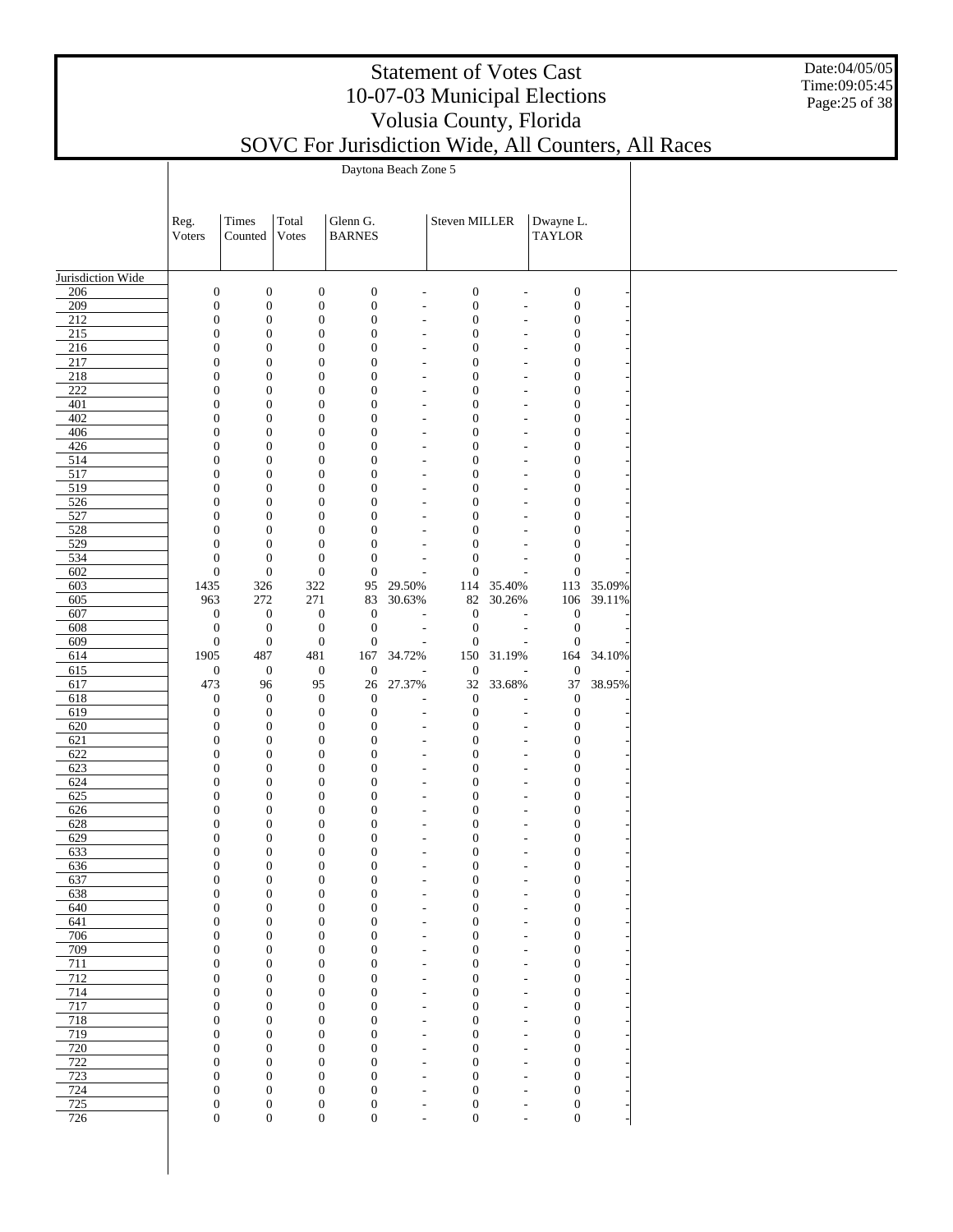Date:04/05/05 Time:09:05:45 Page:26 of 38

|             |                        |                  |                |                           |        |                      |          |                            |        | SOVC For Jurisdiction Wide, All Counters, All Races |
|-------------|------------------------|------------------|----------------|---------------------------|--------|----------------------|----------|----------------------------|--------|-----------------------------------------------------|
|             |                        |                  |                | Daytona Beach Zone 5      |        |                      |          |                            |        |                                                     |
|             | Reg.<br><b>V</b> oters | Times<br>Counted | Total<br>Votes | Glenn G.<br><b>BARNES</b> |        | <b>Steven MILLER</b> |          | Dwayne L.<br><b>TAYLOR</b> |        |                                                     |
| 727         | $\Omega$               | $\Omega$         | 0              | $\Omega$                  |        | 0                    | ۰        | $\Omega$                   |        |                                                     |
| 728         |                        | $\theta$         |                | 0                         |        | 0                    | ۰        |                            |        |                                                     |
| 729         |                        | $\Omega$         |                | $\mathbf{0}$              | ۰      |                      | ۰        |                            |        |                                                     |
| 730         |                        | $\Omega$         |                | $\Omega$                  | ۰      |                      | ۰        |                            |        |                                                     |
| 731         |                        | 0                |                | $\mathbf{0}$              | ۰      |                      | ۰        |                            |        |                                                     |
| 732         |                        |                  |                | $\Omega$                  | ٠      |                      |          |                            |        |                                                     |
| 733         |                        | 0                |                | $\Omega$                  | ۰      |                      | ۰        |                            |        |                                                     |
| 909         | $\overline{0}$         | $\theta$         |                | $\Omega$                  |        |                      |          |                            |        |                                                     |
| Absentee    | 4776                   | 154              | 154            | 35                        | 22.73% | 71                   | 46.10%   | 48                         | 31.17% |                                                     |
| Un-Scanned  | 4776                   | $\Omega$         |                | $\left($                  |        |                      |          | $\theta$                   |        |                                                     |
| Provisional | 4776                   | 5                |                |                           | 25.00% |                      | 3 75.00% | $\mathbf{0}$               | 0.00%  |                                                     |
| Total       | 4776                   | 1340             | 1327           | 407                       | 30.67% | 452                  | 34.06%   | 468                        | 35.27% |                                                     |
|             |                        |                  |                |                           |        |                      |          |                            |        |                                                     |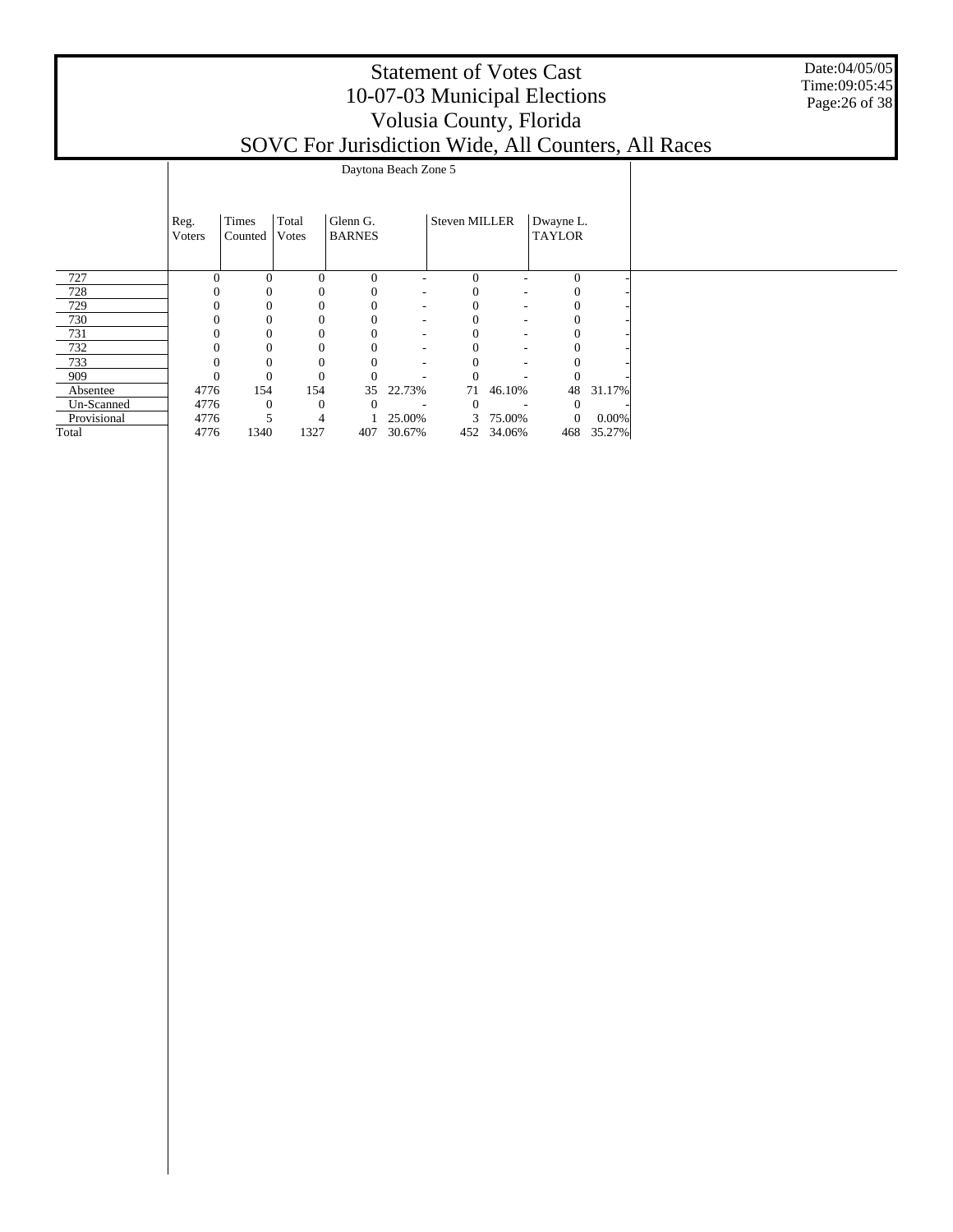| <b>Statement of Votes Cast</b>                                                                                                                                           |  |
|--------------------------------------------------------------------------------------------------------------------------------------------------------------------------|--|
| 10-07-03 Municipal Elections                                                                                                                                             |  |
| Volusia County, Florida                                                                                                                                                  |  |
| $\Gamma_{2}$ $\sim$ $\Gamma_{2}$ $\sim$ $\Lambda$ $\Gamma_{2}$ $\sim$ $\sim$ $\Lambda$ $\Gamma$ $\Gamma_{3}$ $\sim$ $\sim$ $\Lambda$ $\Gamma$ $\Gamma_{3}$ $\sim$ $\sim$ |  |

Date:04/05/05 Time:09:05:45 Page:27 of 38

| SOVC For Jurisdiction Wide, All Counters, All Races |  |
|-----------------------------------------------------|--|

|                                      |                                      |                                      |       |                                      |                                      | Daytona Beach Shores Seat 4                |                                      |                                            |                                      |        |
|--------------------------------------|--------------------------------------|--------------------------------------|-------|--------------------------------------|--------------------------------------|--------------------------------------------|--------------------------------------|--------------------------------------------|--------------------------------------|--------|
|                                      |                                      |                                      |       |                                      |                                      |                                            |                                      |                                            |                                      |        |
|                                      |                                      | Times                                | Total |                                      | Ron BROWN                            |                                            | Joanne JEROME                        |                                            | Hank SMITH                           |        |
|                                      | Reg.<br>Voters                       | $\operatorname{Counted}$             | Votes |                                      |                                      |                                            |                                      |                                            |                                      |        |
|                                      |                                      |                                      |       |                                      |                                      |                                            |                                      |                                            |                                      |        |
| Jurisdiction Wide                    |                                      |                                      |       |                                      |                                      |                                            |                                      |                                            |                                      |        |
| 206                                  | $\boldsymbol{0}$                     | $\boldsymbol{0}$                     |       | $\boldsymbol{0}$                     | $\boldsymbol{0}$                     | $\overline{a}$                             | $\boldsymbol{0}$                     | $\overline{a}$                             | $\boldsymbol{0}$                     |        |
| 209                                  | $\boldsymbol{0}$                     | $\boldsymbol{0}$                     |       | $\boldsymbol{0}$                     | $\boldsymbol{0}$                     | ÷,                                         | $\boldsymbol{0}$                     | $\overline{a}$                             | $\boldsymbol{0}$                     |        |
| $\overline{212}$                     | $\boldsymbol{0}$                     | $\boldsymbol{0}$                     |       | $\boldsymbol{0}$                     | $\boldsymbol{0}$                     | $\overline{a}$                             | $\boldsymbol{0}$                     | $\overline{a}$                             | $\boldsymbol{0}$                     |        |
| $\overline{215}$<br>$\overline{216}$ | $\boldsymbol{0}$<br>$\boldsymbol{0}$ | $\boldsymbol{0}$<br>$\boldsymbol{0}$ |       | $\boldsymbol{0}$<br>$\boldsymbol{0}$ | $\boldsymbol{0}$<br>$\boldsymbol{0}$ | $\overline{a}$<br>$\overline{a}$           | $\boldsymbol{0}$<br>$\boldsymbol{0}$ | $\overline{a}$<br>÷,                       | $\boldsymbol{0}$<br>$\boldsymbol{0}$ |        |
| $\overline{217}$                     | $\boldsymbol{0}$                     | $\boldsymbol{0}$                     |       | $\boldsymbol{0}$                     | $\boldsymbol{0}$                     | $\overline{\phantom{a}}$                   | $\boldsymbol{0}$                     | ÷,                                         | $\boldsymbol{0}$                     |        |
| $\overline{218}$                     | $\boldsymbol{0}$                     | $\boldsymbol{0}$                     |       | $\boldsymbol{0}$                     | $\boldsymbol{0}$                     | L,                                         | $\boldsymbol{0}$                     | ÷,                                         | $\boldsymbol{0}$                     |        |
| $\overline{222}$                     | $\boldsymbol{0}$                     | $\boldsymbol{0}$                     |       | $\boldsymbol{0}$                     | $\boldsymbol{0}$                     | $\overline{\phantom{a}}$                   | $\boldsymbol{0}$                     | $\overline{a}$                             | $\boldsymbol{0}$                     |        |
| 401<br>402                           | $\boldsymbol{0}$<br>$\boldsymbol{0}$ | $\boldsymbol{0}$<br>$\boldsymbol{0}$ |       | $\boldsymbol{0}$<br>$\boldsymbol{0}$ | $\boldsymbol{0}$<br>$\boldsymbol{0}$ | $\overline{a}$<br>$\overline{a}$           | $\boldsymbol{0}$<br>$\boldsymbol{0}$ | $\overline{a}$<br>$\overline{a}$           | $\boldsymbol{0}$<br>$\boldsymbol{0}$ |        |
| 406                                  | $\boldsymbol{0}$                     | $\boldsymbol{0}$                     |       | $\boldsymbol{0}$                     | $\boldsymbol{0}$                     | $\overline{a}$                             | $\boldsymbol{0}$                     | $\overline{a}$                             | $\boldsymbol{0}$                     |        |
| 426                                  | $\boldsymbol{0}$                     | $\boldsymbol{0}$                     |       | $\boldsymbol{0}$                     | $\boldsymbol{0}$                     | $\overline{a}$                             | $\boldsymbol{0}$                     | $\overline{a}$                             | $\boldsymbol{0}$                     |        |
| 514                                  | $\boldsymbol{0}$                     | $\boldsymbol{0}$                     |       | $\boldsymbol{0}$                     | $\boldsymbol{0}$                     | $\overline{a}$                             | $\boldsymbol{0}$                     | ÷,                                         | $\boldsymbol{0}$                     |        |
| 517                                  | $\boldsymbol{0}$                     | $\boldsymbol{0}$                     |       | $\boldsymbol{0}$                     | $\boldsymbol{0}$                     | $\overline{\phantom{a}}$                   | $\boldsymbol{0}$                     | ÷,                                         | $\boldsymbol{0}$                     |        |
| 519<br>526                           | $\boldsymbol{0}$<br>$\boldsymbol{0}$ | $\boldsymbol{0}$<br>$\boldsymbol{0}$ |       | $\boldsymbol{0}$<br>$\boldsymbol{0}$ | $\boldsymbol{0}$<br>$\boldsymbol{0}$ | L,<br>$\overline{\phantom{a}}$             | $\boldsymbol{0}$<br>$\boldsymbol{0}$ | ÷,<br>÷,                                   | $\boldsymbol{0}$<br>$\boldsymbol{0}$ |        |
| 527                                  | $\boldsymbol{0}$                     | $\boldsymbol{0}$                     |       | $\boldsymbol{0}$                     | $\boldsymbol{0}$                     | $\overline{a}$                             | $\boldsymbol{0}$                     | ÷,                                         | $\boldsymbol{0}$                     |        |
| 528                                  | $\boldsymbol{0}$                     | $\boldsymbol{0}$                     |       | $\boldsymbol{0}$                     | $\boldsymbol{0}$                     | $\overline{a}$                             | $\boldsymbol{0}$                     | $\overline{a}$                             | $\boldsymbol{0}$                     |        |
| 529                                  | $\boldsymbol{0}$                     | $\boldsymbol{0}$                     |       | $\boldsymbol{0}$                     | $\boldsymbol{0}$                     | $\overline{a}$                             | $\boldsymbol{0}$                     | $\overline{a}$                             | $\boldsymbol{0}$                     |        |
| 534<br>602                           | $\boldsymbol{0}$<br>$\boldsymbol{0}$ | $\boldsymbol{0}$<br>$\boldsymbol{0}$ |       | $\boldsymbol{0}$<br>$\boldsymbol{0}$ | $\boldsymbol{0}$<br>$\boldsymbol{0}$ | $\overline{a}$<br>$\overline{a}$           | $\boldsymbol{0}$<br>$\boldsymbol{0}$ | $\overline{a}$<br>$\overline{a}$           | $\boldsymbol{0}$<br>$\boldsymbol{0}$ |        |
| 603                                  | $\boldsymbol{0}$                     | $\boldsymbol{0}$                     |       | $\boldsymbol{0}$                     | $\boldsymbol{0}$                     | $\overline{\phantom{a}}$                   | $\boldsymbol{0}$                     | ÷,                                         | $\boldsymbol{0}$                     |        |
| 605                                  | $\boldsymbol{0}$                     | $\boldsymbol{0}$                     |       | $\boldsymbol{0}$                     | $\boldsymbol{0}$                     | L,                                         | $\boldsymbol{0}$                     | ÷,                                         | $\boldsymbol{0}$                     |        |
| 607                                  | $\boldsymbol{0}$                     | $\boldsymbol{0}$                     |       | $\boldsymbol{0}$                     | $\boldsymbol{0}$                     | $\overline{\phantom{a}}$                   | $\boldsymbol{0}$                     | ÷,                                         | $\boldsymbol{0}$                     |        |
| 608                                  | $\boldsymbol{0}$                     | $\boldsymbol{0}$                     |       | $\boldsymbol{0}$                     | $\boldsymbol{0}$                     | $\overline{a}$                             | $\boldsymbol{0}$                     | ÷,                                         | $\boldsymbol{0}$                     |        |
| 609<br>614                           | $\boldsymbol{0}$<br>$\boldsymbol{0}$ | $\boldsymbol{0}$<br>$\boldsymbol{0}$ |       | $\boldsymbol{0}$<br>$\boldsymbol{0}$ | $\boldsymbol{0}$<br>$\boldsymbol{0}$ | $\overline{a}$<br>$\overline{a}$           | $\boldsymbol{0}$<br>$\boldsymbol{0}$ | $\overline{a}$<br>$\overline{a}$           | $\boldsymbol{0}$<br>$\boldsymbol{0}$ |        |
| 615                                  | $\boldsymbol{0}$                     | $\boldsymbol{0}$                     |       | $\boldsymbol{0}$                     | $\boldsymbol{0}$                     | $\overline{a}$                             | $\boldsymbol{0}$                     | $\overline{a}$                             | $\boldsymbol{0}$                     |        |
| 617                                  | $\boldsymbol{0}$                     | $\boldsymbol{0}$                     |       | $\boldsymbol{0}$                     | $\boldsymbol{0}$                     | $\overline{a}$                             | $\boldsymbol{0}$                     | $\overline{a}$                             | $\boldsymbol{0}$                     |        |
| 618                                  | $\boldsymbol{0}$                     | $\boldsymbol{0}$                     |       | $\boldsymbol{0}$                     | $\boldsymbol{0}$                     | $\overline{\phantom{a}}$                   | $\boldsymbol{0}$                     | $\overline{a}$                             | $\boldsymbol{0}$                     |        |
| 619<br>620                           | $\boldsymbol{0}$<br>$\boldsymbol{0}$ | $\boldsymbol{0}$<br>$\boldsymbol{0}$ |       | $\boldsymbol{0}$<br>$\boldsymbol{0}$ | $\boldsymbol{0}$<br>$\boldsymbol{0}$ | L,                                         | $\boldsymbol{0}$<br>$\boldsymbol{0}$ | ÷,<br>÷,                                   | $\boldsymbol{0}$<br>$\boldsymbol{0}$ |        |
| 621                                  | $\boldsymbol{0}$                     | $\boldsymbol{0}$                     |       | $\boldsymbol{0}$                     | $\boldsymbol{0}$                     | $\overline{\phantom{a}}$<br>L,             | $\boldsymbol{0}$                     | ÷,                                         | $\boldsymbol{0}$                     |        |
| 622                                  | $\boldsymbol{0}$                     | $\boldsymbol{0}$                     |       | $\boldsymbol{0}$                     | $\boldsymbol{0}$                     | $\overline{a}$                             | $\boldsymbol{0}$                     | $\overline{a}$                             | $\boldsymbol{0}$                     |        |
| 623                                  | $\boldsymbol{0}$                     | $\boldsymbol{0}$                     |       | $\boldsymbol{0}$                     | $\boldsymbol{0}$                     | $\overline{a}$                             | $\boldsymbol{0}$                     | $\overline{a}$                             | $\boldsymbol{0}$                     |        |
| 624                                  | $\boldsymbol{0}$                     | $\boldsymbol{0}$                     |       | $\boldsymbol{0}$                     | $\boldsymbol{0}$                     | $\overline{a}$                             | $\boldsymbol{0}$                     | $\overline{a}$                             | $\boldsymbol{0}$                     |        |
| 625<br>626                           | $\boldsymbol{0}$<br>$\boldsymbol{0}$ | $\boldsymbol{0}$<br>$\boldsymbol{0}$ |       | $\boldsymbol{0}$<br>$\boldsymbol{0}$ | $\boldsymbol{0}$<br>$\boldsymbol{0}$ | $\overline{a}$<br>$\overline{\phantom{a}}$ | $\boldsymbol{0}$<br>$\boldsymbol{0}$ | $\overline{a}$<br>$\overline{a}$           | $\boldsymbol{0}$<br>$\boldsymbol{0}$ |        |
| 628                                  | $\boldsymbol{0}$                     | $\boldsymbol{0}$                     |       | $\boldsymbol{0}$                     | $\boldsymbol{0}$                     | $\overline{a}$                             | $\boldsymbol{0}$                     | ÷,                                         | $\boldsymbol{0}$                     |        |
| 629                                  | $\boldsymbol{0}$                     | $\boldsymbol{0}$                     |       | $\boldsymbol{0}$                     | $\boldsymbol{0}$                     | $\overline{\phantom{a}}$                   | $\boldsymbol{0}$                     | $\overline{\phantom{a}}$                   | $\boldsymbol{0}$                     |        |
| 633                                  | $\boldsymbol{0}$                     | $\boldsymbol{0}$                     |       | $\boldsymbol{0}$                     | $\boldsymbol{0}$                     | ٠                                          | $\boldsymbol{0}$                     | ٠                                          | $\boldsymbol{0}$                     |        |
| 636                                  | 0<br>$\boldsymbol{0}$                | $\boldsymbol{0}$                     |       | 0<br>$\boldsymbol{0}$                | 0                                    |                                            | $\boldsymbol{0}$                     | L                                          | 0                                    |        |
| 637<br>638                           | $\boldsymbol{0}$                     | $\boldsymbol{0}$<br>$\boldsymbol{0}$ |       | $\boldsymbol{0}$                     | $\boldsymbol{0}$<br>$\boldsymbol{0}$ | ÷,<br>$\overline{a}$                       | $\boldsymbol{0}$<br>$\boldsymbol{0}$ | $\overline{a}$<br>$\overline{a}$           | $\boldsymbol{0}$<br>$\boldsymbol{0}$ |        |
| 640                                  | $\boldsymbol{0}$                     | $\boldsymbol{0}$                     |       | $\boldsymbol{0}$                     | $\boldsymbol{0}$                     | L                                          | $\boldsymbol{0}$                     | $\overline{a}$                             | $\boldsymbol{0}$                     |        |
| 641                                  | $\boldsymbol{0}$                     | $\mathbf{0}$                         |       | $\boldsymbol{0}$                     | $\boldsymbol{0}$                     | ÷,                                         | $\boldsymbol{0}$                     | $\overline{\phantom{a}}$                   | $\boldsymbol{0}$                     |        |
| 706                                  | 1463                                 | 279                                  | 279   |                                      | 138                                  | 49.46%                                     | 82                                   | 29.39%                                     | 59                                   | 21.15% |
| 709<br>711                           | $\boldsymbol{0}$<br>$\boldsymbol{0}$ | $\boldsymbol{0}$<br>$\boldsymbol{0}$ |       | $\mathbf{0}$<br>$\boldsymbol{0}$     | $\boldsymbol{0}$<br>$\boldsymbol{0}$ | ÷,                                         | $\boldsymbol{0}$<br>$\boldsymbol{0}$ | ÷<br>٠                                     | $\boldsymbol{0}$<br>$\boldsymbol{0}$ |        |
| 712                                  | $\boldsymbol{0}$                     | $\boldsymbol{0}$                     |       | $\boldsymbol{0}$                     | $\boldsymbol{0}$                     | $\overline{a}$                             | $\boldsymbol{0}$                     | $\overline{\phantom{a}}$                   | $\boldsymbol{0}$                     |        |
| 714                                  | $\boldsymbol{0}$                     | $\boldsymbol{0}$                     |       | $\boldsymbol{0}$                     | $\boldsymbol{0}$                     | $\overline{a}$                             | $\boldsymbol{0}$                     | $\overline{\phantom{a}}$                   | $\boldsymbol{0}$                     |        |
| 717                                  | $\boldsymbol{0}$                     | $\boldsymbol{0}$                     |       | $\boldsymbol{0}$                     | $\mathbf{0}$                         | $\overline{a}$                             | $\boldsymbol{0}$                     | $\overline{a}$                             | $\boldsymbol{0}$                     |        |
| 718<br>719                           | $\boldsymbol{0}$                     | $\boldsymbol{0}$<br>$\boldsymbol{0}$ |       | $\boldsymbol{0}$                     | $\boldsymbol{0}$<br>$\mathbf{0}$     | $\overline{a}$                             | $\boldsymbol{0}$                     | $\overline{a}$                             | $\boldsymbol{0}$                     |        |
| 720                                  | $\boldsymbol{0}$<br>$\boldsymbol{0}$ | $\boldsymbol{0}$                     |       | $\boldsymbol{0}$<br>$\boldsymbol{0}$ | $\boldsymbol{0}$                     | $\overline{a}$<br>÷,                       | $\boldsymbol{0}$<br>$\boldsymbol{0}$ | $\overline{a}$<br>÷,                       | $\boldsymbol{0}$<br>$\boldsymbol{0}$ |        |
| 722                                  | $\boldsymbol{0}$                     | $\boldsymbol{0}$                     |       | $\boldsymbol{0}$                     | $\boldsymbol{0}$                     | $\overline{\phantom{a}}$                   | $\boldsymbol{0}$                     | ٠                                          | $\boldsymbol{0}$                     |        |
| 723                                  | $\boldsymbol{0}$                     | $\boldsymbol{0}$                     |       | $\boldsymbol{0}$                     | $\boldsymbol{0}$                     | ٠                                          | $\boldsymbol{0}$                     | ٠                                          | $\boldsymbol{0}$                     |        |
| 724                                  | $\boldsymbol{0}$                     | $\boldsymbol{0}$                     |       | $\boldsymbol{0}$                     | $\mathbf{0}$                         | $\overline{\phantom{a}}$                   | $\boldsymbol{0}$                     | $\overline{\phantom{a}}$                   | $\boldsymbol{0}$                     |        |
| 725<br>726                           | $\boldsymbol{0}$<br>$\mathbf{0}$     | $\boldsymbol{0}$<br>$\boldsymbol{0}$ |       | $\boldsymbol{0}$<br>$\boldsymbol{0}$ | $\boldsymbol{0}$<br>$\boldsymbol{0}$ | ÷,<br>$\overline{a}$                       | $\boldsymbol{0}$<br>$\boldsymbol{0}$ | $\overline{a}$<br>$\overline{\phantom{0}}$ | $\boldsymbol{0}$<br>$\boldsymbol{0}$ |        |
|                                      |                                      |                                      |       |                                      |                                      |                                            |                                      |                                            |                                      |        |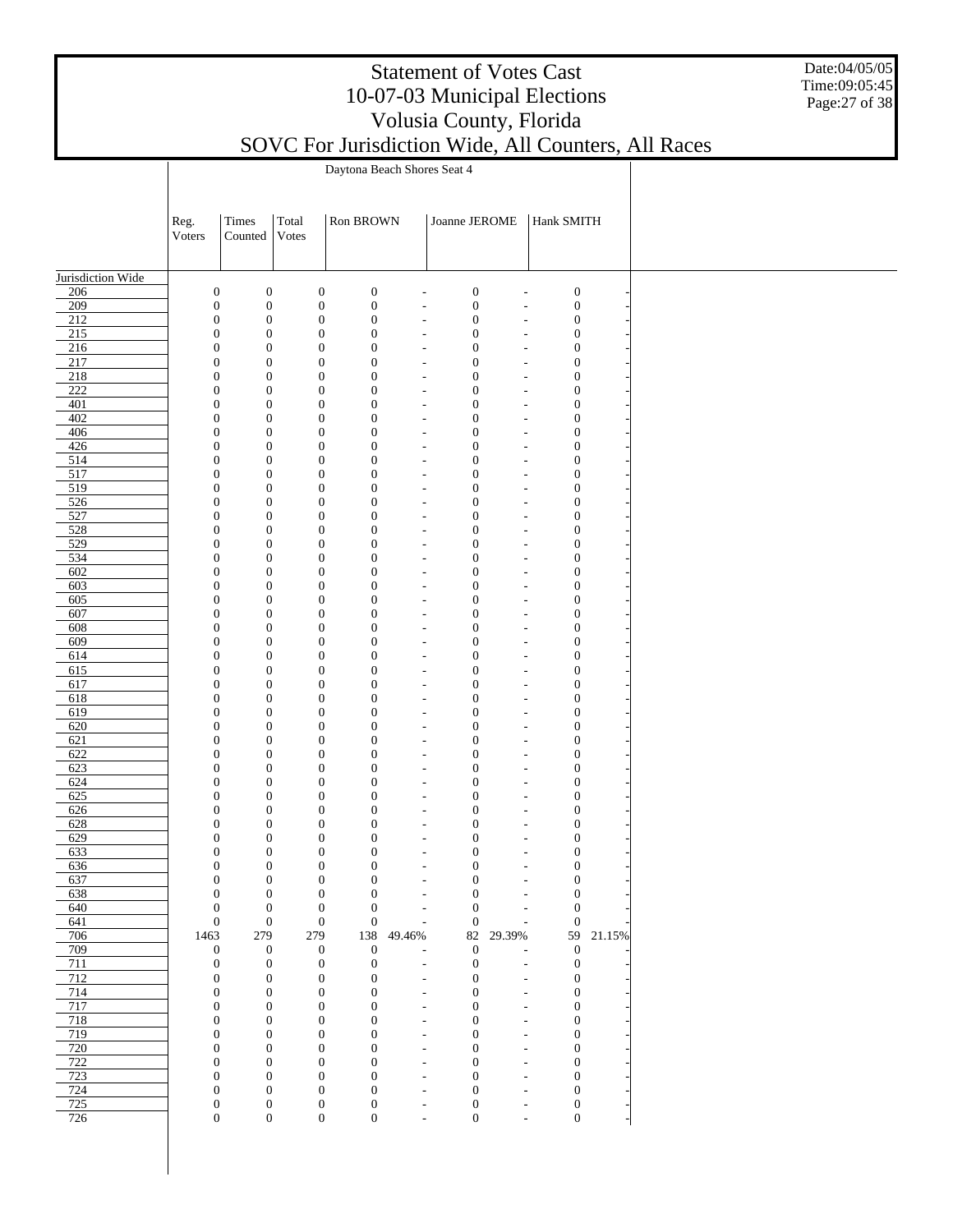#### Statement of Votes Cast 10-07-03 Municipal Elections Volusia County, Florida SOVC For Jurisdiction Wide, All Counters, All Races

Date:04/05/05 Time:09:05:45 Page:28 of 38

|             |                |                  |                | Daytona Beach Shores Seat 4 |            |               |                          |            |        |
|-------------|----------------|------------------|----------------|-----------------------------|------------|---------------|--------------------------|------------|--------|
|             | Reg.<br>Voters | Times<br>Counted | Total<br>Votes | <b>Ron BROWN</b>            |            | Joanne JEROME |                          | Hank SMITH |        |
| 727         | $\Omega$       | $\Omega$         | $\theta$       | $\Omega$                    |            | $\Omega$      |                          | $\Omega$   |        |
| 728         |                |                  | 0              | $\theta$                    | -          |               | ٠                        |            |        |
| 729         | $\theta$       | $\Omega$         | $\theta$       |                             |            |               |                          | $\theta$   |        |
| 730         | 1575           | 437              | 436            | 324                         | 74.31%     | 87            | 19.95%                   | 25         | 5.73%  |
| 731         | O              | $\Omega$         | $\Omega$       |                             |            |               |                          |            |        |
| 732         |                | $\Omega$         | $\Omega$       |                             | $\sim$     |               | $\overline{\phantom{a}}$ |            |        |
| 733         |                |                  | $\theta$       |                             | ٠          |               | ٠                        |            |        |
| 909         | C              | $\Omega$         | $\Omega$       |                             |            |               |                          |            |        |
| Absentee    | 3038           | 28               | 28             | 16                          | 57.14%     | 11            | 39.29%                   |            | 3.57%  |
| Un-Scanned  | 3038           | 51               | 51             | 37                          | 72.55%     | 6             | 11.76%                   | 8          | 15.69% |
| Provisional | 3038           | $\theta$         | $\mathbf{0}$   |                             |            |               |                          |            |        |
| Total       | 3038           | 795              | 794            |                             | 515 64.86% |               | 186 23.43%               | 93         | 11.71% |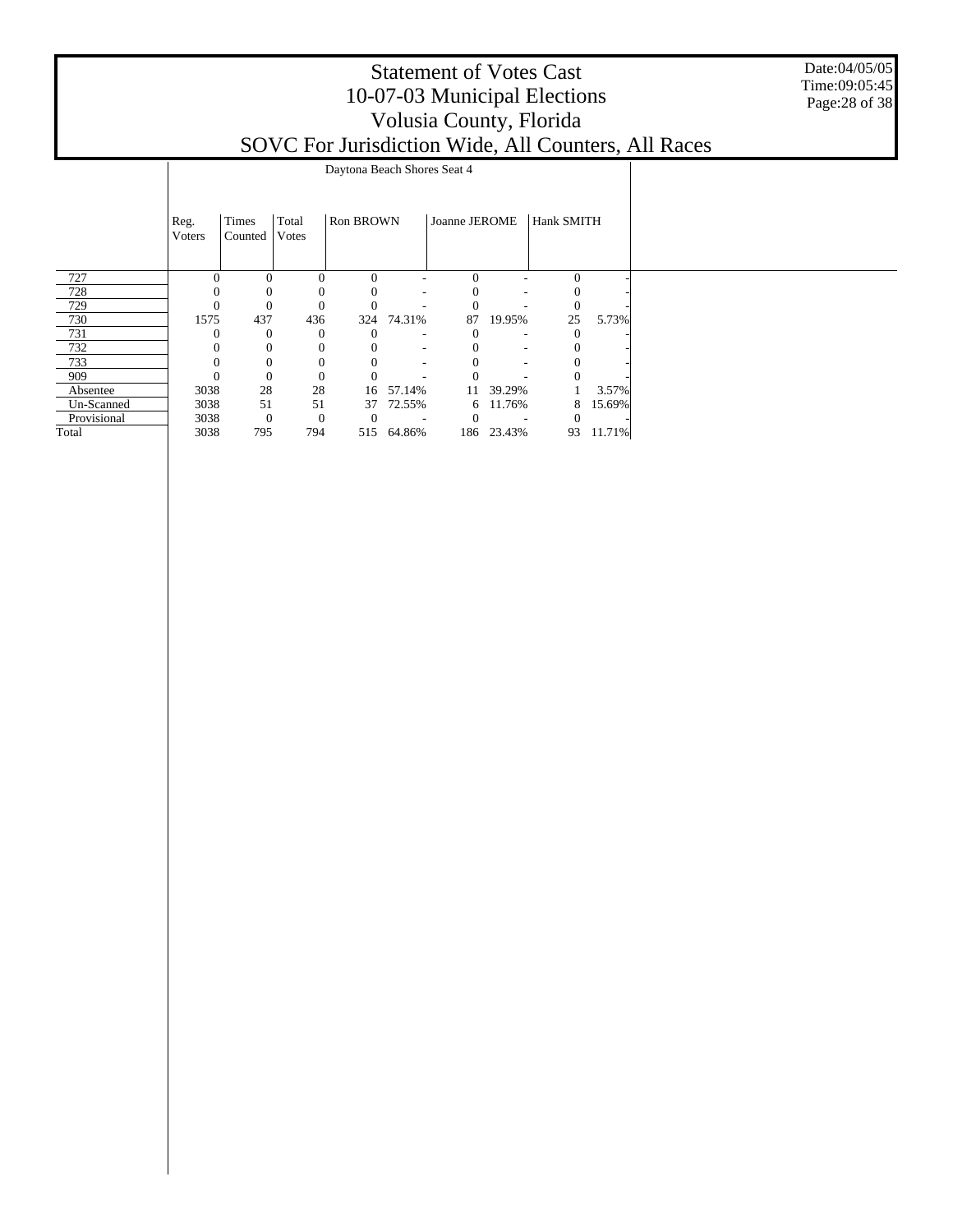#### Date:04/05/05 Time:09:05:45 Page:29 of 38

|  | $50$ v C T'OI JUITSUICHOIL WHIC, $F$ |  |  |
|--|--------------------------------------|--|--|
|  | Port Orange Mayor                    |  |  |

|                   | Reg.<br>Voters                   | Times<br>Counted                     | Total<br><b>Votes</b>                | Richard P.<br><b>DEMBINSKY</b>       |                                                      | Allen GREEN                          |            |  |
|-------------------|----------------------------------|--------------------------------------|--------------------------------------|--------------------------------------|------------------------------------------------------|--------------------------------------|------------|--|
| Jurisdiction Wide |                                  |                                      |                                      |                                      |                                                      |                                      |            |  |
| 206               | $\boldsymbol{0}$                 | $\mathbf{0}$                         | $\boldsymbol{0}$                     | $\boldsymbol{0}$                     | $\overline{\phantom{a}}$                             | $\boldsymbol{0}$                     |            |  |
| 209               | $\mathbf{0}$                     | $\mathbf{0}$                         | $\boldsymbol{0}$                     | $\boldsymbol{0}$                     | $\overline{a}$                                       | $\boldsymbol{0}$                     |            |  |
| 212               | $\mathbf{0}$                     | $\mathbf{0}$                         | $\boldsymbol{0}$                     | $\boldsymbol{0}$                     | $\overline{\phantom{a}}$                             | $\boldsymbol{0}$                     |            |  |
| 215               | $\mathbf{0}$                     | $\boldsymbol{0}$                     | $\boldsymbol{0}$                     | $\boldsymbol{0}$                     | $\overline{\phantom{a}}$                             | $\boldsymbol{0}$                     |            |  |
| 216               | $\mathbf{0}$                     | $\boldsymbol{0}$                     | $\boldsymbol{0}$                     | $\boldsymbol{0}$                     | $\overline{\phantom{a}}$                             | $\boldsymbol{0}$                     |            |  |
| 217               | $\mathbf{0}$                     | $\boldsymbol{0}$                     | $\boldsymbol{0}$                     | $\boldsymbol{0}$                     | $\overline{\phantom{m}}$                             | $\boldsymbol{0}$                     |            |  |
| $\frac{218}{ }$   | $\mathbf{0}$                     | $\boldsymbol{0}$                     | $\boldsymbol{0}$                     | $\boldsymbol{0}$                     | $\overline{\phantom{a}}$                             | $\boldsymbol{0}$                     |            |  |
| 222               | $\mathbf{0}$                     | $\boldsymbol{0}$                     | $\boldsymbol{0}$                     | $\boldsymbol{0}$                     | $\overline{\phantom{m}}$                             | $\boldsymbol{0}$                     |            |  |
| 401               | $\mathbf{0}$                     | $\boldsymbol{0}$                     | $\boldsymbol{0}$                     | $\boldsymbol{0}$                     | $\overline{\phantom{m}}$                             | $\boldsymbol{0}$                     |            |  |
| 402               | $\boldsymbol{0}$                 | $\boldsymbol{0}$                     | $\boldsymbol{0}$                     | $\boldsymbol{0}$                     | $\overline{\phantom{a}}$                             | $\boldsymbol{0}$                     |            |  |
| 406               | $\mathbf{0}$                     | $\boldsymbol{0}$                     | $\boldsymbol{0}$                     | $\boldsymbol{0}$                     | $\overline{\phantom{a}}$                             | $\boldsymbol{0}$                     |            |  |
| 426               | $\boldsymbol{0}$                 | $\boldsymbol{0}$                     | $\boldsymbol{0}$                     | $\boldsymbol{0}$                     | $\overline{\phantom{a}}$                             | $\boldsymbol{0}$                     |            |  |
| 514               | $\mathbf{0}$                     | $\boldsymbol{0}$                     | $\boldsymbol{0}$                     | $\boldsymbol{0}$                     | $\overline{\phantom{a}}$                             | $\boldsymbol{0}$                     |            |  |
| 517               | $\boldsymbol{0}$                 | $\boldsymbol{0}$                     | $\boldsymbol{0}$                     | $\boldsymbol{0}$                     | $\overline{\phantom{a}}$                             | $\boldsymbol{0}$                     |            |  |
| 519               | $\mathbf{0}$                     | $\boldsymbol{0}$                     | $\boldsymbol{0}$                     | $\boldsymbol{0}$                     | $\overline{\phantom{a}}$                             | $\boldsymbol{0}$                     |            |  |
| 526               | $\boldsymbol{0}$                 | $\boldsymbol{0}$                     | $\boldsymbol{0}$                     | $\boldsymbol{0}$                     | $\overline{\phantom{a}}$                             | $\boldsymbol{0}$                     |            |  |
| 527               | $\mathbf{0}$                     | $\boldsymbol{0}$                     | $\boldsymbol{0}$                     | $\boldsymbol{0}$                     | $\overline{\phantom{a}}$                             | $\boldsymbol{0}$                     |            |  |
| 528               | $\boldsymbol{0}$                 | $\boldsymbol{0}$                     | $\boldsymbol{0}$                     | $\boldsymbol{0}$                     | $\overline{\phantom{m}}$                             | $\boldsymbol{0}$                     |            |  |
| 529               | $\mathbf{0}$                     | $\boldsymbol{0}$                     | $\boldsymbol{0}$                     | $\boldsymbol{0}$                     | $\overline{\phantom{a}}$                             | $\boldsymbol{0}$                     |            |  |
| 534               | $\mathbf{0}$                     | $\boldsymbol{0}$                     | $\boldsymbol{0}$                     | $\boldsymbol{0}$                     | $\overline{\phantom{m}}$                             | $\boldsymbol{0}$                     |            |  |
| 602               | $\mathbf{0}$                     | $\boldsymbol{0}$                     | $\boldsymbol{0}$                     | $\boldsymbol{0}$                     | $\overline{\phantom{m}}$                             | $\boldsymbol{0}$                     |            |  |
| 603               | $\mathbf{0}$                     | $\boldsymbol{0}$                     | $\boldsymbol{0}$                     | $\boldsymbol{0}$                     | $\overline{\phantom{m}}$                             | $\boldsymbol{0}$                     |            |  |
| 605               | $\mathbf{0}$                     | $\boldsymbol{0}$                     | $\boldsymbol{0}$                     | $\boldsymbol{0}$                     | $\overline{\phantom{a}}$                             | $\boldsymbol{0}$                     |            |  |
| 607               | $\mathbf{0}$                     | $\boldsymbol{0}$                     | $\boldsymbol{0}$                     | $\boldsymbol{0}$                     | $\overline{\phantom{m}}$                             | $\boldsymbol{0}$                     |            |  |
| 608               | $\mathbf{0}$                     | $\boldsymbol{0}$                     | $\boldsymbol{0}$                     | $\boldsymbol{0}$                     | $\overline{\phantom{m}}$                             | $\boldsymbol{0}$                     |            |  |
| 609               | $\mathbf{0}$                     | $\boldsymbol{0}$                     | $\boldsymbol{0}$                     | $\boldsymbol{0}$                     | $\overline{\phantom{m}}$                             | $\boldsymbol{0}$                     |            |  |
| 614               | $\mathbf{0}$                     | $\boldsymbol{0}$                     | $\boldsymbol{0}$                     | $\boldsymbol{0}$                     | $\overline{\phantom{a}}$                             | $\boldsymbol{0}$                     |            |  |
| 615<br>617        | $\boldsymbol{0}$<br>$\mathbf{0}$ | $\boldsymbol{0}$<br>$\boldsymbol{0}$ | $\boldsymbol{0}$                     | $\boldsymbol{0}$<br>$\boldsymbol{0}$ | $\overline{\phantom{a}}$                             | $\boldsymbol{0}$                     |            |  |
| 618               | $\boldsymbol{0}$                 | $\boldsymbol{0}$                     | $\boldsymbol{0}$<br>$\boldsymbol{0}$ | $\boldsymbol{0}$                     | $\overline{\phantom{a}}$                             | $\boldsymbol{0}$<br>$\boldsymbol{0}$ |            |  |
| 619               | $\mathbf{0}$                     | $\boldsymbol{0}$                     | $\boldsymbol{0}$                     | $\boldsymbol{0}$                     | $\overline{\phantom{a}}$<br>$\overline{\phantom{a}}$ | $\boldsymbol{0}$                     |            |  |
| 620               | $\boldsymbol{0}$                 | $\boldsymbol{0}$                     | $\boldsymbol{0}$                     | $\boldsymbol{0}$                     | $\overline{\phantom{a}}$                             | $\boldsymbol{0}$                     |            |  |
| 621               | $\mathbf{0}$                     | $\boldsymbol{0}$                     | $\boldsymbol{0}$                     | $\boldsymbol{0}$                     | $\overline{a}$                                       | $\boldsymbol{0}$                     |            |  |
| 622               | $\boldsymbol{0}$                 | $\boldsymbol{0}$                     | $\boldsymbol{0}$                     | $\boldsymbol{0}$                     | $\overline{\phantom{m}}$                             | $\boldsymbol{0}$                     |            |  |
| 623               | $\mathbf{0}$                     | $\boldsymbol{0}$                     | $\boldsymbol{0}$                     | $\boldsymbol{0}$                     | $\overline{\phantom{a}}$                             | $\boldsymbol{0}$                     |            |  |
| 624               | $\mathbf{0}$                     | $\boldsymbol{0}$                     | $\boldsymbol{0}$                     | $\boldsymbol{0}$                     | $\overline{\phantom{m}}$                             | $\boldsymbol{0}$                     |            |  |
| 625               | $\mathbf{0}$                     | $\boldsymbol{0}$                     | $\boldsymbol{0}$                     | $\boldsymbol{0}$                     | $\overline{\phantom{a}}$                             | $\boldsymbol{0}$                     |            |  |
| 626               | $\mathbf{0}$                     | $\boldsymbol{0}$                     | $\boldsymbol{0}$                     | $\boldsymbol{0}$                     | $\overline{\phantom{m}}$                             | $\boldsymbol{0}$                     |            |  |
| 628               | $\mathbf{0}$                     | $\boldsymbol{0}$                     | $\boldsymbol{0}$                     | $\boldsymbol{0}$                     | $\overline{\phantom{a}}$                             | $\boldsymbol{0}$                     |            |  |
| 629               | $\mathbf{0}$                     | $\boldsymbol{0}$                     | $\boldsymbol{0}$                     | $\boldsymbol{0}$                     | $\overline{\phantom{a}}$                             | $\boldsymbol{0}$                     |            |  |
| 633               | $\boldsymbol{0}$                 | $\boldsymbol{0}$                     | $\boldsymbol{0}$                     | $\boldsymbol{0}$                     | $\overline{\phantom{m}}$                             | $\boldsymbol{0}$                     |            |  |
| 636               | $\boldsymbol{0}$                 | $\boldsymbol{0}$                     | $\boldsymbol{0}$                     | $\boldsymbol{0}$                     | $\overline{\phantom{a}}$                             | $\boldsymbol{0}$                     |            |  |
| 637               | $\boldsymbol{0}$                 | $\mathbf{0}$                         | $\boldsymbol{0}$                     | $\boldsymbol{0}$                     | $\overline{\phantom{a}}$                             | $\boldsymbol{0}$                     |            |  |
| 638               | $\boldsymbol{0}$                 | $\boldsymbol{0}$                     | $\boldsymbol{0}$                     | $\boldsymbol{0}$                     |                                                      | $\boldsymbol{0}$                     |            |  |
| 640               | $\boldsymbol{0}$                 | $\mathbf{0}$                         | $\boldsymbol{0}$                     | $\boldsymbol{0}$                     |                                                      | $\boldsymbol{0}$                     |            |  |
| 641               | $\boldsymbol{0}$                 | $\mathbf{0}$                         | $\boldsymbol{0}$                     | $\boldsymbol{0}$                     | $\overline{\phantom{m}}$                             | $\boldsymbol{0}$                     |            |  |
| 706               | $\boldsymbol{0}$                 | $\boldsymbol{0}$                     | $\boldsymbol{0}$                     | $\boldsymbol{0}$                     | $\overline{a}$                                       | $\boldsymbol{0}$                     |            |  |
| 709               | 2117                             | 283                                  | 281                                  | 63                                   | 22.42%                                               | 218                                  | 77.58%     |  |
| 711               | 2159                             | 266                                  | 263                                  | 40                                   | 15.21%                                               | 223                                  | 84.79%     |  |
| 712               | 1891                             | 152                                  | 151                                  |                                      | 31 20.53%                                            |                                      | 120 79.47% |  |
| 714               | 1584                             | 157                                  | 156                                  |                                      | 30 19.23%                                            |                                      | 126 80.77% |  |
| 717               | 2004                             | 232                                  | 229                                  |                                      | 44 19.21%                                            |                                      | 185 80.79% |  |
| 718               | 1663                             | 260                                  | 258                                  |                                      | 44 17.05%                                            | 214                                  | 82.95%     |  |
| 719               | 757                              | 102                                  | 101                                  |                                      | 17 16.83%                                            |                                      | 84 83.17%  |  |
| 720               | 1923                             | 261                                  | 261                                  |                                      | 63 24.14%                                            |                                      | 198 75.86% |  |
| 722               | 1857                             | 208                                  | 206                                  |                                      | 31 15.05%                                            |                                      | 175 84.95% |  |
| 723               | 1380                             | 163                                  | 162                                  | 21                                   | 12.96%                                               | 141                                  | 87.04%     |  |
| 724               | 1856                             | 252                                  | 252                                  |                                      | 48 19.05%                                            |                                      | 204 80.95% |  |
| 725               | 1662                             | 388                                  | 376                                  | 77                                   | 20.48%                                               |                                      | 299 79.52% |  |
| 726               | $\boldsymbol{0}$                 | $\boldsymbol{0}$                     | $\boldsymbol{0}$                     | $\boldsymbol{0}$                     | $\overline{\phantom{a}}$                             | $\boldsymbol{0}$                     |            |  |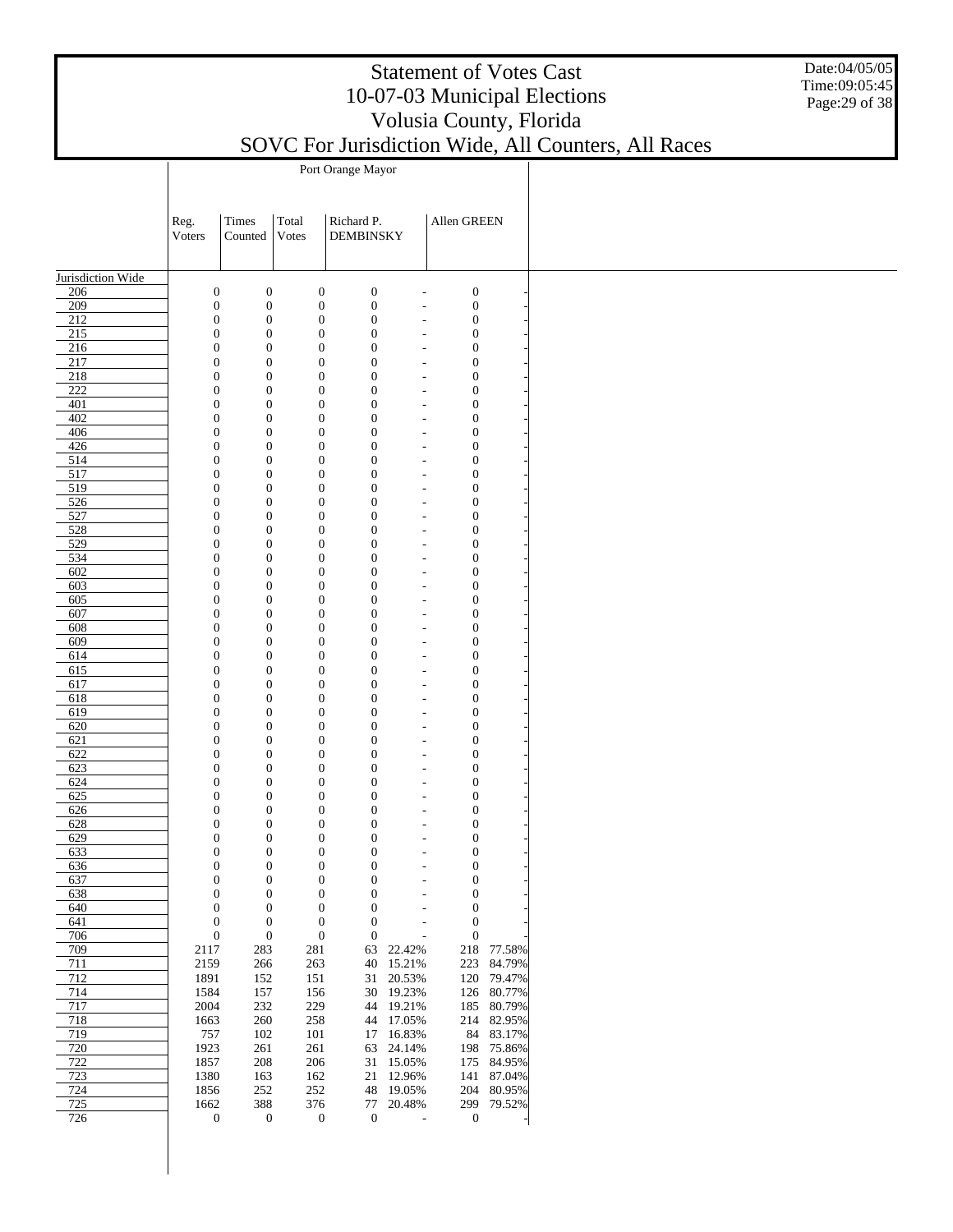#### Date:04/05/05 Time:09:05:45 Page:30 of 38

|             |                |                  |                        | Port Orange Mayor              |        |                    |         |
|-------------|----------------|------------------|------------------------|--------------------------------|--------|--------------------|---------|
|             | Reg.<br>Voters | Times<br>Counted | Total<br><b>V</b> otes | Richard P.<br><b>DEMBINSKY</b> |        | <b>Allen GREEN</b> |         |
| 727         | 1788           | 325              | 324                    | 39                             | 12.04% | 285                | 87.96%  |
| 728         | 1610           | 247              | 238                    | 33                             | 13.87% | 205                | 86.13%  |
| 729         | 2495           | 476              | 467                    | 101                            | 21.63% | 366                | 78.37%  |
| 730         | 0              | 0                | $\Omega$               | $\Omega$                       |        | 0                  |         |
| 731         | 1441           | 207              | 207                    | 31                             | 14.98% | 176                | 85.02%  |
| 732         | 1214           | 250              | 247                    | 43                             | 17.41% | 204                | 82.59%  |
| 733         | 1296           | 191              | 191                    | 37                             | 19.37% | 154                | 80.63%  |
| 909         | 0              | 0                | $\Omega$               | $\Omega$                       |        | 0                  |         |
| Absentee    | 30697          | 239              | 233                    | 71                             | 30.47% | 162                | 69.53%  |
| Un-Scanned  | 30697          |                  |                        | $\Omega$                       | 0.00%  |                    | 100.00% |
| Provisional | 30697          | 3                | 3                      |                                | 33.33% | $\mathfrak{D}$     | 66.67%  |
| Total       | 30697          | 4663             | 4607                   | 865                            | 18.78% | 3742               | 81.22%  |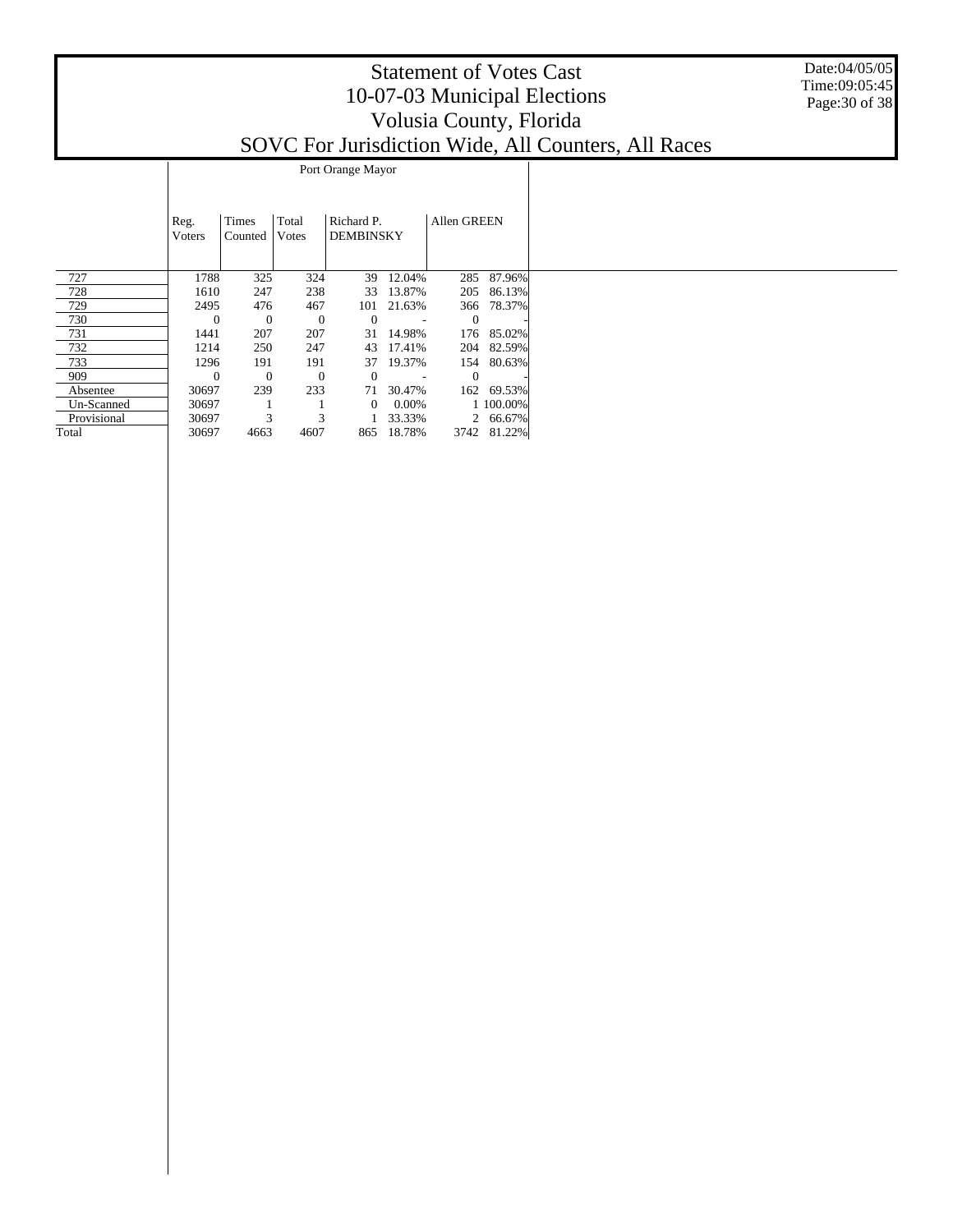Date:04/05/05 Time:09:05:45 Page:31 of 38

|                   | Port Orange District 3               |                                      |                  |                                                                              |                                            |                                      |                      |                                      |                        |  |  |  |
|-------------------|--------------------------------------|--------------------------------------|------------------|------------------------------------------------------------------------------|--------------------------------------------|--------------------------------------|----------------------|--------------------------------------|------------------------|--|--|--|
|                   |                                      |                                      |                  |                                                                              |                                            |                                      |                      |                                      |                        |  |  |  |
|                   |                                      |                                      |                  |                                                                              |                                            |                                      |                      |                                      |                        |  |  |  |
|                   | Reg.<br>Voters                       | Times<br>Counted                     | Total<br>Votes   | George<br><b>CHATLEY</b>                                                     |                                            | <b>Jim MEADOWS</b>                   |                      | Bob<br><b>POHLMANN</b>               |                        |  |  |  |
|                   |                                      |                                      |                  |                                                                              |                                            |                                      |                      |                                      |                        |  |  |  |
|                   |                                      |                                      |                  |                                                                              |                                            |                                      |                      |                                      |                        |  |  |  |
| Jurisdiction Wide |                                      |                                      |                  |                                                                              |                                            |                                      |                      |                                      |                        |  |  |  |
| 206<br>209        | $\boldsymbol{0}$<br>$\boldsymbol{0}$ | $\boldsymbol{0}$<br>$\boldsymbol{0}$ |                  | $\boldsymbol{0}$<br>$\boldsymbol{0}$<br>$\boldsymbol{0}$<br>$\boldsymbol{0}$ | $\overline{\phantom{a}}$<br>$\overline{a}$ | $\boldsymbol{0}$<br>$\boldsymbol{0}$ | ÷,<br>Ĭ.             | $\boldsymbol{0}$<br>$\boldsymbol{0}$ |                        |  |  |  |
| $\overline{212}$  | $\boldsymbol{0}$                     | $\boldsymbol{0}$                     |                  | $\boldsymbol{0}$<br>$\boldsymbol{0}$                                         | $\overline{\phantom{a}}$                   | $\boldsymbol{0}$                     | ÷,                   | $\boldsymbol{0}$                     |                        |  |  |  |
| 215               | $\boldsymbol{0}$                     | $\boldsymbol{0}$                     |                  | $\boldsymbol{0}$<br>$\boldsymbol{0}$                                         | $\overline{\phantom{a}}$                   | $\boldsymbol{0}$                     | ٠                    | $\boldsymbol{0}$                     |                        |  |  |  |
| 216               | $\boldsymbol{0}$                     | $\boldsymbol{0}$                     |                  | $\boldsymbol{0}$<br>$\boldsymbol{0}$                                         | $\overline{a}$                             | $\boldsymbol{0}$                     | ÷,                   | $\boldsymbol{0}$                     |                        |  |  |  |
| 217               | $\boldsymbol{0}$                     | $\boldsymbol{0}$                     |                  | $\boldsymbol{0}$<br>$\overline{0}$                                           | $\overline{\phantom{a}}$                   | $\boldsymbol{0}$                     | $\overline{a}$       | $\boldsymbol{0}$                     |                        |  |  |  |
| 218<br>222        | $\boldsymbol{0}$<br>$\boldsymbol{0}$ | $\boldsymbol{0}$<br>$\boldsymbol{0}$ |                  | $\boldsymbol{0}$<br>$\boldsymbol{0}$<br>$\boldsymbol{0}$<br>$\boldsymbol{0}$ | $\overline{a}$<br>$\overline{\phantom{a}}$ | $\boldsymbol{0}$<br>$\boldsymbol{0}$ | ÷,<br>$\overline{a}$ | $\boldsymbol{0}$<br>$\boldsymbol{0}$ |                        |  |  |  |
| 401               | $\boldsymbol{0}$                     | $\boldsymbol{0}$                     |                  | $\boldsymbol{0}$<br>$\boldsymbol{0}$                                         | $\overline{\phantom{a}}$                   | $\boldsymbol{0}$                     | ÷,                   | $\boldsymbol{0}$                     |                        |  |  |  |
| 402               | $\boldsymbol{0}$                     | $\boldsymbol{0}$                     |                  | $\boldsymbol{0}$<br>$\boldsymbol{0}$                                         | $\overline{\phantom{a}}$                   | $\boldsymbol{0}$                     | $\overline{a}$       | $\boldsymbol{0}$                     |                        |  |  |  |
| 406               | $\boldsymbol{0}$                     | $\boldsymbol{0}$                     |                  | $\boldsymbol{0}$<br>$\boldsymbol{0}$                                         | $\overline{\phantom{a}}$                   | $\boldsymbol{0}$                     | ÷,                   | $\boldsymbol{0}$                     |                        |  |  |  |
| 426               | $\boldsymbol{0}$                     | $\boldsymbol{0}$                     |                  | $\boldsymbol{0}$<br>$\boldsymbol{0}$                                         | $\overline{\phantom{a}}$                   | $\boldsymbol{0}$                     | $\overline{a}$       | $\boldsymbol{0}$                     |                        |  |  |  |
| 514<br>517        | $\boldsymbol{0}$<br>$\boldsymbol{0}$ | $\boldsymbol{0}$<br>$\boldsymbol{0}$ |                  | $\boldsymbol{0}$<br>$\boldsymbol{0}$<br>$\boldsymbol{0}$<br>$\boldsymbol{0}$ | $\overline{\phantom{a}}$<br>$\overline{a}$ | $\boldsymbol{0}$<br>$\boldsymbol{0}$ | ÷,<br>٠              | $\boldsymbol{0}$<br>$\boldsymbol{0}$ |                        |  |  |  |
| 519               | $\boldsymbol{0}$                     | $\boldsymbol{0}$                     |                  | $\boldsymbol{0}$<br>$\boldsymbol{0}$                                         | $\overline{\phantom{a}}$                   | $\boldsymbol{0}$                     | ÷,                   | $\boldsymbol{0}$                     |                        |  |  |  |
| 526               | $\boldsymbol{0}$                     | $\boldsymbol{0}$                     |                  | $\boldsymbol{0}$<br>$\boldsymbol{0}$                                         | $\overline{\phantom{a}}$                   | $\boldsymbol{0}$                     | ٠                    | $\boldsymbol{0}$                     |                        |  |  |  |
| 527               | $\boldsymbol{0}$                     | $\boldsymbol{0}$                     |                  | $\boldsymbol{0}$<br>$\boldsymbol{0}$                                         | $\overline{\phantom{a}}$                   | $\boldsymbol{0}$                     | ÷,                   | $\boldsymbol{0}$                     |                        |  |  |  |
| 528               | $\boldsymbol{0}$                     | $\boldsymbol{0}$                     |                  | $\boldsymbol{0}$<br>$\boldsymbol{0}$                                         | $\overline{\phantom{a}}$                   | $\boldsymbol{0}$                     | $\overline{a}$       | $\boldsymbol{0}$                     |                        |  |  |  |
| 529<br>534        | $\boldsymbol{0}$<br>$\boldsymbol{0}$ | $\boldsymbol{0}$<br>$\boldsymbol{0}$ |                  | $\boldsymbol{0}$<br>$\boldsymbol{0}$<br>$\boldsymbol{0}$<br>$\boldsymbol{0}$ | $\overline{a}$<br>$\overline{\phantom{a}}$ | $\boldsymbol{0}$<br>$\boldsymbol{0}$ | ÷,<br>$\overline{a}$ | $\boldsymbol{0}$<br>$\boldsymbol{0}$ |                        |  |  |  |
| 602               | $\boldsymbol{0}$                     | $\boldsymbol{0}$                     |                  | $\boldsymbol{0}$<br>$\boldsymbol{0}$                                         | $\overline{\phantom{a}}$                   | $\boldsymbol{0}$                     | ÷,                   | $\boldsymbol{0}$                     |                        |  |  |  |
| 603               | $\boldsymbol{0}$                     | $\boldsymbol{0}$                     |                  | $\boldsymbol{0}$<br>$\boldsymbol{0}$                                         | $\overline{\phantom{a}}$                   | $\boldsymbol{0}$                     | $\overline{a}$       | $\boldsymbol{0}$                     |                        |  |  |  |
| 605               | $\boldsymbol{0}$                     | $\boldsymbol{0}$                     |                  | $\boldsymbol{0}$<br>$\boldsymbol{0}$                                         | $\overline{\phantom{a}}$                   | $\boldsymbol{0}$                     | ÷,                   | $\boldsymbol{0}$                     |                        |  |  |  |
| 607               | $\boldsymbol{0}$                     | $\boldsymbol{0}$                     |                  | $\boldsymbol{0}$<br>$\boldsymbol{0}$                                         | $\overline{\phantom{a}}$                   | $\boldsymbol{0}$                     | $\overline{a}$       | $\boldsymbol{0}$                     |                        |  |  |  |
| 608<br>609        | $\boldsymbol{0}$<br>$\boldsymbol{0}$ | $\boldsymbol{0}$<br>$\boldsymbol{0}$ |                  | $\boldsymbol{0}$<br>$\boldsymbol{0}$<br>$\boldsymbol{0}$<br>$\boldsymbol{0}$ | $\overline{\phantom{a}}$<br>$\overline{a}$ | $\boldsymbol{0}$<br>$\boldsymbol{0}$ | ÷,<br>٠              | $\boldsymbol{0}$<br>$\boldsymbol{0}$ |                        |  |  |  |
| 614               | $\boldsymbol{0}$                     | $\boldsymbol{0}$                     |                  | $\boldsymbol{0}$<br>$\boldsymbol{0}$                                         | $\overline{\phantom{a}}$                   | $\boldsymbol{0}$                     | ÷,                   | $\boldsymbol{0}$                     |                        |  |  |  |
| 615               | $\boldsymbol{0}$                     | $\boldsymbol{0}$                     |                  | $\boldsymbol{0}$<br>$\boldsymbol{0}$                                         | $\overline{\phantom{a}}$                   | $\boldsymbol{0}$                     | ٠                    | $\boldsymbol{0}$                     |                        |  |  |  |
| 617               | $\boldsymbol{0}$                     | $\boldsymbol{0}$                     |                  | $\boldsymbol{0}$<br>$\boldsymbol{0}$                                         | $\overline{\phantom{a}}$                   | $\boldsymbol{0}$                     | ÷,                   | $\boldsymbol{0}$                     |                        |  |  |  |
| 618               | $\boldsymbol{0}$                     | $\boldsymbol{0}$                     |                  | $\boldsymbol{0}$<br>$\boldsymbol{0}$                                         | $\overline{\phantom{a}}$                   | $\boldsymbol{0}$                     | $\overline{a}$       | $\boldsymbol{0}$                     |                        |  |  |  |
| 619<br>620        | $\boldsymbol{0}$<br>$\boldsymbol{0}$ | $\boldsymbol{0}$<br>$\boldsymbol{0}$ |                  | $\boldsymbol{0}$<br>$\boldsymbol{0}$<br>$\boldsymbol{0}$<br>$\boldsymbol{0}$ | $\overline{a}$<br>$\overline{\phantom{a}}$ | $\boldsymbol{0}$<br>$\boldsymbol{0}$ | ÷,<br>$\overline{a}$ | $\boldsymbol{0}$<br>$\boldsymbol{0}$ |                        |  |  |  |
| 621               | $\boldsymbol{0}$                     | $\boldsymbol{0}$                     |                  | $\boldsymbol{0}$<br>$\boldsymbol{0}$                                         | $\overline{\phantom{a}}$                   | $\boldsymbol{0}$                     | ÷,                   | $\boldsymbol{0}$                     |                        |  |  |  |
| 622               | $\boldsymbol{0}$                     | $\boldsymbol{0}$                     |                  | $\boldsymbol{0}$<br>$\boldsymbol{0}$                                         | $\overline{\phantom{a}}$                   | $\boldsymbol{0}$                     | $\overline{a}$       | $\boldsymbol{0}$                     |                        |  |  |  |
| 623               | $\boldsymbol{0}$                     | $\boldsymbol{0}$                     |                  | $\boldsymbol{0}$<br>$\boldsymbol{0}$                                         | $\overline{\phantom{a}}$                   | $\boldsymbol{0}$                     | ÷,                   | $\boldsymbol{0}$                     |                        |  |  |  |
| 624               | $\boldsymbol{0}$                     | $\boldsymbol{0}$                     |                  | $\boldsymbol{0}$<br>$\boldsymbol{0}$                                         | $\overline{\phantom{a}}$                   | $\boldsymbol{0}$                     | $\overline{a}$       | $\boldsymbol{0}$                     |                        |  |  |  |
| 625<br>626        | $\boldsymbol{0}$<br>$\boldsymbol{0}$ | $\boldsymbol{0}$<br>$\boldsymbol{0}$ |                  | $\boldsymbol{0}$<br>$\boldsymbol{0}$<br>$\boldsymbol{0}$<br>$\boldsymbol{0}$ | $\overline{\phantom{a}}$<br>$\overline{a}$ | $\boldsymbol{0}$<br>$\boldsymbol{0}$ | ÷,<br>٠              | $\boldsymbol{0}$<br>$\boldsymbol{0}$ |                        |  |  |  |
| 628               | $\boldsymbol{0}$                     | $\boldsymbol{0}$                     |                  | $\boldsymbol{0}$<br>$\boldsymbol{0}$                                         | $\overline{a}$                             | $\boldsymbol{0}$                     | ÷,                   | $\boldsymbol{0}$                     |                        |  |  |  |
| 629               | $\boldsymbol{0}$                     | $\boldsymbol{0}$                     |                  | $\boldsymbol{0}$<br>$\boldsymbol{0}$                                         | $\overline{\phantom{a}}$                   | $\boldsymbol{0}$                     | ٠                    | $\boldsymbol{0}$                     |                        |  |  |  |
| 633               | $\overline{0}$                       | $\overline{0}$                       |                  | $\overline{0}$<br>$\boldsymbol{0}$                                           | $\overline{\phantom{a}}$                   | $\mathbf{0}$                         | ÷,                   | $\boldsymbol{0}$                     |                        |  |  |  |
| 636               | $\mathbf{0}$                         | 0                                    |                  | 0<br>$\mathbf{0}$                                                            |                                            | $\boldsymbol{0}$                     |                      | $\mathbf{0}$                         |                        |  |  |  |
| 637               | $\mathbf{0}$                         | $\boldsymbol{0}$                     |                  | $\boldsymbol{0}$<br>$\mathbf{0}$                                             |                                            | $\mathbf{0}$                         | Ĭ.                   | $\mathbf{0}$                         |                        |  |  |  |
| 638<br>640        | $\boldsymbol{0}$<br>$\boldsymbol{0}$ | $\boldsymbol{0}$<br>$\boldsymbol{0}$ |                  | 0<br>$\mathbf{0}$<br>$\boldsymbol{0}$<br>$\boldsymbol{0}$                    | $\overline{a}$<br>$\overline{a}$           | $\boldsymbol{0}$<br>$\boldsymbol{0}$ | $\overline{a}$<br>÷  | $\mathbf{0}$<br>$\mathbf{0}$         |                        |  |  |  |
| 641               | $\boldsymbol{0}$                     | $\boldsymbol{0}$                     |                  | $\boldsymbol{0}$<br>$\boldsymbol{0}$                                         | $\overline{a}$                             | $\mathbf{0}$                         | $\overline{a}$       | $\mathbf{0}$                         |                        |  |  |  |
| 706               | $\boldsymbol{0}$                     | $\boldsymbol{0}$                     | $\boldsymbol{0}$ | $\boldsymbol{0}$                                                             |                                            | $\boldsymbol{0}$                     | ÷,                   | $\mathbf{0}$                         |                        |  |  |  |
| 709               | 2117                                 | 283                                  | 246              | 42                                                                           | 17.07%                                     | 92                                   | 37.40%               |                                      | 112 45.53%             |  |  |  |
| 711               | 2159                                 | 266                                  | 260              | 59                                                                           | 22.69%                                     | 109                                  | 41.92%               |                                      | 92 35.38%              |  |  |  |
| 712<br>714        | 1891<br>1584                         | 152<br>157                           | 139<br>148       | 24<br>22                                                                     | 17.27%<br>14.86%                           | 65<br>49                             | 46.76%<br>33.11%     |                                      | 50 35.97%<br>77 52.03% |  |  |  |
| 717               | 2004                                 | 232                                  | 217              | 39                                                                           | 17.97%                                     | 60                                   | 27.65%               |                                      | 118 54.38%             |  |  |  |
| 718               | 1663                                 | 260                                  | 251              | 40                                                                           | 15.94%                                     | 66                                   | 26.29%               |                                      | 145 57.77%             |  |  |  |
| 719               | 757                                  | 102                                  | 96               | 13                                                                           | 13.54%                                     | 42                                   | 43.75%               |                                      | 41 42.71%              |  |  |  |
| 720               | 1923                                 | 261                                  | 242              | 44                                                                           | 18.18%                                     | 92                                   | 38.02%               |                                      | 106 43.80%             |  |  |  |
| 722<br>723        | 1857<br>1380                         | 208<br>163                           | 191<br>156       | 39<br>11                                                                     | 20.42%<br>7.05%                            | 69<br>54                             | 36.13%<br>34.62%     |                                      | 83 43.46%<br>91 58.33% |  |  |  |
| 724               | 1856                                 | 252                                  | 240              | 23                                                                           | 9.58%                                      | 65                                   | 27.08%               |                                      | 152 63.33%             |  |  |  |
| 725               | 1662                                 | 388                                  | 385              | 141                                                                          | 36.62%                                     | 67                                   | 17.40%               |                                      | 177 45.97%             |  |  |  |
| 726               | $\boldsymbol{0}$                     | $\boldsymbol{0}$                     | $\boldsymbol{0}$ | $\boldsymbol{0}$                                                             | $\overline{\phantom{a}}$                   | $\boldsymbol{0}$                     | ÷,                   | $\boldsymbol{0}$                     |                        |  |  |  |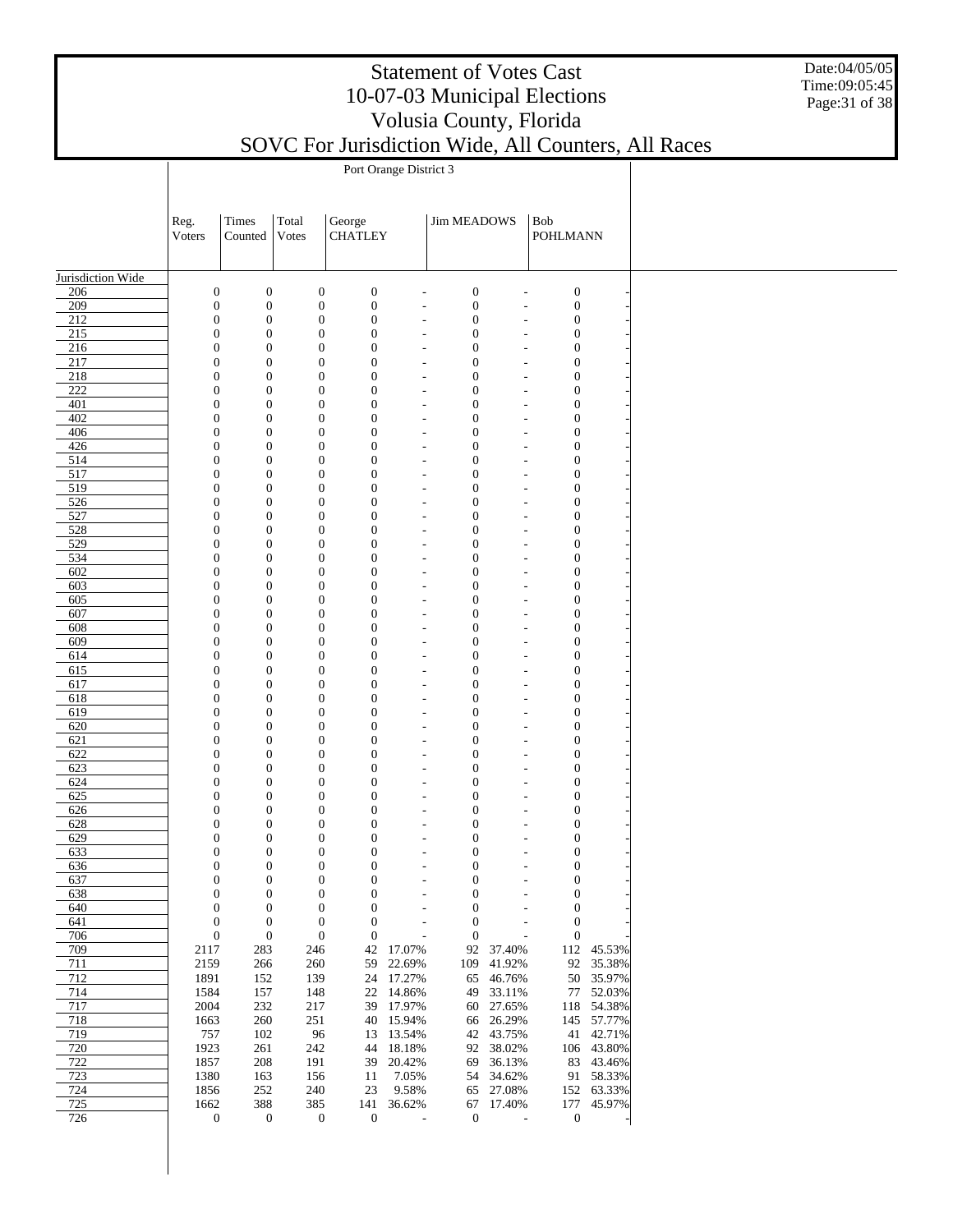|             | Reg.<br>Voters | Times<br>Counted | Total<br>Votes | George<br><b>CHATLEY</b> |          | Jim MEADOWS |           | <b>Bob</b><br><b>POHLMANN</b> |             |  |
|-------------|----------------|------------------|----------------|--------------------------|----------|-------------|-----------|-------------------------------|-------------|--|
| 727         | 1788           | 325              | 311            | 46                       | 14.79%   | 87          | 27.97%    | 178                           | 57.23%      |  |
| 728         | 1610           | 247              | 226            | 23                       | 10.18%   | 59          | 26.11%    | 144                           | 63.72%      |  |
| 729         | 2495           | 476              | 426            | 91                       | 21.36%   | 133         | 31.22%    | 202                           | 47.42%      |  |
| 730         | $\mathbf{0}$   | $\overline{0}$   | $\mathbf{0}$   | $\theta$                 |          | $\Omega$    |           | $\theta$                      |             |  |
| 731         | 1441           | 207              | 199            | 28                       | 14.07%   | 74          | 37.19%    | 97                            | 48.74%      |  |
| 732         | 1214           | 250              | 240            | 55                       | 22.92%   | 65          | 27.08%    | 120                           | 50.00%      |  |
| 733         | 1296           | 191              | 180            | 15                       | 8.33%    | 52          | 28.89%    | 113                           | 62.78%      |  |
| 909         | $\theta$       | $\theta$         | $\theta$       | $\theta$                 |          | $\Omega$    |           | $\theta$                      |             |  |
| Absentee    | 30697          | 239              | 224            | 79                       | 35.27%   | 86          | 38.39%    | 59                            | 26.34%      |  |
| Un-Scanned  | 30697          |                  |                | $\overline{0}$           | $0.00\%$ |             | 1 100.00% | $\overline{0}$                | $0.00\%$    |  |
| Provisional | 30697          | 3                |                | $\overline{0}$           | 0.00%    | 0           | $0.00\%$  |                               | 2 100.00%   |  |
| Total       | 30697          | 4663             | 4380           | 834                      | 19.04%   | 1387        | 31.67%    |                               | 2159 49.29% |  |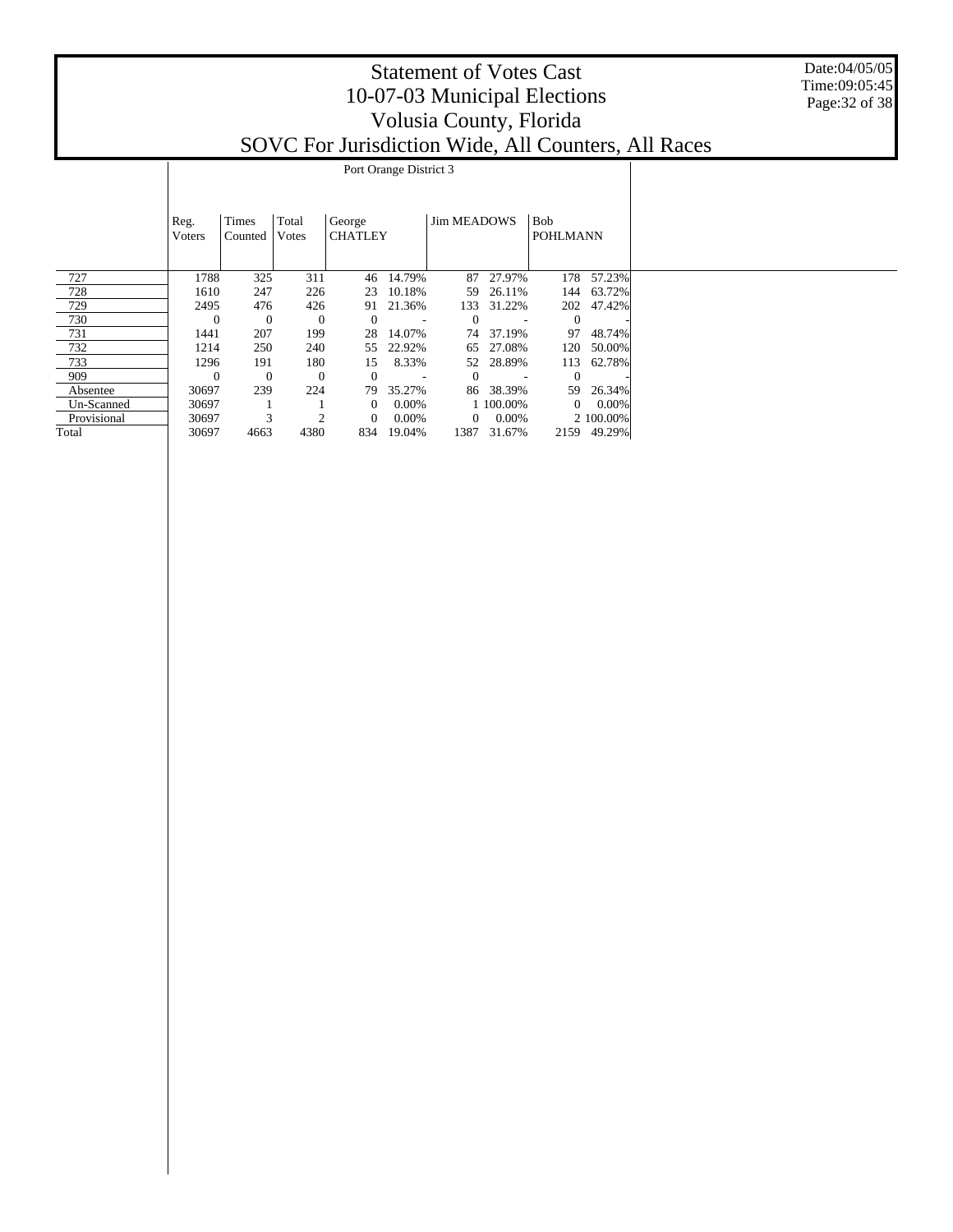| <b>Statement of Votes Cast</b>                                                                                                                                                                                                                                                                                                     |  |
|------------------------------------------------------------------------------------------------------------------------------------------------------------------------------------------------------------------------------------------------------------------------------------------------------------------------------------|--|
| 10-07-03 Municipal Elections                                                                                                                                                                                                                                                                                                       |  |
| Volusia County, Florida                                                                                                                                                                                                                                                                                                            |  |
| $\mathbf{I}$ $\mathbf{I}$ $\mathbf{I}$ $\mathbf{I}$ $\mathbf{I}$ $\mathbf{I}$ $\mathbf{I}$ $\mathbf{I}$ $\mathbf{I}$ $\mathbf{I}$ $\mathbf{I}$ $\mathbf{I}$ $\mathbf{I}$ $\mathbf{I}$ $\mathbf{I}$ $\mathbf{I}$ $\mathbf{I}$ $\mathbf{I}$ $\mathbf{I}$ $\mathbf{I}$ $\mathbf{I}$ $\mathbf{I}$ $\mathbf{I}$ $\mathbf{I}$ $\mathbf{$ |  |

Date:04/05/05 Time:09:05:45 Page:33 of 38

|                   | Port Orange District 1       |                                      |                                      |                                      |                                  |                                      |                                  |                                      |                     |  |  |  |
|-------------------|------------------------------|--------------------------------------|--------------------------------------|--------------------------------------|----------------------------------|--------------------------------------|----------------------------------|--------------------------------------|---------------------|--|--|--|
|                   |                              |                                      |                                      |                                      |                                  |                                      |                                  |                                      |                     |  |  |  |
|                   |                              |                                      |                                      |                                      |                                  |                                      |                                  |                                      |                     |  |  |  |
|                   | Reg.                         | Times                                | Total                                | Richard SPITZ                        |                                  | George                               |                                  | Clifford "Buzzy"                     |                     |  |  |  |
|                   | Voters                       | Counted                              | Votes                                |                                      |                                  | STEINDOERFER   WIN                   |                                  |                                      |                     |  |  |  |
|                   |                              |                                      |                                      |                                      |                                  |                                      |                                  |                                      |                     |  |  |  |
| Jurisdiction Wide |                              |                                      |                                      |                                      |                                  |                                      |                                  |                                      |                     |  |  |  |
| 206               | $\mathbf{0}$                 | $\boldsymbol{0}$                     | $\boldsymbol{0}$                     | $\boldsymbol{0}$                     | $\overline{a}$                   | $\boldsymbol{0}$                     | $\overline{a}$                   | $\boldsymbol{0}$                     |                     |  |  |  |
| 209               | $\mathbf{0}$                 | $\boldsymbol{0}$                     | $\boldsymbol{0}$                     | $\boldsymbol{0}$                     | $\overline{\phantom{a}}$         | $\boldsymbol{0}$                     | $\overline{a}$                   | $\boldsymbol{0}$                     |                     |  |  |  |
| 212<br>215        | $\mathbf{0}$<br>$\mathbf{0}$ | $\boldsymbol{0}$<br>$\boldsymbol{0}$ | $\boldsymbol{0}$<br>$\boldsymbol{0}$ | $\boldsymbol{0}$<br>$\boldsymbol{0}$ | ٠<br>$\overline{\phantom{a}}$    | $\boldsymbol{0}$<br>$\boldsymbol{0}$ | $\overline{a}$                   | $\boldsymbol{0}$<br>$\boldsymbol{0}$ |                     |  |  |  |
| 216               | $\mathbf{0}$                 | $\boldsymbol{0}$                     | $\boldsymbol{0}$                     | $\boldsymbol{0}$                     | ٠                                | $\boldsymbol{0}$                     | $\overline{\phantom{a}}$<br>٠    | $\boldsymbol{0}$                     |                     |  |  |  |
| 217               | $\mathbf{0}$                 | $\boldsymbol{0}$                     | $\boldsymbol{0}$                     | $\boldsymbol{0}$                     | $\tilde{\phantom{a}}$            | $\mathbf{0}$                         | $\tilde{\phantom{a}}$            | $\boldsymbol{0}$                     |                     |  |  |  |
| 218               | $\mathbf{0}$                 | $\boldsymbol{0}$                     | $\boldsymbol{0}$                     | $\boldsymbol{0}$                     | ٠                                | $\boldsymbol{0}$                     | ٠                                | $\boldsymbol{0}$                     |                     |  |  |  |
| 222               | $\mathbf{0}$                 | $\boldsymbol{0}$                     | $\boldsymbol{0}$                     | $\boldsymbol{0}$                     | $\overline{a}$                   | $\mathbf{0}$                         | $\overline{a}$                   | $\boldsymbol{0}$                     |                     |  |  |  |
| 401               | $\mathbf{0}$                 | $\boldsymbol{0}$                     | $\boldsymbol{0}$                     | $\boldsymbol{0}$                     | ٠                                | $\boldsymbol{0}$                     | $\overline{a}$                   | $\boldsymbol{0}$                     |                     |  |  |  |
| 402               | $\mathbf{0}$                 | $\boldsymbol{0}$                     | $\boldsymbol{0}$                     | $\boldsymbol{0}$                     | $\overline{\phantom{a}}$         | $\boldsymbol{0}$                     | $\overline{\phantom{a}}$         | $\boldsymbol{0}$                     |                     |  |  |  |
| 406               | $\mathbf{0}$                 | $\boldsymbol{0}$                     | $\boldsymbol{0}$                     | $\boldsymbol{0}$                     | ٠                                | $\boldsymbol{0}$                     | ٠                                | $\boldsymbol{0}$                     |                     |  |  |  |
| 426<br>514        | $\mathbf{0}$<br>$\mathbf{0}$ | $\boldsymbol{0}$<br>$\boldsymbol{0}$ | $\boldsymbol{0}$<br>$\boldsymbol{0}$ | $\boldsymbol{0}$<br>$\boldsymbol{0}$ | $\overline{a}$<br>$\overline{a}$ | $\mathbf{0}$<br>$\boldsymbol{0}$     | ٠<br>$\overline{a}$              | $\boldsymbol{0}$<br>$\boldsymbol{0}$ |                     |  |  |  |
| 517               | $\mathbf{0}$                 | $\boldsymbol{0}$                     | $\boldsymbol{0}$                     | $\boldsymbol{0}$                     | $\overline{\phantom{a}}$         | $\boldsymbol{0}$                     | $\overline{\phantom{a}}$         | $\boldsymbol{0}$                     |                     |  |  |  |
| 519               | $\mathbf{0}$                 | $\boldsymbol{0}$                     | $\boldsymbol{0}$                     | $\boldsymbol{0}$                     | ٠                                | $\boldsymbol{0}$                     | $\overline{a}$                   | $\boldsymbol{0}$                     |                     |  |  |  |
| 526               | $\mathbf{0}$                 | $\boldsymbol{0}$                     | $\boldsymbol{0}$                     | $\boldsymbol{0}$                     | $\overline{a}$                   | $\mathbf{0}$                         | $\overline{a}$                   | $\boldsymbol{0}$                     |                     |  |  |  |
| 527               | $\mathbf{0}$                 | $\boldsymbol{0}$                     | $\boldsymbol{0}$                     | $\boldsymbol{0}$                     | ٠                                | $\boldsymbol{0}$                     | ٠                                | $\boldsymbol{0}$                     |                     |  |  |  |
| 528               | $\mathbf{0}$                 | $\boldsymbol{0}$                     | $\boldsymbol{0}$                     | $\boldsymbol{0}$                     | $\overline{\phantom{a}}$         | $\boldsymbol{0}$                     | $\overline{\phantom{a}}$         | $\boldsymbol{0}$                     |                     |  |  |  |
| 529               | $\mathbf{0}$                 | $\boldsymbol{0}$                     | $\boldsymbol{0}$                     | $\boldsymbol{0}$                     | ٠                                | $\boldsymbol{0}$                     | ٠                                | $\boldsymbol{0}$                     |                     |  |  |  |
| 534               | $\mathbf{0}$                 | $\boldsymbol{0}$                     | $\boldsymbol{0}$                     | $\boldsymbol{0}$                     | $\overline{a}$                   | $\mathbf{0}$                         | $\overline{\phantom{a}}$         | $\boldsymbol{0}$                     |                     |  |  |  |
| 602<br>603        | $\mathbf{0}$<br>$\mathbf{0}$ | $\boldsymbol{0}$<br>$\boldsymbol{0}$ | $\boldsymbol{0}$<br>$\boldsymbol{0}$ | $\boldsymbol{0}$<br>$\boldsymbol{0}$ | ٠                                | $\boldsymbol{0}$<br>$\boldsymbol{0}$ | ٠                                | $\boldsymbol{0}$<br>$\boldsymbol{0}$ |                     |  |  |  |
| 605               | $\mathbf{0}$                 | $\boldsymbol{0}$                     | $\boldsymbol{0}$                     | $\boldsymbol{0}$                     | $\overline{a}$<br>$\overline{a}$ | $\boldsymbol{0}$                     | $\overline{a}$<br>$\overline{a}$ | $\boldsymbol{0}$                     |                     |  |  |  |
| 607               | $\mathbf{0}$                 | $\boldsymbol{0}$                     | $\boldsymbol{0}$                     | $\boldsymbol{0}$                     | $\overline{a}$                   | $\mathbf{0}$                         | $\overline{a}$                   | $\boldsymbol{0}$                     |                     |  |  |  |
| 608               | $\mathbf{0}$                 | $\boldsymbol{0}$                     | $\boldsymbol{0}$                     | $\boldsymbol{0}$                     | ٠                                | $\boldsymbol{0}$                     | ٠                                | $\boldsymbol{0}$                     |                     |  |  |  |
| 609               | $\mathbf{0}$                 | $\boldsymbol{0}$                     | $\boldsymbol{0}$                     | $\boldsymbol{0}$                     | $\overline{\phantom{a}}$         | $\boldsymbol{0}$                     | $\overline{\phantom{a}}$         | $\boldsymbol{0}$                     |                     |  |  |  |
| 614               | $\mathbf{0}$                 | $\boldsymbol{0}$                     | $\boldsymbol{0}$                     | $\boldsymbol{0}$                     | $\overline{a}$                   | $\boldsymbol{0}$                     | $\overline{a}$                   | $\boldsymbol{0}$                     |                     |  |  |  |
| 615               | $\overline{0}$               | $\boldsymbol{0}$                     | $\boldsymbol{0}$                     | $\boldsymbol{0}$                     | $\overline{a}$                   | $\mathbf{0}$                         | $\overline{a}$                   | $\boldsymbol{0}$                     |                     |  |  |  |
| 617               | $\mathbf{0}$                 | $\boldsymbol{0}$                     | $\boldsymbol{0}$                     | $\boldsymbol{0}$                     | ٠                                | $\boldsymbol{0}$                     | ٠                                | $\boldsymbol{0}$                     |                     |  |  |  |
| 618               | $\mathbf{0}$                 | $\boldsymbol{0}$                     | $\boldsymbol{0}$                     | $\boldsymbol{0}$                     | $\overline{\phantom{a}}$         | $\boldsymbol{0}$                     | $\overline{\phantom{a}}$         | $\boldsymbol{0}$                     |                     |  |  |  |
| 619               | $\mathbf{0}$                 | $\boldsymbol{0}$<br>$\boldsymbol{0}$ | $\boldsymbol{0}$<br>$\boldsymbol{0}$ | $\boldsymbol{0}$<br>$\boldsymbol{0}$ | ٠                                | $\boldsymbol{0}$<br>$\mathbf{0}$     | $\overline{a}$                   | $\boldsymbol{0}$                     |                     |  |  |  |
| 620<br>621        | $\mathbf{0}$<br>$\mathbf{0}$ | $\boldsymbol{0}$                     | $\boldsymbol{0}$                     | $\boldsymbol{0}$                     | $\overline{\phantom{a}}$<br>٠    | $\boldsymbol{0}$                     | $\overline{a}$<br>٠              | $\boldsymbol{0}$<br>$\boldsymbol{0}$ |                     |  |  |  |
| 622               | $\mathbf{0}$                 | $\boldsymbol{0}$                     | $\boldsymbol{0}$                     | $\boldsymbol{0}$                     | $\tilde{\phantom{a}}$            | $\boldsymbol{0}$                     | $\tilde{\phantom{a}}$            | $\boldsymbol{0}$                     |                     |  |  |  |
| 623               | $\mathbf{0}$                 | $\boldsymbol{0}$                     | $\boldsymbol{0}$                     | $\boldsymbol{0}$                     | $\overline{a}$                   | $\boldsymbol{0}$                     | ٠                                | $\boldsymbol{0}$                     |                     |  |  |  |
| 624               | $\overline{0}$               | $\boldsymbol{0}$                     | $\boldsymbol{0}$                     | $\boldsymbol{0}$                     | $\overline{a}$                   | $\mathbf{0}$                         | $\overline{a}$                   | $\boldsymbol{0}$                     |                     |  |  |  |
| 625               | $\mathbf{0}$                 | $\boldsymbol{0}$                     | $\boldsymbol{0}$                     | $\boldsymbol{0}$                     | ٠                                | $\boldsymbol{0}$                     | $\overline{a}$                   | $\boldsymbol{0}$                     |                     |  |  |  |
| 626               | $\overline{0}$               | $\boldsymbol{0}$                     | $\boldsymbol{0}$                     | $\boldsymbol{0}$                     | $\overline{\phantom{a}}$         | $\boldsymbol{0}$                     | $\overline{\phantom{a}}$         | $\boldsymbol{0}$                     |                     |  |  |  |
| 628               | $\mathbf{0}$                 | $\boldsymbol{0}$                     | $\boldsymbol{0}$                     | $\boldsymbol{0}$                     | ٠                                | $\boldsymbol{0}$                     | ٠                                | $\boldsymbol{0}$                     |                     |  |  |  |
| 629               | $\overline{0}$               | $\boldsymbol{0}$                     | $\boldsymbol{0}$                     | $\boldsymbol{0}$                     | $\overline{\phantom{a}}$         | $\boldsymbol{0}$                     | $\overline{\phantom{a}}$         | $\boldsymbol{0}$                     |                     |  |  |  |
| 633               | $\overline{0}$               | $\mathbf{0}$                         | $\boldsymbol{0}$                     | $\boldsymbol{0}$                     | $\overline{\phantom{a}}$         | $\boldsymbol{0}$                     | $\overline{\phantom{a}}$         | $\boldsymbol{0}$                     |                     |  |  |  |
| 636<br>637        | 0<br>$\mathbf{0}$            | $\boldsymbol{0}$<br>$\boldsymbol{0}$ | $\mathbf{0}$<br>$\boldsymbol{0}$     | 0                                    |                                  | 0                                    |                                  | 0                                    |                     |  |  |  |
| 638               | $\mathbf{0}$                 | $\boldsymbol{0}$                     | $\mathbf{0}$                         | $\boldsymbol{0}$<br>$\boldsymbol{0}$ | ٠<br>$\overline{a}$              | $\boldsymbol{0}$<br>$\boldsymbol{0}$ | ٠<br>$\overline{a}$              | $\boldsymbol{0}$<br>$\boldsymbol{0}$ |                     |  |  |  |
| 640               | $\mathbf{0}$                 | $\boldsymbol{0}$                     | $\mathbf{0}$                         | $\boldsymbol{0}$                     | $\overline{a}$                   | $\boldsymbol{0}$                     | ٠                                | $\boldsymbol{0}$                     |                     |  |  |  |
| 641               | $\mathbf{0}$                 | $\mathbf{0}$                         | $\mathbf{0}$                         | $\boldsymbol{0}$                     | $\overline{\phantom{a}}$         | $\boldsymbol{0}$                     | $\overline{a}$                   | $\boldsymbol{0}$                     |                     |  |  |  |
| 706               | $\boldsymbol{0}$             | $\boldsymbol{0}$                     | $\boldsymbol{0}$                     | $\boldsymbol{0}$                     |                                  | $\boldsymbol{0}$                     |                                  | $\boldsymbol{0}$                     |                     |  |  |  |
| 709               | 2117                         | 283                                  | 272                                  | 53                                   | 19.49%                           | 129                                  | 47.43%                           | 90                                   | 33.09%              |  |  |  |
| 711               | 2159                         | 266                                  | 260                                  | 33                                   | 12.69%                           | 137                                  | 52.69%                           | 90                                   | 34.62%              |  |  |  |
| 712               | 1891                         | 152                                  | 146                                  | 14                                   | 9.59%                            | 77                                   | 52.74%                           | 55                                   | 37.67%              |  |  |  |
| 714               | 1584                         | 157                                  | 148                                  | 15                                   | 10.14%                           | 97                                   | 65.54%                           | 36                                   | 24.32%              |  |  |  |
| 717               | 2004                         | 232                                  | 218                                  | 18                                   | 8.26%                            | 141                                  | 64.68%                           | 59                                   | 27.06%              |  |  |  |
| 718<br>719        | 1663<br>757                  | 260<br>102                           | 251<br>98                            | 20<br>14                             | 7.97%<br>14.29%                  | 147                                  | 58.57%<br>56 57.14%              | 28                                   | 84 33.47%<br>28.57% |  |  |  |
| 720               | 1923                         | 261                                  | 259                                  | 39                                   | 15.06%                           | 157                                  | 60.62%                           | 63                                   | 24.32%              |  |  |  |
| 722               | 1857                         | 208                                  | 203                                  | 19                                   | 9.36%                            | 119                                  | 58.62%                           |                                      | 65 32.02%           |  |  |  |
| 723               | 1380                         | 163                                  | 156                                  | 11                                   | 7.05%                            | 85                                   | 54.49%                           |                                      | 60 38.46%           |  |  |  |
| 724               | 1856                         | 252                                  | 243                                  | 35                                   | 14.40%                           |                                      | 132 54.32%                       |                                      | 76 31.28%           |  |  |  |
| 725               | 1662                         | 388                                  | 361                                  | 55                                   | 15.24%                           |                                      | 212 58.73%                       |                                      | 94 26.04%           |  |  |  |
| 726               | $\boldsymbol{0}$             | $\boldsymbol{0}$                     | $\boldsymbol{0}$                     | $\boldsymbol{0}$                     | ÷,                               | $\boldsymbol{0}$                     |                                  | $\boldsymbol{0}$                     |                     |  |  |  |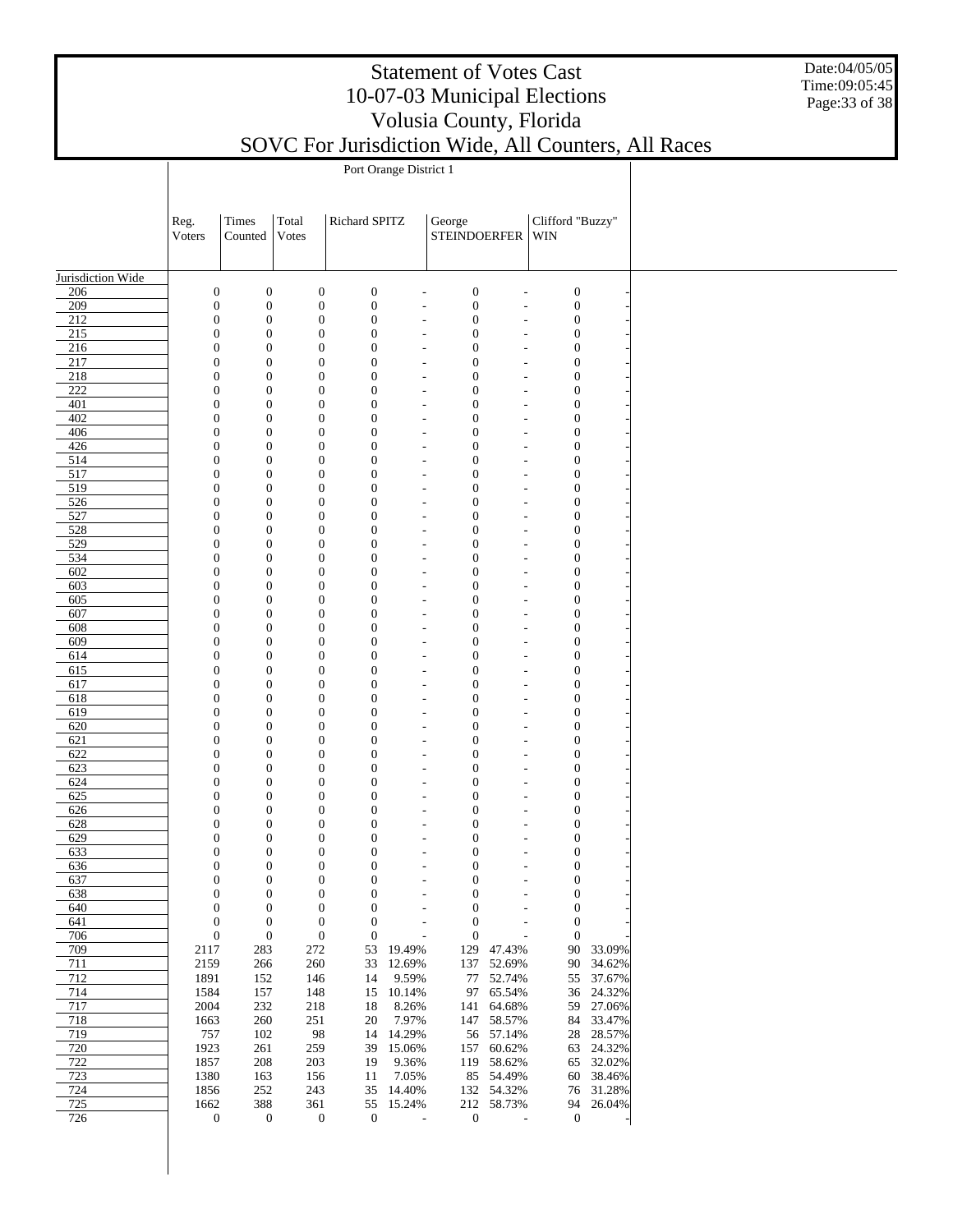|             |                |                  |                |                               | Port Orange District 1 |                         |             |              |           |  |  |  |  |  |
|-------------|----------------|------------------|----------------|-------------------------------|------------------------|-------------------------|-------------|--------------|-----------|--|--|--|--|--|
|             |                |                  |                |                               |                        |                         |             |              |           |  |  |  |  |  |
|             | Reg.<br>Voters | Times<br>Counted | Total<br>Votes | George<br><b>STEINDOERFER</b> |                        | Clifford "Buzzy"<br>WIN |             |              |           |  |  |  |  |  |
| 727         | 1788           | 325              | 306            | 21                            | 6.86%                  | 201                     | 65.69%      | 84           | 27.45%    |  |  |  |  |  |
| 728         | 1610           | 247              | 232            | 27                            | 11.64%                 | 143                     | 61.64%      | 62           | 26.72%    |  |  |  |  |  |
| 729         | 2495           | 476              | 438            | 68                            | 15.53%                 | 238                     | 54.34%      | 132          | 30.14%    |  |  |  |  |  |
| 730         | $\theta$       | $\theta$         | $\theta$       | $\theta$                      |                        | $\Omega$                |             | $\theta$     |           |  |  |  |  |  |
| 731         | 1441           | 207              | 201            | 20                            | 9.95%                  | 124                     | 61.69%      | 57           | 28.36%    |  |  |  |  |  |
| 732         | 1214           | 250              | 233            | 36                            | 15.45%                 | 142                     | 60.94%      | 55           | 23.61%    |  |  |  |  |  |
| 733         | 1296           | 191              | 178            | 23                            | 12.92%                 | 99                      | 55.62%      |              | 56 31.46% |  |  |  |  |  |
| 909         | $\Omega$       | $\theta$         | $\theta$       | $\left($                      |                        | $\Omega$                |             | $\Omega$     |           |  |  |  |  |  |
| Absentee    | 30697          | 239              | 231            | 42                            | 18.18%                 | 112                     | 48.48%      | 77           | 33.33%    |  |  |  |  |  |
| Un-Scanned  | 30697          |                  |                | $\Omega$                      | $0.00\%$               | $\overline{0}$          | $0.00\%$    |              | 1 100.00% |  |  |  |  |  |
| Provisional | 30697          | 3                | 3              |                               | 33.33%                 | 2                       | 66.67%      | $\mathbf{0}$ | 0.00%     |  |  |  |  |  |
| Total       | 30697          | 4663             | 4438           |                               | 564 12.71%             |                         | 2550 57.46% | 1324         | 29.83%    |  |  |  |  |  |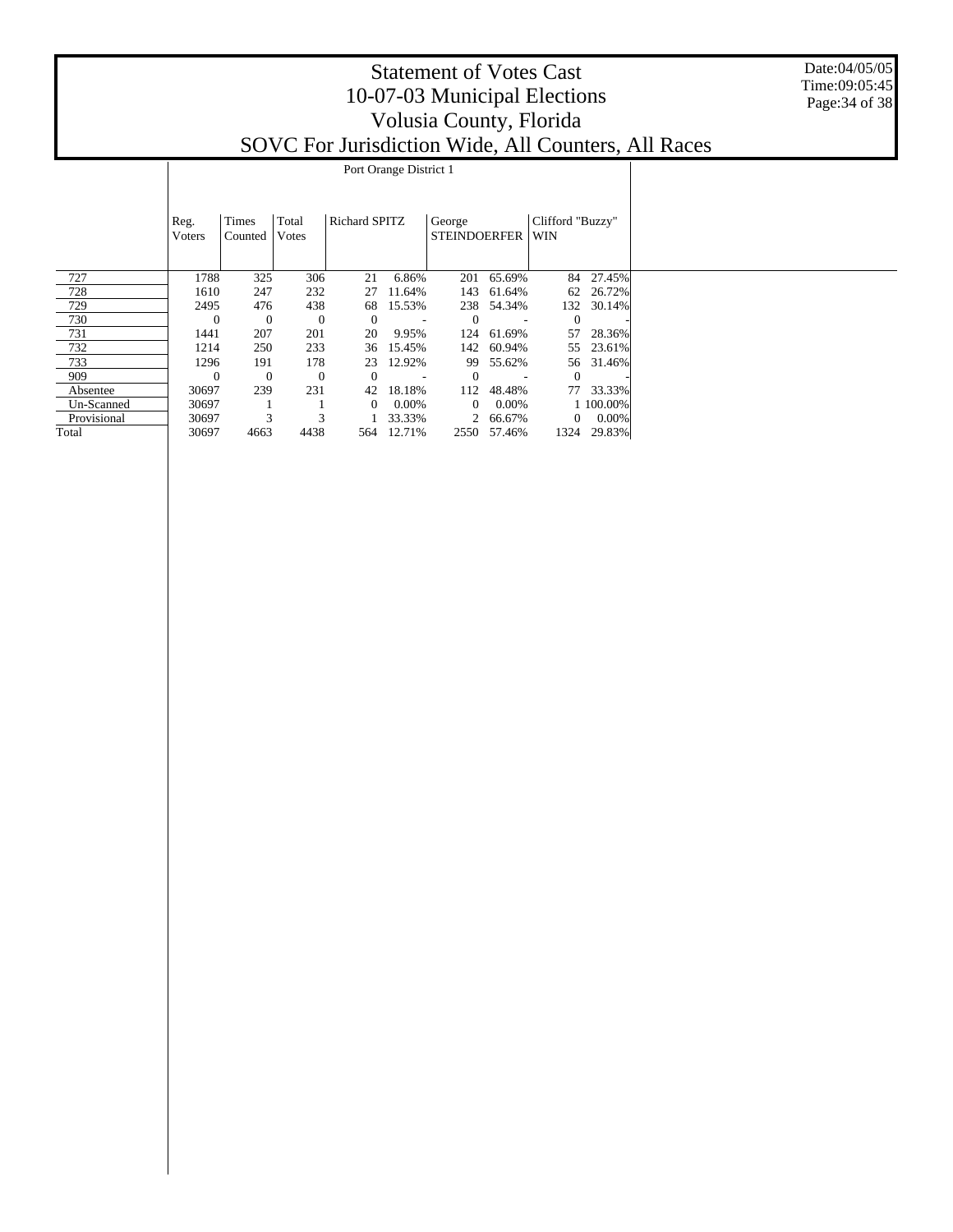Date:04/05/05 Time:09:05:45 Page:35 of 38

|                   | Port Orange District 4               |                                      |                                      |                                      |                                  |                                      |                                                      |                                      |                     |  |  |  |  |
|-------------------|--------------------------------------|--------------------------------------|--------------------------------------|--------------------------------------|----------------------------------|--------------------------------------|------------------------------------------------------|--------------------------------------|---------------------|--|--|--|--|
|                   |                                      |                                      |                                      |                                      |                                  |                                      |                                                      |                                      |                     |  |  |  |  |
|                   |                                      |                                      |                                      |                                      |                                  |                                      |                                                      |                                      |                     |  |  |  |  |
|                   | Reg.<br>Voters                       | Times<br>Counted                     | Total<br>Votes                       | <b>Bill CHRISTEN</b>                 |                                  | Dennis<br><b>KENNEDY</b>             |                                                      | Thomas (Tom) V.<br><b>TROI</b>       |                     |  |  |  |  |
|                   |                                      |                                      |                                      |                                      |                                  |                                      |                                                      |                                      |                     |  |  |  |  |
|                   |                                      |                                      |                                      |                                      |                                  |                                      |                                                      |                                      |                     |  |  |  |  |
| Jurisdiction Wide |                                      |                                      |                                      | $\boldsymbol{0}$                     |                                  |                                      |                                                      |                                      |                     |  |  |  |  |
| 206<br>209        | $\boldsymbol{0}$<br>$\boldsymbol{0}$ | $\boldsymbol{0}$<br>$\boldsymbol{0}$ | $\boldsymbol{0}$<br>$\boldsymbol{0}$ | $\boldsymbol{0}$                     | $\overline{a}$<br>$\overline{a}$ | $\boldsymbol{0}$<br>$\boldsymbol{0}$ | $\overline{\phantom{a}}$<br>$\overline{\phantom{a}}$ | $\boldsymbol{0}$<br>$\boldsymbol{0}$ |                     |  |  |  |  |
| $\overline{212}$  | $\boldsymbol{0}$                     | $\boldsymbol{0}$                     | $\boldsymbol{0}$                     | $\mathbf{0}$                         | ÷,                               | $\boldsymbol{0}$                     | $\overline{\phantom{a}}$                             | $\boldsymbol{0}$                     |                     |  |  |  |  |
| 215               | $\mathbf{0}$                         | $\boldsymbol{0}$                     | $\boldsymbol{0}$                     | $\boldsymbol{0}$                     | $\overline{a}$                   | $\boldsymbol{0}$                     | $\overline{\phantom{a}}$                             | $\boldsymbol{0}$                     |                     |  |  |  |  |
| 216               | $\boldsymbol{0}$                     | $\boldsymbol{0}$                     | $\boldsymbol{0}$                     | $\boldsymbol{0}$                     | ÷,                               | $\boldsymbol{0}$                     | $\overline{\phantom{a}}$                             | $\boldsymbol{0}$                     |                     |  |  |  |  |
| 217<br>218        | $\mathbf{0}$<br>$\boldsymbol{0}$     | $\boldsymbol{0}$<br>$\boldsymbol{0}$ | $\boldsymbol{0}$<br>$\boldsymbol{0}$ | $\mathbf{0}$<br>$\boldsymbol{0}$     | ٠<br>÷,                          | $\boldsymbol{0}$<br>$\boldsymbol{0}$ | $\overline{\phantom{a}}$<br>$\overline{\phantom{a}}$ | $\boldsymbol{0}$<br>$\boldsymbol{0}$ |                     |  |  |  |  |
| 222               | $\mathbf{0}$                         | $\boldsymbol{0}$                     | $\boldsymbol{0}$                     | $\mathbf{0}$                         | $\overline{a}$                   | $\boldsymbol{0}$                     | $\overline{\phantom{a}}$                             | $\boldsymbol{0}$                     |                     |  |  |  |  |
| 401               | $\boldsymbol{0}$                     | $\boldsymbol{0}$                     | $\boldsymbol{0}$                     | $\boldsymbol{0}$                     | ÷,                               | $\boldsymbol{0}$                     | $\overline{\phantom{a}}$                             | $\boldsymbol{0}$                     |                     |  |  |  |  |
| 402               | $\boldsymbol{0}$                     | $\boldsymbol{0}$                     | $\boldsymbol{0}$                     | $\boldsymbol{0}$                     | ٠                                | $\boldsymbol{0}$                     | $\overline{a}$                                       | $\boldsymbol{0}$                     |                     |  |  |  |  |
| 406<br>426        | $\boldsymbol{0}$<br>$\mathbf{0}$     | $\boldsymbol{0}$<br>$\boldsymbol{0}$ | $\boldsymbol{0}$<br>$\mathbf{0}$     | $\boldsymbol{0}$<br>$\mathbf{0}$     | ÷,<br>$\overline{a}$             | $\boldsymbol{0}$<br>$\boldsymbol{0}$ | $\overline{\phantom{a}}$<br>$\overline{\phantom{a}}$ | $\boldsymbol{0}$<br>$\boldsymbol{0}$ |                     |  |  |  |  |
| 514               | $\boldsymbol{0}$                     | $\boldsymbol{0}$                     | $\boldsymbol{0}$                     | $\boldsymbol{0}$                     | ÷,                               | $\boldsymbol{0}$                     | $\overline{a}$                                       | $\boldsymbol{0}$                     |                     |  |  |  |  |
| 517               | $\boldsymbol{0}$                     | $\boldsymbol{0}$                     | $\boldsymbol{0}$                     | $\boldsymbol{0}$                     | $\overline{a}$                   | $\boldsymbol{0}$                     | $\overline{\phantom{a}}$                             | $\boldsymbol{0}$                     |                     |  |  |  |  |
| 519               | $\boldsymbol{0}$                     | $\boldsymbol{0}$                     | $\boldsymbol{0}$                     | $\boldsymbol{0}$                     | ٠                                | $\boldsymbol{0}$                     | $\overline{\phantom{a}}$                             | $\boldsymbol{0}$                     |                     |  |  |  |  |
| 526<br>527        | $\mathbf{0}$                         | $\boldsymbol{0}$<br>$\boldsymbol{0}$ | $\boldsymbol{0}$<br>$\boldsymbol{0}$ | $\mathbf{0}$                         | ٠                                | $\boldsymbol{0}$                     | $\overline{\phantom{a}}$                             | $\boldsymbol{0}$                     |                     |  |  |  |  |
| 528               | $\boldsymbol{0}$<br>$\boldsymbol{0}$ | $\boldsymbol{0}$                     | $\boldsymbol{0}$                     | $\boldsymbol{0}$<br>$\boldsymbol{0}$ | ÷,<br>$\overline{a}$             | $\boldsymbol{0}$<br>$\boldsymbol{0}$ | $\overline{\phantom{a}}$<br>$\overline{\phantom{a}}$ | $\boldsymbol{0}$<br>$\boldsymbol{0}$ |                     |  |  |  |  |
| 529               | $\boldsymbol{0}$                     | $\boldsymbol{0}$                     | $\boldsymbol{0}$                     | $\boldsymbol{0}$                     | ÷,                               | $\boldsymbol{0}$                     | $\overline{\phantom{a}}$                             | $\boldsymbol{0}$                     |                     |  |  |  |  |
| 534               | $\boldsymbol{0}$                     | $\boldsymbol{0}$                     | $\boldsymbol{0}$                     | $\boldsymbol{0}$                     | ٠                                | $\boldsymbol{0}$                     | $\overline{\phantom{a}}$                             | $\boldsymbol{0}$                     |                     |  |  |  |  |
| 602               | $\boldsymbol{0}$                     | $\boldsymbol{0}$                     | $\boldsymbol{0}$                     | $\boldsymbol{0}$                     | ÷,                               | $\boldsymbol{0}$                     | $\overline{\phantom{a}}$                             | $\boldsymbol{0}$                     |                     |  |  |  |  |
| 603<br>605        | $\boldsymbol{0}$<br>$\boldsymbol{0}$ | $\boldsymbol{0}$<br>$\boldsymbol{0}$ | $\boldsymbol{0}$<br>$\boldsymbol{0}$ | $\mathbf{0}$<br>$\boldsymbol{0}$     | $\overline{a}$<br>÷,             | $\boldsymbol{0}$<br>$\boldsymbol{0}$ | $\overline{\phantom{a}}$<br>÷,                       | $\boldsymbol{0}$<br>$\boldsymbol{0}$ |                     |  |  |  |  |
| 607               | $\boldsymbol{0}$                     | $\boldsymbol{0}$                     | $\boldsymbol{0}$                     | $\boldsymbol{0}$                     | $\overline{a}$                   | $\boldsymbol{0}$                     | $\overline{\phantom{a}}$                             | $\boldsymbol{0}$                     |                     |  |  |  |  |
| 608               | $\boldsymbol{0}$                     | $\boldsymbol{0}$                     | $\boldsymbol{0}$                     | $\boldsymbol{0}$                     | ÷,                               | $\boldsymbol{0}$                     | $\overline{\phantom{a}}$                             | $\boldsymbol{0}$                     |                     |  |  |  |  |
| 609               | $\boldsymbol{0}$                     | $\boldsymbol{0}$                     | $\boldsymbol{0}$                     | $\mathbf{0}$                         | ٠                                | $\boldsymbol{0}$                     | $\overline{\phantom{a}}$                             | $\boldsymbol{0}$                     |                     |  |  |  |  |
| 614               | $\boldsymbol{0}$                     | $\boldsymbol{0}$                     | $\boldsymbol{0}$                     | $\boldsymbol{0}$                     | ÷,                               | $\boldsymbol{0}$                     | $\overline{\phantom{a}}$                             | $\boldsymbol{0}$                     |                     |  |  |  |  |
| 615<br>617        | $\mathbf{0}$<br>$\boldsymbol{0}$     | $\boldsymbol{0}$<br>$\boldsymbol{0}$ | $\boldsymbol{0}$<br>$\boldsymbol{0}$ | $\mathbf{0}$<br>$\boldsymbol{0}$     | $\overline{a}$<br>÷,             | $\boldsymbol{0}$<br>$\boldsymbol{0}$ | $\overline{\phantom{a}}$<br>$\overline{\phantom{a}}$ | $\boldsymbol{0}$<br>$\boldsymbol{0}$ |                     |  |  |  |  |
| 618               | $\boldsymbol{0}$                     | $\boldsymbol{0}$                     | $\boldsymbol{0}$                     | $\boldsymbol{0}$                     | ٠                                | $\boldsymbol{0}$                     | $\overline{a}$                                       | $\boldsymbol{0}$                     |                     |  |  |  |  |
| 619               | $\boldsymbol{0}$                     | $\boldsymbol{0}$                     | $\boldsymbol{0}$                     | $\boldsymbol{0}$                     | ÷,                               | $\boldsymbol{0}$                     | $\overline{\phantom{a}}$                             | $\boldsymbol{0}$                     |                     |  |  |  |  |
| 620               | $\mathbf{0}$                         | $\boldsymbol{0}$                     | $\boldsymbol{0}$                     | $\mathbf{0}$                         | $\overline{a}$                   | $\boldsymbol{0}$                     | $\overline{\phantom{a}}$                             | $\boldsymbol{0}$                     |                     |  |  |  |  |
| 621<br>622        | $\boldsymbol{0}$<br>$\boldsymbol{0}$ | $\boldsymbol{0}$<br>$\boldsymbol{0}$ | $\boldsymbol{0}$<br>$\boldsymbol{0}$ | $\boldsymbol{0}$<br>$\boldsymbol{0}$ | ÷,                               | $\boldsymbol{0}$<br>$\boldsymbol{0}$ | $\overline{\phantom{a}}$                             | $\boldsymbol{0}$<br>$\boldsymbol{0}$ |                     |  |  |  |  |
| 623               | $\boldsymbol{0}$                     | $\boldsymbol{0}$                     | $\boldsymbol{0}$                     | $\boldsymbol{0}$                     | $\overline{a}$<br>٠              | $\boldsymbol{0}$                     | $\overline{\phantom{a}}$<br>$\overline{\phantom{a}}$ | $\boldsymbol{0}$                     |                     |  |  |  |  |
| 624               | $\mathbf{0}$                         | $\boldsymbol{0}$                     | $\boldsymbol{0}$                     | $\mathbf{0}$                         | ٠                                | $\boldsymbol{0}$                     | $\overline{\phantom{a}}$                             | $\boldsymbol{0}$                     |                     |  |  |  |  |
| 625               | $\boldsymbol{0}$                     | $\boldsymbol{0}$                     | $\boldsymbol{0}$                     | $\boldsymbol{0}$                     | ÷,                               | $\boldsymbol{0}$                     | $\overline{\phantom{a}}$                             | $\boldsymbol{0}$                     |                     |  |  |  |  |
| 626               | $\mathbf{0}$                         | $\boldsymbol{0}$                     | $\boldsymbol{0}$                     | $\mathbf{0}$                         | $\overline{a}$                   | $\boldsymbol{0}$                     | $\overline{\phantom{a}}$                             | $\boldsymbol{0}$                     |                     |  |  |  |  |
| 628<br>629        | $\boldsymbol{0}$<br>$\boldsymbol{0}$ | $\boldsymbol{0}$<br>$\boldsymbol{0}$ | $\boldsymbol{0}$<br>$\boldsymbol{0}$ | $\boldsymbol{0}$<br>$\boldsymbol{0}$ | ÷,<br>$\overline{a}$             | $\boldsymbol{0}$<br>$\boldsymbol{0}$ | ٠<br>$\overline{\phantom{a}}$                        | $\boldsymbol{0}$<br>$\boldsymbol{0}$ |                     |  |  |  |  |
| 633               | $\mathbf{0}$                         | $\mathbf{0}$                         | $\mathbf{0}$                         | $\theta$                             | ÷,                               | $\mathbf{0}$                         | $\overline{a}$                                       | $\boldsymbol{0}$                     |                     |  |  |  |  |
| 636               | 0                                    | $\boldsymbol{0}$                     | 0                                    | 0                                    |                                  | 0                                    |                                                      | $\mathbf{0}$                         |                     |  |  |  |  |
| 637               | $\boldsymbol{0}$                     | $\boldsymbol{0}$                     | $\boldsymbol{0}$                     | $\mathbf{0}$                         |                                  | $\boldsymbol{0}$                     | ٠                                                    | $\boldsymbol{0}$                     |                     |  |  |  |  |
| 638               | $\boldsymbol{0}$                     | $\mathbf{0}$                         | $\boldsymbol{0}$                     | $\mathbf{0}$                         | ÷,                               | $\boldsymbol{0}$                     | $\overline{\phantom{a}}$                             | $\mathbf{0}$                         |                     |  |  |  |  |
| 640<br>641        | $\boldsymbol{0}$<br>$\boldsymbol{0}$ | $\boldsymbol{0}$<br>$\mathbf{0}$     | $\boldsymbol{0}$<br>$\boldsymbol{0}$ | $\mathbf{0}$<br>$\boldsymbol{0}$     | Ĭ.<br>÷,                         | $\boldsymbol{0}$<br>$\boldsymbol{0}$ | ÷,<br>$\overline{\phantom{a}}$                       | $\boldsymbol{0}$<br>$\boldsymbol{0}$ |                     |  |  |  |  |
| 706               | $\boldsymbol{0}$                     | $\boldsymbol{0}$                     | $\boldsymbol{0}$                     | $\mathbf{0}$                         |                                  | $\boldsymbol{0}$                     |                                                      | $\boldsymbol{0}$                     |                     |  |  |  |  |
| 709               | 2117                                 | 283                                  | 245                                  | 69                                   | 28.16%                           |                                      | 141 57.55%                                           | 35 <sup>5</sup>                      | 14.29%              |  |  |  |  |
| 711               | 2159                                 | 266                                  | 258                                  | 81                                   | 31.40%                           | 140                                  | 54.26%                                               | 37                                   | 14.34%              |  |  |  |  |
| 712<br>714        | 1891<br>1584                         | 152<br>157                           | 137<br>148                           | 40<br>38                             | 29.20%<br>25.68%                 | 86                                   | 80 58.39%<br>58.11%                                  | 17                                   | 12.41%<br>24 16.22% |  |  |  |  |
| 717               | 2004                                 | 232                                  | 221                                  | 59                                   | 26.70%                           | 128                                  | 57.92%                                               | 34                                   | 15.38%              |  |  |  |  |
| 718               | 1663                                 | 260                                  | 244                                  | 65                                   | 26.64%                           | 139                                  | 56.97%                                               | 40                                   | 16.39%              |  |  |  |  |
| 719               | 757                                  | 102                                  | 95                                   | 24                                   | 25.26%                           | 58                                   | 61.05%                                               | 13                                   | 13.68%              |  |  |  |  |
| 720               | 1923                                 | 261                                  | 244                                  | 71                                   | 29.10%                           | 133                                  | 54.51%                                               | 40                                   | 16.39%              |  |  |  |  |
| 722<br>723        | 1857<br>1380                         | 208<br>163                           | 191<br>159                           | 53<br>53                             | 27.75%<br>33.33%                 | 108<br>90                            | 56.54%<br>56.60%                                     | 30<br>16                             | 15.71%<br>10.06%    |  |  |  |  |
| 724               | 1856                                 | 252                                  | 246                                  | 76                                   | 30.89%                           | 134                                  | 54.47%                                               | 36                                   | 14.63%              |  |  |  |  |
| 725               | 1662                                 | 388                                  | 354                                  | 100                                  | 28.25%                           | 159                                  | 44.92%                                               | 95                                   | 26.84%              |  |  |  |  |
| 726               | $\boldsymbol{0}$                     | $\boldsymbol{0}$                     | $\boldsymbol{0}$                     | $\boldsymbol{0}$                     | $\overline{\phantom{a}}$         | $\boldsymbol{0}$                     | J.                                                   | $\boldsymbol{0}$                     |                     |  |  |  |  |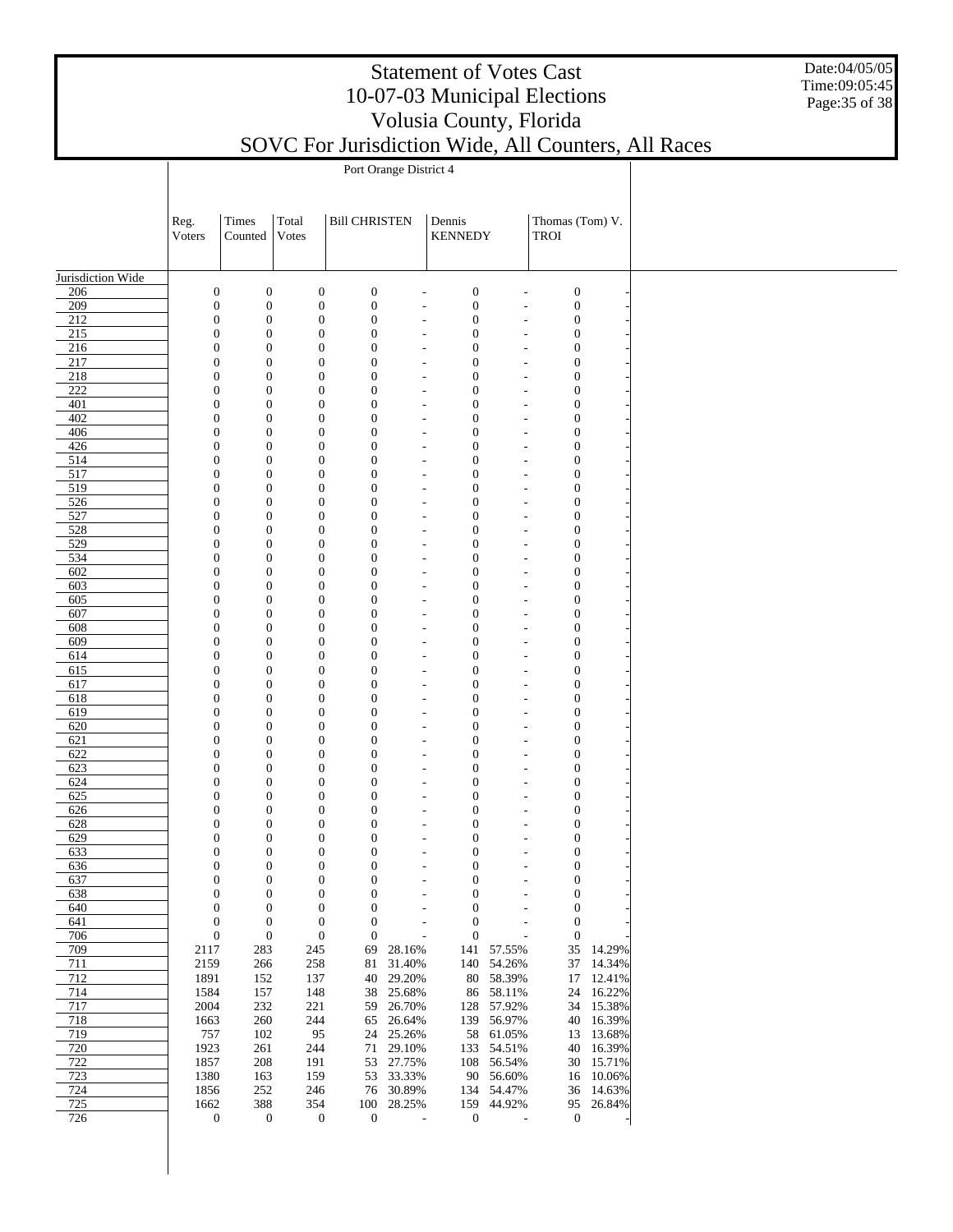|             |                                                                             |          |              |          | Port Orange District 4 |                |             |              |        |  |  |  |  |  |
|-------------|-----------------------------------------------------------------------------|----------|--------------|----------|------------------------|----------------|-------------|--------------|--------|--|--|--|--|--|
|             |                                                                             |          |              |          |                        |                |             |              |        |  |  |  |  |  |
|             |                                                                             |          |              |          |                        |                |             |              |        |  |  |  |  |  |
|             |                                                                             |          |              |          |                        |                |             |              |        |  |  |  |  |  |
|             | Times<br>Total<br><b>Bill CHRISTEN</b><br>Dennis<br>Thomas (Tom) V.<br>Reg. |          |              |          |                        |                |             |              |        |  |  |  |  |  |
|             | Voters                                                                      | Counted  | Votes        |          |                        | <b>KENNEDY</b> |             | <b>TROI</b>  |        |  |  |  |  |  |
|             |                                                                             |          |              |          |                        |                |             |              |        |  |  |  |  |  |
|             |                                                                             |          |              |          |                        |                |             |              |        |  |  |  |  |  |
| 727         | 1788                                                                        | 325      | 296          | 83       | 28.04%                 | 182            | 61.49%      | 31           | 10.47% |  |  |  |  |  |
| 728         | 1610                                                                        | 247      | 234          | 68       | 29.06%                 | 141            | 60.26%      | 25           | 10.68% |  |  |  |  |  |
| 729         | 2495                                                                        | 476      | 459          | 83       | 18.08%                 | 225            | 49.02%      | 151          | 32.90% |  |  |  |  |  |
| 730         | $\Omega$                                                                    | $\theta$ | $\theta$     |          |                        | $\Omega$       |             | $\theta$     |        |  |  |  |  |  |
| 731         | 1441                                                                        | 207      | 199          | 58       | 29.15%                 | 116            | 58.29%      | 25           | 12.56% |  |  |  |  |  |
| 732         | 1214                                                                        | 250      | 234          | 51       | 21.79%                 | 135            | 57.69%      | 48           | 20.51% |  |  |  |  |  |
| 733         | 1296                                                                        | 191      | 183          | 63       | 34.43%                 | 101            | 55.19%      | 19           | 10.38% |  |  |  |  |  |
| 909         | $\Omega$                                                                    | $\theta$ | $\theta$     | $\Omega$ |                        | $\Omega$       |             | $\theta$     |        |  |  |  |  |  |
| Absentee    | 30697                                                                       | 239      | 223          | 71       | 31.84%                 | 86             | 38.57%      | 66           | 29.60% |  |  |  |  |  |
| Un-Scanned  | 30697                                                                       |          | $\mathbf{0}$ | $\Omega$ |                        | $\Omega$       |             | $\mathbf{0}$ |        |  |  |  |  |  |
| Provisional | 30697                                                                       | 3        | 3            | $\Omega$ | 0.00%                  | $\overline{2}$ | 66.67%      |              | 33.33% |  |  |  |  |  |
| Total       | 30697                                                                       | 4663     | 4373         |          | 1206 27.58%            |                | 2384 54.52% | 783          | 17.91% |  |  |  |  |  |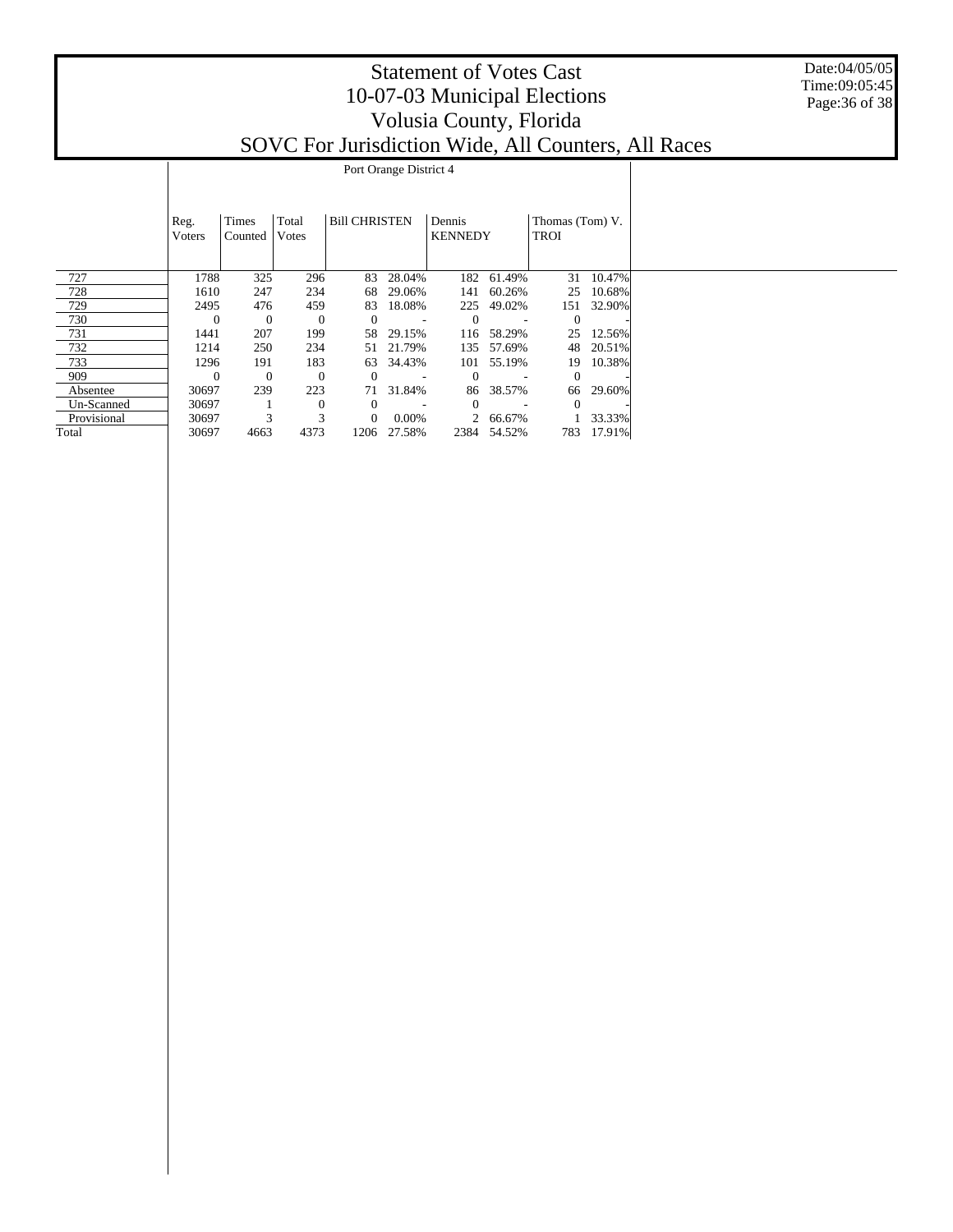Date:04/05/05 Time:09:05:45 Page:37 of 38

## Statement of Votes Cast 10-07-03 Municipal Elections Volusia County, Florida

| SOVC For Jurisdiction Wide, All Counters, All Races |  |
|-----------------------------------------------------|--|
|-----------------------------------------------------|--|

|                   |                |                                                                              |                                      | Ponce Inlet Mayor                                            |                              |                                      | Oak Hill Seat 5 |                                      |                                      |                                      |                                      |                          |                                      |  |
|-------------------|----------------|------------------------------------------------------------------------------|--------------------------------------|--------------------------------------------------------------|------------------------------|--------------------------------------|-----------------|--------------------------------------|--------------------------------------|--------------------------------------|--------------------------------------|--------------------------|--------------------------------------|--|
|                   |                |                                                                              |                                      |                                                              |                              |                                      |                 |                                      |                                      |                                      |                                      |                          |                                      |  |
|                   |                |                                                                              |                                      |                                                              |                              |                                      |                 |                                      |                                      |                                      |                                      |                          |                                      |  |
|                   | Reg.<br>Voters | Times<br>Counted                                                             | Total<br>Votes                       | <b>Bill HOAK</b>                                             |                              | Frank V. VITALE   Reg.               |                 | Voters                               | Times<br>Counted                     | Total<br>Votes                       | Sherman L.<br><b>BABCOCK</b>         |                          | Ron MERCER                           |  |
|                   |                |                                                                              |                                      |                                                              |                              |                                      |                 |                                      |                                      |                                      |                                      |                          |                                      |  |
|                   |                |                                                                              |                                      |                                                              |                              |                                      |                 |                                      |                                      |                                      |                                      |                          |                                      |  |
| Jurisdiction Wide |                |                                                                              |                                      |                                                              |                              |                                      |                 |                                      |                                      |                                      |                                      |                          |                                      |  |
| 206<br>209        |                | $\boldsymbol{0}$<br>$\boldsymbol{0}$<br>$\boldsymbol{0}$<br>$\boldsymbol{0}$ | $\boldsymbol{0}$<br>$\boldsymbol{0}$ | $\mathbf{0}$<br>$\mathbf{0}$                                 | ÷,                           | $\boldsymbol{0}$<br>$\boldsymbol{0}$ |                 | $\mathbf{0}$<br>$\boldsymbol{0}$     | $\mathbf{0}$<br>$\boldsymbol{0}$     | $\boldsymbol{0}$<br>$\boldsymbol{0}$ | $\boldsymbol{0}$<br>$\boldsymbol{0}$ |                          | $\boldsymbol{0}$<br>$\boldsymbol{0}$ |  |
| 212               |                | $\mathbf{0}$<br>$\boldsymbol{0}$                                             |                                      | $\mathbf{0}$<br>$\theta$                                     |                              | $\mathbf{0}$                         |                 | $\mathbf{0}$                         | $\mathbf{0}$                         | $\boldsymbol{0}$                     | $\mathbf{0}$                         |                          | $\boldsymbol{0}$                     |  |
| 215               |                | $\mathbf{0}$<br>$\mathbf{0}$                                                 |                                      | $\mathbf{0}$<br>$\theta$                                     |                              | $\boldsymbol{0}$                     |                 | $\mathbf{0}$                         | $\mathbf{0}$                         | $\boldsymbol{0}$                     | $\boldsymbol{0}$                     |                          | $\boldsymbol{0}$                     |  |
| 216<br>217        |                | $\mathbf{0}$<br>$\mathbf{0}$<br>$\mathbf{0}$<br>$\mathbf{0}$                 |                                      | $\mathbf{0}$<br>$\mathbf{0}$<br>$\mathbf{0}$<br>$\theta$     |                              | $\mathbf{0}$<br>$\boldsymbol{0}$     |                 | $\theta$<br>$\theta$                 | $\mathbf{0}$<br>$\theta$             | $\boldsymbol{0}$<br>$\boldsymbol{0}$ | $\mathbf{0}$<br>$\mathbf{0}$         |                          | $\boldsymbol{0}$<br>$\boldsymbol{0}$ |  |
| 218               |                | $\mathbf{0}$<br>$\mathbf{0}$                                                 |                                      | $\mathbf{0}$<br>$\theta$                                     | ÷,                           | $\mathbf{0}$                         |                 | $\theta$                             | $\theta$                             | $\boldsymbol{0}$                     | $\mathbf{0}$                         |                          | $\boldsymbol{0}$                     |  |
| 222               |                | $\mathbf{0}$<br>$\mathbf{0}$                                                 |                                      | $\mathbf{0}$<br>$\theta$                                     |                              | $\boldsymbol{0}$                     |                 | $\mathbf{0}$                         | $\theta$                             | $\boldsymbol{0}$                     | $\mathbf{0}$                         |                          | $\boldsymbol{0}$                     |  |
| 401<br>402        |                | $\mathbf{0}$<br>$\mathbf{0}$<br>$\mathbf{0}$<br>$\mathbf{0}$                 |                                      | $\mathbf{0}$<br>$\theta$<br>$\mathbf{0}$<br>$\theta$         | ÷,                           | $\mathbf{0}$<br>$\boldsymbol{0}$     |                 | $\theta$<br>$\boldsymbol{0}$         | $\mathbf{0}$<br>$\theta$             | $\boldsymbol{0}$<br>$\boldsymbol{0}$ | $\mathbf{0}$<br>$\mathbf{0}$         |                          | $\boldsymbol{0}$<br>$\boldsymbol{0}$ |  |
| 406               |                | $\mathbf{0}$<br>$\boldsymbol{0}$                                             |                                      | $\mathbf{0}$<br>$\theta$                                     | ÷,<br>Ĭ.                     | $\mathbf{0}$                         |                 | $\theta$                             | $\theta$                             | $\boldsymbol{0}$                     | $\mathbf{0}$                         |                          | $\boldsymbol{0}$                     |  |
| 426               |                | $\mathbf{0}$<br>$\mathbf{0}$                                                 |                                      | $\mathbf{0}$<br>$\theta$                                     | ÷,                           | $\boldsymbol{0}$                     |                 | $\mathbf{0}$                         | $\theta$                             | $\boldsymbol{0}$                     | $\mathbf{0}$                         |                          | $\boldsymbol{0}$                     |  |
| 514               |                | $\mathbf{0}$<br>$\mathbf{0}$                                                 |                                      | $\mathbf{0}$<br>$\theta$                                     | L,                           | $\mathbf{0}$                         |                 | $\theta$                             | $\theta$                             | $\boldsymbol{0}$                     | $\mathbf{0}$                         |                          | $\boldsymbol{0}$                     |  |
| 517<br>519        |                | $\mathbf{0}$<br>$\mathbf{0}$<br>$\mathbf{0}$<br>$\mathbf{0}$                 |                                      | $\mathbf{0}$<br>$\theta$<br>$\mathbf{0}$<br>$\theta$         | ÷,<br>L,                     | $\boldsymbol{0}$<br>$\mathbf{0}$     |                 | $\boldsymbol{0}$<br>$\overline{0}$   | $\theta$<br>$\theta$                 | $\boldsymbol{0}$<br>$\boldsymbol{0}$ | $\mathbf{0}$<br>$\mathbf{0}$         |                          | $\boldsymbol{0}$<br>$\boldsymbol{0}$ |  |
| 526               |                | $\mathbf{0}$<br>$\mathbf{0}$                                                 |                                      | $\mathbf{0}$<br>$\theta$                                     | ÷,                           | $\boldsymbol{0}$                     |                 | $\mathbf{0}$                         | $\theta$                             | $\boldsymbol{0}$                     | $\mathbf{0}$                         |                          | $\boldsymbol{0}$                     |  |
| 527               |                | $\mathbf{0}$<br>$\mathbf{0}$                                                 |                                      | $\mathbf{0}$<br>$\theta$                                     | ÷,                           | $\mathbf{0}$                         |                 | $\overline{0}$                       | $\theta$                             | $\boldsymbol{0}$                     | $\mathbf{0}$                         |                          | $\boldsymbol{0}$                     |  |
| 528<br>529        |                | $\mathbf{0}$<br>$\mathbf{0}$<br>$\mathbf{0}$<br>$\mathbf{0}$                 |                                      | $\mathbf{0}$<br>$\theta$<br>$\mathbf{0}$<br>$\theta$         | ÷,                           | $\boldsymbol{0}$<br>$\mathbf{0}$     |                 | $\mathbf{0}$<br>$\overline{0}$       | $\theta$<br>$\theta$                 | $\boldsymbol{0}$<br>$\boldsymbol{0}$ | $\mathbf{0}$<br>$\mathbf{0}$         |                          | $\boldsymbol{0}$<br>$\boldsymbol{0}$ |  |
| 534               |                | $\mathbf{0}$<br>$\mathbf{0}$                                                 |                                      | $\mathbf{0}$<br>$\theta$                                     |                              | $\boldsymbol{0}$                     |                 | $\mathbf{0}$                         | $\theta$                             | $\boldsymbol{0}$                     | $\mathbf{0}$                         |                          | $\boldsymbol{0}$                     |  |
| 602               |                | $\mathbf{0}$<br>$\mathbf{0}$                                                 |                                      | $\mathbf{0}$<br>$\theta$                                     | ÷,                           | $\mathbf{0}$                         |                 | $\overline{0}$                       | $\theta$                             | $\boldsymbol{0}$                     | $\mathbf{0}$                         |                          | $\boldsymbol{0}$                     |  |
| 603               |                | $\mathbf{0}$<br>$\mathbf{0}$                                                 |                                      | $\mathbf{0}$<br>$\theta$                                     |                              | $\boldsymbol{0}$                     |                 | $\mathbf{0}$                         | $\theta$                             | $\boldsymbol{0}$                     | $\mathbf{0}$                         |                          | $\boldsymbol{0}$                     |  |
| 605<br>607        |                | $\mathbf{0}$<br>$\boldsymbol{0}$<br>$\mathbf{0}$<br>$\mathbf{0}$             |                                      | $\mathbf{0}$<br>$\theta$<br>$\mathbf{0}$<br>$\theta$         | ÷,                           | $\mathbf{0}$<br>$\boldsymbol{0}$     |                 | $\overline{0}$<br>$\mathbf{0}$       | $\theta$<br>$\theta$                 | $\boldsymbol{0}$<br>$\boldsymbol{0}$ | $\mathbf{0}$<br>$\mathbf{0}$         |                          | $\boldsymbol{0}$<br>$\boldsymbol{0}$ |  |
| 608               |                | $\mathbf{0}$<br>$\mathbf{0}$                                                 |                                      | $\mathbf{0}$<br>$\theta$                                     | ÷,                           | $\mathbf{0}$                         |                 | $\overline{0}$                       | $\mathbf{0}$                         | $\boldsymbol{0}$                     | $\mathbf{0}$                         |                          | $\boldsymbol{0}$                     |  |
| 609               |                | $\mathbf{0}$<br>$\mathbf{0}$                                                 |                                      | $\mathbf{0}$<br>$\theta$                                     | ÷,                           | $\boldsymbol{0}$                     |                 | $\boldsymbol{0}$                     | $\theta$                             | $\boldsymbol{0}$                     | $\mathbf{0}$                         |                          | $\boldsymbol{0}$                     |  |
| 614               |                | $\mathbf{0}$<br>$\boldsymbol{0}$<br>$\mathbf{0}$<br>$\mathbf{0}$             |                                      | $\mathbf{0}$<br>$\theta$<br>$\mathbf{0}$<br>$\theta$         | ÷,                           | $\mathbf{0}$<br>$\boldsymbol{0}$     |                 | $\theta$<br>$\mathbf{0}$             | $\theta$<br>$\theta$                 | $\boldsymbol{0}$                     | $\mathbf{0}$<br>$\mathbf{0}$         |                          | $\boldsymbol{0}$<br>$\boldsymbol{0}$ |  |
| 615<br>617        |                | $\mathbf{0}$<br>$\mathbf{0}$                                                 |                                      | $\mathbf{0}$<br>$\theta$                                     | ÷,<br>L,                     | $\mathbf{0}$                         |                 | $\theta$                             | $\theta$                             | $\boldsymbol{0}$<br>$\boldsymbol{0}$ | $\mathbf{0}$                         |                          | $\boldsymbol{0}$                     |  |
| 618               |                | $\mathbf{0}$<br>$\mathbf{0}$                                                 |                                      | $\mathbf{0}$<br>$\theta$                                     | ÷,                           | $\boldsymbol{0}$                     |                 | $\boldsymbol{0}$                     | $\theta$                             | $\boldsymbol{0}$                     | $\mathbf{0}$                         |                          | $\boldsymbol{0}$                     |  |
| 619               |                | $\mathbf{0}$<br>$\mathbf{0}$                                                 |                                      | $\mathbf{0}$<br>$\theta$                                     | Ĭ.                           | $\mathbf{0}$                         |                 | $\theta$                             | $\theta$                             | $\boldsymbol{0}$                     | $\mathbf{0}$                         | $\overline{a}$           | $\boldsymbol{0}$                     |  |
| 620<br>621        |                | $\mathbf{0}$<br>$\mathbf{0}$<br>$\mathbf{0}$<br>$\mathbf{0}$                 |                                      | $\mathbf{0}$<br>$\theta$<br>$\mathbf{0}$<br>$\theta$         | ÷,<br>÷,                     | $\boldsymbol{0}$<br>$\mathbf{0}$     |                 | $\theta$<br>$\theta$                 | $\theta$<br>$\theta$                 | $\boldsymbol{0}$<br>$\boldsymbol{0}$ | $\mathbf{0}$<br>$\mathbf{0}$         |                          | $\boldsymbol{0}$<br>$\boldsymbol{0}$ |  |
| 622               |                | $\mathbf{0}$<br>$\mathbf{0}$                                                 |                                      | $\mathbf{0}$<br>$\theta$                                     |                              | $\boldsymbol{0}$                     |                 | $\theta$                             | $\theta$                             | $\boldsymbol{0}$                     | $\mathbf{0}$                         |                          | $\boldsymbol{0}$                     |  |
| 623               |                | $\mathbf{0}$<br>$\mathbf{0}$                                                 |                                      | $\mathbf{0}$<br>$\mathbf{0}$                                 | ÷,                           | $\mathbf{0}$                         |                 | $\theta$                             | $\theta$                             | $\boldsymbol{0}$                     | $\mathbf{0}$                         |                          | $\boldsymbol{0}$                     |  |
| 624<br>625        |                | $\mathbf{0}$<br>$\mathbf{0}$<br>$\mathbf{0}$<br>$\mathbf{0}$                 |                                      | $\mathbf{0}$<br>$\theta$<br>$\mathbf{0}$<br>$\mathbf{0}$     |                              | $\boldsymbol{0}$<br>$\mathbf{0}$     |                 | $\theta$<br>$\overline{0}$           | $\theta$<br>$\mathbf{0}$             | $\boldsymbol{0}$<br>$\boldsymbol{0}$ | $\mathbf{0}$<br>$\mathbf{0}$         |                          | $\boldsymbol{0}$<br>$\boldsymbol{0}$ |  |
| 626               |                | $\mathbf{0}$<br>$\mathbf{0}$                                                 |                                      | $\mathbf{0}$<br>$\theta$                                     |                              | $\boldsymbol{0}$                     |                 | $\theta$                             | $\mathbf{0}$                         | $\boldsymbol{0}$                     | $\mathbf{0}$                         |                          | $\boldsymbol{0}$                     |  |
| 628               |                | $\mathbf{0}$<br>$\mathbf{0}$                                                 |                                      | $\mathbf{0}$<br>$\overline{0}$                               |                              | $\mathbf{0}$                         |                 | $\theta$                             | $\mathbf{0}$                         | $\boldsymbol{0}$                     | $\mathbf{0}$                         |                          | $\boldsymbol{0}$                     |  |
| 629               |                | $\mathbf{0}$<br>$\mathbf{0}$                                                 |                                      | $\boldsymbol{0}$<br>$\theta$                                 |                              | $\boldsymbol{0}$                     |                 | $\mathbf{0}$                         | $\theta$                             | $\boldsymbol{0}$                     | $\mathbf{0}$                         |                          | $\boldsymbol{0}$<br>$\Omega$         |  |
| 633<br>636        |                | $\Omega$<br>$\Omega$<br>$\boldsymbol{0}$<br>$\mathbf{0}$                     | $\boldsymbol{0}$                     | $\theta$<br>$\Omega$<br>$\boldsymbol{0}$                     |                              | $\Omega$<br>$\boldsymbol{0}$         |                 | $\Omega$<br>0                        | $\Omega$<br>$\boldsymbol{0}$         | $\Omega$<br>$\boldsymbol{0}$         | $\Omega$<br>$\boldsymbol{0}$         |                          | $\boldsymbol{0}$                     |  |
| 637               |                | $\boldsymbol{0}$<br>$\boldsymbol{0}$                                         |                                      | $\mathbf{0}$<br>$\mathbf{0}$                                 | $\overline{a}$               | $\boldsymbol{0}$                     |                 | $\mathbf{0}$                         | $\mathbf{0}$                         | $\boldsymbol{0}$                     | $\boldsymbol{0}$                     |                          | $\boldsymbol{0}$                     |  |
| 638               |                | $\boldsymbol{0}$<br>$\boldsymbol{0}$                                         |                                      | $\boldsymbol{0}$<br>$\mathbf{0}$                             | ÷,                           | $\boldsymbol{0}$                     |                 | $\boldsymbol{0}$                     | $\mathbf{0}$                         | $\boldsymbol{0}$                     | $\boldsymbol{0}$                     |                          | $\boldsymbol{0}$                     |  |
| 640<br>641        |                | $\boldsymbol{0}$<br>$\boldsymbol{0}$<br>$\boldsymbol{0}$<br>$\boldsymbol{0}$ |                                      | $\mathbf{0}$<br>$\mathbf{0}$<br>$\mathbf{0}$<br>$\mathbf{0}$ | $\overline{a}$               | $\mathbf{0}$<br>$\boldsymbol{0}$     |                 | $\mathbf{0}$<br>$\boldsymbol{0}$     | $\boldsymbol{0}$<br>$\boldsymbol{0}$ | $\boldsymbol{0}$<br>$\boldsymbol{0}$ | $\mathbf{0}$<br>$\boldsymbol{0}$     | $\overline{\phantom{a}}$ | $\boldsymbol{0}$<br>$\boldsymbol{0}$ |  |
| 706               |                | $\boldsymbol{0}$<br>$\boldsymbol{0}$                                         |                                      | $\mathbf{0}$<br>$\mathbf{0}$                                 | ÷,<br>Ĭ.                     | $\mathbf{0}$                         |                 | $\overline{0}$                       | $\boldsymbol{0}$                     | $\boldsymbol{0}$                     | $\mathbf{0}$                         | $\overline{\phantom{a}}$ | $\boldsymbol{0}$                     |  |
| 709               |                | $\boldsymbol{0}$<br>$\boldsymbol{0}$                                         |                                      | $\mathbf{0}$<br>$\theta$                                     | ÷,                           | $\boldsymbol{0}$                     |                 | $\boldsymbol{0}$                     | $\mathbf{0}$                         | $\boldsymbol{0}$                     | $\mathbf{0}$                         |                          | $\boldsymbol{0}$                     |  |
| 711               |                | $\boldsymbol{0}$<br>$\boldsymbol{0}$                                         |                                      | $\mathbf{0}$<br>$\mathbf{0}$                                 | Ĭ.                           | $\mathbf{0}$                         |                 | $\mathbf{0}$                         | $\boldsymbol{0}$                     | $\boldsymbol{0}$                     | $\mathbf{0}$                         | $\overline{\phantom{a}}$ | $\boldsymbol{0}$                     |  |
| 712<br>714        |                | $\boldsymbol{0}$<br>$\boldsymbol{0}$<br>$\boldsymbol{0}$<br>$\boldsymbol{0}$ |                                      | $\mathbf{0}$<br>$\mathbf{0}$<br>$\mathbf{0}$<br>$\mathbf{0}$ | ÷,<br>$\overline{a}$         | $\boldsymbol{0}$<br>$\mathbf{0}$     |                 | $\boldsymbol{0}$<br>$\overline{0}$   | $\mathbf{0}$<br>$\boldsymbol{0}$     | $\boldsymbol{0}$<br>$\boldsymbol{0}$ | $\boldsymbol{0}$<br>$\mathbf{0}$     | $\overline{a}$           | $\boldsymbol{0}$<br>$\boldsymbol{0}$ |  |
| 717               |                | $\boldsymbol{0}$<br>$\boldsymbol{0}$                                         |                                      | $\mathbf{0}$<br>$\theta$                                     | ÷,                           | $\boldsymbol{0}$                     |                 | $\boldsymbol{0}$                     | $\boldsymbol{0}$                     | $\boldsymbol{0}$                     | $\mathbf{0}$                         |                          | $\boldsymbol{0}$                     |  |
| 718               |                | $\boldsymbol{0}$<br>$\boldsymbol{0}$                                         |                                      | $\mathbf{0}$<br>$\mathbf{0}$                                 | $\overline{a}$               | $\mathbf{0}$                         |                 | $\mathbf{0}$                         | $\boldsymbol{0}$                     | $\boldsymbol{0}$                     | $\mathbf{0}$                         | $\overline{a}$           | $\boldsymbol{0}$                     |  |
| 719               |                | $\boldsymbol{0}$<br>$\boldsymbol{0}$                                         |                                      | $\mathbf{0}$<br>$\mathbf{0}$                                 | ÷,                           | $\boldsymbol{0}$                     |                 | $\boldsymbol{0}$                     | $\mathbf{0}$                         | $\boldsymbol{0}$                     | $\boldsymbol{0}$                     |                          | $\boldsymbol{0}$                     |  |
| 720<br>722        |                | $\boldsymbol{0}$<br>$\boldsymbol{0}$<br>$\boldsymbol{0}$<br>$\boldsymbol{0}$ |                                      | $\mathbf{0}$<br>$\mathbf{0}$<br>$\mathbf{0}$<br>$\theta$     | $\overline{a}$<br>÷,         | $\mathbf{0}$<br>$\boldsymbol{0}$     |                 | $\mathbf{0}$<br>$\boldsymbol{0}$     | $\boldsymbol{0}$<br>$\boldsymbol{0}$ | $\boldsymbol{0}$<br>$\boldsymbol{0}$ | $\mathbf{0}$<br>$\mathbf{0}$         | $\overline{a}$           | $\boldsymbol{0}$<br>$\boldsymbol{0}$ |  |
| 723               |                | $\boldsymbol{0}$<br>$\boldsymbol{0}$                                         |                                      | $\mathbf{0}$<br>$\mathbf{0}$                                 | Ĭ.                           | $\mathbf{0}$                         |                 | $\mathbf{0}$                         | $\boldsymbol{0}$                     | $\boldsymbol{0}$                     | $\mathbf{0}$                         | $\overline{a}$           | $\boldsymbol{0}$                     |  |
| 724               |                | $\boldsymbol{0}$<br>$\boldsymbol{0}$                                         | $\mathbf{0}$                         | $\theta$                                                     | ÷,                           | $\boldsymbol{0}$                     |                 | $\boldsymbol{0}$                     | $\mathbf{0}$                         | $\boldsymbol{0}$                     | $\boldsymbol{0}$                     |                          | $\boldsymbol{0}$                     |  |
| 725<br>726        | 2288           | $\boldsymbol{0}$<br>$\boldsymbol{0}$<br>888                                  | $\mathbf{0}$<br>884                  | $\theta$                                                     | $\overline{a}$<br>438 49.55% | $\mathbf{0}$                         | 446 50.45%      | $\boldsymbol{0}$<br>$\boldsymbol{0}$ | $\boldsymbol{0}$<br>$\boldsymbol{0}$ | $\boldsymbol{0}$<br>$\boldsymbol{0}$ | $\boldsymbol{0}$<br>$\boldsymbol{0}$ |                          | $\boldsymbol{0}$<br>$\boldsymbol{0}$ |  |
|                   |                |                                                                              |                                      |                                                              |                              |                                      |                 |                                      |                                      |                                      |                                      |                          |                                      |  |